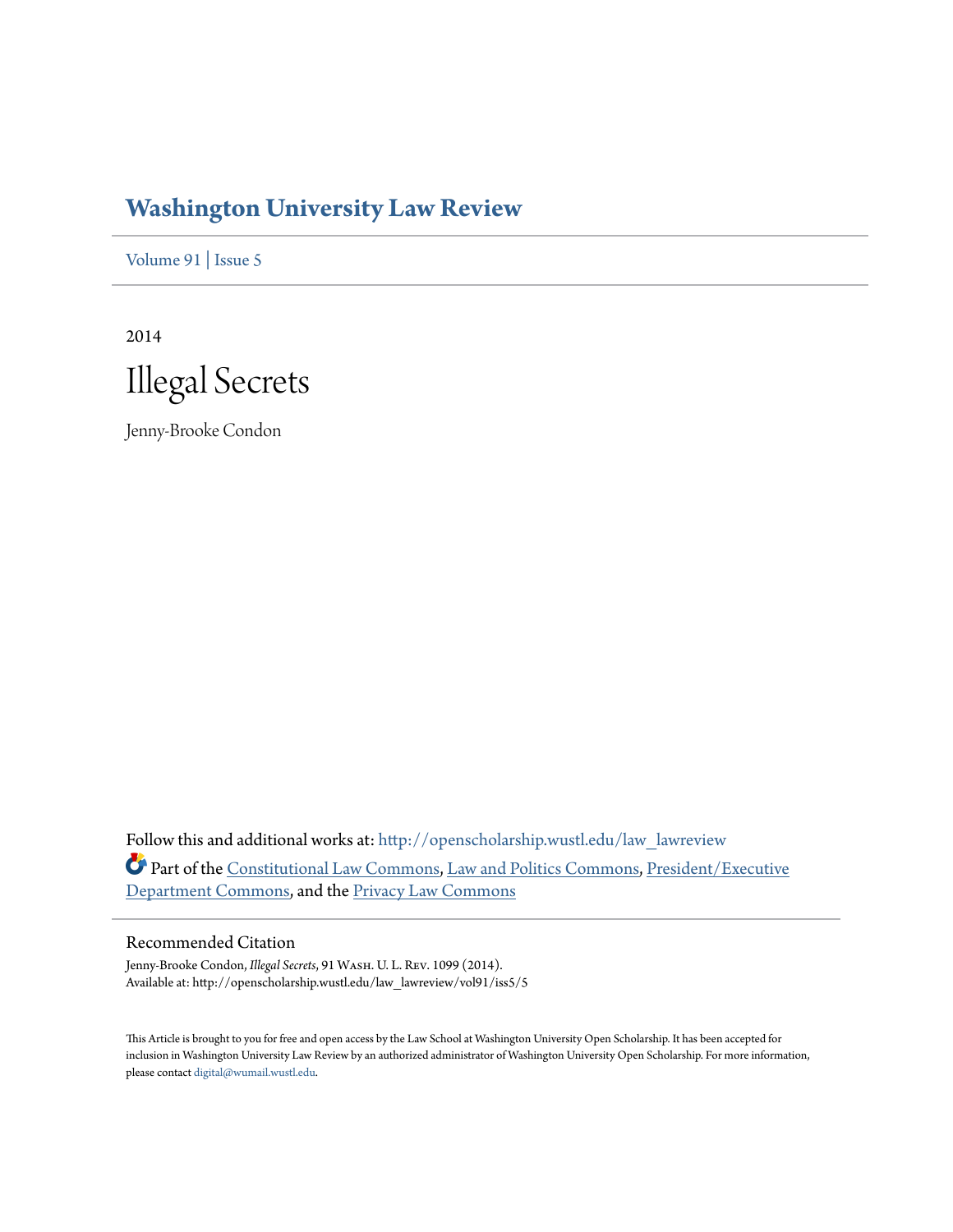# Washington University Law Review

VOLUME 91 NUMBER 5 2014

### **ILLEGAL SECRETS**

#### **JENNY-BROOKE CONDON**

#### **ABSTRACT**

*When can the government keep its illegal action secret? In spite of the strong incentive for government officials and institutions to hide unlawful conduct from the public and their demonstrated tendency to do so, both public information access doctrines and the broader normative discussion of government secrecy inadequately answer this question. The questionable legality and pervasive secrecy of recent national security activities—in particular, the National Security Agency's ("NSA's") collection of millions of Americans' phone records, the government's unilateral and self-serving decision to characterize illegal conduct like torture as an "intelligence method" protected from public disclosure, and the government's position that it can secretly kill suspected terrorists through unmanned drone strikes abroad without public oversight of the claimed legal authority to do so—underscore the extent to which democratic accountability is undermined when government secrecy and the prospect of illegality converge. This Article examines when the illegality (as well as the possible illegality) of executive action should preclude government attempts to keep its conduct secret. Or, to put it simply, it examines when a government secret becomes an illegal secret.*

1099

Associate Professor of Law, Seton Hall University School of Law. Jenny-Brooke.Condon@shu.edu. Thanks to Baher Azmy, Timothy Glynn, Jonathan Romberg, and Charles Sullivan for very helpful comments on earlier drafts. Additional thanks to participants in the Albany Law School 2013 Scholarship and Teaching Development Workshop and participants in the Seton Hall Law School Summer Brown Bag scholarship series. Thanks to Eleanor Wedum for excellent research assistance.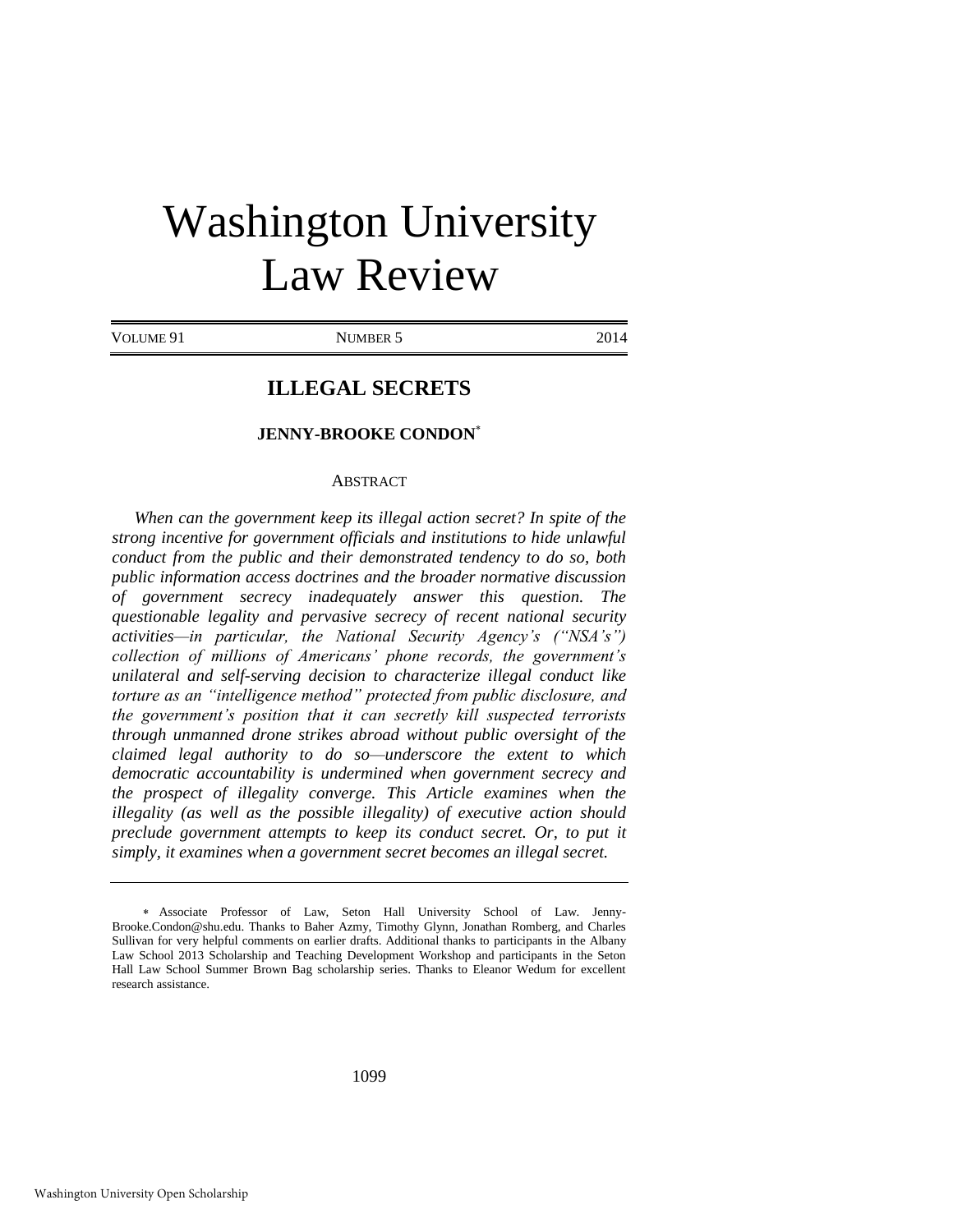#### 1100 WASHINGTON UNIVERSITY LAW REVIEW [VOL. 91:1099

*In addressing the under-theorized relationship between secrecy and illegality with respect to government information control, this Article also examines the insufficiently acknowledged problem of shallow secrets that conceal illegal or potentially illegal government conduct. In recent years, the problem of illegal secrets has surfaced with increasing frequency and urgency. In a variety of Freedom of Information Act ("FOIA") cases, when members of the public have sought information about controversial and legally suspect government policies and programs courts have largely deferred to the Executive's claims that it is entitled to withhold information irrespective of whether the activities at issue violate the law. Indeed, numerous courts have expressly held that government illegality is irrelevant when evaluating the appropriateness of government secrecy decisions. Examining this troubling trend, this Article argues that the legality of secret government conduct is a vital consideration that must be prominent in an information disclosure regime premised upon the goal of democratic accountability. It therefore proposes that the established illegality of the underlying conduct sought to be exposed is a powerful basis for compelling disclosure of government information. Only in the most pressing and exceptional cases should executive claims of a national security priority present a paramount justification for withholding information from the public. This Article further posits that where there is a plausible allegation of illegality, courts must consider whether sanctioning government secrecy will thwart public debate regarding the lawfulness of the conduct concealed, such that the more plausible the allegation of illegality, the stronger the basis for disclosure.* 

#### TABLE OF CONTENTS

| I. SECRECY AND ILLEGALITY: THE NOT-SO SECRET HISTORY 1108 |  |
|-----------------------------------------------------------|--|
|                                                           |  |
| B. Secrecy and Illegality in the Watergate Era  1110      |  |
|                                                           |  |
| II. CONCEPTUALIZING THE PROBLEM OF ILLEGAL SECRETS  1118  |  |
|                                                           |  |
|                                                           |  |
|                                                           |  |
|                                                           |  |
|                                                           |  |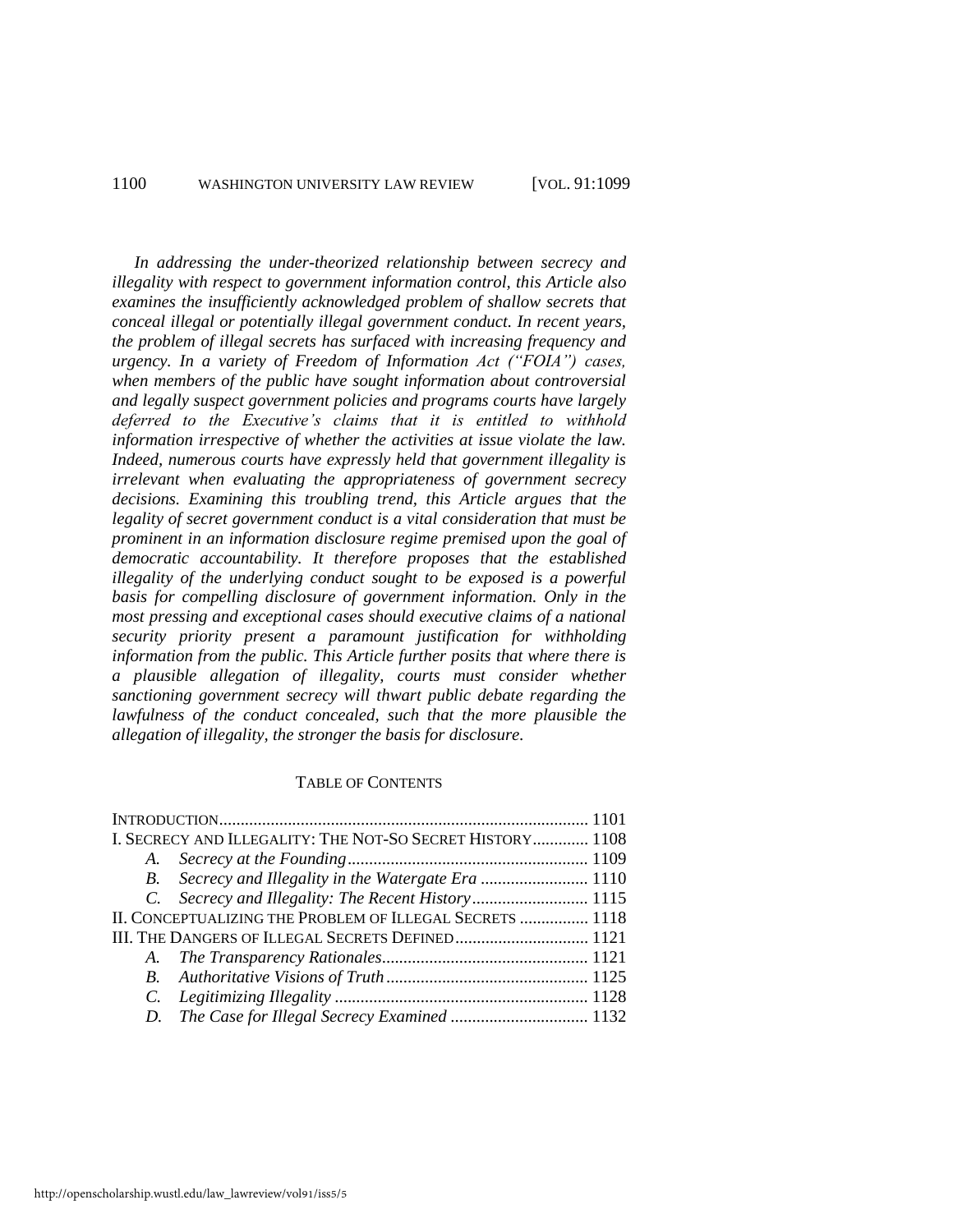| A.              | Information Access and the Constitution  1136                   |
|-----------------|-----------------------------------------------------------------|
|                 | $l_{\perp}$                                                     |
|                 | Press Limitations as Public Information Restrictions 1139<br>2. |
|                 | 3.                                                              |
| B.              |                                                                 |
|                 | V. SECRECY AND THE JUDICIAL CHECKING FUNCTION  1145             |
| $A_{-}$         |                                                                 |
| <b>B</b> .      |                                                                 |
|                 | 1                                                               |
|                 | Warrantless Electronic Surveillance 1152<br>$2^{\circ}$         |
|                 | Targeted Killing Through Drone Strikes Abroad 1155<br>3.        |
|                 |                                                                 |
| А.              |                                                                 |
| B.              |                                                                 |
| $\mathcal{C}$ . | Overcoming Perceived Limitations of the Proposed                |
|                 |                                                                 |
|                 | CONCLUSION 1168                                                 |

#### <span id="page-3-1"></span><span id="page-3-0"></span>**INTRODUCTION**

Government secrecy and the abuse of power have long shared a symbiotic relationship. Too often, government secrecy enables legally questionable government action.<sup>1</sup> And when government actors violate the law, they reflexively embrace secrecy as a means of shielding their actions from public scrutiny and legal responsibility.<sup>2</sup> Some forms of official abuse, most notably torture, depend upon secrecy and inflict more suffering because of it.<sup>3</sup>

<sup>1.</sup> PUB. INTEREST DECLASSIFICATION BD., REPORT TO THE PRESIDENT: TRANSFORMING THE SECURITY CLASSIFICATION SYSTEM 6 (2012), http://www.archives.gov/declassification/pidb/ recommendations/transforming-classification.pdf (government secrecy "at worst . . . enables corruption and malfeasance").

<sup>2</sup>*. See* SISSELLA BOK, SECRETS: ON THE ETHICS OF CONCEALMENT AND REVELATION 25–26 (1982); Gerald Wetlaufer, *Justifying Secrecy: An Objection to the General Deliberative Privilege*, 65 IND. L.J. 845, 886 n.162 (1990); *See also* Arthur Schlesinger, *Preface* to DAVID BANISAR, GOVERNMENT SECRECY: DECISIONS WITHOUT DEMOCRACY 13 (2007).

<sup>3.</sup> Lisa Hajjar, *Sovereign Bodies, Sovereign States and the Problem of Torture*, *in* QUEST: AN AFRICAN JOURNAL OF PHILOSOPHY, XVI, No. 1–2, at 108, 118 (2002); Aditi Bagchi, *Intention, Torture, and the Concept of State Crime*, 114 PENN ST. L. REV. 1, 42–43 (2009) ("Secrecy also denies the obligation to justify the exercise of power on individuals, it denies the legitimate interest of the political community in what happens to the torture victim, and in this cruelty it alienates and dehumanizes her.").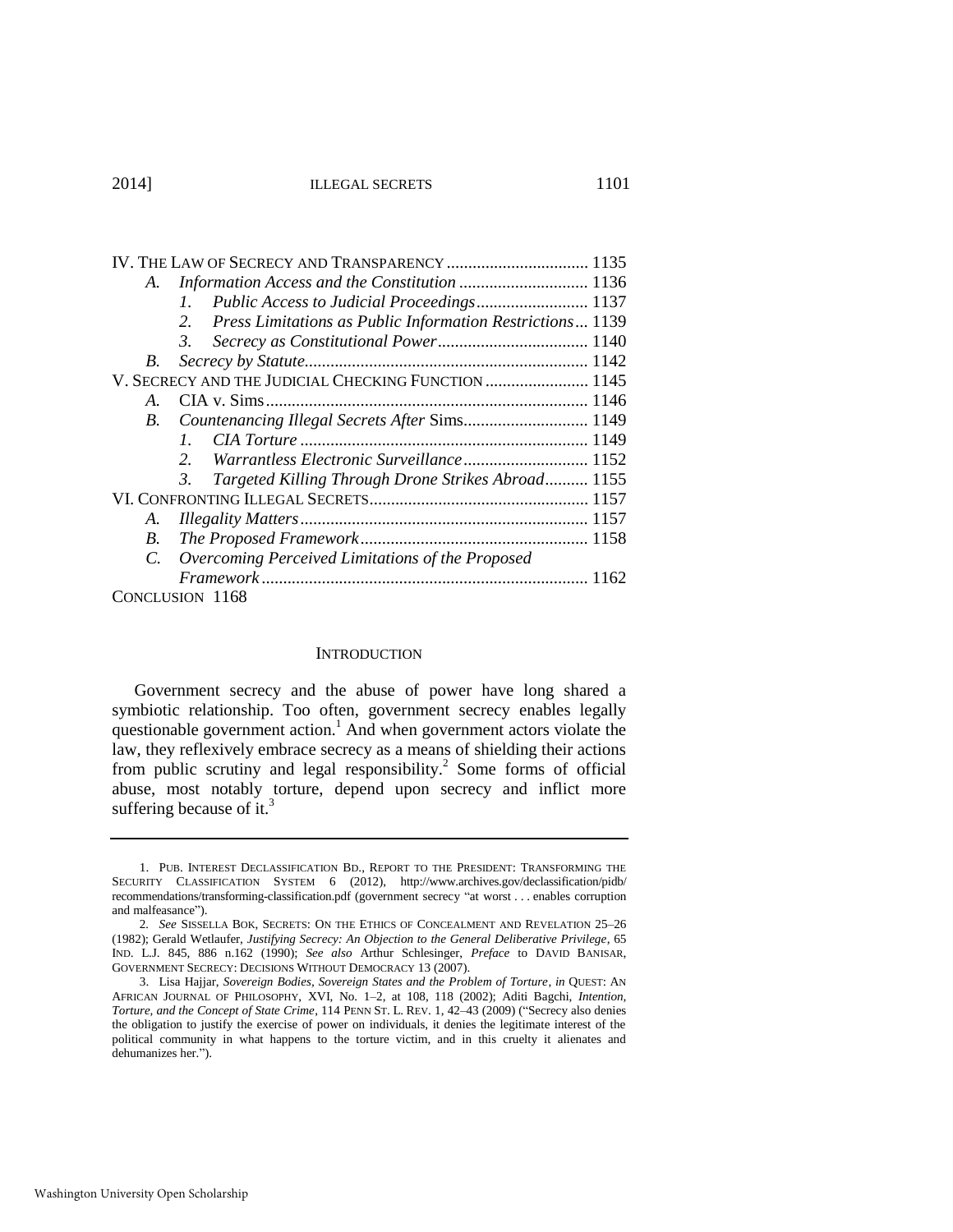<span id="page-4-1"></span>Indeed, as a global and historical phenomenon, when governments commit grave human rights violations or engage in other serious abuses of power, secrecy invariably provides space for such crimes to occur, and for victims silenced or denied public acknowledgment of their injury, secrecy necessarily serves as an additional tool of oppression.<sup>4</sup> Throughout U.S. history, secrecy has at times played a similarly nefarious role, shielding from public scrutiny controversial government policies, elected officials' embarrassing mistakes, and perhaps most significantly, illegal government action.<sup>5</sup>

<span id="page-4-2"></span>In recent years, the question of whether the government should be entitled to keep its illegal action secret has emerged frequently in the context of national security policy. In the pattern now routinely followed in today's secrecy regime, the government regularly cloaks in secrecy the purported authorization for some of the most contentious and legally questionable policies of our time, including the treatment of detainees and interrogation policy, the targeted killing of suspected terrorists abroad, and most recently, the NSA's massive, warrantless electronic surveillance of millions of Americans.<sup>6</sup> The government also regularly withholds details regarding implementation of such policies, including information related

<span id="page-4-0"></span><sup>4.</sup> *See generally* STANLEY COHEN, STATES OF DENIAL: KNOWING ABOUT ATROCITIES AND SUFFERING (2001).

<sup>5.</sup> *See* DANIEL PATRICK MOYNIHAN, SECRECY: THE AMERICAN EXPERIENCE (1998); INTELLIGENCE ACTIVITIES AND THE RIGHTS OF AMERICANS, BOOK II OF THE FINAL REPORT OF SENATE SELECT COMMITTEE TO STUDY GOVERNMENTAL OPERATIONS WITH RESPECT TO INTELLIGENCE ACTIVITIES, S. REP. NO. 94-755, pt. 2, at 292 (1976) [hereinafter CHURCH COMMITTEE REPORT], *available at* http://www.intelligence.senate.gov/pdfs94th/94755\_II.pdf (concluding that "excessive secrecy" had long been used by government to "shield the existence of constitutional, legal, and moral problems").

<sup>6.</sup> In June 2013, the Guardian newspaper and Washington Post, based upon leaks of classified information by former NSA contractor Edward Snowden, revealed a secret NSA surveillance program through which the agency collects bulk telephony metadata from millions of Americans. *See The NSA Files*, THE GUARDIAN (Feb. 6, 2014), http://www.theguardian.com/world/the-nsa-files [hereinafter *The NSA Files*]. An aspect of the NSA's secret warrantless electronic surveillance program was first revealed to the public in 2005. *See* James Risen & Eric Lichtblau, *Bush Lets U.S. Spy on Callers Without Courts*, N.Y. TIMES, Dec. 16, 2005, at A1. But the Snowden revelations revealed the scope of the NSA's bulk data collection, and a host of other domestic surveillance activities, prompting renewed questions about the program's legality. For a synopsis of the surveillance program and opposing conclusions about its legality, see Klayman v. Obama, No. 13-0851, 2013 WL 6571596 (D.D.C. Dec. 16, 2013) (enjoining the NSA's warrantless collection of bulk telephone metadata after finding that it likely violates the Fourth Amendment); ACLU v. Clapper, no. 13 Civ. 3994, 2013 WL 6819708, at \*1 (S.D.N.Y. Dec. 27, 2013) (upholding the constitutionality of the NSA program after noting "[t]his blunt tool only works because it collects everything."). Since the first Guardian story, a stream of disclosures regarding other secret NSA surveillance programs followed and at the time of this writing continue to emerge, including revelations about the NSA spying on foreign leaders and disclosures about Prism, a secret surveillance program through which the government accesses information about users directly from the servers of major technology companies. *See The NSA Files*.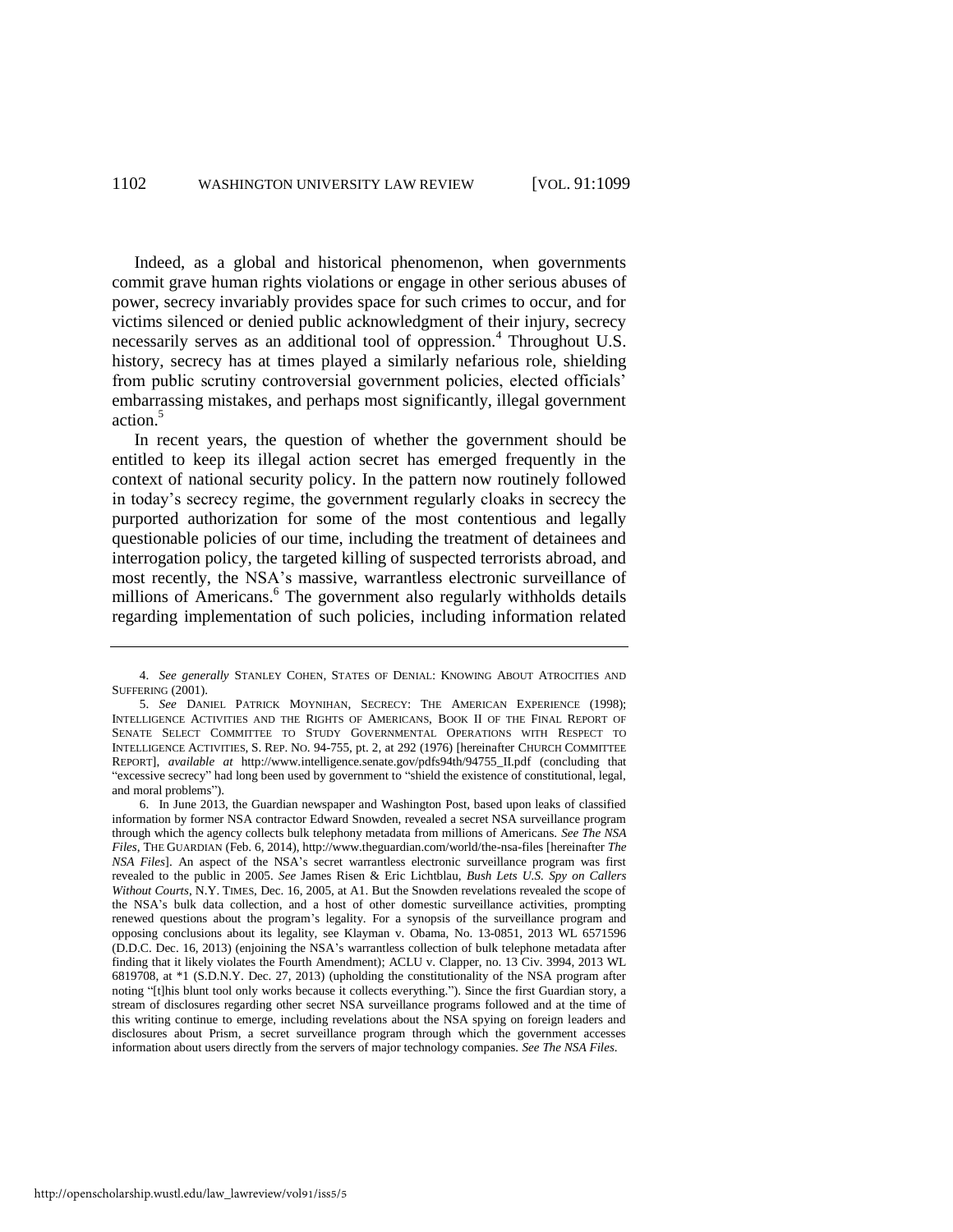to their efficacy and human costs. And irrespective of the legality of the government conduct concealed, courts have repeatedly turned back claims by members of the public seeking information about these activities and the policies informing them.<sup>7</sup>

<span id="page-5-3"></span><span id="page-5-0"></span>Specifically, courts have allowed the government to keep secret documents regarding the CIA's use of waterboarding $\alpha^8$ —a technique long and widely considered to constitute unlawful torture,<sup>9</sup> and which the United States has previously prosecuted as a crime in domestic courts and military tribunals.<sup>10</sup> Courts have sanctioned the secrecy of the government's purported authority for killing suspected terrorists through drone strikes abroad,<sup>11</sup> even where the legality of such actions remains a hotly contested legal question.<sup>12</sup> Courts have also declared the legality of President Bush's warrantless electronic surveillance of U.S. citizens in contravention of the requirements of the Foreign Intelligence Surveillance Act ("FISA")<sup>13</sup> irrelevant to whether documents regarding the program should be disclosed to the public.<sup>14</sup> And more than a year before Edward Snowden leaked classified information regarding the massive scope of the NSA's warrantless surveillance program purportedly authorized by Section 215 of the Patriot Act, a district court ruled that the alleged bad faith of the government in misleading Congress about the scope of surveillance authorized by that law was irrelevant to whether the government could keep its legal interpretation secret.<sup>15</sup>

<span id="page-5-2"></span><span id="page-5-1"></span><sup>7.</sup> *See infra* text accompanying note[s 10,](#page-5-0) [13,](#page-5-1) an[d 14.](#page-5-2)

<sup>8.</sup> *See, e.g.*, ACLU v. DOJ, 681 F.3d 61, 73–75 (2d Cir. 2012) (allowing the CIA to keep secret documents relating to the use of waterboarding on terrorism suspects abroad on grounds that waterboarding constituted an "intelligence method" protected from disclosure under FOIA irrespective of its legality).

<sup>9.</sup> Daniel Kanstroom, *On "Waterboarding": Legal Interpretation and the Continuing Struggle for Human Rights*, 32 B.C. INT'L & COMP. L. REV. 203, 204 (2009) ("[T]he practice is one of the oldest and most widely recognized forms of torture.").

<sup>10.</sup> *See* Evan Wallach, *Drop By Drop: Forgetting The History of Water Torture in U.S. Courts*, 45 COLUM. J. TRANSNAT'L L. 468, 472 (2007).

<sup>11.</sup> *See, e.g.*, N.Y. Times v. DOJ, 915 F. Supp. 2d 508 (S.D.N.Y. 2013); ACLU v. DOJ, 808 F. Supp. 2d 280 (D.D.C. 2011).

<sup>12.</sup> COLUMBIA LAW SCH. HUMAN RIGHTS CLINIC & CTR. FOR CIVILIANS IN CONFLICT, THE CIVILIAN IMPACT OF DRONES: UNEXAMINED COSTS, UNANSWERED QUESTIONS (2012) [hereinafter CIVILIAN IMPACT OF DRONES], *available at* http://web.law.columbia.edu/human-rights-institute/ counterterrorism/drone-strikes/civilian-impact-drone-strikes-unexamined-costs-unanswered-questions (describing numerous ways secrecy surrounding U.S. targeted killing policy hinders assessment of the program's legality, efficacy, and impact on civilians).

<sup>13.</sup> Foreign Intelligence Surveillance Act, Pub. L. No. 95-511, §§ 102–03, 92 Stat. 1783, 1786– 88 (to be codified as amended at 50 U.S.C. §§ 1801).

<sup>14.</sup> *See, e.g.*, Wilner v. NSA, 592 F.3d 60, 77 (2d Cir. 2009); People for the Am. Way v. NSA, 462 F. Supp. 2d 21, 30–31 (D.D.C. 2006).

<sup>15.</sup> *See* N.Y. Times v. DOJ, 872 F. Supp. 2d 309, 317–18 (S.D.N.Y. 2012); The Patriot Act,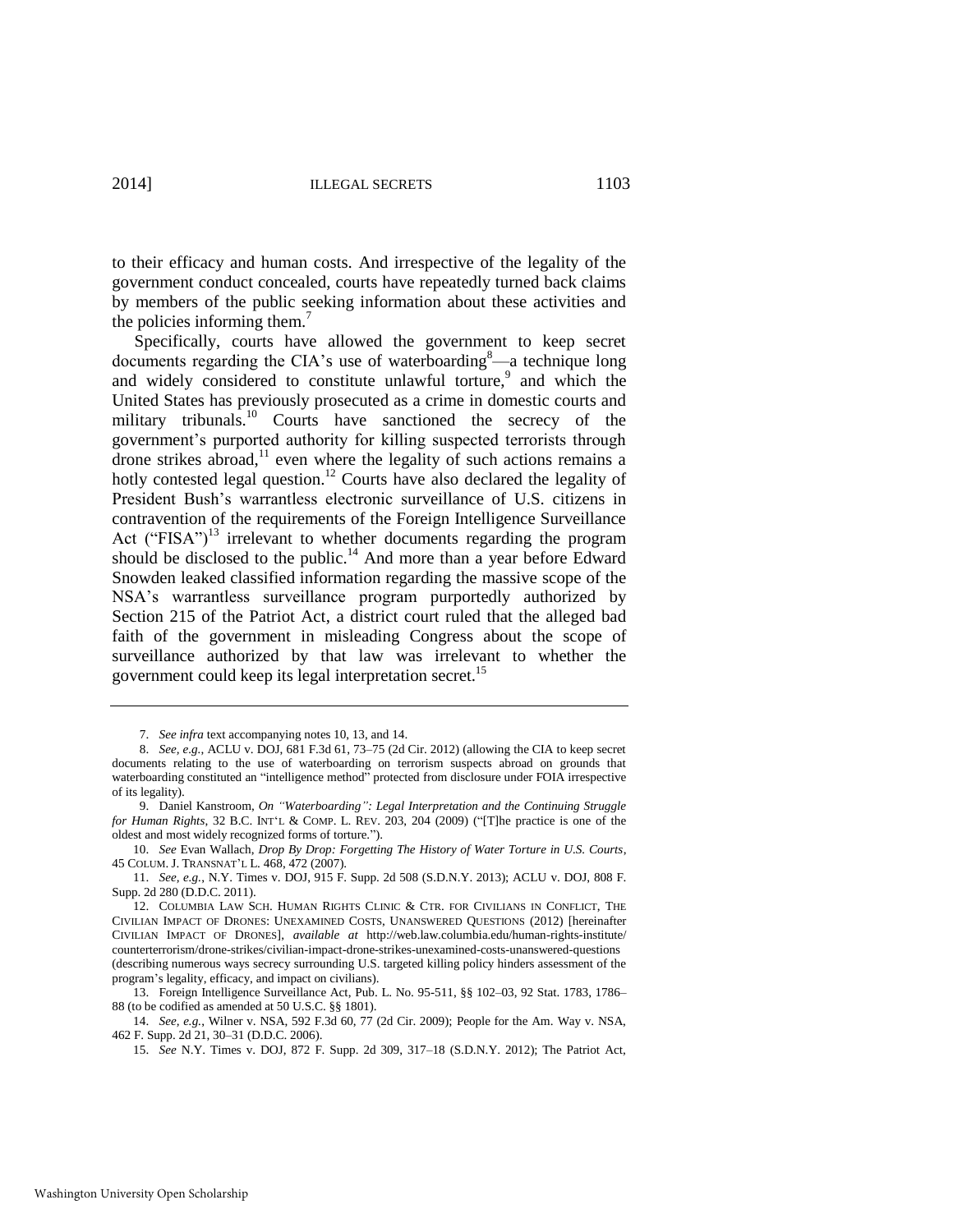Thus, under prevailing law governing public access to government information, a remarkable principle is clear: our legal system is no more suspicious or demanding of government secrecy when it conceals patently unlawful conduct or potentially illegal government conduct than when secrecy conceals the legitimate workings of government. Indeed, courts have effectively declared disputes about the secrecy surrounding controversial and potentially illegal national security policies nonjusticiable.<sup>16</sup>

<span id="page-6-2"></span>This judicial deference to executive secrecy without regard to the lawfulness of the government's actions is cause for concern given that the ability to both conceal and enable government wrongdoing is secrecy's most illegitimate yet seductive feature. Given the symbiotic and historic relationship between secrecy and illegality, this Article argues that concerns about government illegality ought to play a greater role in the law regulating state secrecy. Some scholars have begun to recognize that the law should be more skeptical of government secrecy when it conceals potential illegality, but have not described at length why that is the case or how—under FOIA's existing disclosure framework or in other contexts like the state secrets privilege—the law should respond to the problem.<sup>17</sup>

<span id="page-6-1"></span>This Article addresses this under-theorized relationship between secrecy and illegality with respect to government information control. It aims to identify when concerns about the legality of executive action should preclude government attempts to keep its conduct secret. Or, to put it simply, it examines when a government secret becomes an illegal secret.<sup>18</sup>

<span id="page-6-0"></span><sup>§ 215(</sup>a)(1), 50 U.S.C.A. § 1861(a)(1) (2010).

<sup>16.</sup> *See* Ben Wizner, Dir. of the Speech, Privacy & Tech. Project at the ACLU, Fordham Law Sch., Ctr. on Nat'l Sec., Comments at Government, Secrecy, and National Security Symposium (Oct. 16, 2012) (notes on file with author) (invoking the concept of "non-justiciability" to describe judicial treatment of national security FOIA cases).

<sup>17.</sup> *See* Geoffrey R. Stone, *Secrecy and Self-Governance*, 56 N.Y.L. SCH. L. REV. 81, 91 (2011– 12) ("[T]he government has no legitimate interest in keeping secret its own illegality, and the public has a compelling interest in the disclosure of such information. . . . In a self-governing society, citizens need to know when their representatives violate the law."); Robert M. Chesney, *State Secrets and the Limits of National Security Litigation*, 75 GEO. WASH. L. REV. 1249, 1314 (2007) (arguing that although the state secrets privilege may appropriately strike a balance in favor of national security, in many contexts "where the legality of government conduct is itself at issue, it may be appropriate to explore other solutions to the secrecy dilemma"); Mary M. Cheh, *Judicial Supervision of Executive Secrecy: Rethinking Freedom of Expression for Government Employees and the Public Right of Access to Government Information*, 69 CORNELL L. REV. 690, 731 (1984) ("The only circumstances in which a court would be constitutionally justified in examining particular secrets and order their disclosure are those in which reasonable grounds exist to believe that the President or executive officials are using secrecy to cover up violations of federal law.").

<sup>18.</sup> For some readers, the title of this Article and the concept of illegal secrets may invoke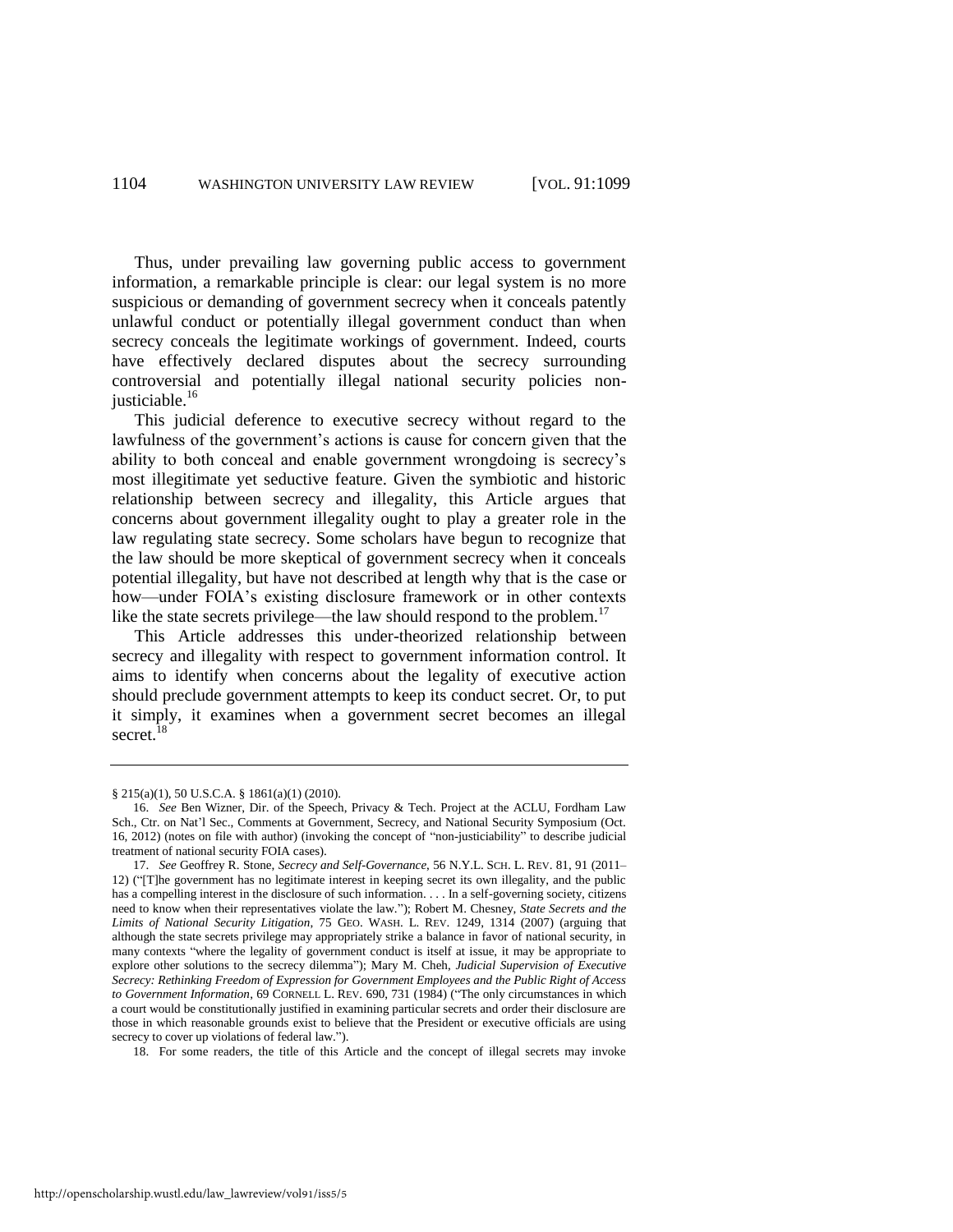<span id="page-7-1"></span><span id="page-7-0"></span>In addressing the illegal secrecy dilemma, this Article adds an important observation to the recent literature cataloguing the structural characteristics of government secrets and their corresponding dangers. Scholars have recently argued that the form of secrecy most dangerous and repugnant to the Constitution is what some alternately term "deep secrecy"<sup>19</sup> or "macro secrecy"<sup>20</sup>—that is, where the very existence of an executive secret is kept a secret as well.<sup>21</sup> Under this view, deep secrecy eliminates any possible check on the abuse of executive power and is thus far more threatening to the constitutional order than "shallow secrets" or "micro secrecy" regarding, for example, how the executive branch implements policy.<sup>22</sup>

The deep secrecy frame highlights the profound danger posed by secret national security programs and secret law.<sup>23</sup> This Article argues, however, that "shallow secrets" can, in fact, be no less problematic than deep secrets when they insulate the government's illegal conduct from judicial and

sociologist and legal scholar Kim Lane Scheppele's book, LEGAL SECRETS: EQUALITY AND EFFICIENCY IN THE COMMON LAW (1988), which examines the myriad of ways in which the law confronts secrets—from trade secrets to contract law—and either privileges or punishes their disclosure. Scheppele's book does not address state secrets or public access to government information. Thus, the topic and title of this Article references Scheppele's work only insofar as it provides a rhetorical counterpoint to her discussion of the law of secrets. The question of whether some secrets held by the state are so threatening to the goals of accountability (such as secrets concealing government illegality) that they are metaphorically and substantively "illegal secrets" is unique to this discussion.

<sup>19.</sup> *See* David E. Pozen, *Deep Secrecy*, 62 STAN. L. REV. 257, 260 (2010) (distinguishing between deep and shallow secrets irrespective of their "function, their subject matter, or the competing interests in disclosure versus nondisclosure."). Pozen draws upon sociologist and legal scholar Kim Lane Scheppele's book LEGAL SECRETS, *supra* note [18,](#page-6-0) which introduced the concept of deep and shallow secrets within a discussion of private law. For an earlier discussion of executive secrecy that similarly focused on the structure of secret-keeping, rather than the contents of secrets, *see* Cheh, *supra* note [17,](#page-6-1) at 730 (noting that with respect to information access "there appears no principled, workable way for the courts to review the validity of particular secrecy decisions" such that courts should review "the system of secrecy, but not the secrets themselves").

<sup>20.</sup> Heidi Kitrosser, *Secrecy and Separated Powers: Executive Privilege Revisited*, 92 IOWA L. REV. 489, 494 (2007) [hereinafter *Separated Powers*] ("[T]he Constitution demands that secrets generated by the political branches be shallow and, to make the shallowness meaningful, politically checkable."); Heidi Kitrosser, *Supremely Opaque?*: *Accountability, Transparency, and Presidential Supremacy*, 5 U. ST. THOMAS J.L. & PUB. POL'Y 62, 64 n.9 (2010) [hereinafter *Supremely Opaque*] (discussing concepts of "macro" and "micro" secrecy, which Kitrosser acknowledges "parallel in important respects those of 'deep' and 'shallow' secrecy"); Heidi Kitrosser, *"Macro-Transparency" as Structural Directive: A Look at the NSA Surveillance Controversy*, 91 MINN. L. REV. 1163 (2007) [hereinafter *Macro-Transparency*].

<sup>21.</sup> *See generally* Kitrosser, *Supremely Opaque*, *supra* not[e 20.](#page-7-0)

<sup>22.</sup> Kitrosser, *Separated Powers*, *supra* not[e 20,](#page-7-0) at 494; Pozen, *supra* not[e 19.](#page-7-1) 

<sup>23.</sup> Kitrosser, *Supremely Opaque*, *supra* not[e 20,](#page-7-0) at 67 ("Secret law occurs when the President not only circumvents a statute, but when he does so in secret. In such cases the President effectively amends public law without the knowledge of the public or the other branches . . . .").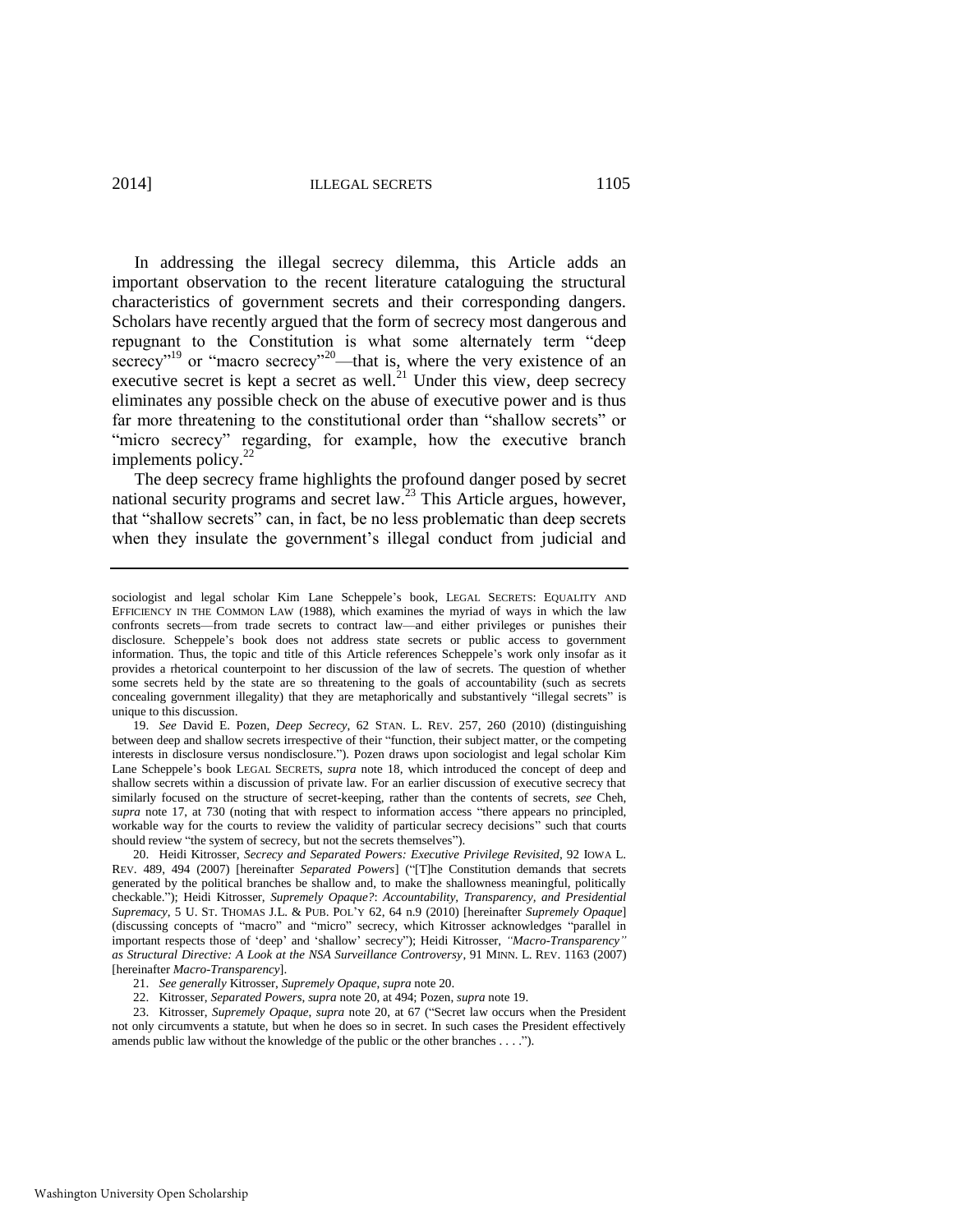public review. Contrary to dominant conceptions of state secrecy, public knowledge that the government is keeping a secret (or the transformation of information from a deep secret to a shallow one) may in fact do very little to curb illegal government action. Indeed, shallow secrets that conceal illegal or potentially illegal government conduct stand as a significant barrier to government transparency and accountability for a variety of important reasons.<sup>24</sup>

<span id="page-8-1"></span><span id="page-8-0"></span>First, as demonstrated by the targeted killing controversy, understanding how the Executive implements policy is often essential to assessing the legality of executive action and whether government has abused its power. Additionally, the progression of a secret from deep to shallow frequently does not produce greater opportunities for accountability, particularly where the Executive selectively releases information through strategic leaks in a way that serves the political interests of the Executive, but not the goals of accountability.<sup>25</sup> For example, the NSA's warrantless domestic surveillance program was arguably no longer a deep secret after news reports in 2005 and 2006 revealed the agency's warrantless interception of Americans' phone and digital communications.<sup>26</sup> Yet, it was not until 2013, when Edward Snowden leaked information regarding how the NSA was carrying out this domestic spying, including through the bulk collection of millions of Americans' metadata, that concerns about the lawfulness of the agency's actions deepened, and the prospect of reform and accountability materialized.<sup>27</sup>

<sup>24.</sup> Indeed, there may be reason to conclude that shallow secrets present a more persistent threat to democratic accountability given that, as Jameel Jaffer has noted, many controversial and legally suspect national security policies currently being debated have made the progression from deep to shallow secrecy, and are in fact, open secrets, or a "known unknown." Jameel Jaffer, *Known Unknowns*, 48 HARV. C.R.-C.L. L. REV. 457, 460–61 (2013).

<sup>25.</sup> *See* Louis Henkin, *The Right to Know and the Duty to Withhold: The Case of the Pentagon Papers*, 120 U. PA. L. REV. 271, 278 (1971).

<sup>26.</sup> *See NSA Spying on Americans*, ELEC. FRONTIER FOUND. (last visited Aug. 15, 2014), http://www.eff.org/nsa-spying; Lichtblau & Risen, *supra* not[e 6;](#page-4-0) James Risen & Eric Lichtblau, *Spying Program Snared U.S. Calls*, N.Y. TIMES, Dec. 21, 2005; Eric Lichtblau & James Risen, *Spy Agency Mined Vast Data Trove, Officials Report*, N.Y. TIMES, Dec. 24, 2005; Leslie Cauley & John Diamond, *Telecoms Let NSA Spy on Calls*, USA TODAY (Feb. 6, 2006, 12:12 AM), http://usatoday30.usatoday. com/news/washington/2006-02-05-nsa-telecoms\_x.htm.

<sup>27.</sup> Ellen Nakashima, *NSA Chief Defends Collecting Americans' Data*, WASH. POST (Sept. 25, 2013), http://www.washingtonpost.com/world/national-security/nsa-chief-defends-collecting-americansdata/2013/09/25/5db2583c-25f1-11e3-b75d-5b7f66349852\_story.html (describing the 2005 disclosures regarding "the NSA's warrantless collection of domestic e-mails and phone-call content," which was later authorized by Congress in 2008 under Section 702 of the Patriot Act, and the separate bulk metadata collection program exposed in 2013, which the Executive claims is authorized under Section 215 of the Patriot Act).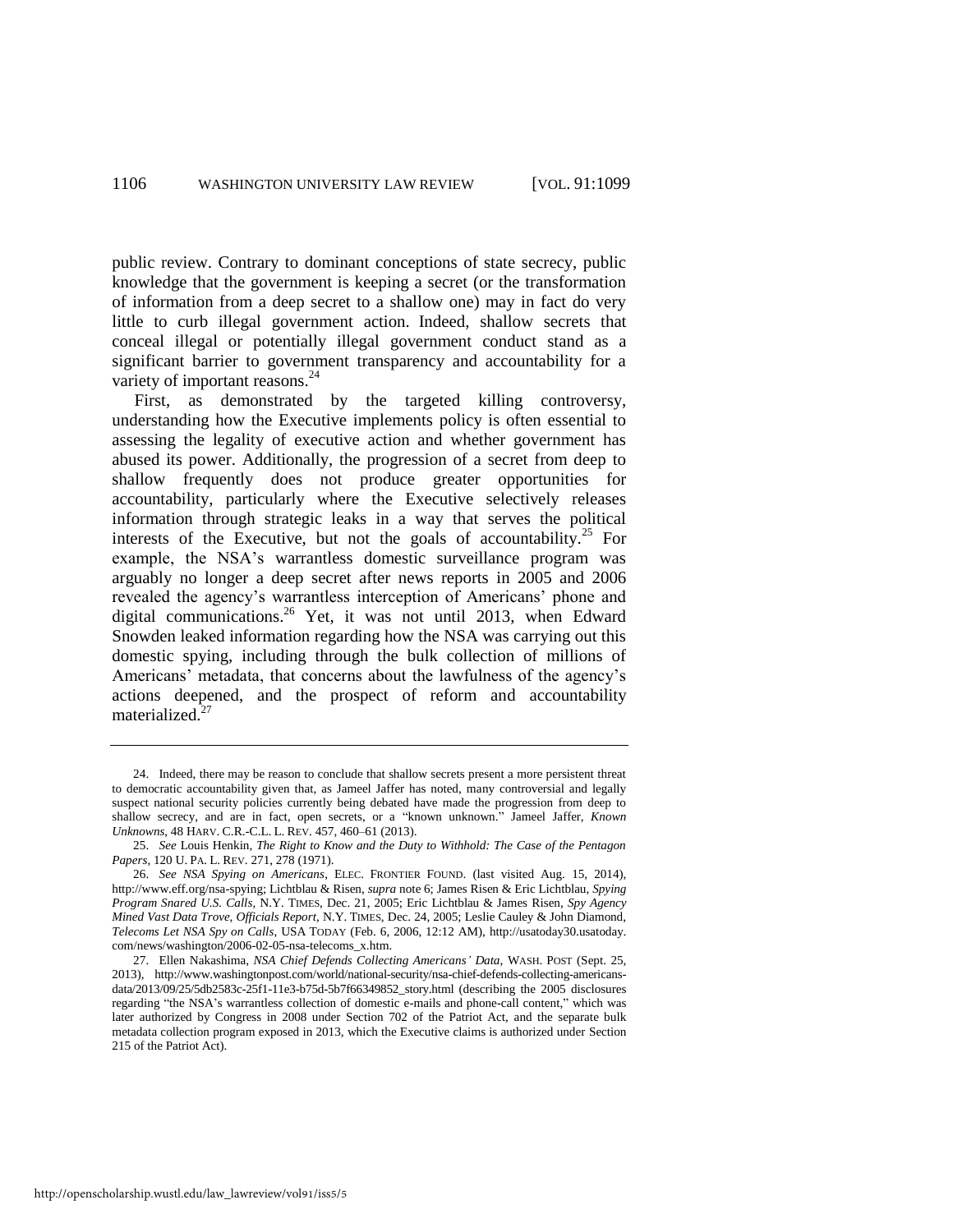2014] ILLEGAL SECRETS 1107

Finally, allowing the government to keep secret details regarding the implementation and human costs of executive policies perpetuates false perceptions of government action, privileging the government-controlled narrative regarding executive abuses.<sup>28</sup> This not only inevitably masks information critical to evaluating the legitimacy of government action, it risks manipulating public opinion with long-term consequences for the goals of accountability and adherence to the rule of law.

One district court in *New York Times v. DOJ* ("*The Citizen Drone Strike Case*") recently noted the "Alice-in-Wonderland nature" of the illegal secrecy dilemma. $^{29}$  The court addressed whether the government should be permitted to keep secret its claimed legal authority to target and kill suspected terrorists, including United States citizens, through unmanned drone strikes abroad.<sup>30</sup> Describing the question before her as "a veritable Catch-22," District Judge Colleen McMahon saw "no way around the thicket of laws and precedents that effectively allow the Executive Branch of our Government to proclaim as perfectly lawful certain actions that seem on their face incompatible with our Constitution and laws, while keeping the reasons for its conclusion a secret."<sup>31</sup> This Article offers a way out of that thicket and demonstrates why concerns about illegality should be elevated within the broader discussion of government secrecy and how such concerns can be addressed when courts adjudicate disputes concerning access to government information.

Part I of this Article examines the long relationship between secrecy and illegality through a historical lens. Part II defines the concept of illegal secrets and surfaces the difficulties presented by better engagement with them in the legal system. Part III examines the particular dangers illegal secrets pose for transparent and accountable government. Here, this Article also explains how the long-standing norms supporting government transparency as a general matter at their core reveal concerns about the aggregation of executive power and the concealing of official misconduct—concerns at their apex when the state possesses illegal secrets. Conversely, it examines how the traditional justifications for state secrecy have little resonance when illegal secrets are at issue. Part IV addresses the constitutional and statutory law addressed to government

<sup>28.</sup> *See generally* Cohen, *supra* note [4;](#page-4-1) *see also* Kim D. Chanbonpin, *"We Don't Want Dollars, Just Change": Narrative Counter-Terrorism Strategy, an Inclusive Model for Social Healing, and the Truth About Torture Commission*, 6 NW. J. L. & SOC. POL'Y 1, 21 (2011) (arguing that government narratives have prevailed regarding the U.S. government abuses against detainees).

<sup>29.</sup> N.Y. Times Co. v. DOJ, 915 F. Supp. 2d 508, 515 (S.D.N.Y. 2013).

<sup>30.</sup> *Id.*

<sup>31.</sup> *Id.* at 515–16.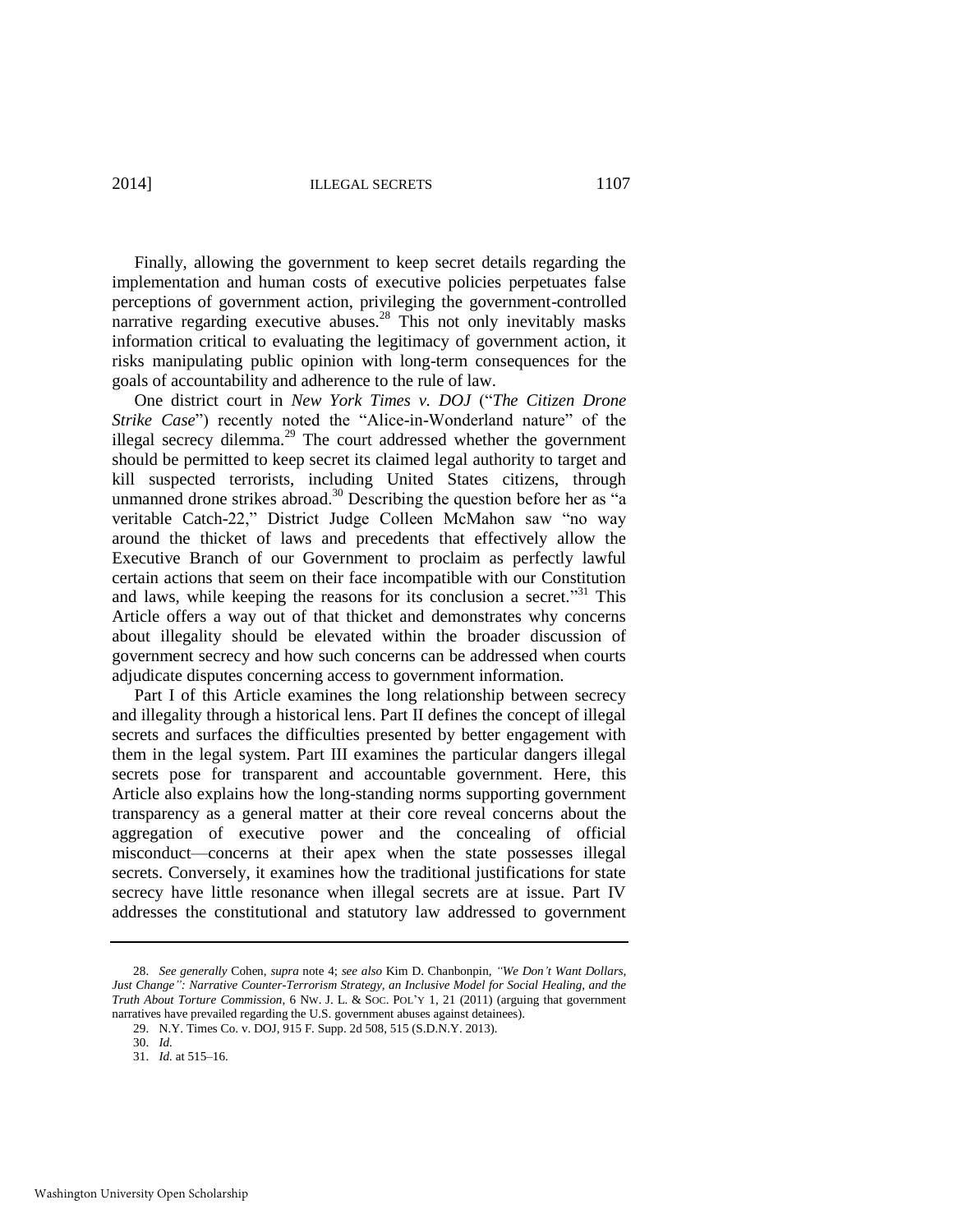secrecy and the public's right to know, paying particular attention to how concerns about government misconduct and illegal action have informed those systems. Part V critiques the FOIA decisions accepting the notion that government may legitimately keep secret information about its own unlawful acts. Part VI prescribes how courts can better check illegal secrets and proposes that the established illegality of the underlying conduct sought to be exposed is a powerful basis for compelling disclosure of government information.

In pressing the case for greater exposure of illegal secrets, I acknowledge that judging secrecy through the lens of illegality increases the complexity of information access disputes before the courts. In particular, the legality of an executive act concealed by secrecy is not always knowable nor will it necessarily involve a clearly resolved question of law at the time of a public information access dispute. I endeavor to demonstrate, however, that the struggle to identify and allow the public to grapple with illegal secrets is critical to the long-term health of democracy, and that this complexity does not make meaningful judicial evaluation of illegal secrets insurmountable. In addition to more readily exposing secrets that conceal patently unlawful conduct, courts must, at the very least, consider whether sanctioning government secrecy will thwart public debate regarding potentially unlawful government action. The more plausible the allegation of illegality, the stronger the basis for disclosure.

#### I. SECRECY AND ILLEGALITY: THE NOT-SO-SECRET HISTORY

Theorists have long noted the "strong association between secrecy and bad acts."<sup>32</sup> As philosopher and ethicist Sissela Bok has noted, secrecy does not always conceal bad acts, but bad acts nearly always invite secrecy.<sup>33</sup> Bok provides a useful explanation of the symbiotic and corrupting relationship between secrecy and illegality, noting that secrecy has the capacity to both "breed corruption" and "follows malfeasance like a shadow. $\frac{1}{34}$  This dangerous and symbiotic relationship has persisted throughout U.S. history,  $35$  as illustrated by the following, necessarily abbreviated examination of the role of secrecy in the nation's history.

<span id="page-10-0"></span><sup>32.</sup> *See* Wetlaufer, *supra* not[e 2,](#page-3-0) at 883–94, 886.

<sup>33.</sup> *Id.* at 886 n.162 (noting that Bok does not contend "that secrecy is always bad," but rather that "'all that is discreditable and all wrongdoing seek[s] out secrecy'") (quoting BOK, *supra* not[e 2,](#page-3-0) at 26).

<sup>34.</sup> BOK, *supra* not[e 2,](#page-3-0) at 26.

<sup>35.</sup> DANIEL N. HOFFMAN, GOVERNMENTAL SECRECY AND THE FOUNDING FATHERS: A STUDY IN CONSTITUTIONAL CONTROLS 4 (1981).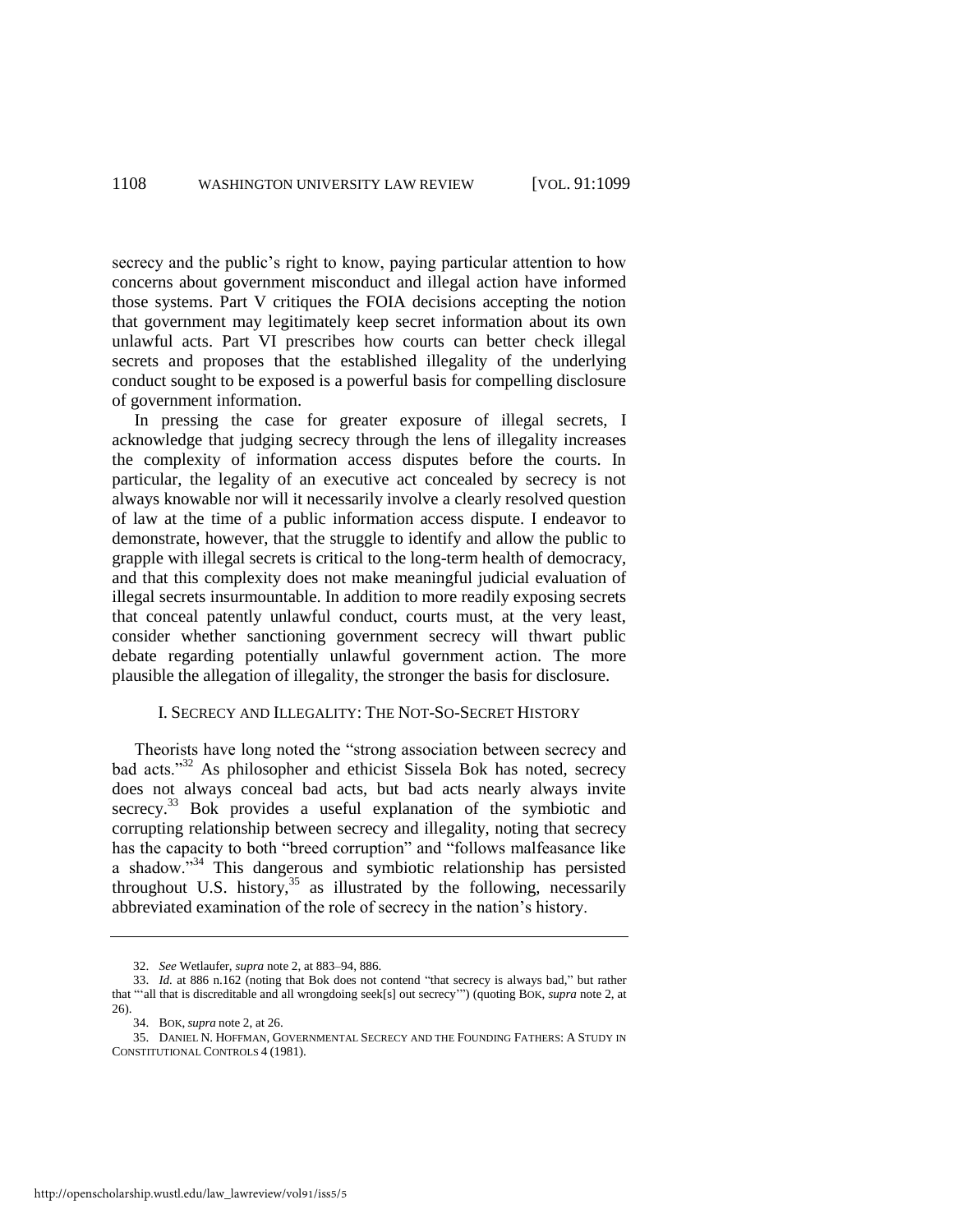#### *A. Secrecy at the Founding*

Most of the literature addressed to the role of government secrecy at the nation's founding has focused on the Framers' views regarding the advantages of a unitary Executive and the scope of inter-branch checks on executive secrecy powers.<sup>36</sup> Less attention has been paid, however, to the Framers' concerns about the relationship between secrecy and government misconduct as a normative matter. But implicit in the Framers' views about the advantages of a unitary Executive was a recognition that state secrecy could produce dishonest and corrupt government.

For example, Alexander Hamilton, while famously extolling the advantages of a unitary executive to act with "[d]ecision, activity, secrecy, and dispatch" simultaneously recognized that securing these traits in one individual presented another advantage: that the detection of Executive wrongdoing was more feasible.<sup>37</sup> He noted that "multiplication of the executive adds to the difficulty of detection," including the "opportunity of discovering [misconduct] with facility and clearness."<sup>38</sup>

Others in the Founding Era generation similarly noted the potential for secrecy to conceal wrongdoing. For example, during the North Carolina ratification debate, William Davie argued that the "predominant principle" arising out of proposals for a unitary executive at the Constitutional Convention was not the capacity for secrecy to promote vigor and dispatch in the Executive, but "the more obvious responsibility of one person."<sup>39</sup> He noted, that "if there were a plurality of persons, and a crime should be committed, when their conduct was to be examined, it would be impossible to fix the fact on any one of them, but that the public were never at a loss when there was but one man."<sup>40</sup>

The Framers were thus wary of the potential for secrecy to produce dishonesty, even while they employed it themselves when crafting the nation's constitution.<sup>41</sup> As legal scholar Heidi Kitrosser has noted, this history suggests that though the Framers accepted that certain state functions required secrecy, they simultaneously recognized "the capacity

<sup>36.</sup> *See, e.g.*, HOFFMAN, *supra* note [35](#page-10-0) (analyzing founding era views on executive privilege); Gregory S. McNeal, *The Pre-NSC Origins of National Security Expertise*, 44 CONN. L. REV. 1585 (2012).

<sup>37.</sup> THE FEDERALIST NO. 70, at 424 (Alexander Hamilton) (Clinton Rossiter ed., 1961).

<sup>38.</sup> *Id.* at 427–29.

<sup>39.</sup> HOFFMAN, *supra* not[e 35,](#page-10-0) at 30.

<sup>40.</sup> *Id.*

<sup>41.</sup> *See* HOFFMAN, *supra* not[e 35,](#page-10-0) at 21 (describing Founders' divergent views about the secrecy surrounding the drafting and debate of the Constitution).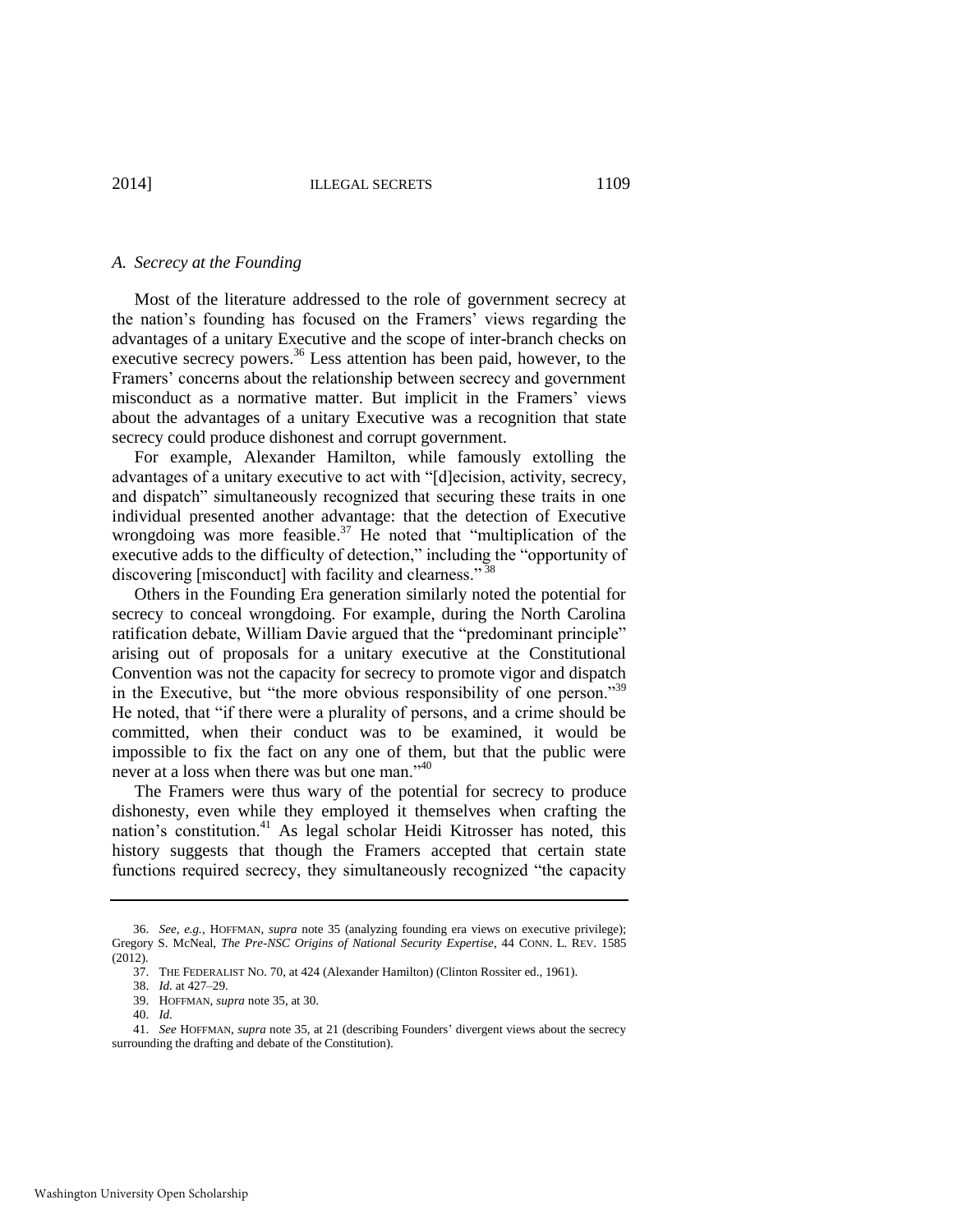for abuse inherent in such power and appeared to assume that congressional oversight would keep such capacity under tight political control by threatening to expose the existence or even content of secrets. $142$ <sup>2</sup> As the next Section demonstrates, secrecy and illegality converged with destructive results during the second half of the Twentieth Century, illustrating that the structural advantages of a unitary executive have not always minimized abuses, nor led to more accountability.<sup>43</sup>

#### <span id="page-12-1"></span>*B. Secrecy and Illegality in the Watergate Era*

<span id="page-12-2"></span><span id="page-12-0"></span>The Watergate scandal is the most notable American example of secrecy's capacity to enable and shield executive misconduct.<sup>44</sup> During Congressional hearings considering the 1974 FOIA amendments, Senator Ted Kennedy lamented the role of secrecy during Watergate, noting how it emboldened high level government officials to casually plan crimes like bugging and blackmail from the Attorney General's office.<sup>45</sup> Not only did secrecy during Watergate facilitate such brazen abuses of power, once the scandal unfolded, President Nixon again employed secrecy, through his assertion of executive privilege, in an abortive strategy for preventing those abuses from coming to light. In urging greater openness in public affairs after Watergate, U.S. Supreme Court Chief Justice Earl Warren wrote in 1974, "[i]t would be difficult to name a more efficient ally of corruption than secrecy."<sup>46</sup>

Beyond Watergate, during the Twentieth Century, secrecy facilitated and hid a wide range of illegal executive conduct. The CIA figured

44. KATHRYN S. OLMSTED, CHALLENGING THE SECRET GOVERNMENT: THE POST-WATERGATE INVESIGATIONS OF THE CIA AND FBI 15 (1996) (arguing that Watergate "demonstrated that 'national security' claims could serve as veils for illegal activity").

<sup>42.</sup> Kitrosser, *Separated Powers*, *supra* not[e 20,](#page-7-0) at 526.

<sup>43.</sup> That is particularly true as a practical matter given that Congressional oversight over shallow secrets involving national security matters is often delayed, ineffective, or entirely lacking. *See* Serge Grossman & Michael Simon, Short Essay, *And Congress Shall Know the Truth: The Pressing Need for Restructuring Congressional Oversight of Intelligence*, 2 HARV. L. & POL'Y REV. 435 (2008); Samuel Brenner, *"I Am a Bit Sickened": Examining Archetypes of Congressional War Crimes Oversight after My Lai and Abu Ghraib*, 205 MIL. L. REV. 1, 3–4 (2010) (arguing that congressional leaders after both the U.S. military's massacre at My Lai in Vietnam and the abuse of prisoners at Abu Ghraib "used their oversight functions to obscure the facts, hobble potential prosecutions of high military officials, and shuffle embarrassing episodes off the national and international stage as quickly as possible").

<sup>45.</sup> *Freedom of Information, Executive Privilege, and Secrecy in Government: Hearings Before the Subcomms. on Admin. Practice & Procedure and Separation of Powers of the S. Comm. on the Judiciary & the Subcomm. on Intergovernmental Relations of the S. Comm. on Gov't Operations*, 93d Cong., 209–10 (1973) [hereinafter *Executive Privilege*].

<sup>46.</sup> Earl Warren, *Governmental Secrecy: Corruption's Ally*, 60 A.B.A. J. 550, 550 (1974).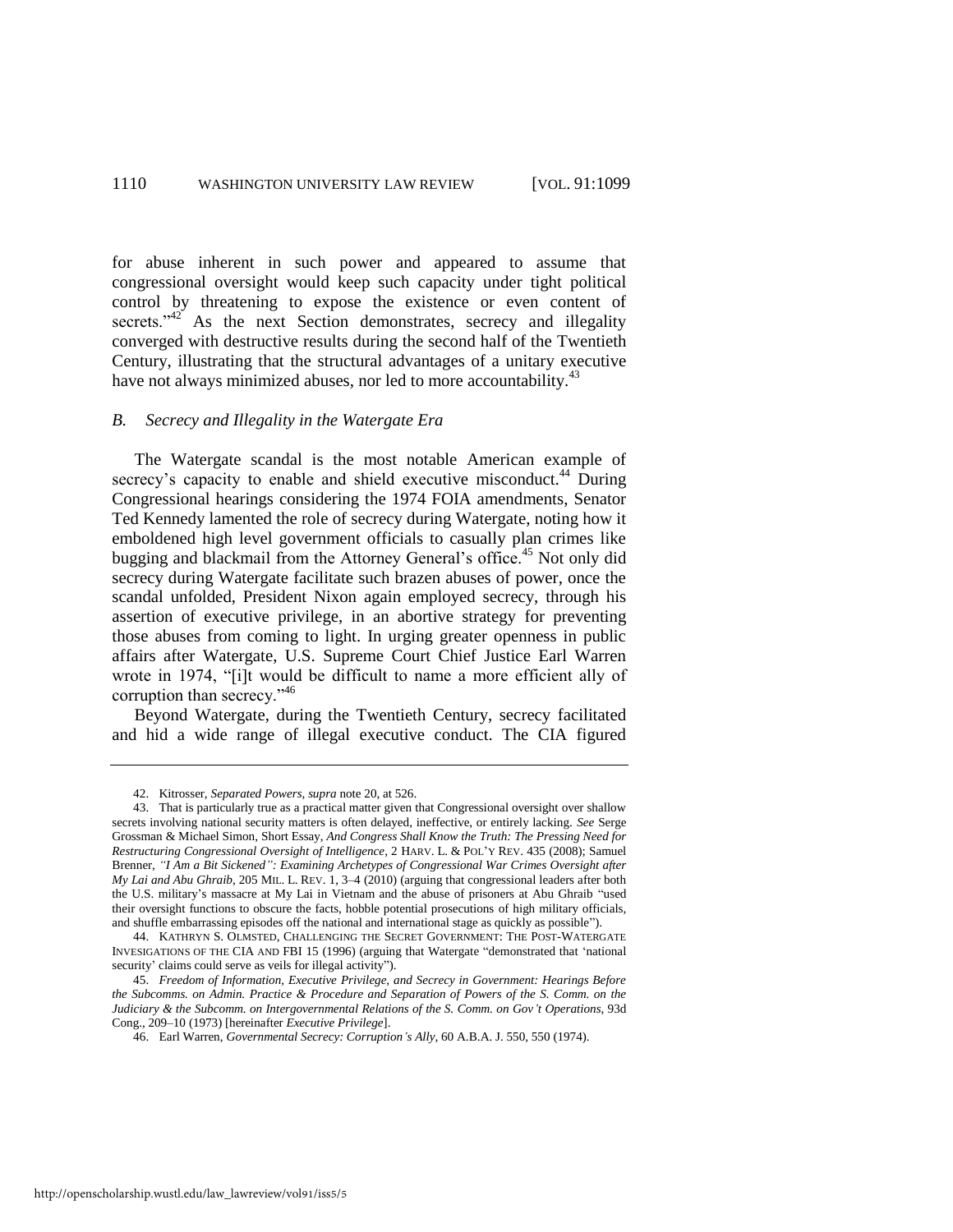<span id="page-13-1"></span><span id="page-13-0"></span>prominently in this history.<sup>47</sup> For example, only four months after President Nixon's resignation, the *New York Times* revealed that Nixon had utilized the CIA in secret, domestic intelligence operations that included the illegal wiretapping and surveillance of citizens.<sup>48</sup> The CIA targeted reporters and others whom the Administration feared would criticize executive policies or reveal executive secrets and deception.<sup>49</sup> In fact, after former military analyst Daniel Ellsberg leaked the classified Pentagon study about the Vietnam War later known as the *Pentagon Papers* to the media, President Nixon's White House "plumbers," aided by the CIA, broke into the office of Ellsberg's psychiatrist in an attempt to discredit him.<sup>50</sup>

The allegations of domestic CIA surveillance prompted the Senate Intelligence Committee, under the leadership of its Chair, Senator Frank Church, to investigate.<sup>51</sup> A simultaneous and steady stream of media revelations regarding additional CIA and FBI abuses led the Church Committee to expand its focus from domestic intelligence gathering under Nixon to include questionable executive branch activities committed during the four, previous presidential administrations. $52$ 

<span id="page-13-2"></span>In a damning, multi-volume report, the Committee later found evidence that the CIA had plotted assassination attempts against foreign leaders, intervened to disrupt foreign elections in Chile, where the agency sought to ignite a coup,<sup>53</sup> subjected unconsenting human subjects to drug testing, and engaged in a variety of other criminal and unconstitutional acts.<sup>54</sup> The Church Committee further concluded that the CIA, FBI and NSA had engaged in widespread and illegal, covert surveillance activities aimed at

<sup>47.</sup> *See generally* TIM WEINER, LEGACY OF ASHES: THE HISTORY OF THE CIA (2008).

<sup>48.</sup> *See* Seymour Hersh, *Huge CIA Operation Reported in U.S. Against Antiwar Forces, Other Dissidents in Nixon Years*, N.Y. TIMES, Dec. 22, 1974, at A1 (describing the CIA's "massive, illegal domestic intelligence operation during the Nixon Administration against the antiwar movement and other dissident groups in the United States"); Weiner, *supra* not[e 47.](#page-13-0) 

<sup>49.</sup> MORTON H. HALPERIN & DANIEL N. HOFFMAN, TOP SECRET: NATIONAL SECURITY AND THE RIGHT TO KNOW (1977).

<sup>50.</sup> WEINER, *supra* note [47,](#page-13-0) at 378 (noting Howard Hunt's testimony implicating the CIA's "technical assistance" with the Plumbers' break-in). The break-in and other government misconduct undertaken in an effort to investigate and smear Ellsberg and his lawyers led to the dismissal of a criminal indictment against him for espionage, conspiracy and theft arising out of his leaking of the Pentagon Papers. *See* HALPERIN & HOFFMAN, *supra* note [49,](#page-13-1) at 13–14.

<sup>51.</sup> OLMSTED, *supra* not[e 44,](#page-12-0) at 81–82.

<sup>52</sup>*. Id.*; *see* CHURCH COMMITTEE REPORT, *supra* not[e 5,](#page-4-2) at Book II, 292.

<sup>53.</sup> Seymour Hersh, *CIA Chief Tells House of \$8-Million Campaign Against Allende in '70–'73*, N.Y. TIMES, Sept. 8, 1974, at 1.

<sup>54.</sup> *See* CHURCH COMMITTEE REPORT, *supra* not[e 5.](#page-4-2)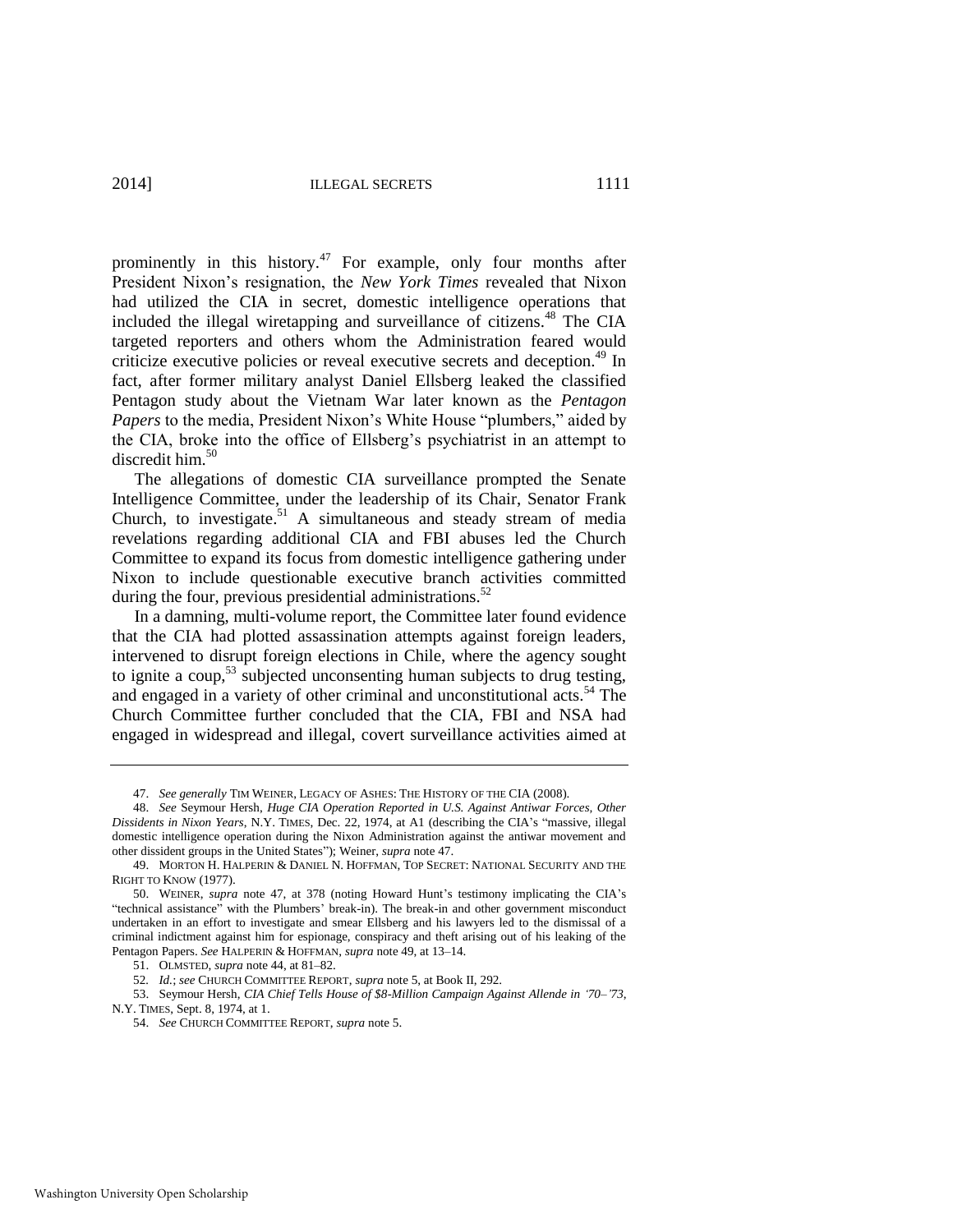domestic political organizations, religious groups, and individuals, including politicians, civil rights advocates, and anti-war protesters.<sup>55</sup>

Legally questionable covert activity by the intelligence agencies, and in particular by the CIA, continued well after the Church Committee completed its duties. For example, during the Iran-Contra Affair of the 1980s the Reagan White House secretly directed the CIA to provide aid to the Nicaraguan Contras through covert arms sales to Iran, in spite of an embargo on Iranian arms sales and Congress's restrictions on further funding of the Contras.<sup>56</sup>

One might respond to this historical snapshot by concluding that the CIA's mandate to engage in activity that is often secret by its very nature renders illicit conduct inevitable, expected, and perhaps even desired. Or, even more cynically, one might posit that the secrecy surrounding CIA activities stems from an unspoken mandate to engage in illicit conduct. As an army general with a hand in creating a precursor agency to the CIA concluded at the end of World War II: "Clandestine intelligence operations involve a constant breaking of all the rules . . . To put it baldly, such operations are necessarily extralegal and sometimes illegal."<sup>57</sup> More recently, others have noted the tension between the CIA's mandate to gather intelligence and legal accountability norms.<sup>58</sup>

<span id="page-14-0"></span>But government institutions like the FBI and the military that lack the same deep culture of secrecy (and perhaps perceived exceptionalism) as the CIA have also embraced secrecy in the service of illegal secrets, suggesting something far more fundamental about the symbiotic relationship between secrecy and illegality in government.

<sup>55.</sup> *Id.*, BOOK II, at 5–20. As documented in Tim Weiner's history of the CIA, subsequent disclosures have added to the information revealed by the Church Committee, demonstrating even further that the agency has engaged in a long history of illegal conduct. WEINER, *supra* not[e 47.](#page-13-0) 

<sup>56.</sup> *See* LAWRENCE E. WALSH, IRAN-CONTRA: THE FINAL REPORT 199–309 (1994) (detailing the CIA's secret role in the Iran-Contra scandal). Commentators have also noted the role of secrecy in masking wrongdoing and frustrating accountability during the Iran-Contra scandal. *See* Dr. Anthony Simones, *The Iran-Contra Affair: Ten Years Later*, 67 UMKC L. REV. 61, 75 (1998) ("The conflict between secrecy and accountability permeated the Iran-Contra Affair."); *see also* Sandra D. Jordan, *Classified Information and Conflicts in Independent Counsel Prosecutions: Balancing the Scales of Justice after Iran-Contra*, 91 COLUM. L. REV. 1651, 1654 (1991).

<sup>57.</sup> WEINER, *supra* not[e 47,](#page-13-0) at 13 (quoting letter of Brigadier General John Magruder).

<sup>58.</sup> *See* JACK GOLDSMITH, POWER AND CONSTRAINT: THE ACCOUNTABLE PRESIDENCY AFTER 9/11 94 (2012) ("Democratic accountability for secret intelligence activities is one of the hardest problems in constitutional government because public debate and review of these activities are inconsistent with the intelligence mission."). Others have described this problem as being more about the agency's "culture" of secrecy and disengagement with concerns about legality than the nature of intelligence gathering itself. *See* CIVILIAN IMPACT OF DRONES, *supra* not[e 12,](#page-5-3) at 55–57 (asserting that concerns about illegality within the agency are limited to "avoiding liability and political fall-out").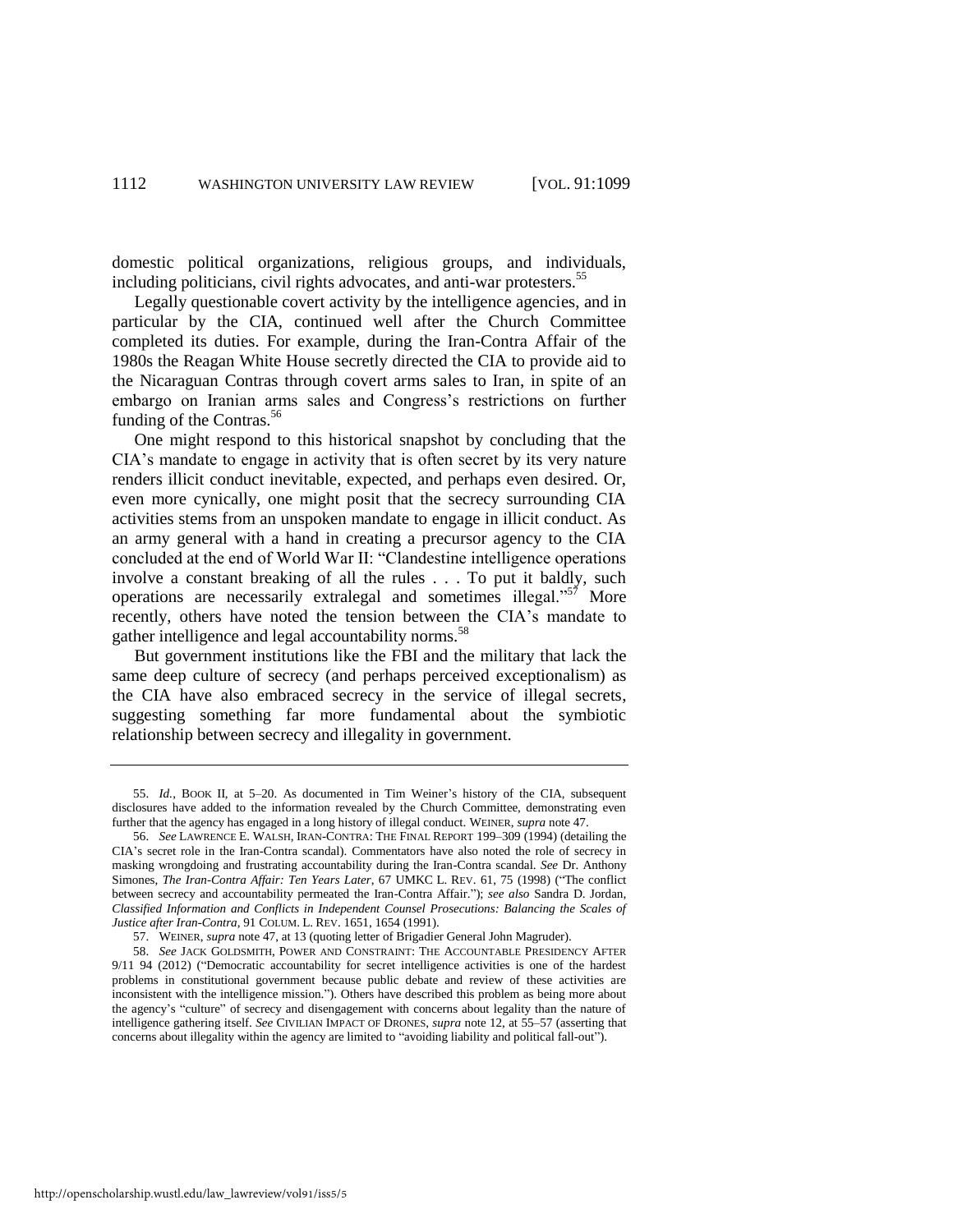<span id="page-15-1"></span>As Christina Wells has noted in critiquing the FBI's history of misconduct in times of perceived crisis, secrecy and abuse of power often work hand-in-hand.<sup>59</sup> Citing the Church Committee's revelations regarding the FBI's questionable activities beginning after World War I through the 1970s, Wells persuasively contends that "the FBI's abuse of its intelligence-gathering power . . . could not have occurred without control of confidential and public information."<sup>60</sup>

The Executive has also improperly shielded legally questionable military action. For example, in 1969, President Nixon secretly ordered the bombing of Cambodia, a neutral nation, keeping most members of Congress and the public in the dark about the action for nearly three years.<sup>61</sup> The secrecy surrounding the operation was not borne of military necessity, but was designed to thwart public debate about escalating military operations in Vietnam and the very serious legal and diplomatic questions raised by the bombing of a neutral nation. $62$ 

Secrecy has also empowered the military to conceal war crimes and other abuses. For example, the notorious 1968 massacre at My Lai by U.S. troops of more than one-hundred unarmed, Vietnamese civilians, including women and children, remained a secret for more than a year after it occurred until a whistleblower broke the silence. $63$  As concluded in a later report by the House Armed Services Subcommittee in 1970, "military and civilian officials in Vietnam had attempted to 'cover up' what had happened."<sup>64</sup> My Lai is not an isolated case; unfortunately there are both antecedent<sup>65</sup> and subsequent examples of the military suppressing information about war crimes.<sup>66</sup>

<sup>59.</sup> Christina E. Wells, *Information Control in Times of Crisis: The Tools of Repression*, 30 OHIO N.U. L. REV. 451, 493–94 (2004).

<span id="page-15-0"></span><sup>60.</sup> *Id.* at 471–79, 493.

<sup>61.</sup> HALPERIN & HOFFMAN, *supra* not[e 49,](#page-13-1) at 14.

<sup>62.</sup> *Id.* at 14–19. Exacerbating this deception, while directing the secret bombings, the Nixon Administration simultaneously assured the American public that it was working to end the war in Vietnam. *Id.* at 16.

<sup>63.</sup> *See* Brenner, *supra* not[e 43,](#page-12-1) at 72.

<sup>64.</sup> *Id.* at 26 (citing Editorial, *House-Panel Says the Army Hampered Investigation Into Songmy Incident*, N.Y. TIMES, July 16, 1970, at 15); *see also Investigation of the My Lai Incident: Hearings of the Armed Services S. Comm. of the H. Comm. on Armed Services*, 91st Cong. 4 (1970), *available at* http://www.loc.gov/rr/frd/Military\_Law/ML\_investigation.html. Even after Congress and the military began to investigate the incident, some officials tried to obstruct the further release of information about it. Brenner, *supra* not[e 43,](#page-12-1) at 84.

<sup>65.</sup> *See, e.g.*, Tae-Ung Baik, *A War Crime Against an Ally's Civilians: The No Gun Ri Massacre*, 15 NOTRE DAME J.L. ETHICS & PUB. POL'Y 455 (2001) (examining massacre of more than one hundred South Korean refugees, including women and children, by U.S. soldiers during the Korean War that remained shrouded in secrecy for nearly fifty years).

<sup>66.</sup> Most recently, secrecy surrounded the abuse of prisoners at Abu Ghraib prison in Iraq until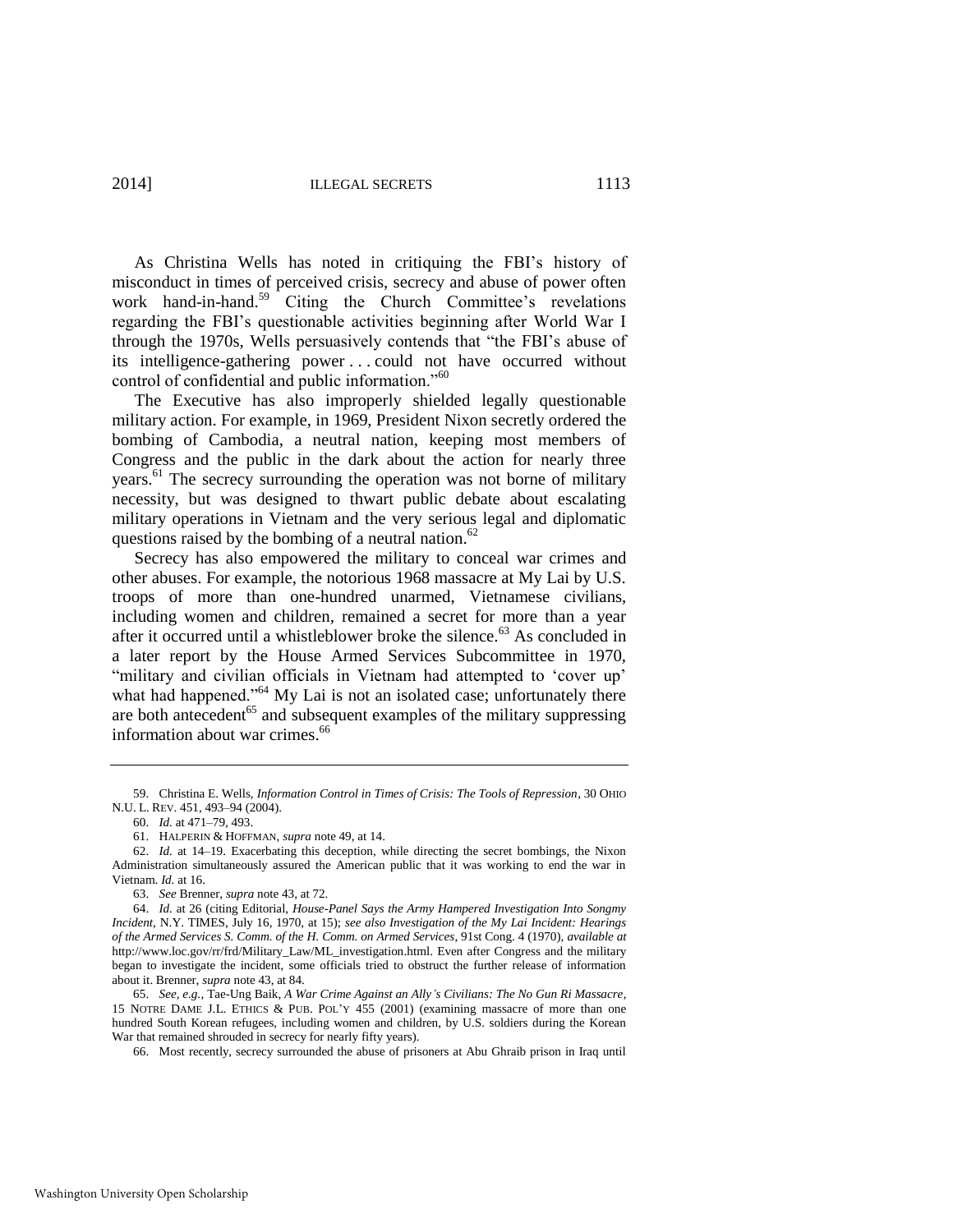After this bleak period of government mistakes and crimes committed under the cover of secrecy, a period of reform (and, for some institutions, self-examination) followed.<sup>67</sup> After My Lai, the U.S. military recognized the need for all members of the armed forces to respect and engage with the laws of armed conflict. $68$  This resulted not only in more rigorous training regarding the military's legal obligations, but sparked a longlasting institutional commitment to the principles and values of accountability. $^{69}$  The FBI similarly embraced a period of reform.<sup>70</sup> And during this period, the efforts to curb executive abuses and promote accountability took on government secrecy directly as well. On the heels of Watergate in 1974, Congress amended FOIA to require greater judicial oversight of government secrecy claims.<sup>71</sup>

<span id="page-16-0"></span>Yet, in spite of secrecy and illegality's dangerous history, and notwithstanding these reforms, an entrenched system of secrecy in America has remained.<sup>72</sup> Indeed, even before 9-11, a secret government began to take shape once again. $^{73}$ 

67. Matthew C. Waxman, *National Security Federalism in the Age of Terror*, 64 STAN. L. REV. 289, 299–300 (2012) (describing the creation of permanent congressional intelligence oversight committees and the enactment of FISA, among other examples of reform).

69. *Id.* at 51–52.

whistleblowers leaked images of the abuse to the media in spring 2004. *See* Brenner, *supra* not[e 43,](#page-12-1) at 37–38. The government did its best to conceal the abuses from public view, and even after their exposure, some members of Congress attempted to limit public access to information about the scandal. ALASDAIR ROBERTS, BLACKED OUT: GOVERNMENT SECRECY IN THE INFORMATION AGE 52– 53, 84 (2006) (noting that the chairman of the House Armed Services Committee "successfully prevented committee members from requesting additional documents from the Bush Administration" regarding Abu Ghraib). *But see* GOLDSMITH, *supra* note [58,](#page-14-0) at 147–48 (making the case that accountability systems and the military's chain of command "kicked in" and largely worked after Abu Ghraib).

<sup>68.</sup> CIVILIAN IMPACT OF DRONES, *supra* not[e 12,](#page-5-3) at 52–53.

<sup>70.</sup> Seeking to avoid a repeat of the widespread constitutional violations documented by the Church Committee investigation President Carter enacted guidelines in 1976 designed to curb the FBI's domestic intelligence gathering activities. *See* Tom Lininger, *Sects, Lies, and Videotape: The Surveillance and Infiltration of Religious Groups*, 89 IOWA L. REV. 1201, 1208 (2004) (referencing the Levi Guidelines, reprinted in *F.B.I. Statutory Charter: Hearings on S. 1612 Before the S. Comm. on the Judiciary*, 95th Cong. 235–41 (1978)).

<sup>71.</sup> Martin E. Halstuk, *Holding the Spymasters Accountable after 9/11: A Proposed Model for CIA Disclosure Requirements under the Freedom of Information Act*, 27 HASTINGS COMM. & ENT L.J. 79, 92 n.76 (2004) (quoting Sen. Ted Kennedy's statement during the hearings preceding the 1974 amendments to FOIA that the Watergate hearings "demonstrate[] beyond debate that government secrecy breeds government deceit") (quoting *Executive Privilege*, *supra* not[e 45,](#page-12-2) at 209–10).

<sup>72.</sup> MOYNIHAN, *supra* note [5,](#page-4-2) at 227 (concluding in 1998 that "[i]t is time to dismantle government secrecy, this most pervasive of Cold War-era regulations").

<sup>73.</sup> ROBERTS, *supra* note [66,](#page-15-0) at 36 (noting that prior to 9-11, "the process of rebuilding [the] walls of secrecy had begun").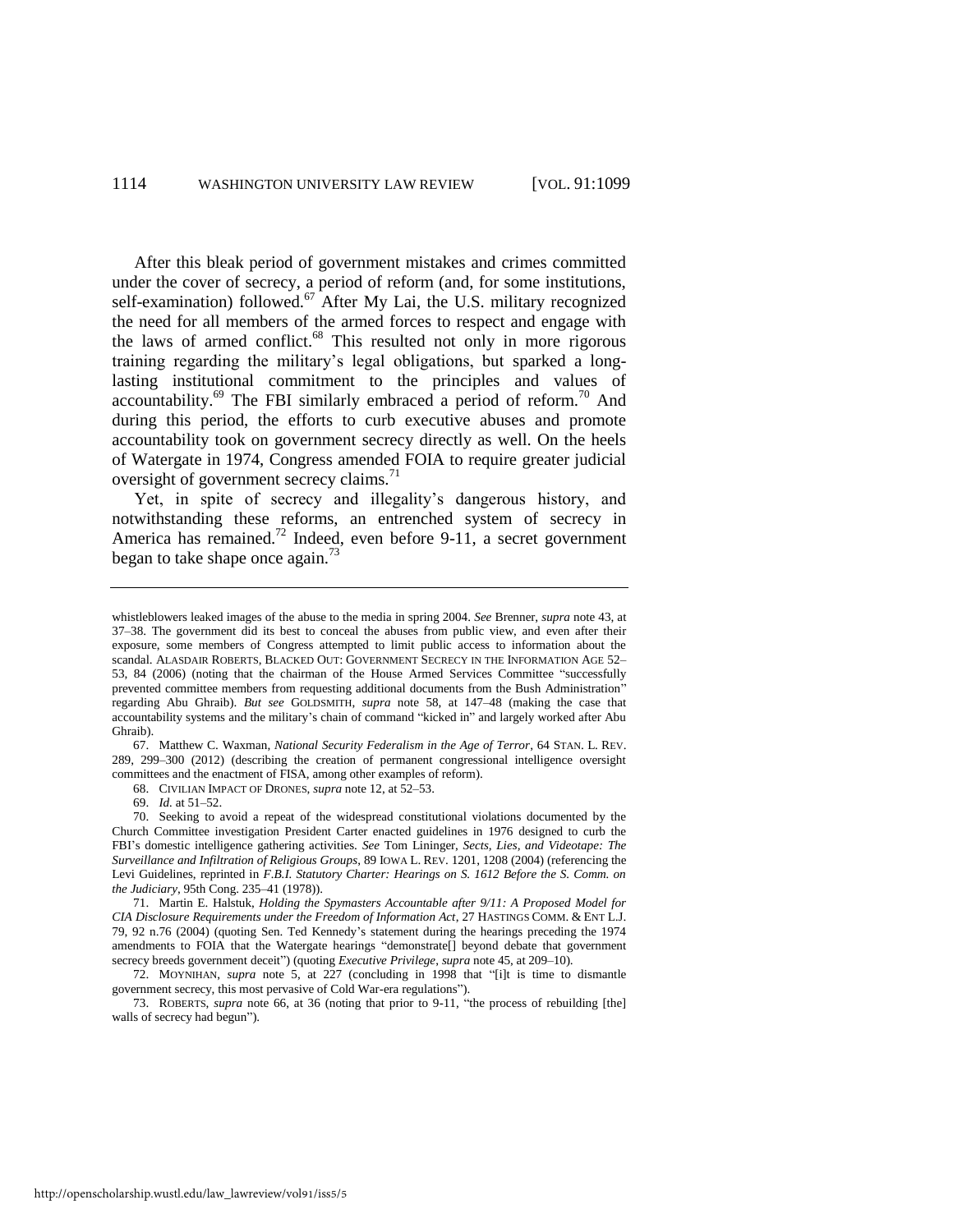#### *C. Secrecy and Illegality: The Recent History*

<span id="page-17-1"></span><span id="page-17-0"></span>As commentators have widely acknowledged, after 9-11 secrecy in government reached another pinnacle; $74$  the Bush Administration's relationship with secrecy displayed secrecy's full potential to both conceal and enable questionable policies and executive overreaching.<sup>75</sup> As numerous scholars have persuasively illustrated, the symbiotic relationship between secrecy and illegality during the Bush years manifested itself with respect to numerous secret programs—the questionable legality of which demanded their secret character.<sup>76</sup>

<span id="page-17-2"></span>For example, secrecy was instrumental to the Bush Administration's secret warrantless wiretapping of U.S. citizens in contravention of FISA. The Administration argued that national security compelled the program's secrecy because oversight of its activities would have necessarily exposed the government's counterterrorism strategy.<sup>77</sup> Secrecy also helped define the Bush Administration's clandestine, extrajudicial transfer of terrorism suspects to foreign countries for the purpose of torture and interrogation<sup>78</sup> and its torture and detention of terrorism suspects at secret prisons abroad.<sup>79</sup> In each of these settings, secrecy empowered the government to elude legal constraints prohibiting such activities.<sup>80</sup> Indeed, the use of "black sites" for secret detention and interrogation during this period—a concept and physical structure defined by secrecy—epitomizes the exploitation of secrecy for unlawful ends.

<sup>74.</sup> *See, e.g.*, Erwin Chemerinsky, *Losing Liberties: Applying a Foreign Intelligence Model to Domestic Law Enforcement*, 51 UCLA L. REV. 1619, 1622 (2004); Nadine Strossen, *Maintaining Human Rights in Time of Terrorism: A Case Study in the Value of Legal Scholarship in Shaping Law and Public Policy*, 46 N.Y.L. SCH. L. REV. 373, 383–84 (2003).

<sup>75.</sup> *See, e.g.*, ROBERTS, *supra* not[e 66,](#page-15-0) at 69; Eric Lane et al., *Too Big a Canon in the President's Arsenal: Another Look at United States v. Nixon*, 17 GEO. MASON L. REV. 737, 767 (2010) ("It is difficult to summon a starker example of destructive policies enabled through the power of secrecy than those implemented by the Administration of George W. Bush.").

<sup>76.</sup> *See generally* Heidi Kitrosser, *The Accountable Executive*, 93 MINN. L. REV. 1741 (2009); JOHN W. DEAN, WORSE THAN WATERGATE: THE SECRET PRESIDENCY OF GEORGE W. BUSH (2004); John D. Podesta, *Shadow Creep: Government Secrecy Since 9/11*, 2002 U. ILL. J.L. TECH. & POL'Y 361.

<sup>77.</sup> *See* Kitrosser, *Macro-Transparency*, *supra* not[e 20,](#page-7-0) at 1199.

<sup>78.</sup> Margaret L. Satterthwaite, *Rendered Meaningless: Extraordinary Rendition and the Rule of Law*, 75 GEO. WASH. L. REV. 1333, 1393 (2007) (describing perverse "incentive structure" at work in extraordinary rendition: "the sending country has an investment in the receiving country's abusive practices and both states want those abuses to remain secret").

<sup>79.</sup> *See* Bagchi, *supra* not[e 3,](#page-3-1) at 42–43.

<sup>80.</sup> *Id.* at 42–43 ("Secrecy makes it impossible for law to govern the torturing state . . . .").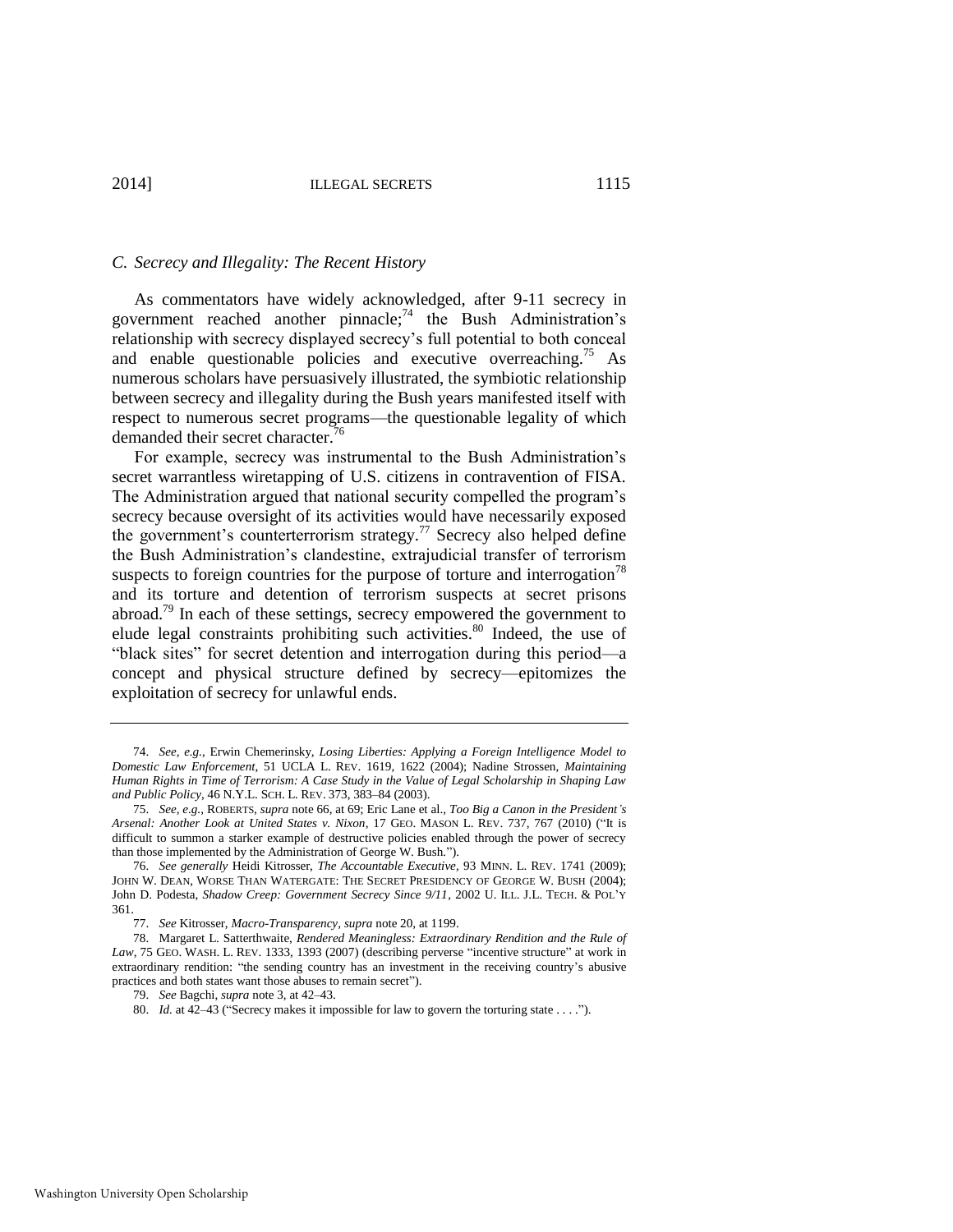The entrenchment and attraction of secrecy, of course, did not end with the Bush Administration. As other Presidents have done before him,<sup>81</sup> President Obama promised at the start of his first term as President a new era of openness in government. $82$  But since that time, secrecy has continued to mask controversial and legally questionable national security policies.

<span id="page-18-0"></span>The President has cloaked in secrecy the purported legal authority for killing U.S. citizens and others through unmanned drone strikes far from any battlefield abroad.<sup>83</sup> The Department of Justice has continued to invoke the state secrets privilege to defeat litigation challenging extraordinary rendition on behalf of individuals who claim they were tortured at the direction or with the acquiescence of the United States and in litigation challenging the targeted killing of U.S. citizens abroad. $84$ Moreover, in spite of the reforms of the 1970s, the FBI is again covertly collecting intelligence through domestic operations that implicate protected First Amendment activities, including the surveillance and

83. Scott Shane, *Renewing a Debate Over Secrecy, and Its Costs*, N.Y. TIMES, June 7, 2012, at A1, *available at* http://www.nytimes.com/2012/06/07/world/americas/drones-and-cyberattacks-renewdebate-over-security.html; Jameel Jaffer & Nathan Freed Wessler, *The C.I.A.'s Misuse of Secrecy*, N.Y. TIMES (Apr. 29, 2012) (op-ed), *available at* http://www.nytimes.com/2012/04/30/opinion/thecias-misuse-of-secrecy.html. Jaffer and Wessler note that the Obama Administration has publically defended the controversial use of drone strikes as "effective, lawful and closely supervised," while at the same time in court, the CIA refuses "to acknowledge that the targeted killing program exists." *Id.*  Indeed, until it proved strategically advantageous to leak and then officially release it, the Administration had long concealed an Office of Legal Counsel ("OLC") white paper summarizing the Administration's legal justification for its targeted killing of U.S. citizens abroad, even though the document was unclassified. *See* Steven Aftergood, *DOJ White Paper Released as a Matter of "Discretion*,*"* FAS.ORG (Feb. 11, 2013), http://www.fas.org/blogs/secrecy/2013/02/leak\_boosts/ (noting that the DOJ released the OLC White Paper on targeted killing to FOIA requesters several days after it was leaked, after having fought the unclassified documents disclosure in FOIA litigation).

84*. See* Mohamed v. Jeppesen Dataplan, Inc., 614 F.3d 1070 (9th Cir. 2010) (en banc), *cert. denied*, 131 S. Ct. 2442 (2011); Brief for Defendants in Opposition to Plaintiff's Motion for Preliminary Injunction and Memorandum in Support of Defendant's Motion to Dismiss at 43, Al-Aulaqi v. Obama, 727 F. Supp. 2d 1 (D.D.C. 2010) (No. 10-cv-1469), *available at* http://www.law fareblog.com/wp-content/uploads/2010/09/usgbrief.pdf.

<sup>81.</sup> HALPERIN & HOFFMAN, *supra* note [49,](#page-13-1) at 4 (noting that "Lyndon Johnson and Gerald Ford, to name just two" came into office committed to a more open system but ended up "leading the nation into foreign adventures, vetoing or threatening to veto antisecrecy legislation, and condemning leaks of information they sought to keep secret").

<sup>82.</sup> *See* President Barrack Obama, *Transparency and Open Government: Memorandum for the Heads of Executive Departments and Agencies*, WHITEHOUSE.GOV (Jan. 21, 2009) [hereinafter *Transparency Memo*], http://www.whitehouse.gov/the\_press\_office/TransparencyandOpen Government (pledging in a directive to the heads of executive branch agencies to create "an unprecedented level of openness in Government"). It is not unusual for Presidents to promise openness at the start of their terms, and it is not uncommon for them to break those promises. *See* Lane et al., *supra* not[e 75,](#page-17-0) at 737 n.4 (noting similar inaugural pronouncements by Presidents Nixon and Ford).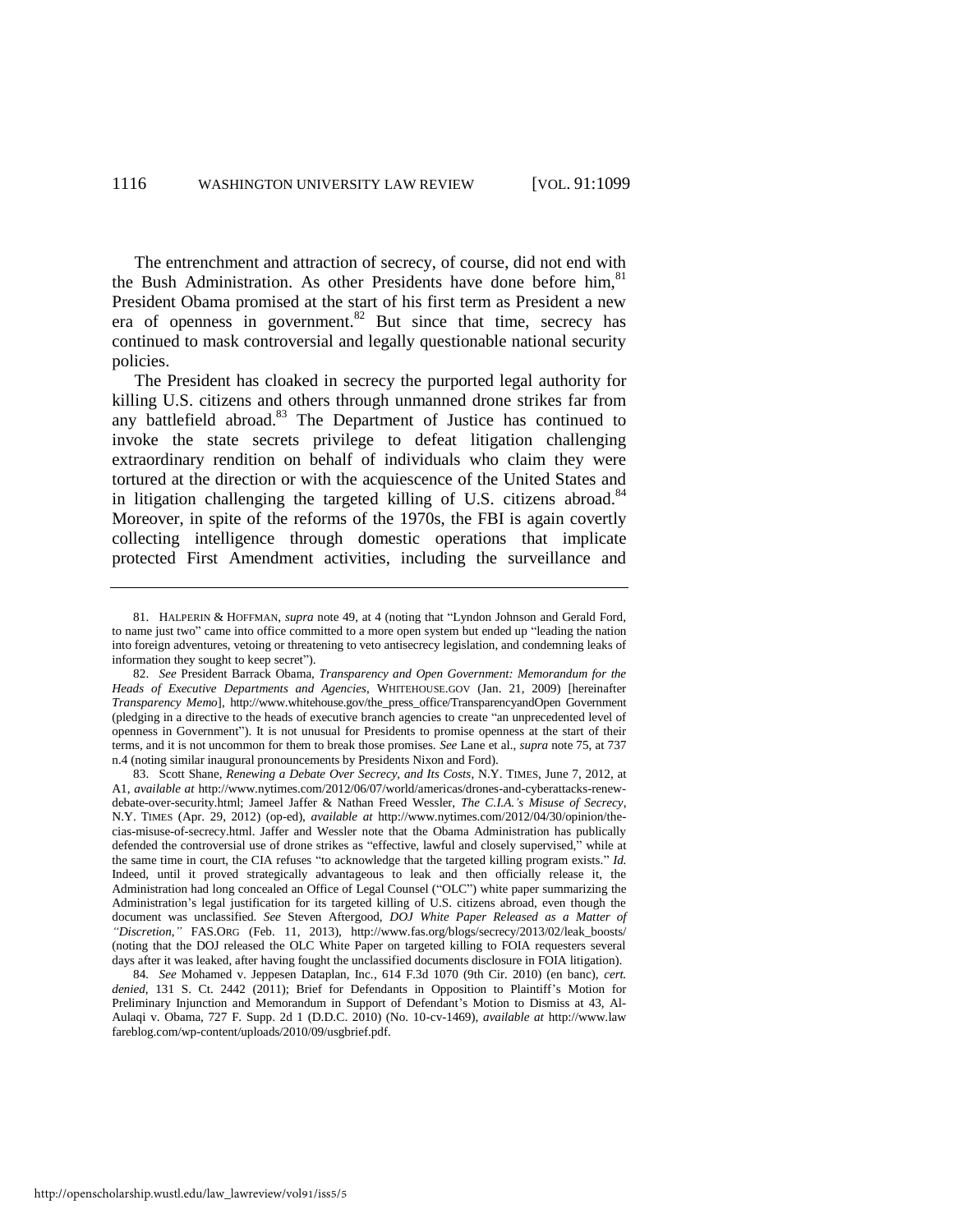<span id="page-19-0"></span>infiltration of mosques with undercover informants.<sup>85</sup> And secrecy remains the government's response to challenges of such programs' legality.<sup>86</sup> Indeed, in many of these contexts, the government has claimed expansive authority to conceal information from the public. $87$ 

The recent disclosures of the NSA's massive, domestic surveillance program have sparked a recommitment to transparency among many government officials—at least on a rhetorical level—and some momentum toward reform.<sup>88</sup> Yet, given its pervasive scope,<sup>89</sup> secrecy under the Obama Presidency may be difficult to disengage.<sup>91</sup>

<span id="page-19-3"></span><span id="page-19-2"></span><span id="page-19-1"></span>Indeed, as the press has widely reported, the Obama Administration has prosecuted more government employees for releasing information to the public under the Espionage Act than the four previous Administrations combined.<sup>91</sup> Critics contend that the Administration has aggressively

87. *See* Jaffer & Wessler, *supra* note [83](#page-18-0) (critiquing the government's *Glomar* response to the ACLU's FOIA request about the CIA's targeted killing program); Aleaziz, *supra* not[e 86](#page-19-0) (noting the exceptional nature of the DOJ invoking the state secrets privilege to conceal the FBI's domestic surveillance of Americans); Jewel v. NSA, 965 F. Supp. 2d 1090 (N.D. Cal. 2013) (rejecting government's attempt to invoke the state secrets privilege in defending challenge to NSA's dragnet surveillance of Americans' communication records).

88. *See* Ellen Nakashima, *NSA Bills Set up a Choice in Congress: End Bulk Collection of Phone Records or Endorse It*, WASH. POST (Oct. 28, 2013), http://washingtonpost.com/world/nationalsecurity/nsa-bills-set-up-a-choice-in-congress-and-bulk-collection-of-phone-records-or-endorseit/2013/10/28/99007880-3fd5-11e3-a75-f032898f2dbc\_story.html.

89. Jaffer, *supra* note [24,](#page-8-0) at 460 (suggesting that "[w]e live in an era of unprecedented government secrecy" in terms of the quality of the information concealed and "the means government uses to safeguard them").

91. Phil Mattingly & Hans Nichols, *Obama Pursuing Leakers Sends Warning to Whistle-Blowers*, BLOOMBERG NEWS (Oct. 17, 2012, 8:01 PM), http://www.bloomberg.com/news/2012-10-

<sup>85.</sup> *See* EMILY BERMAN, BRENNAN CTR. FOR JUSTICE, DOMESTIC INTELLIGENCE: NEW POWERS, NEW RISKS 2, 4, 29, 35 (2011), *available at* http://brennan.3cdn.net/b80aa0bab0b425857d\_jdm6b 8776.pdf.

<sup>86.</sup> Hamed Aleaziz, *Want to Sue the FBI for Spying on Your Mosque? Sorry, That's Secret*, MOTHER JONES (Aug. 8, 2011, 6:00 AM), http://www.motherjones.com/politics/2011/08/state-secretsfazaga-v-fbi (reporting that President Obama's Justice Department invoked the state secrets privilege to defend against litigation by the ACLU and the Council on American-Islamic Relations (CAIR) challenging the FBI's intelligence-gathering activities targeting Muslim Americans, particularly the use of undercover informants and surveillance). For a thorough, recent explanation of the frequency and nature of the Executive's invocation of the state secret privilege, see Laura K. Donohue, *The Shadow of State Secrets*, 159 U. PA. L. REV. 77 (2010).

<sup>90.</sup> *See* Steven Aftergood, *Reducing Government Secrecy: Finding What Works*, 27 YALE L. & POL'Y REV. 399, 400–01 (2009) (noting that "[c]oncerns about excessive government secrecy have accompanied the national security classification system for decades" but that in recent years "classification—specifically overclassification—has increased, not diminished"); Dana Priest & William M. Arkin, *Top Secret America: A Hidden World, Growing Beyond Control*, WASH. POST (July 19, 2010), http://projects.washingtonpost.com/top-secret-america/articles/a-hidden-world-growingbeyond-control/ (detailing the widespread, secret, domestic national security apparatus); *see also* Jon D. Michaels, *All the President's Spies: Private-Public Intelligence Partnerships in the War on Terror*, 96 CAL. L. REV. 901 (2008) (describing the federal government's secret reliance upon private actors to deliver vast amounts of intelligence information).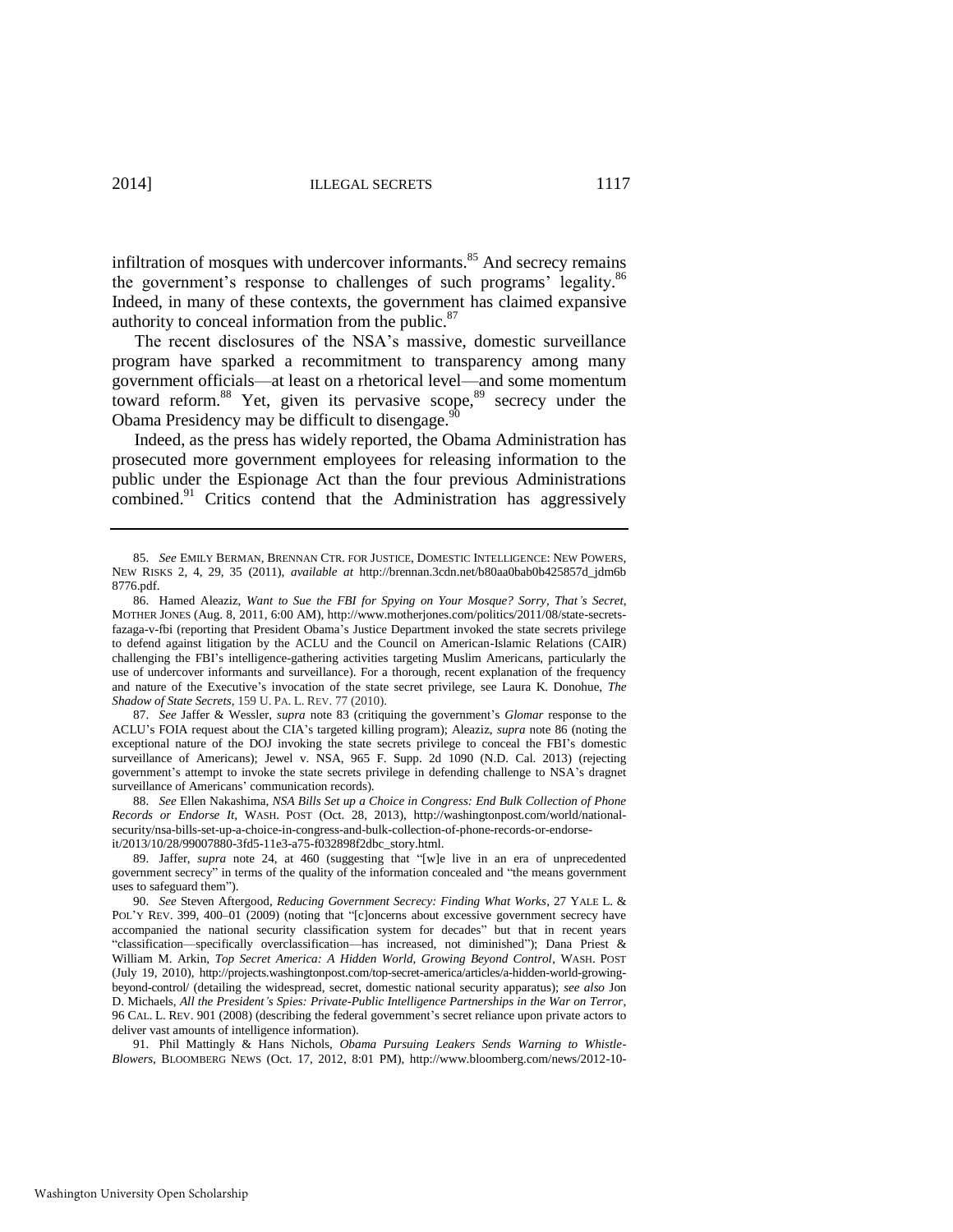identified and punished those who have leaked information about illegal (or at least legally questionable) government conduct, while it has shown no interest whatsoever in punishing or even exposing the underlying illegal conduct itself.<sup>92</sup>

At the same time, the complexity of the modern national security state makes holding government accountable particularly difficult. For example, in counterterrorism operations abroad (including targeted drone strikes) the duties of the conventional military and intelligence agencies have increasingly converged, $^{93}$  blurring responsibility for violations of law.<sup>94</sup>

These developments illustrate that the problem of illegal secrets is a prominent and complex one that warrants meaningful scholarly attention and more serious consideration by the courts.

#### II. CONCEPTUALIZING THE PROBLEM OF ILLEGAL SECRETS

The recent literature analyzing government secrets has largely theorized secrets' structural characteristics, particularly whether they are deep or shallow secrets and thus capable of providing opportunities for checks on executive conduct by both the citizenry and other branches of government.<sup>95</sup> This scholarship makes an important contribution to the greater understanding of government secrecy within the constitutional order, and in particular helps provide greater understanding of the threats

<sup>18/</sup>obama-pursuing-leakers-sends-warning-to-whistle-blowers.html; Josh Gerstein, *Justice Dept. Cracks Down on Leaks*, POLITICO (May 25, 2010, 4:44 AM), http://www.politico.com/news/stories/ 0510/ 37721.html (quoting Steven Aftergood of the Federation of American Scientists: "They're going after this at every opportunity and with unmatched vigor").

<sup>92.</sup> *See* Janet Cooper Alexander, *The Law-Free Zone and Back Again*, 2013 U. ILL. L. REV. 551, 576–78; Tim Shorrock, *Obama's Crackdown on Whistleblowers*, THE NATION (Mar. 26, 2013), http://www.thenation.com/article/173521/obamas-crackdown-whistleblowers; *see also* Scott Horton, *The DOJ's Torturer-Protection Program*, HARPER'S MAGAZINE (Jan. 11, 2013, 3:28 PM), http://www.harpers.org/blog/2013/01/the-dojs-torturer-protection-program/ (describing prosecution of former CIA agent John Kirakou for releasing details about CIA torture program and describing it as "confirmation of an official policy . . . those who rat on torturers and program masterminds will be treated ruthlessly"); Scott Shane, *From Spy to Source to Convict*, N.Y. TIMES, Jan. 6, 2013, at A1, *available at* http://www.nytimes.com/2013/1/06/us/former-cia-officer-is-the-first-to-face-prison-for-aclassified-leak.html.

<sup>93.</sup> *See generally* Robert Chesney, *Military-Intelligence Convergence and the Law of the Title 10/Title 50 Debate*, 5 J. NAT'L SECURITY L. & POL'Y 539 (2012).

<sup>94.</sup> *See id.*; *see also* CIVILIAN IMPACT OF DRONES, *supra* note [12](#page-5-3) (criticizing the secret cooperation between the military's Joint Special Operations Command (JSOC) and the CIA in carrying out drone strikes abroad, specifically the blurring lines of authority, accountability, and responsibility to mitigate civilian harm).

<sup>95.</sup> *See* Pozen, *supra* note [19.](#page-7-1) For a discussion a sustained discussion of the concept of "macro transparency," see the multiple works of Heidi Kitrosser, *supra* not[e 20.](#page-7-0)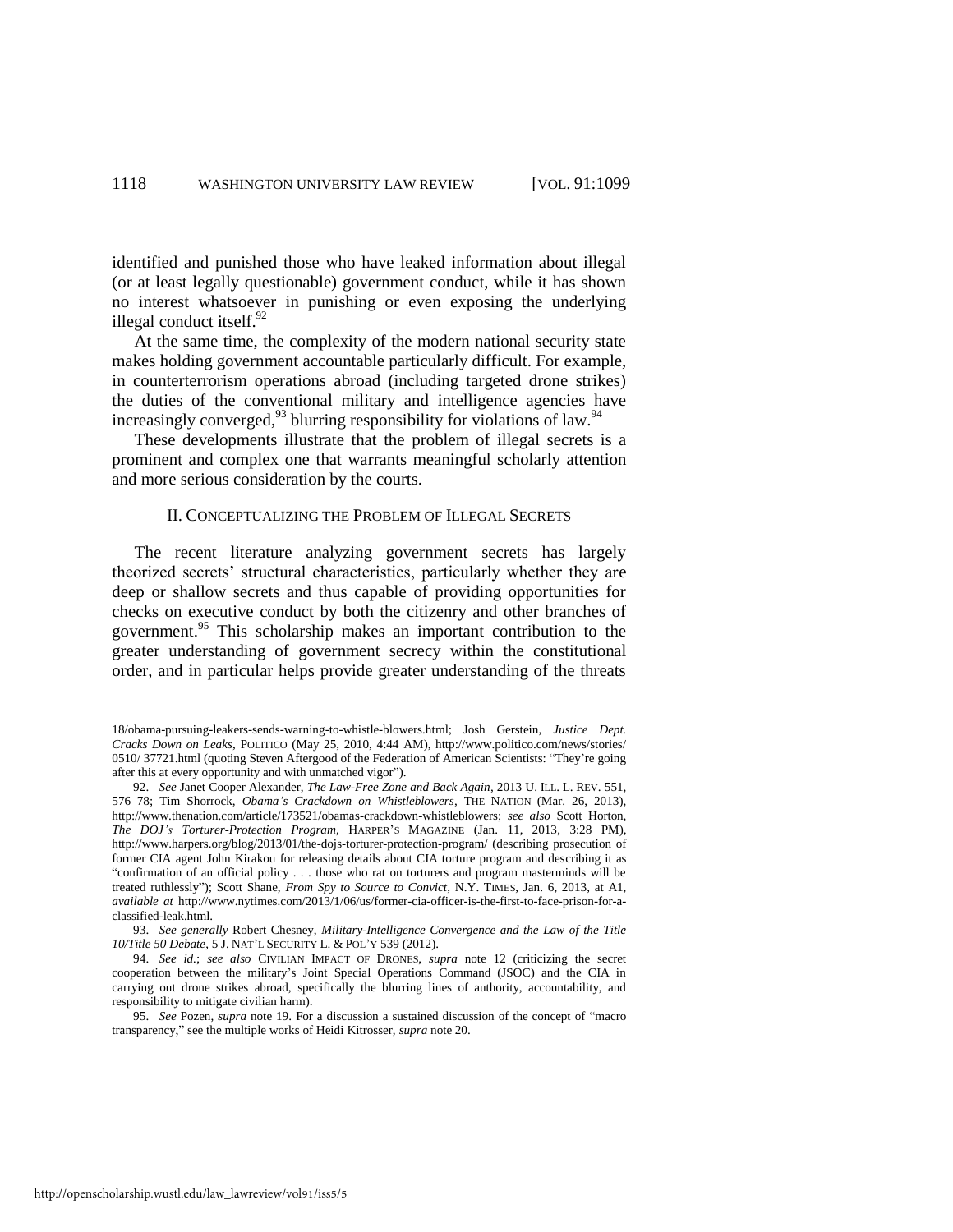to democracy posed by deep secrecy.<sup>96</sup> But shallow secrets that conceal illegal, and potentially illegal, conduct by the Executive also powerfully undermine opportunities for government accountability. Irrespective of the depth of secrecy at issue, whether the government should be permitted to keep its illegal action secret warrants more serious scholarly and judicial consideration.

That question requires consideration of what exactly is encompassed within the realm of illegal secrets as well as how the public, deprived of information about even shallow government secrets, can establish or discern an underlying violation of law. But first, the symbolic worth of labeling certain government secrets illegal secrets warrants preliminary discussion.

The concept of an illegal secret fittingly connotes the corrupt and antidemocratic nature of secret government wrongdoing. The term identifies and names the long-standing symbiotic relationship between government secrecy and the abuse of power, whereby secrecy can both enable lawlessness and is all too easily embraced after the fact when government actors violate the law. $97$  The idea of an illegal secret also evokes the immorality of government abuse such as torture that exploits secrecy and can inflict more suffering because of it.<sup>98</sup> Evocation of this broader, and perhaps even colloquial, conception of illegality, captures the pernicious nature of the government concealing from the public information relevant to its own wrongdoing in the same way the terms "illegal settlements" or "illegal alien" arguably convey a host of pejorative meaning beyond the fact of an individual's technical violation of the law.<sup>99</sup>

Although the symbolic message of the term "illegal secret" helps conceptualize the danger presented by the prospect of secretive

<sup>96.</sup> *See supra* not[e 19](#page-7-1) [& 20.](#page-7-0) Pozen sees value in distinguishing between deep and shallow secrets irrespective of their "subject matter," and seeks to provide "a vocabulary and an analytic framework with which to describe, assess, and compare secrets, without having to judge what they conceal." Pozen, *supra* note [19,](#page-7-1) at 257. But he also recognizes the limits of the distinction he proposes. *See id.* at 276 ("Some shallow secrets may be highly problematic on account of their subject. Some deep secrets may be benign. . . . Appreciating the deep/shallow distinction may help clarify the normative questions raised by any particular secret. It cannot in itself answer them.").

<sup>97</sup>*. See* BOK, *supra* not[e 2;](#page-3-0) Schlesinger, *supra* not[e 2.](#page-3-0)

<sup>98.</sup> *See supra* not[e 3 a](#page-3-1)nd accompanying text.

<sup>99.</sup> Irus Braverman, *Powers of Illegality: House Demolitions and Resistance in East Jerusalem*, 32 LAW & SOC. INQUIRY 333, 342 (2007) (discussing so-called "illegal settlements" in East Jerusalem and suggesting that illegality exists as "a significant structuring device in its own right") (citing DAVINA COOPER, POWER IN STRUGGLE: FEMINISM, SEXUALITY AND THE STATE (1995)); GERALD L. NEUMAN, STRANGERS TO THE CONSTITUTION: IMMIGRANTS, BORDERS, AND FUNDAMENTAL LAW 177 (1996); Liliana M. Garcés, Note, *Evolving Notions of Membership: The Significance of Communal Ties in Alienage Jurisprudence*, 71 S. CAL. L. REV. 1037, 1039–40 (1998).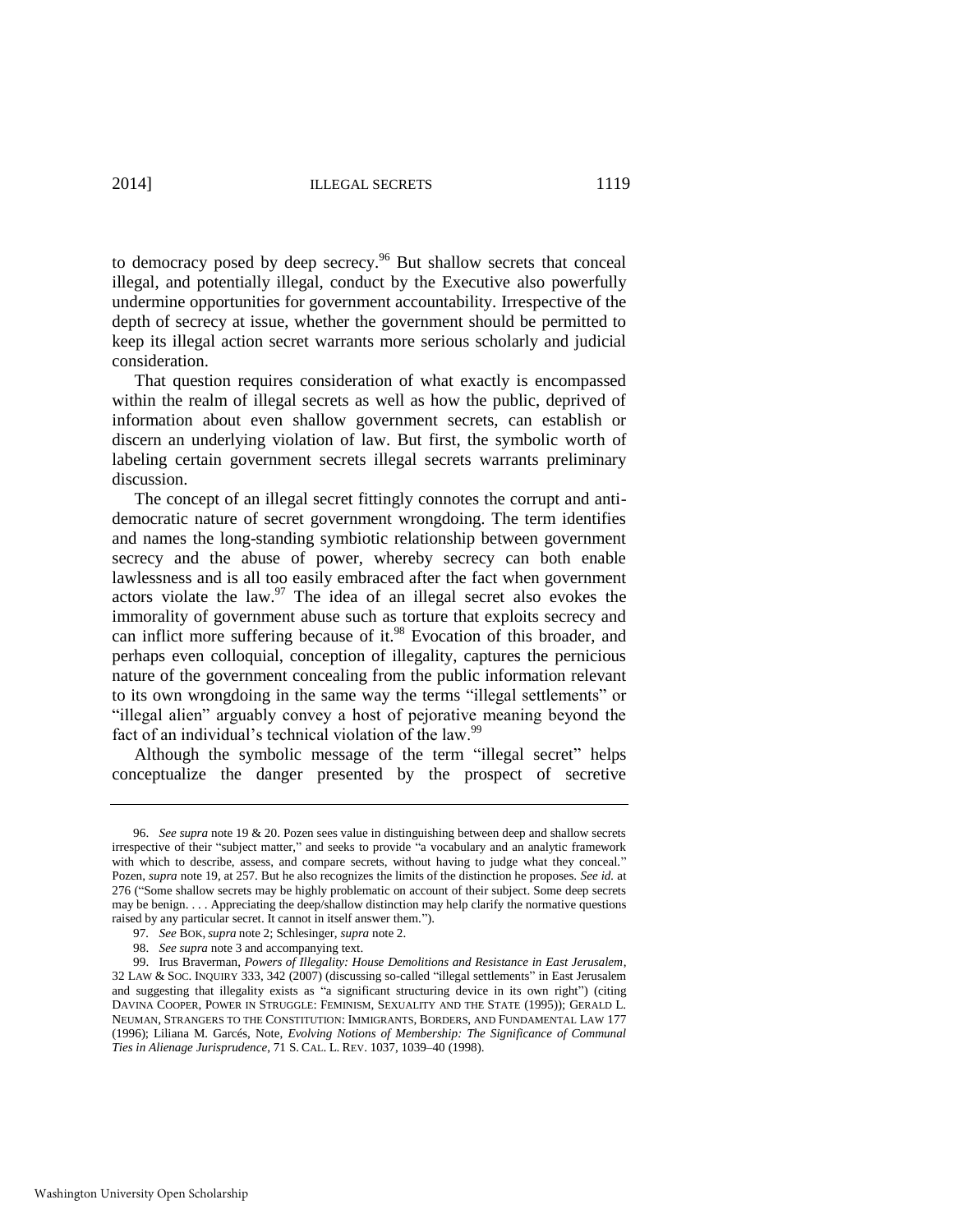government wrongdoing, invoking the term alone cannot, of course, resolve which government secrets should be disclosed. Whether the law should compel disclosure of what I term illegal secrets requires a substantive consideration of whether government institutions or actors have violated the constitution, acted in defiance of statutes, or violated applicable international treaties and norms. Classifying secrets that conceal such presumptively unlawful conduct as illegal secrets is on the one hand straightforward. Yet, even this category of illegal secrets can be difficult to discern given that the parties to an information access dispute and members of the public more broadly may not have access to information that would permit them to establish that what the government has done in secret violates the law.

Identifying illegal secrets can be difficult for a host of other reasons, as well. For example, although the general factual picture of secret government action may be publically known—like the targeting killing of U.S. citizens abroad—the conduct at issue may not have been established as unlawful or the question of its legality—like that of the NSA's bulk collection of Americans' phone records—may be the subject of debate or disagreement within the courts.<sup>100</sup> Moreover, the secret at issue may be susceptible to claims by the Executive, particularly in the realm of national security policy, that the President possesses unilateral constitutional authority as Commander in Chief to engage in such conduct irrespective of statutory restraints imposed by Congress or international law.<sup>101</sup> And still, even where the threshold question of illegality is established, some, including the government, will invariably contend that national security priorities nevertheless justify keeping illegal secrets in the dark. Assessing government secrecy through the frame of illegality also raises the problem of whether information access disputes such as FOIA litigation are appropriate vehicles for examining the lawfulness of government action.

<span id="page-22-0"></span><sup>100.</sup> Klayman v. Obama, 957 F. Supp. 2d 1 (2013) (enjoining the NSA's warrantless collection of bulk telephone metadata after finding that it likely violates the Fourth Amendment); ACLU v. Clapper, 959 F. Supp. 2d 724 (2013) (upholding the constitutionality of the very same program).

<sup>101.</sup> *See* David J. Barron & Martin S. Lederman, *The Commander in Chief at the Lowest Ebb— Framing the Problem, Doctrine, and Original Understanding*, 121 HARV. L. REV. 689, 706 (2008) (describing the consistent claim by Bush Administration lawyers that the President, as Commander in Chief, possesses "a right to act in defiance of congressional limitations in a range of areas" including those applicable to detention and interrogation policy). John Yoo, for example, has argued that because "[w]ar's unpredictability can demand decisive and often secret action," the Framers intended to create "an executive with its own independent powers to manage foreign affairs and address emergencies which, almost by definition, cannot be addressed by existing laws." JOHN YOO, WAR BY OTHER MEANS: AN INSIDER'S ACCOUNT OF THE WAR ON TERROR 112, 119–20 (2006).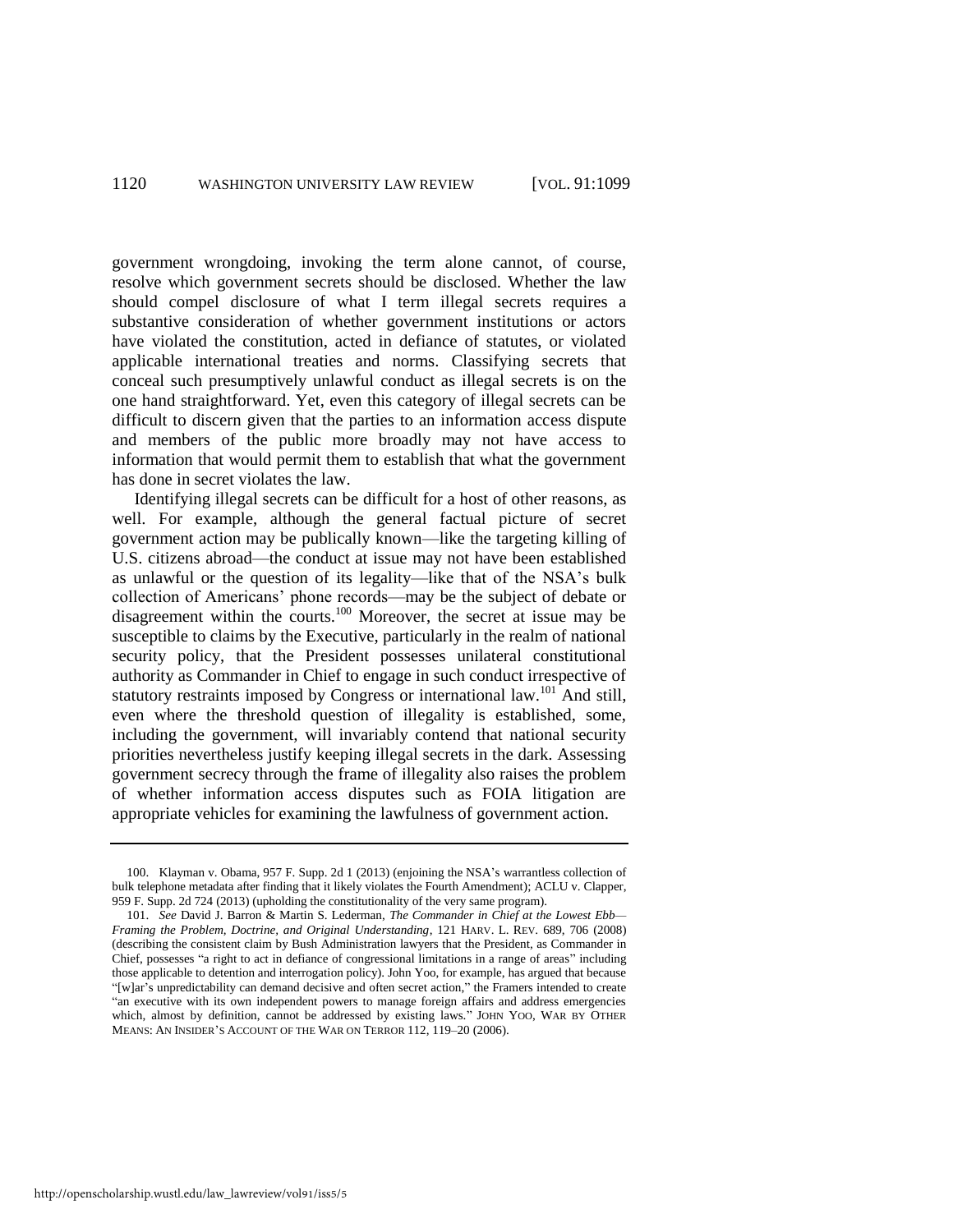2014] ILLEGAL SECRETS 1121

All of these considerations illuminate the persistent, yet undertheorized, problem of illegal secrets—which the law and literature addressed to government transparency have far too long ignored. This Article contends that although identifying and assessing illegal secrets can be difficult, given the consequences for democratic accountability, the challenge does not justify the status quo: allowing the government by default to keep illegal action secret by deeming the illegality of conduct concealed by secrecy irrelevant to the merits of disclosure.<sup>102</sup> In Part VI, I revisit these quandaries and propose some initial interventions to move forward the law's engagement with illegal secrets. But first I present what may be intuitive, but is by no means well-established: the numerous reasons why in a democracy the law must be wary of illegal secrets and better interrogate government claims that it is entitled to withhold such secrets from the public.

#### III. THE DANGERS OF ILLEGAL SECRETS DEFINED

#### *A. The Transparency Rationales*

Nearly all of the long-standing rationales justifying transparency in government as a general matter reflect concerns about the aggregation of executive power and the concealing of official misconduct—acute dangers when the state possesses illegal secrets. For example, one of the leading arguments for transparency in government is the notion that without the checks of dissenters, the scrutiny of critics, as well as the self-regulation imposed by the awareness of outsiders' critical gaze, secrecy leads to bad decision-making.<sup>103</sup>

Numerous commentators have made this critique from an historical perspective, including, most notably, late sociologist and Senator Daniel Patrick Moynihan.<sup>104</sup> In his book devoted to the subject of secrecy, Moynihan methodically chronicled how excessive secrecy during the Cold War made possible the abuses of the McCarthy Era<sup>105</sup> and led to serious miscalculations of the Soviet threat, depriving the United States of an enlightened foreign policy and resulting in the misallocation of valuable

<sup>102.</sup> *See* Wizner, *supra* note [16.](#page-6-2) 

<sup>103.</sup> Kitrosser, *Separated Powers*, *supra* note [20,](#page-7-0) at 537 ("[c]ountless scholars, journalists, legislators, and executive branch officials have noted secrecy's judgment-clouding and securityhindering effects in relation to historic and current events.").

<sup>104.</sup> MOYNIHAN, *supra* not[e 5.](#page-4-2) 

<sup>105.</sup> *See id.*; *see also* EDWARD A. SHILS, THE TORMENT OF SECRECY: THE BACKGROUND AND CONSEQUENCES OF AMERICAN SECURITY POLICIES (1956).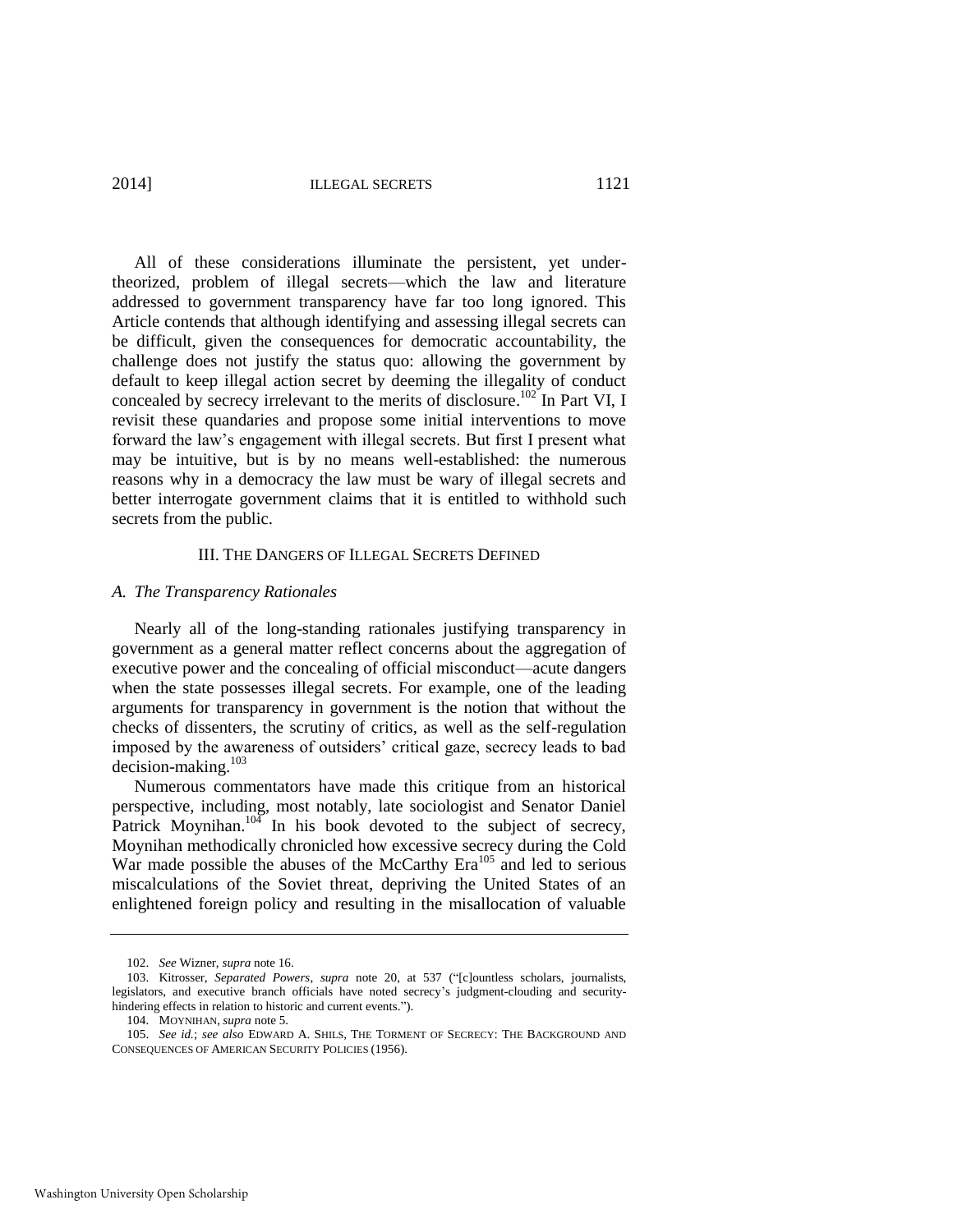resources.<sup>106</sup> Others have similarly recounted how secrecy degraded the quality of U.S. policymaking during the Vietnam era.<sup>107</sup> Several more recent assessments of government mistakes made under the cover of secrecy, including the intelligence failures preceding  $9-11$ ,  $108$  have embraced this reasoning as well.

<span id="page-24-2"></span><span id="page-24-1"></span>Part of this rationale rests upon concerns about the corrupting influence of groupthink—the tendency of isolated groups to seek consensus without critically testing ideas through opposing viewpoints.<sup>109</sup> In contrast, officials' awareness of public scrutiny and the prospect of accountability, so the theory goes, can encourage more well-reasoned and just outcomes.<sup>110</sup> This justification for government transparency has obvious relevance for illegal secrets. The public scrutiny and accountability occasioned by transparency can deter government actors from pursuing unlawful actions.

<span id="page-24-0"></span>Another widely recognized rationale for transparency is government officials' tendency to exploit secrecy to multiply individual or agency

<sup>106.</sup> *See* MOYNIHAN, *supra* note [5.](#page-4-2) 

<sup>107.</sup> *See generally* STEVEN L. KATZ, GOVERNMENT SECRECY: DECISIONS WITHOUT DEMOCRACY 11–27 (1987); HALPERIN & HOFFMAN, *supra* not[e 49,](#page-13-1) at 3, 7–10 (describing foreign policy "debacles" during this period).

<sup>108.</sup> Report on the U.S. Intelligence Community's Prewar Intelligence Assessments on Iraq, S. REP. NO. 108-301, at 18 (2004), *available at* http://www.intelligence.senate.gov/108301.pdf (concluding that excessive secrecy and lack of outside scrutiny adversely effected the CIA's assessment of weapons of mass destruction in pre-war Iraq); Meredith Fuchs, *Judging Secrets: The Role Courts Should Play in Preventing Unnecessary Secrecy*, 58 ADMIN. L. REV. 131, 138 (2006) (discussing 9-11 Commission's finding that publicity regarding the arrest of Zacarias Moussaoui, the so-called 20th 9-11 highjacker could have allowed greater coordination among counterterrorism agencies and more proactive intelligence efforts) (citing NAT'L COMM'N ON TERRORIST ATTACKS UPON THE UNITED STATES, THE 9/11 COMMISSION REPORT 247, 276 (2004)); Aftergood, *supra* note [90,](#page-19-1) at 400 (quoting Congressional testimony of former Justice Department official Jack L. Goldsmith: "There's no doubt that the extreme secrecy [associated with the Bush Administration's Terrorist Surveillance Program] . . . led to a lot of mistakes").

<sup>109.</sup> *See* Gia B. Lee, *The President's Secrets*, 76 GEO. WASH. L. REV. 197, 236, 242 (2008) ("Isolating the President and his advisors from public scrutiny helps to induce groupthink conditions at the outset and to exacerbate consensus-seeking tendencies once established.") (citing Marlene E. Turner & Anthony R. Pratkanis, *Twenty-Five Years of Groupthink Theory and Research: Lessons from the Evaluation of a Theory*, 73 ORG. BEHAV. & HUM. DECISION PROCESSES 105, 106 (1998); IRVING L. JANIS, GROUPTHINK 7–9 (2d ed. 1982); IRVING L. JANIS, VICTIMS OF GROUPTHINK 3–9 (1972)).

<sup>110.</sup> *See* Frederick Schauer, *Transparency in Three Dimensions*, 2011 U. ILL L. REV. 1339, 1352 (noting that Jeremy Bentham recognized "the more strictly we are watched, the better we behave") (citing JEREMY BENTHAM, FARMING DEFENDED, IN 1 WRITINGS ON THE POOR LAWS 276, 277 (Michael Quinn ed., Oxford Univ. Press 2001) (1796)); Christina E. Wells, *State Secrets and Executive Accountability*, 26 CONST. COMMENT. 625, 629–30 (2010) ("Psychological research on accountability reveals that individuals who believe they will be held accountable generally reach better-reasoned decisions.") (citing Jennifer S. Lerner & Philip E. Tetlock, *Accounting for the Effects of Accountability*, 125 PSYCHOL. BULL. 255 (1999)); Mark Fenster, *Seeing the State: Transparency as Metaphor*, 62 ADMIN. L. REV. 617, 668–72 (2010).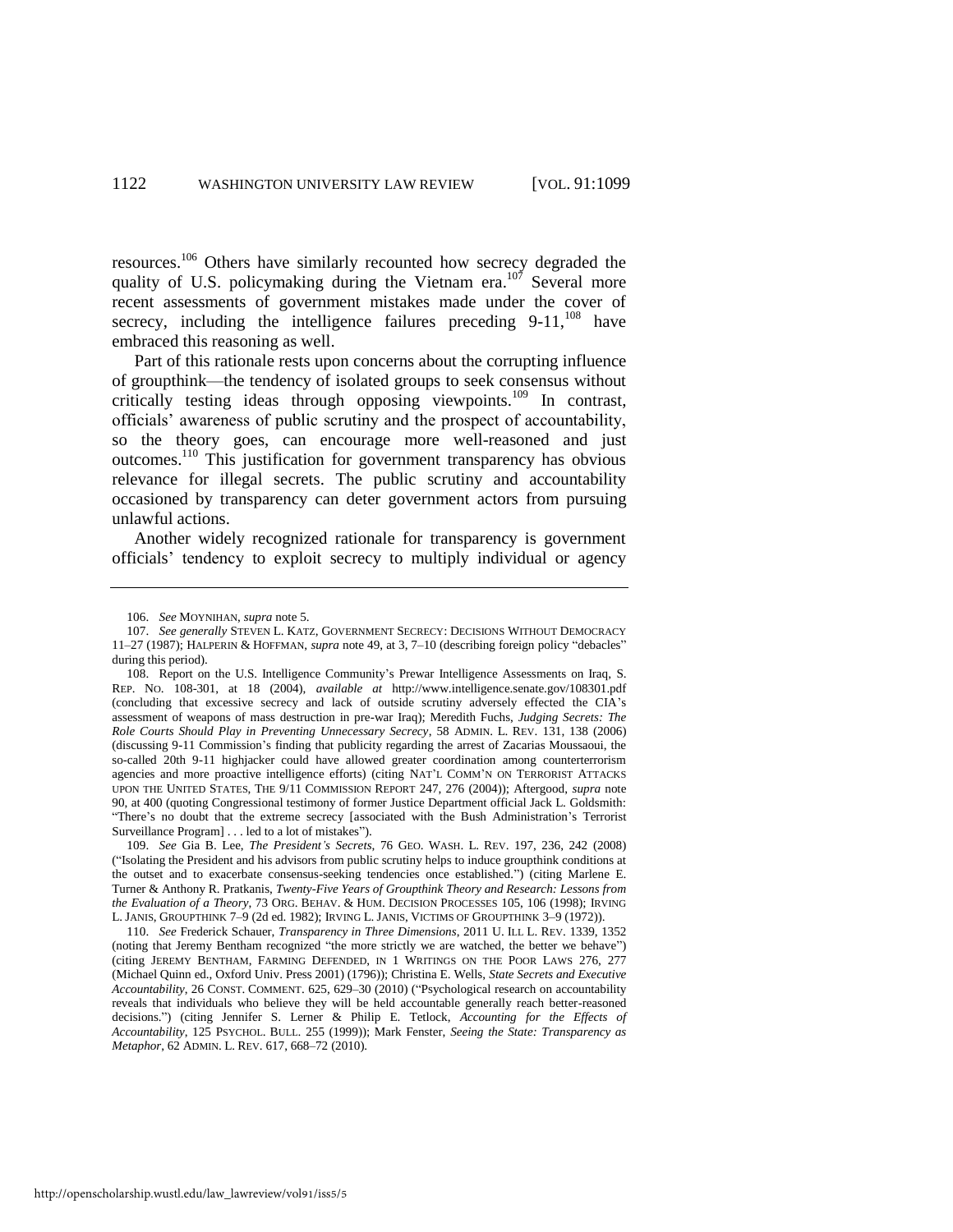power.<sup>111</sup> As Moynihan argued, the more information officials conceal or restrict, the more power they wield.<sup>112</sup> Conversely, the more powerful an official becomes, the more dependent she becomes upon secrecy—or, at the very least, the more entitled to secrecy she perceives herself to be.<sup>113</sup> Max Weber famously noted that the same is true of organizations, which tend to amass power by acquiring secrets.<sup>114</sup>

Concerns about illegal secrets are of great consequence with respect to this power-enhancing rationale too. The power that flows from the ability to keep secrets includes a greater ability to conceal one's excesses and abuse of that power.<sup>115</sup> This danger is not simply about the opportunities for abuse; there is also a danger in the message that secrecy sends. Freedom from scrutiny suggests to secret holders that they possess unchecked power, perhaps suggesting that they are beyond reproach, or worse, above the law.

Scholars and public officials also frequently argue that government secrecy breeds the public's distrust and degrades democracy by fomenting cynicism about government.<sup>116</sup> As one scholar has noted, "secrecy operates to alienate—to create subjective distance between—the secret keeper and the one from whom the secret is kept."<sup>117</sup> In the public sphere, this distancing damages democracy not only by putting more unchecked power in the hands of government officials, but also by increasing citizen skepticism and apathy about public affairs. As the Judiciary Committee Report accompanying the Freedom of Information Act noted,

<sup>111.</sup> Pozen, *supra* note [19,](#page-7-1) at 278; MOYNIHAN, *supra* note [5,](#page-4-2) at 73 ("Secrets become organizational assets, never to be shared save in exchange for another organization's assets.").

<sup>112.</sup> MOYNIHAN, *supra* not[e 5,](#page-4-2) at 169.

<sup>113.</sup> Wetlaufer, *supra* note [2,](#page-3-0) at 885 (stating that "information, and the control over its flow, is power").

<sup>114.</sup> Wetlaufer, *supra* note [2,](#page-3-0) at 885–86 (citing MAX WEBER: ESSAYS IN SOCIOLOGY 233 (H. Gerth & C. Mills eds. 1946), quoted in B. LADD, CRISIS IN CREDIBILITY 216–17 (1968)).

<sup>115.</sup> *See* Schlesinger, *supra* note [2,](#page-3-0) *at* 13 (describing secrecy as "a source of power and an efficient way of covering up the embarrassments, blunders, follies and crimes of the ruling regime"); DAVID WISE & THOMAS B. ROSS, THE INVISIBLE GOVERNMENT 224 (1964) (describing how U.S. intelligence agencies' power to engage in covert actions insulates such agencies from outside scrutiny of whether such activities are "necessary or even legal").

<sup>116.</sup> *See* Wetlaufer, *supra* note [2,](#page-3-0) at 886; Pozen, *supra* note [19,](#page-7-1) at 279. As Sen. John McCain stated in 2003: "Excessive administration secrecy . . . feeds conspiracy theories and reduces the public's confidence in government." Michelle Mittelstadt, *Senators Fault Secrecy in Sept. 11 Probes*, Dallas Morning News, May 23, 2003. President Richard Nixon similarly noted in 1972: "When information which properly belongs to the public is systematically withheld by those in power, the people soon become ignorant of their own affairs, distrustful of those who manage them, and eventually—incapable of determining their own destinies." 37 Fed. Reg., vol. 37, no. 48 (Mar. 10, 1972), *available at* http://www.fas.org/irp/offdocs/eo/eo-11652.htm.

<sup>117.</sup> Wetlaufer, *supra* not[e 2,](#page-3-0) at 886.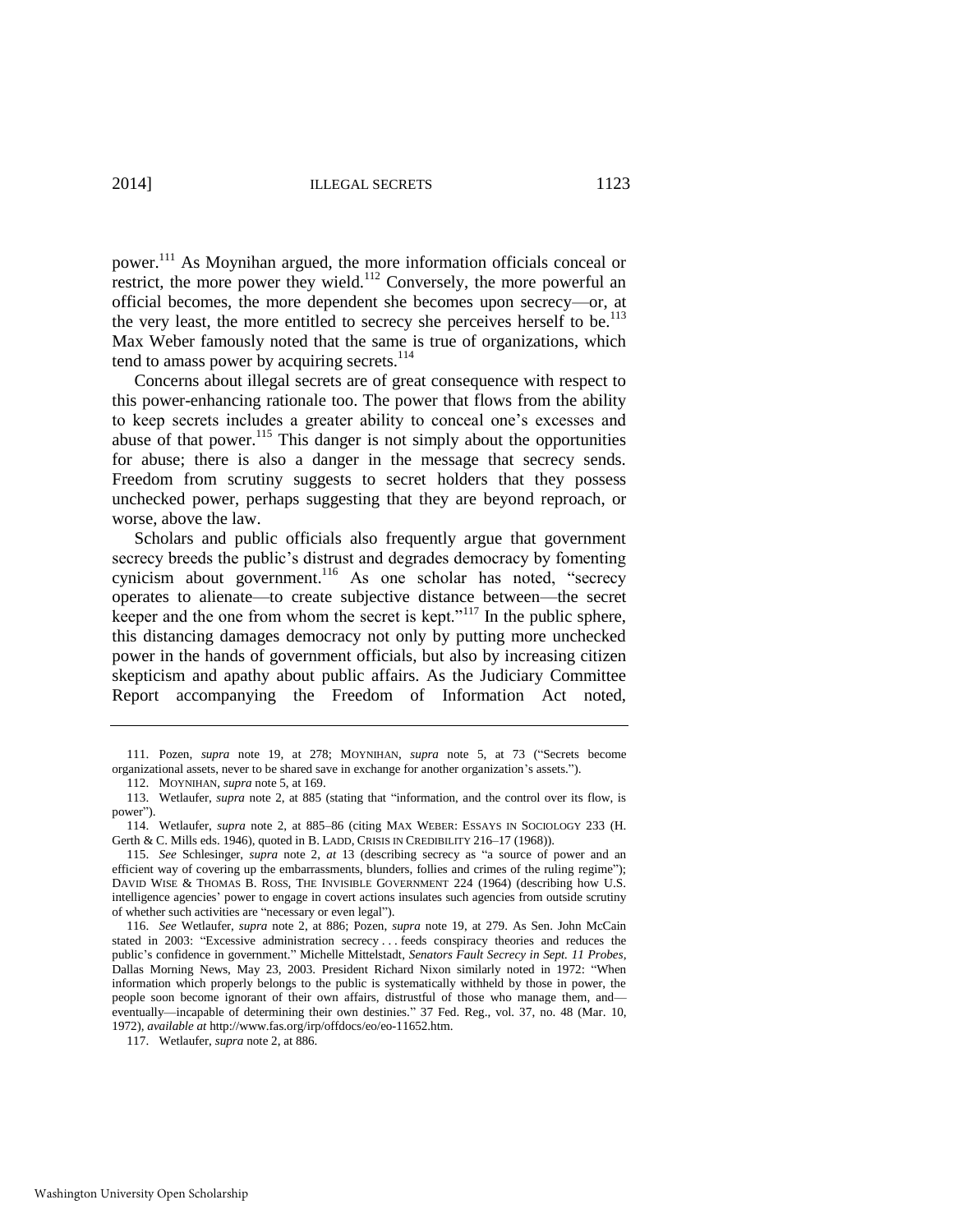"government by secrecy . . . breeds mistrust, dampens the fervor of its citizens and mocks their loyalty."<sup>118</sup>

Illegal secrets present a particularly acute danger to democratic government under this rationale as well. Such secrets confirm the worst suspicions of the public: that government officials operate under another set of rules and that government officials are inclined to deceive. For this reason, contrary to prevailing wisdom, shallow secrets can, as a practical matter, be just as dangerous as deep secrets. Shallow secrets concealing illegal or potentially illegal government conduct have the capacity to powerfully induce public apathy and cynicism at the expense of democratic participation. The public's awareness that the government is withholding information about its potential wrongdoing, often with the sanction of deferential courts, can induce a sense of apathy about the public's capacity to exercise meaningful checks on government wrongdoing.

Some scholars, however, have expressed skepticism of the capacity of transparency norms under any circumstances to produce an informed and engaged citizenry capable of holding the governors accountable.<sup>119</sup> These concerns are amplified when the disclosure of significant information about government misconduct is met with citizen inaction or apathy―as one might fairly characterize, for example, the prevailing public reaction to disclosures of illegal secrets involving CIA torture.<sup>120</sup> But disclosure of government misdeeds need not provoke immediate and responsive public action in order to serve democratic ends.

<span id="page-26-0"></span>As Seth Kreimer and others have persuasively argued, the disclosure of government information to the public fosters democratic participation and

<sup>118.</sup> S. REP. NO. 813, at 45 (1965), *available at* http://www.gwu.edu/~nsarchiv/nsa/foialeghistory/ S.%20Rep.%20No.%2089-813%20(1966%20Source%20Book).pdf; *see also* Richard Gid Powers, *Introduction* to MOYNIHAN, *supra* not[e 5,](#page-4-2) at 58 ("What secrecy grants in the short run—public support for government policies—in the long run it takes away, as official secrecy gives rise to fantasies that corrode belief in the possibilities of democratic government.").

<sup>119.</sup> Charles H. Koch, Jr. & Barry R. Rubin, *A Proposal for a Comprehensive Restructuring of the Public Information System*, 1979 DUKE L.J. 1, 33 ("[E]ducating the citizenry about the functions of government is a very idealistic and probably unattainable goal."); Mark Fenster, *Disclosure's Effects: Wikileaks and Transparency*, 97 IOWA L. REV. 753, 801, 807 (2012) (suggesting that the lack of a "discernible movement to change existing military engagements or foreign policy in the period following the WikiLeaks disclosures" discredits the assumption underlying transparency norms that disclosure of government information will "necessarily transform the United States or any Western democracy into a model of popular deliberation, participatory decision making, and perfect governance").

<sup>120</sup>*. See* Seth F. Kreimer, *The Freedom of Information Act and the Ecology of Transparency*, 10 U. PA. J. CONST. L. 1011, 1014–15 (2008) (noting that critics have "lamented that even where FOIA requests disclose abuses, disclosures have scant impact; revelation has not been followed by repudiation").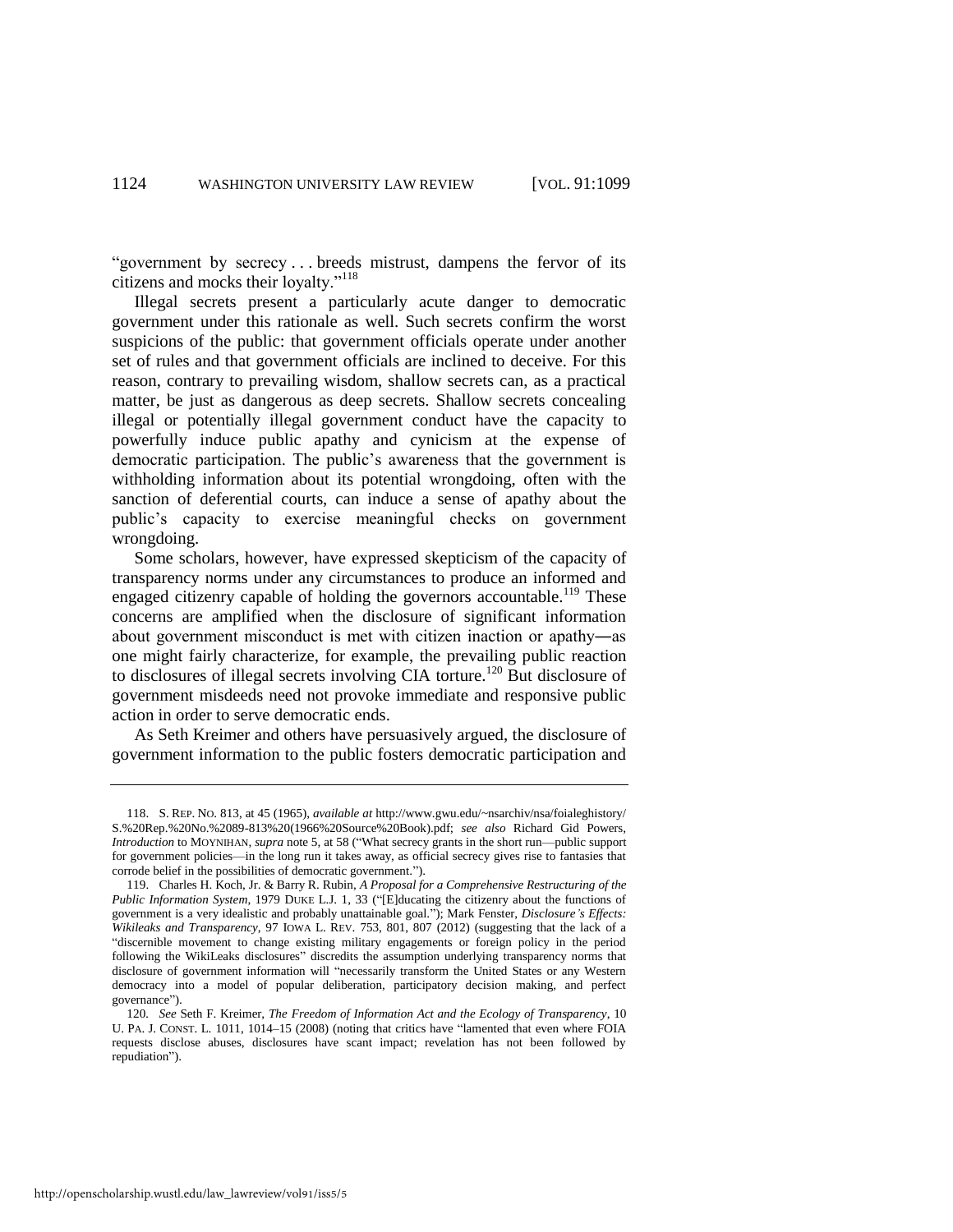accountability through "gradual and cumulative momentum" which over time can catalyze responses to government overreaching and ultimately effect change.<sup>121</sup> The argument for transparency in this regard is not that discrete disclosures result in public knowledge that then translates into specific acts of citizen-driven accountability directed at particular state action, though that certainly can occur and is a positive outcome when it does. The point is broader—for the public to believe in its own power within democracy, secrecy, and in particular illegal secrets, must be kept to a minimum.

#### *B. Authoritative Visions of Truth*

In addition to the long-standing rationales justifying transparency in government, additional reasons in the realm of shallow secrets warrant particular skepticism of government claims that it may conceal whether it has violated the law. In 1979, Justice William Brennan described in his dissenting opinion in *Herbert v. Lando*<sup>122</sup> the ways in which the First Amendment "foster[s] the values of democratic self-government." In doing so, he made an important observation: "[t]he First Amendment bars the state from imposing upon its citizens an authoritative vision of truth."<sup>123</sup> The question in *Herbert* involved defamation and Justice Brennan's characterization described the public's role in sifting out truth from falsehood.<sup>124</sup> But this language also aptly captures a danger posed by government information control when illegal secrets are at issue—the risk that government will manipulate both secrecy and leaking to perpetuate a distorted view of the State.

Government officials regularly attempt to control the public narrative regarding contested and controversial national security policy—whether detention and interrogation policy, the use of unmanned drones to target and kill suspected terrorists abroad, or the NSA's massive, warrantless, electronic surveillance program—by successfully resisting disclosure of information to the public with the sanction of deferential courts.<sup>125</sup> But at the same time, the government sculpts public knowledge about these very same activities through strategic leaks of classified information.<sup>126</sup>

<span id="page-27-0"></span><sup>121</sup>*. Id.* at 1064; Schauer, *supra* not[e 110,](#page-24-0) at 1344–45.

<sup>122.</sup> Herbert v. Lando, 441 U.S. 153, 184 (1979) (Brennan, J., dissenting in part).

<sup>123.</sup> *Id.*

<sup>124.</sup> *Id.* at 184–85.

<sup>125.</sup> *See infra* Part V.

<sup>126.</sup> As others have noted, however, the role of government leaking in democracy is complex and can serve a variety of goals and produce a variety of outcomes including some arguably healthy for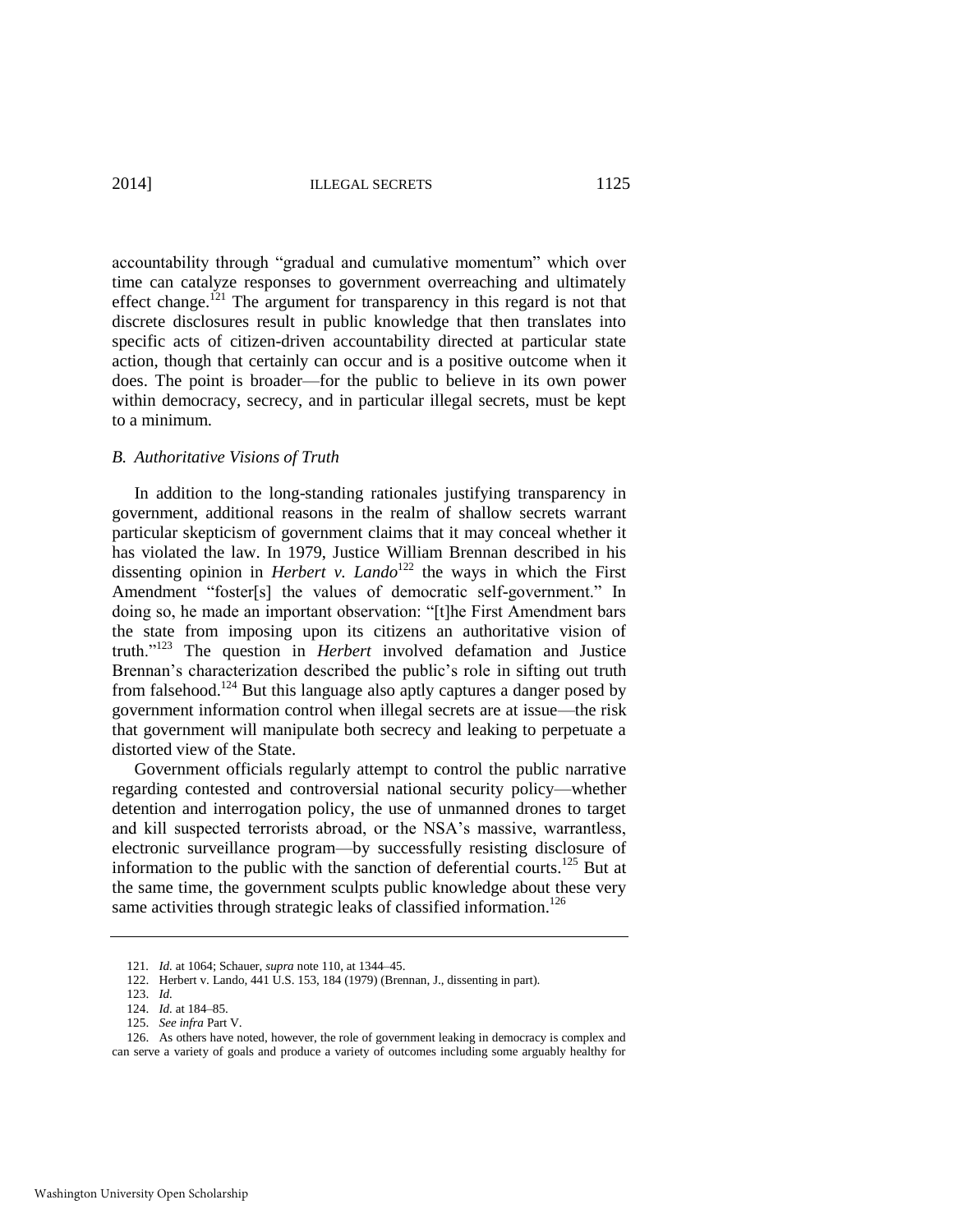To impose an "authoritative vision of truth," the government regularly attempts to quash dissent and discourage the dissemination of information inconsistent with its message. To accomplish this end, it has selectively punished unauthorized disclosures of government information through aggressive prosecutions of government leakers under the Espionage Act.<sup>127</sup> It has also selectively enforced agencies' pre-publication review rules $^{128}$  as a way of thwarting former government employees from publicly revealing information that is inconsistent with the government's official account of its policies or actions.<sup>129</sup>

<span id="page-28-0"></span>These forms of information control invariably privilege governmentcontrolled narratives regarding executive misconduct and abuse,

127. *See* Mattingly & Nichols, *supra* not[e 91.](#page-19-2)

democracy. *See, e.g.*, Affidavit of Max Frankel, United States v. N.Y. Times Co., 328 F. Supp. 324 (S.D.N.Y. 1971) (No. 71 Civ. 2662), *available at* http://www.pbs.org/wgbh/pages/frontline/newswar/ part1/frankel.html (affidavit filed by New York Times Washington Bureau Chief Max Frankel in the Pentagon Papers case contending that absent leaking, "there could be no adequate diplomatic, military and political reporting of the kind our people take for granted, either abroad or in Washington and there could be no mature system of communication between the Government and the people"); Richard B. Kielbowicz, *The Role of News Leaks in Governance and the Law of Journalists' Confidentiality, 1795–2005*, 43 SAN DIEGO L. REV. 425, 476, 469–83 (2006) (contending that though leaks play a role in political maneuvering and manipulation, they also help "facilitate governance by supplementing the formal channels of organizational and inter-organizational communication" allowing government officials to bypass political obstacles that may make internal communication networks inadequate and permitting whistleblowers to serve an important and valuable checking function when internal communication and accountability mechanisms fail); *see also* David E. Pozen, *The Leaky Leviathan: Why the Government Condemns and Condones Unlawful Disclosures of Information*, 127 HARV. L. REV. 512 (2013).

<sup>128.</sup> Pre-publication review is the process by which the CIA, as well as other intelligence agencies, require employees to sign employment contracts requiring them to seek formal agency approval prior to writing books, op-eds, or other public accounts of their government service. John Hollister Hedley, *Reviewing the Work of CIA Authors: Secrets, Free Speech, and Fig Leaves* (May 8, 2007, 8:56 AM), https://www.cia.gov/library/center-for-the-study-of-intelligence/kent-csi/docs/v41i 3a01p.htm.

<sup>129.</sup> As Justice Stevens noted in his dissent in *Snepp v. United States*, a case in which the Supreme Court enforced a CIA prepublication review agreement against a former agent, such agreements are ripe for abuse. 444 U.S. 507, 526 (1980) (Stevens, J., dissenting). Justice Stevens noted the inherent risk "that the reviewing agency will misuse its authority to delay the publication of a critical work or to persuade an author to modify the contents of his work beyond the demands of secrecy." *Id.* This form of government information control has received substantial deference from the courts. *See id.* at 510 (imposing penalties for former CIA agent's violation of pre-publication review agreement even where the government conceded "that Snepp's book divulged no classified intelligence"); United States v. Marchetti, 466 F.2d 1309, (4th Cir. 1972) (holding that enforcement of a CIA prepublication review and secrecy agreement against former agent was not a prior restraint that violated the First Amendment), *cert. denied,* 409 U.S. 1063 (1972). As a result, the government has been allowed to shape public debate about both patently illegal and possibly illegal government activities by carefully controlling public knowledge. *See* Sandra Davidson, *Leaks, Leakers, and Journalists: Adding Historical Context to the Age of Wikileaks*, 34 HASTINGS COMM. & ENT. L.J. 27, 38, 36–43 (2011) (citing cases illustrating "the risk of abuse by the reviewing agency" noted by Justice Stevens in *Snepp*).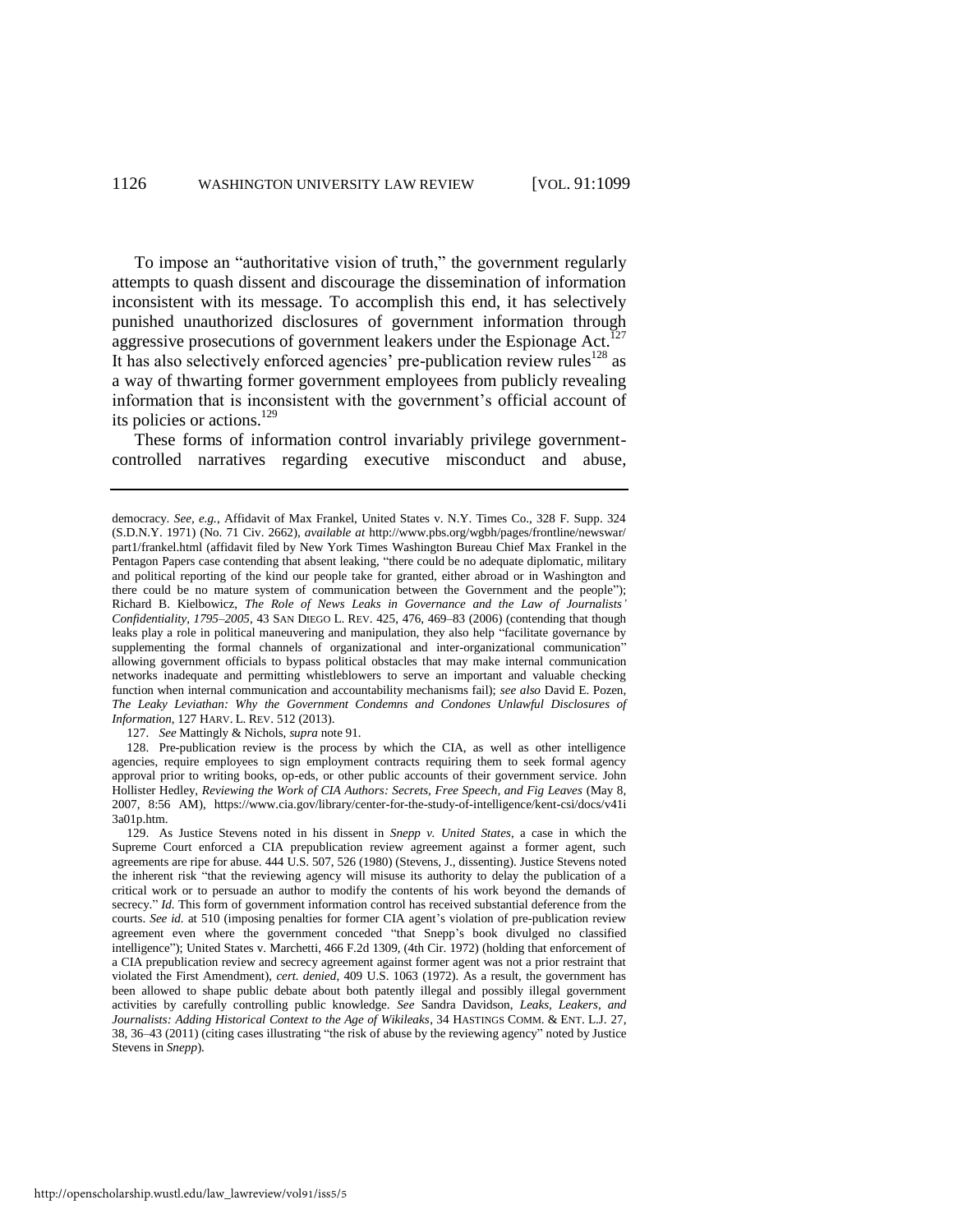suggesting, for example, that waterboarding and other abusive interrogation tactics effectively thwarted terrorist attacks, $130$  that drone strikes effectively target individuals posing an imminent threat to the United States with precision and little injury to innocents,<sup>131</sup> and that the collection of mass amounts of electronic data from Americans has kept the country and world safe from terrorists.<sup>132</sup> At the same time, the government denies the public facts from which the legitimacy of such claims and the legality of the government's action can be fully assessed.<sup>133</sup>

Courts grappling with government secrecy and transparency obligations generally have not fully accounted for the Executive's dissemination of an authoritative vision of the truth. The district court that decided the *Citizen Drone Strike Case* at least recognized the problem.

In a decision allowing the government to keep secret the purported legal justification for the targeted killing program, the court described the government's public statements and strategic releases of information about the secret program as a "relentless public relations campaign" to convince the public of the program's legality.<sup>134</sup> Yet, still, the Court did not order the government to publicly release any information that would allow the

<sup>130.</sup> Critics contend that Justice Stevens' concerns in *Snepp* have been borne out by recent CIA manipulation of the prepublication review process to restrict publication of critical accounts of CIA interrogation policy, while allowing agency supporters to speak freely in defense of agency tactics. *See*  Steven Aftergood, *Pre-Publication Review as a Secrecy Battleground*, SECRECY NEWS, FAS.ORG (Nov. 16, 2011), http://www.fas.org/blogs/secrecy/2011/11/prepub\_review.html; Davidson, *supra* note [129,](#page-28-0) at 38.

<sup>131</sup>*.* CIVILIAN IMPACT OF DRONES, *supra* not[e 12,](#page-5-3) at 59.

<sup>132.</sup> *See* Spencer Ackerman, *NSA Chief Claims 'Focused' Surveillance Disrupted More Than 50 Terror Plots*, THE GUARDIAN (June 18, 2013), http://www.theguardian.com/world/2013/jun/18/nsasurveillance-limited-focused-hearing; Justin Elliott & Theodoric Meyer, *Claim on "Attacks Thwarted" by NSA Spreads Despite Lack of Evidence*, PROPUBLICA (Oct. 23, 2013, 8:59 AM), http://www.propublica.org/ article/claim-on-attacks-thwarted-by-nsa-spreads-despite-lack-of-evidence.

<sup>133.</sup> Governments' self-serving manipulation of the historical record is a theme often discussed in the literature on accountability for human rights violations and post-conflict transitions. *See* COHEN, *supra* not[e 4;](#page-4-1) Brian F. Havel, *In Search of a Theory of Public Memory: The State, the Individual, and Marcel Proust*, 80 IND. L.J. 605, 607–08 (2005) (arguing that government elites construct official, inauthentic public memories of historical events through "public law devices and statements of official policy" that result in a "contrived ideological account of the past" that "mask[s] contestations of that account"). In critiquing state secrecy from a broader perspective, scholars have acknowledged the Executive's selective leaking of classified information for strategic gain. *See, e.g.*, Kitrosser, *Supremely Opaque*, *supra* not[e 20,](#page-7-0) at 108; Henkin, *supra* note [25,](#page-8-1) at 278; Wells, *supra* not[e 59,](#page-15-1) at 494. Kitrosser, in particular, has cited the "skewing effect on public discourse" of "the executive [having] free reign not only to classify and selectively disclose information, but to prosecute classified information leaks and publications when it sees fit[.]" *See* Heidi Kitrosser, *What if Daniel Ellsberg*  Hadn't Bothered?, 45 IND. L. REV. 89, 109 (2011). Yet, the frequent role of illegal secrets in this process and the resulting impact on accountability have not been fully explored.

<sup>134.</sup> N.Y. Times v. DOJ, 915 F. Supp. 2d 508, 535 (S.D.N.Y. 2012).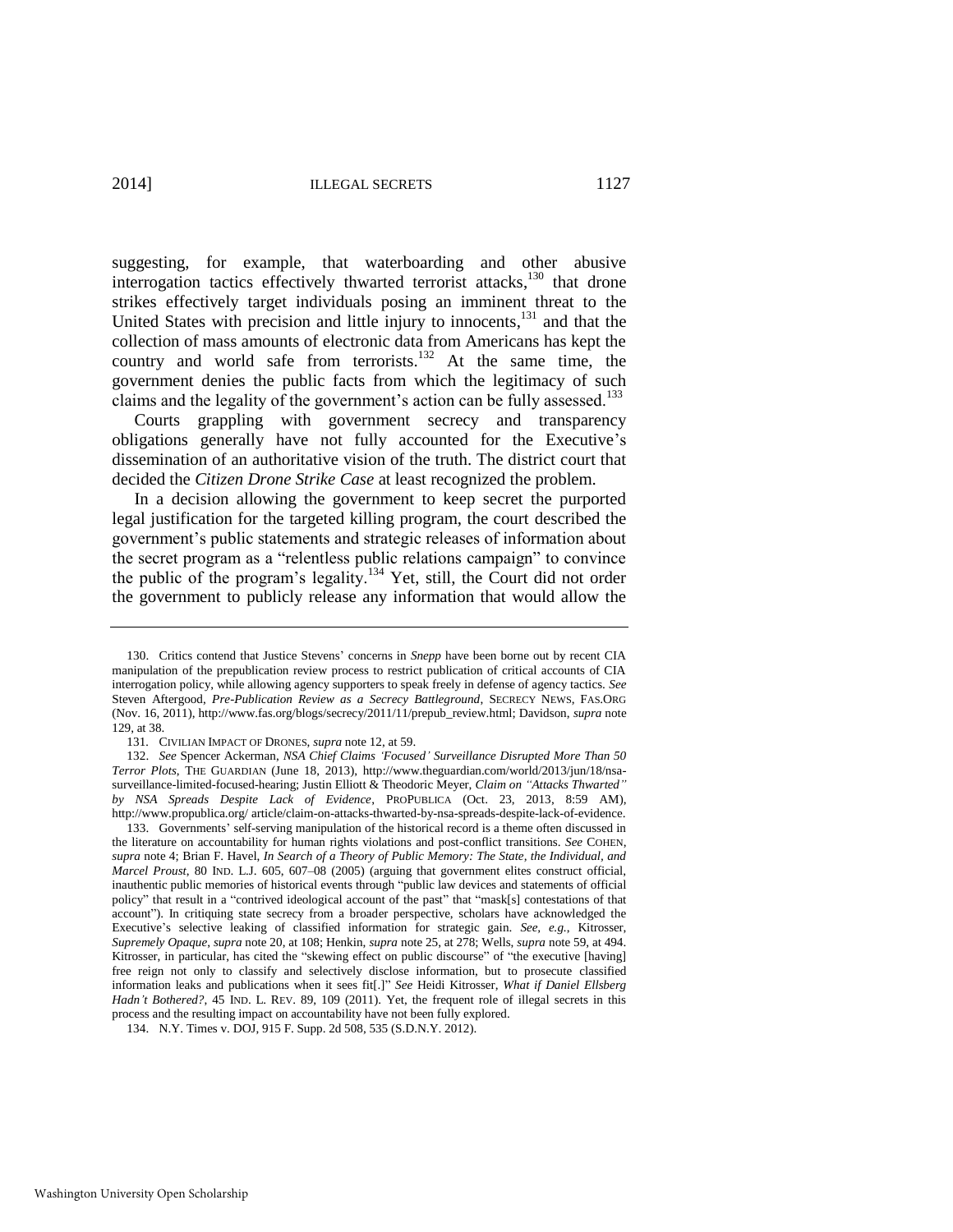public to evaluate for itself the legitimacy of the government's claims or the lawfulness of its actions.

This is deeply problematic. How the government identifies targets and evaluates the imminence of the danger they pose, as well as whether the government adequately considers alternative means of neutralizing threats and takes adequate precautions to limit civilian harm are all relevant to determining whether such uses of force comply with the Due Process Clause of the Constitution and the laws of war.<sup>135</sup> Thus, although targeted killing by the United States is a shallow secret, the public can not fully assess the truth about the program,  $136$  a significant threat to democratic accountability.

<span id="page-30-0"></span>By manipulating public opinion, the perpetuation of the government's preferred account regarding controversial national security policies and actions also poses potential damage to important legal norms, such as the absolute prohibition on torture<sup>137</sup>—the force of which depends upon state and public recognition of such rules as non-derogable.<sup>138</sup> In other words, the danger of illegal secrets is not simply about the merits of particular disclosures; even when shallow, such secrets can play a troubling role in a broader contest regarding the legality and indefeasibility of executive power.

#### *C. Legitimizing Illegality*

The literature and jurisprudence addressing state secrecy has also not fully accounted for the capacity of shallow secrets to provide an imprimatur of legitimacy to controversial and potentially illegal acts

<sup>135.</sup> *See* CIVILIAN IMPACT OF DRONES, *supra* not[e 12,](#page-5-3) at 67, 75–77.

<sup>136.</sup> The belated release of an OLC white paper addressed to the targeted killing program in February 2013—which the Executive Branch long withheld from the public until it proved strategically advantageous to release it—actually raises more questions about the Executive's claimed secret killing power than it answers. Adam Serwer, *Obama Targeted Killing Document*: *If We Do It, It's Not Illegal*, MOTHER JONES (Feb. 5, 2013, 12:53 PM), http://www.motherjones.com/mojo/2013/ 02/obama-targeted-killing-white-paper-drone-strikes (noting after release of the white paper that the procedure by which the Obama Administration claims a single "well-informed high level administration official" can determine to put a U.S. citizen on a targeting killing list remains entirely secret, thus "it's impossible to know which rules the administration has established to protect due process and to determine how closely those rules are followed").

<sup>137.</sup> *See generally* Jeremy Waldron, *Torture and Positive Law: Jurisprudence for the White House*, 105 COLUM. L. REV. 1681 (2005) (examining absolute prohibition on torture).

<sup>138.</sup> *See* Jordan J. Paust, *Above the Law: Unlawful Executive Authorizations Regarding Detainee Treatment, Secret Renditions, Domestic Spying, and Claims to Unchecked Executive Power*, 2007 UTAH L. REV. 345, 418 (citing "short- and long-term consequences of illegality" as threats "to constitutional government and our democracy [and] law and order more generally").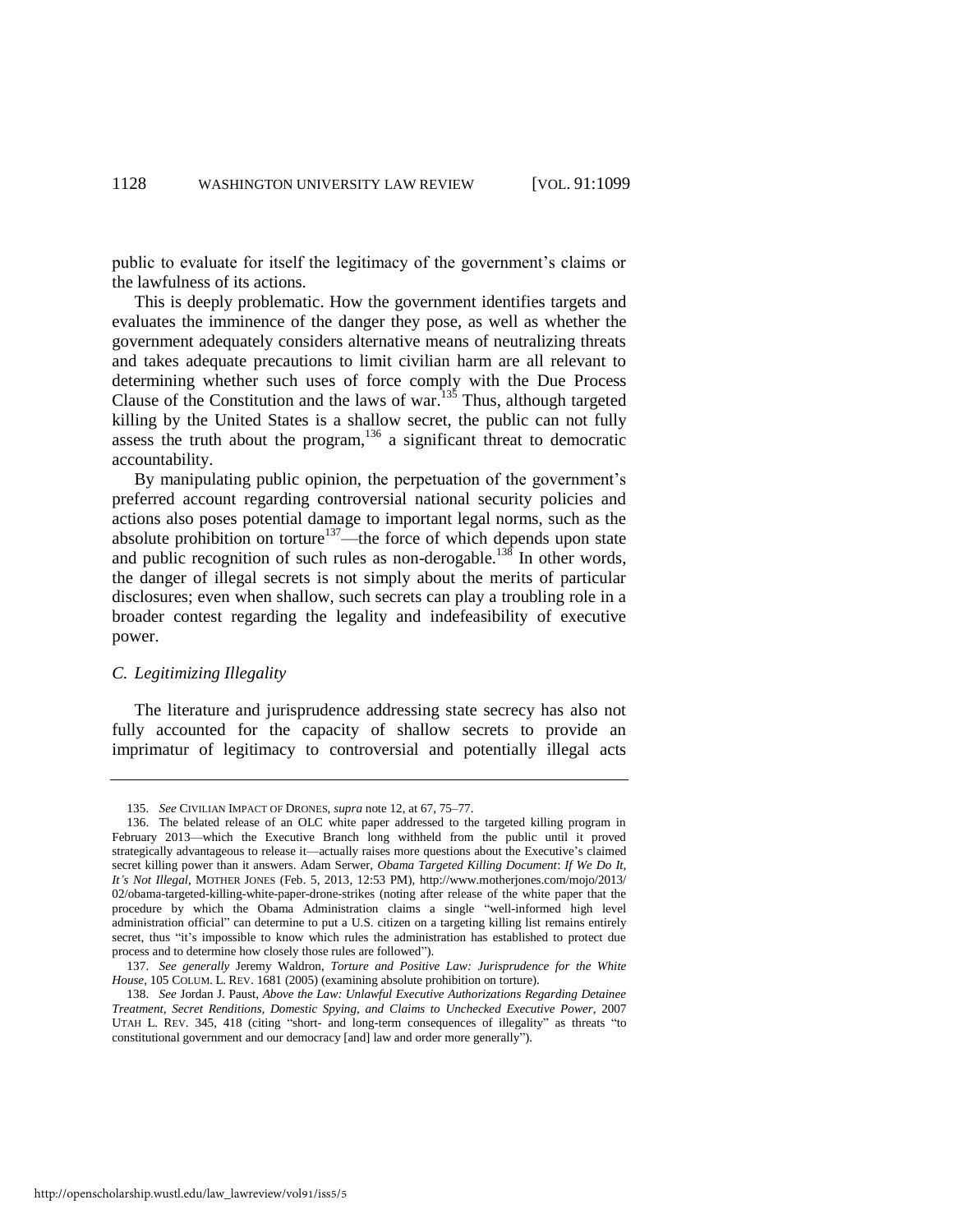shielded by state secrecy. This legitimizing potential of secrecy has both practical and symbolic characteristics.

As a practical matter, secrecy can immunize legally questionable executive conduct from public challenge and legal rebuke with repercussions for public perception and acceptance of the conduct concealed. As demonstrated by the post 9-11 litigation challenging extraordinary rendition,<sup>139</sup> warrantless wiretapping,<sup>140</sup> and the targeted killing of U.S. citizens abroad,<sup>141</sup> government secrecy claims have the capacity to extinguish legal challenges alleging government abuse and wrongdoing. By thwarting judicial review and simultaneously stymying the public's ability to see and check executive misconduct, secrecy allows potentially unlawful government conduct to continue without testing, and past wrongs to fade into history without public condemnation and accountability.<sup>142</sup>

Secrecy can, of course, increase the public's skepticism about government policies and tarnish an Executive's reputation irrespective of whether critics establish the illegality of the underlying conduct, as demonstrated by the public reaction to the rampant secrecy of the Bush Administration.<sup> $143$ </sup> But even when public skepticism increases, secrecy may still operate to legitimatize illegal or legally questionable conduct by the government such as torture and extrajudicial killing. That is, when legally questionable government conduct surfaces enough that the public is aware of it while the government still obscures facts necessary to assess the legality and propriety of the conduct concealed, the public may perceive the government's actions as acceptable because they are beyond the reach of public inquiry or censure.

Behavioral research provides a basis for this concern. John Jost and other leading social psychologists have documented the strong tendency of individuals to "defend and justify the social status quo," which they

<sup>139.</sup> Mohamed v. Jeppesen Dataplan, Inc., 614 F.3d 1070 (9th Cir. 2010) (en banc), *cert. denied*, 131 S. Ct. 2442 (2011); El-Masri v. United States, 479 F.3d 296, 300, 304 (4th Cir. 2007).

<sup>140.</sup> Clapper v. Amnesty Int'l USA, 133 S. Ct. 1138, 1148 (2013) (holding that plaintiffs lacked standing to challenge the legality of the NSA's warrantless electronic surveillance program because they could not prove that they were actually subject to surveillance given the program's secrecy and because they did not show that they faced a "threatened injury" of surveillance in the future).

<sup>141</sup>*.* Al–Aulaqi v. Obama, 727 F. Supp. 2d 1, 11 (D.D.C. 2010) (noting government's invocation of the state secrets privilege in support of motion to dismiss challenge to placement of U.S. citizen on CIA "kill list," but dismissing case on standing and political questions grounds).

<sup>142.</sup> Chesney, *supra* note [17,](#page-6-1) at 1269 (arguing that the state secrets privilege has the practical effect of preventing courts from determining the legality of challenged executive conduct, denying courts the opportunity of "potentially intervening to prevent further unlawful conduct").

<sup>143.</sup> *See supra* note[s 74](#page-17-1)[–76.](#page-17-2)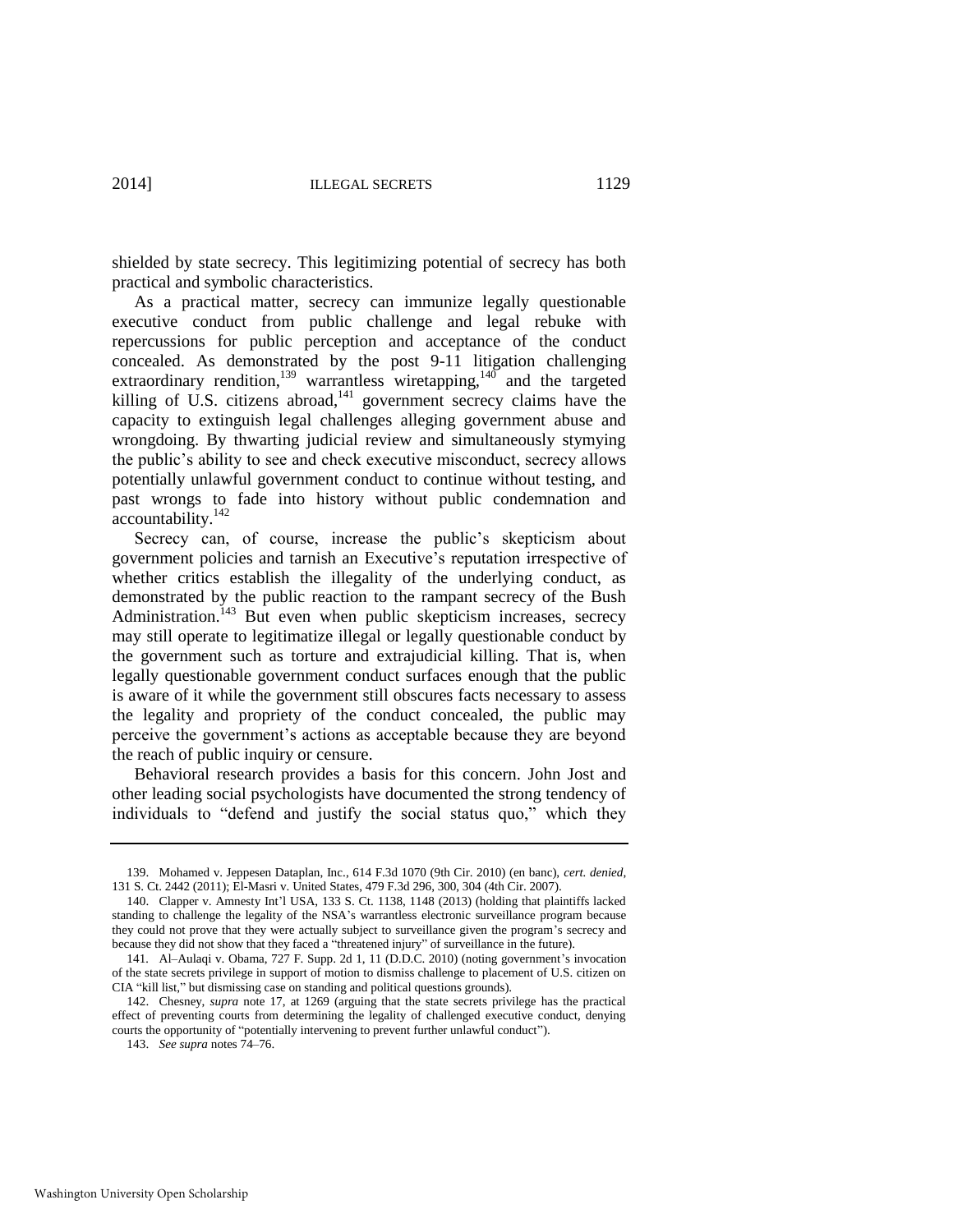<span id="page-32-0"></span>characterize as "system justification theory" or "status quo bias."<sup>144</sup> While scholars and theorists often utilize system justification theory as a means of examining or explaining groups' acceptance of social inequality, a small number of studies have also addressed the effect in regard to public acceptance of government policies or political outcomes.<sup>145</sup>

Significantly, researchers have tested this theory in the context of torture and concluded that "[p]resenting torture as a status quo practice enhances its support and justifications" among the public.<sup>146</sup> The authors of that study explain that the results of their research show "the power and reach of describing actions as business as usual."<sup>147</sup> Further illustrating the power of the status quo, the extraordinary secrecy and strategic leaks surrounding the Obama Administration's targeted killing program have, in combination, helped garner extensive public support for the lethal targeting of terrorists, $148$  even though the public has not had access to the full and official legal justification for the government's claimed killing power, nor to information related to the program's efficacy and human costs. Indeed, advocates have expressed concern that the public has already accepted the lethal targeting of suspected terrorists through drone strikes abroad as the norm.<sup>149</sup>

There is also reason to fear that excessive state secrecy helps to legitimize patently illegal conduct like torture. For example, recent polling research suggests that since 9-11, the American public has grown increasingly accepting of torture and receptive to arguments about its necessity in particular circumstances.<sup>150</sup> While it is difficult to know

<sup>144.</sup> *See, e.g.*, John T. Jost et al., *A Decade of System Justification Theory: Accumulated Evidence of Conscious and Unconscious Bolstering of the Status Quo*, 25 POL. PSYCHOL. 881, 912 (2004); Gary Blasi & John T. Jost, *System Justification Theory and Research: Implications for Law, Legal Advocacy, and Social Justice*, 94 CAL. L. REV. 1119, 1160 (2006).

<sup>145.</sup> Blasi & Jost, *supra* not[e 144,](#page-32-0) at 1132–34, 1143 (describing study showing public support for eventual winner of an election increased once the candidate's success appeared likely and another study showing that students voiced greater opposition to maintaining all-Black colleges after the U.S. Supreme Court's decision in *Brown v. Board of Education* than prior).

<sup>146.</sup> *See* Christian S. Crandall, et al., *Status Quo Framing Increases Support for Torture*, 4 SOC. INFLUENCE 1, 6 (2009).

<sup>147.</sup> *Id.* at 6–7.

<sup>148.</sup> *See* CIVILIAN IMPACT OF DRONES, *supra* not[e 12,](#page-5-3) at 69–70.

<sup>149.</sup> *See id.*

<sup>150.</sup> *See* Jim Lobe, *U.S.: Poll Tracks Shifts in Public Attitudes Since 9/11*, INTER PRESS SERV. (Sept. 11, 2011), http://www.ipsnews.net/2011/09/us-poll-tracks-shifts-in-public-attitudes-since-9-11/; *Forcing Policy Attitudes Now Driven by 9/11 and Iraq: Eroding Respect for America Seen as Major Problem*, PEW RESEARCH CTR. (Aug. 18, 2004), http://www.people-press.org/2004/08/18/foreignpolicy-attitudes-now-driven-by-911-and-iraq/; *Public Remains Divided Over Use of Torture*, PEW RESEARCH CTR. (Apr. 23, 2009), http://www.people-press.org/2009/04/23/public-remains-dividedover-use-of-torture/; *Ten Years After 9/11: United in Remembrance, Divided over Policies*, PEW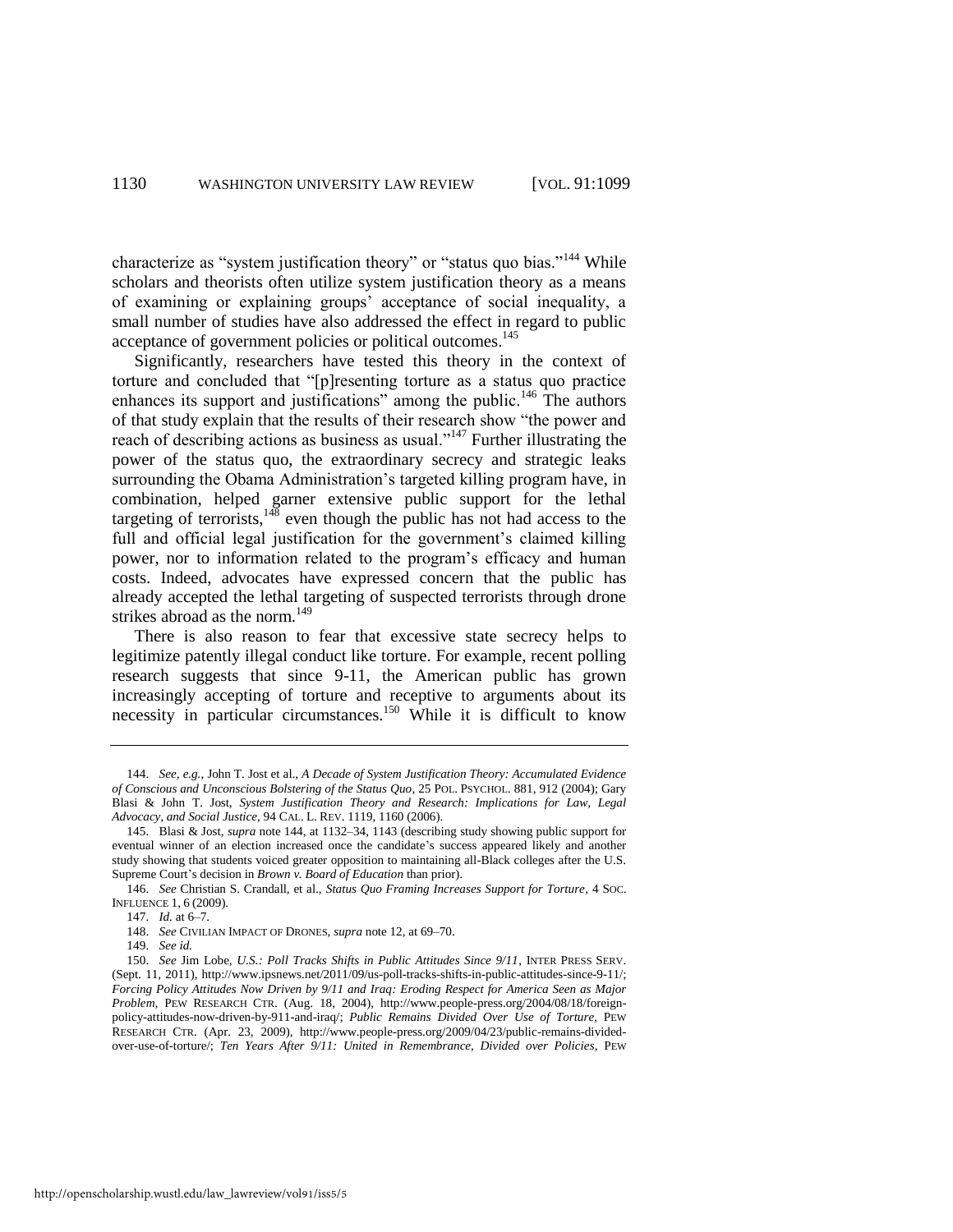why—and many factors, including the widespread, permissive treatment of torture in popular culture may play a role in this development—the role of secrecy in allowing information about the United States' use of torture to remain hidden from the public, devoid of public condemnation and accountability, may well contribute to acceptance of the practice as the status quo.

<span id="page-33-0"></span>In addition, but relatedly, as a symbolic matter, secrecy has the power to elevate the perceived importance of concealed information with the risk of bestowing unlawful state action with the appearance of legitimacy. As historian Luise White has argued, secrecy not only withholds information, it "valorize[s]" it.<sup>151</sup> White explains that secrets "signal that what has been declared secret . . . is more significant than other stories and other ways of telling."<sup>152</sup> Indeed, because of the aura and allure of secrecy, in classical times, many deemed state secrets as symbolic of a ruler's dignity and righteousness.<sup>153</sup>

This legitimization argument may seem counterintuitive. How can secrecy legitimize acts that are unknown because they are concealed? While it is true that secrecy's legitimizing potential would obviously not operate with respect to deep secrets, which the public does not know exist, the same is not true of shallow secrets. Secrecy can prevent the public from knowing the details of illegal secrets such as those involving torture, but although "[s]ecrecy and lies conceal, they camouflage . . . they certainly don't hide everything."<sup>154</sup> That is, when the government is accused of patently unlawful conduct, and its response is not an impassioned denial, but rather, "it's a secret," the practical effect may be that the public, knowing it does not have all the facts, still deduces that the government's policy must be important and valuable—or, at the least unassailable—because it is being kept secret.

Put another way, because secrecy is both reflective of power and operates as power, it has the potential to tip the scale in favor of the Executive with respect to normative judgments about the necessity, legitimacy, and desirability of the conduct concealed.<sup>155</sup> The legitimizing

RESEARCH CTR. (Sept. 1, 2011), http://www.people-press.org/2011/09/01/united-in-remembrancedivided-over-policies/.

<sup>151.</sup> Luise White, *Telling More: Lies, Secrets, and History*, 39 HIST. & THEORY, Dec. 2000, at 11. 152. *Id.* at 15.

<sup>153.</sup> *See* HOFFMAN, *supra* not[e 35,](#page-10-0) at 11.

<sup>154.</sup> White, *supra* note [151,](#page-33-0) at 15.

<sup>155.</sup> *See* Paul Gowder, *Secrecy as Mystification of Power: Meaning and Ethics in the Security State*, 2 I/S: J.L. & POL'Y FOR INFO. SOC'Y 1, 11 (2006) (describing secrecy as the "mystification of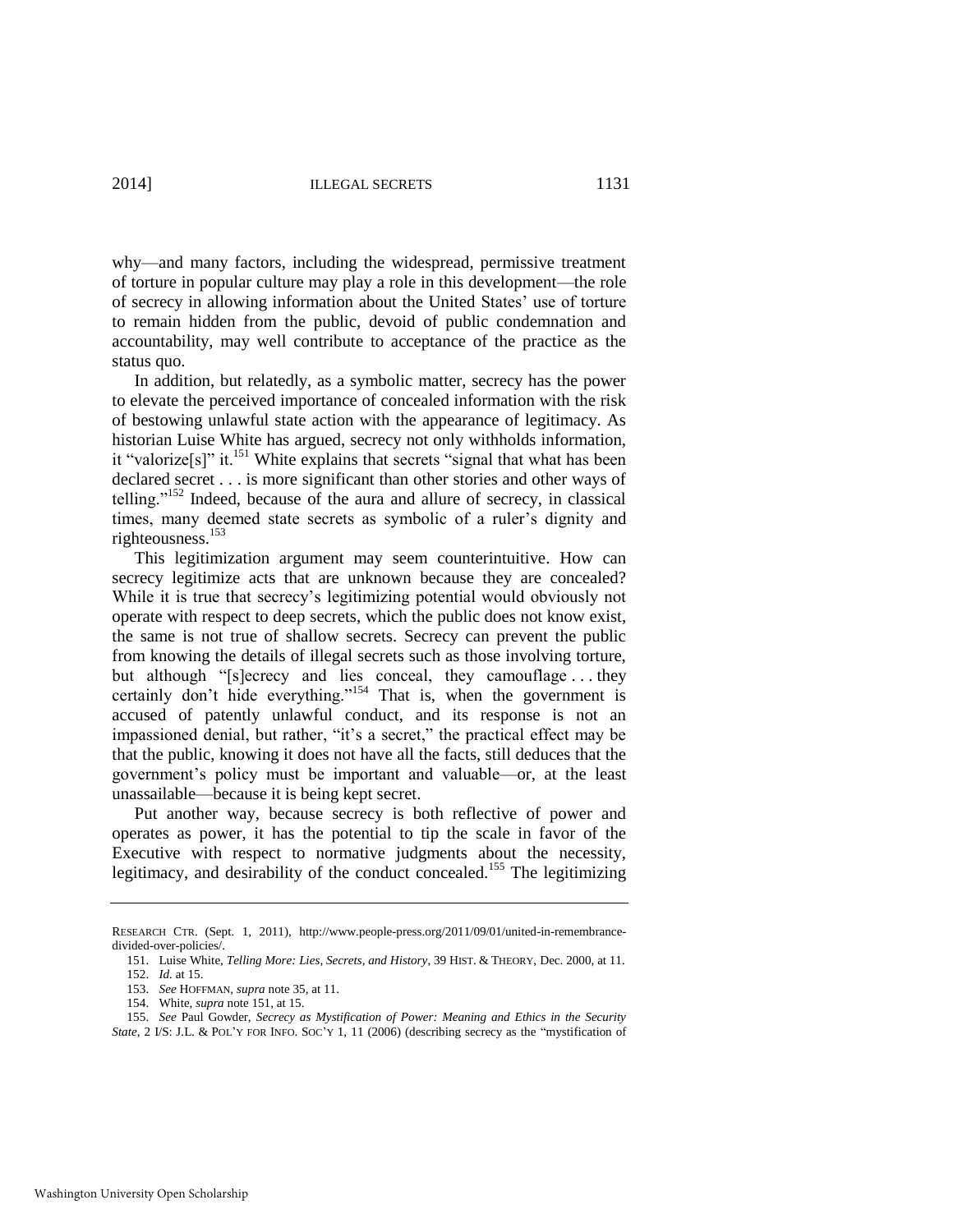capacity of secrecy should produce great concern about the role of illegal secrets in our government.

#### *D. The Case for Illegal Secrecy Examined*

Though the justifications for secrecy are strong when certain national secrets are at issue, like those implicating military strategy, diplomacy, or the names of covert intelligence sources, the rationales lose force when illegal secrets are at issue. For example, a common justification for government secrecy is the foil to the "bad policy" rationale for transparency: the concern that over-exposure of government conduct to outside scrutiny degrades government deliberation and decision-making.<sup>156</sup> Scholars have critically examined the claim that the Executive needs secrecy in order to promote candid advice and discussion during internal deliberations, and there is reason to reserve judgment on whether confidentiality in fact produces better decisions.<sup>157</sup> At the same time, others have recognized—including the U.S. Supreme Court in *United States v. Nixon*,<sup>158</sup> when addressing executive privilege asserted to conceal recordings of the President's conversations—that in some contexts, public scrutiny might make it harder for well-meaning officials to do their jobs effectively.<sup>159</sup> In fact, members of the Founding Era generation embraced this view in defending the secret drafting of the Constitution.<sup>160</sup>

<span id="page-34-0"></span>The problem with this rationale, however, is that its value varies depending upon whether the subject concerns secret government deliberation with law-abiding and legitimate ends or deliberation aimed at or tainted with lawlessness. Indeed, in other contexts, the law recognizes that the prospect of secrecy enabling or shielding illegality warrants an

power" or the act of deceiving others "into believing that a state which was chosen, and may be resisted, is actually natural and fixed").

<sup>156.</sup> *See* Pozen, *supra* not[e 19,](#page-7-1) at 277.

<sup>157.</sup> Lee, *supra* not[e 109,](#page-24-1) at 242 ("[I]t is simply unclear whether, or to what extent, confidentiality leads to better presidential decisions.").

<sup>158</sup>*.* United States v. Nixon, 418 U.S. 683, 705 (1974) ("Human experience teaches that those who expect public dissemination of their remarks may well temper candor with a concern for appearances . . . to the detriment of the decisionmaking process."). *But see* Lane et al., *supra* not[e 75,](#page-17-0)  at 744 (critiquing the Court's reliance upon this rationale when recognizing executive privilege).

<sup>159.</sup> Schauer, *supra* note [110,](#page-24-0) at 1349–50, 1352 (citing the prospect of televised Supreme Court arguments as an example of transparency as "populism in its pejorative sense, creating a decisionmaking environment in which the lowest common denominator dimensions of widespread public involvement would cause bad arguments to drive out good ones").

<sup>160.</sup> *See* HOFFMAN, *supra* note [35,](#page-10-0) at 21 (quoting Alexander Hamilton as stating "[h]ad the deliberations been open while going on, the clamours of faction would have prevented any satisfactory result. Had they been afterwards disclosed, much food would have been afforded to inflammatory declamation").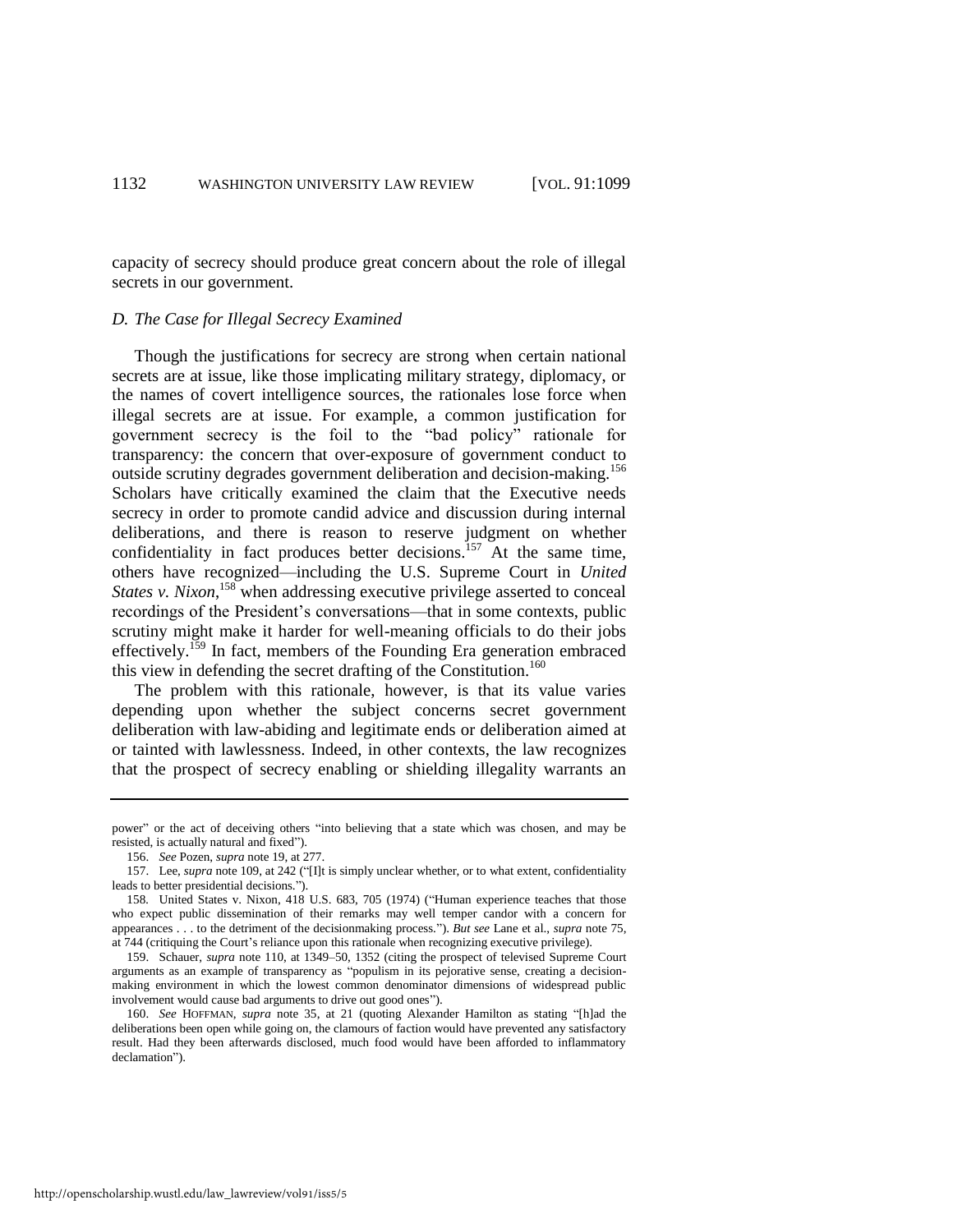exception to confidentiality norms otherwise premised upon the notion that confidentiality produces better deliberation.

<span id="page-35-0"></span>For example, in the context of the attorney-client privilege, courts have long recognized secrecy's benefits, similarly acknowledging that confidentiality enhances the quality of deliberation by "encourage[ing] full and frank communication between attorneys and their clients" including about past wrongdoing.<sup>161</sup> Yet, courts have also recognized that the value of this rationale diminishes as a justification for secrecy "where the desired advice refers not to prior wrongdoing, but to future wrongdoing."<sup>162</sup> Indeed, the underlying rationale for the crime-fraud exception to that privilege is a concern that secrecy should not encourage or serve lawless ends.<sup>163</sup>

Similarly, even while recognizing secrecy's capacity to enhance Executive deliberation and extending considerable deference to a coordinate branch,<sup>164</sup> the Supreme Court in *Nixon* concluded that executive privilege must be qualified where the information sought to be exposed related to an active criminal prosecution.<sup>165</sup> Although the Court recognized the value of the deliberation rationale, it carried less weight when criminal conduct was at issue.<sup>166</sup>

Consistent with this doctrine, it may be appropriate to provide some measure of confidential space for internal government debate about how close to the line of illegality a considered course of action brings the Executive. Still, knowledge that the cover of secrecy might yield if officials cross that line or erroneously assess their actions to be lawful can

<sup>161.</sup> I thank Professor Timothy Glynn for this observation. *See* United States v. Zolin, 491 U.S. 554, 562 (1989) (quoting Upjohn Co. v. United States, 449 U.S. 383, 389 (1981)); *see also* 5 JOHN HENRY WIGMORE, A TREATISE ON THE ANGLO-AMERICAN SYSTEM OF EVIDENCE IN TRIALS AT COMMON LAW § 2291, at 14 (2d ed. 1923) ("In order to promote freedom of consultation of legal advisors by clients, the apprehension of compelled disclosure by the legal advisors must be removed; and hence the law must prohibit such disclosure except on the client's consent. Such is the modern theory.") *But see* Norman W. Spaulding, *The Privilege of Probity: Forgotten Foundations of the Attorney-Client Privilege*, 26 GEO. J. LEGAL ETHICS 301 (2013) (examining the origins of the privilege and critiquing Wigmore's explanation).

<sup>162.</sup> *Zolin*, 491 U.S. at 562–63 (citing 8 WIGMORE, *supra* note [161,](#page-35-0) § 2298, at 573 (emphasis omitted)).

<sup>163.</sup> Spaulding, *supra* note [161,](#page-35-0) at 314–16 (describing how Wigmore's concern that the secrecy of attorney-client deliberation would provide cover for lawlessness provided the modern justification for the crime-fraud exception to that privilege).

<sup>164.</sup> United States v. Nixon, 418 U.S. 683, 715–16 (1974).

<sup>165.</sup> *Id.* at 707. The Court further noted that the information withheld did not relate to sensitive military or diplomatic matters. *Id.*

<sup>166.</sup> *Id.* at 712 (expressing doubt that advisers to the President would "be moved to temper the candor of their remarks by the infrequent occasions of disclosure . . . in the context of a criminal prosecution").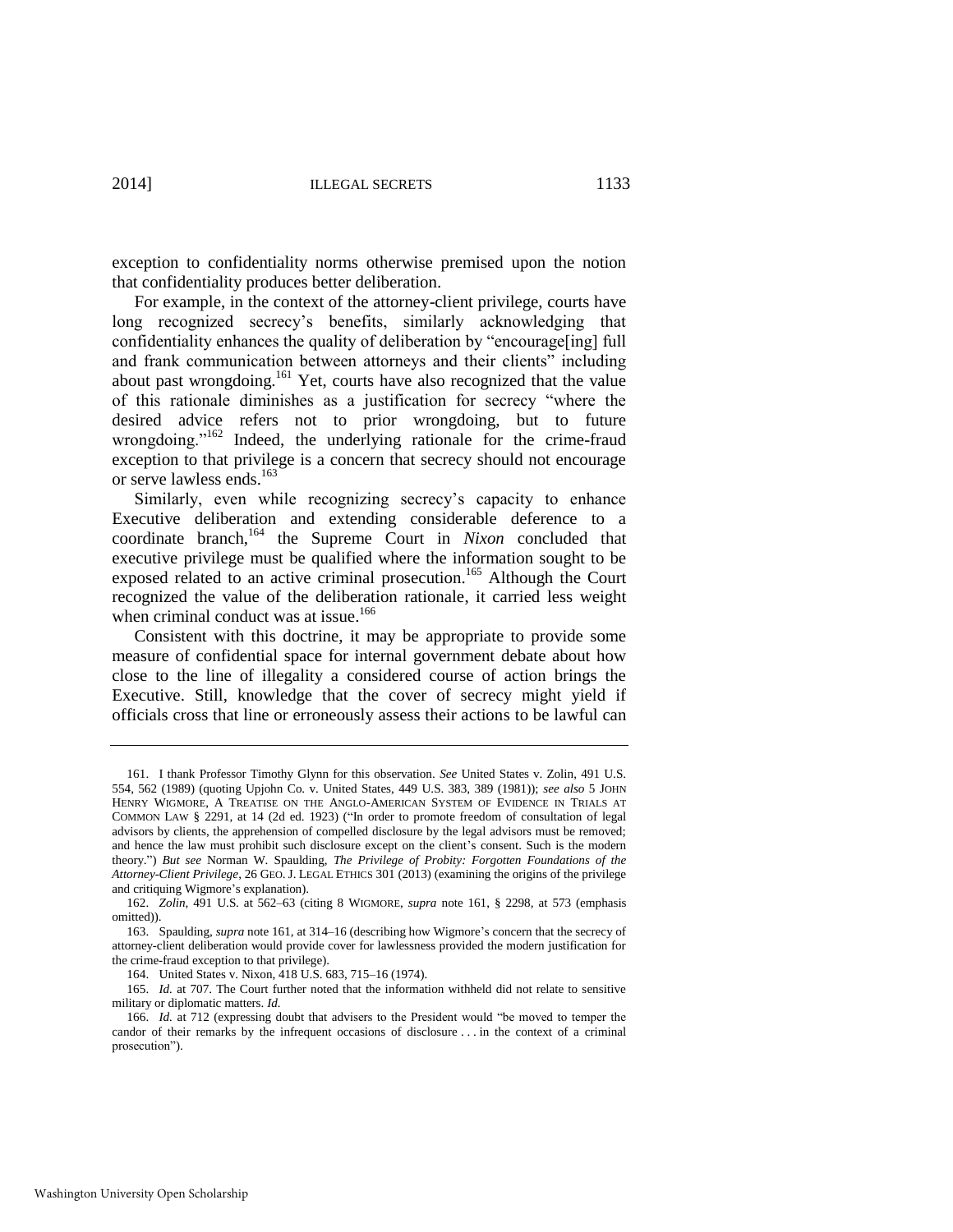serve as a powerful deterrent. In the end, if colorable evidence exists that public officials have engaged in illegal conduct, absent a narrow set of paramount national security interests as discussed in Part VI, there is little justification for shielding such action from the public. The interest in democratic accountability in such cases outweighs the risk that executive officials might be less candid in their internal deliberations in the future.

<span id="page-36-1"></span>Additionally, perhaps the most critical justification for state secrecy is the notion that our leaders must prevent the nation's enemies from accessing information that will undermine our safety and security.<sup>167</sup> This rationale is, of course, a legitimate basis for state secrets. Unfortunately, the government exploits the argument in order to conceal much beyond its legitimate security interests, including misconduct and illegality.<sup>168</sup> As discussed in Part VI, although the law must recognize that a superseding national security interest could warrant the protection of illegal secrets, the great challenge in better theorizing the relationship between secrecy and illegality is ensuring that this interest does not extinguish engagement with illegal secrets altogether. Arguably, that outcome is now the current state of the law. This Article later suggests a preliminary framework for ensuring that national security claims do not automatically supplant meaningful interrogation of the lawfulness of the government conduct concealed.

<span id="page-36-0"></span>Another powerful justification for secrecy with important consequences for illegal secrets is the notion that secrecy is an aspect of inherent Executive power. For example, John Yoo, along with other prominent theorists,<sup>169</sup> has argued that because "[w]ar's unpredictability can demand decisive and often secret action," the Framers intended to create "an executive with its own independent powers to manage foreign affairs and address emergencies which, almost by definition, cannot be

<sup>167.</sup> *See generally* Laura A. White, Note, *The Need for Governmental Secrecy: Why the U.S. Government Must Be Able to Withhold Information in the Interest of National Security*, 43 VA. J. INT'L L. 1071, 1078 (2003).

<sup>168.</sup> *See* Henkin, *supra* not[e 25,](#page-8-1) at 275–76; *See* Wells, *supra* not[e 110,](#page-24-0) at 635 ("The government's tendency to exaggerate national security harms posed by the release of information is welldocumented."); Wells, *supra* note [59,](#page-15-1) at 452–61 (describing historical examples); Jack B. Weinstein, *The Role of Judges in a Government of, by, and for the People: Notes for the Fifty-Eighth Cardozo Lecture*, 30 CARDOZO L. REV. 1, 92 (2008) ("The very case recognizing the 'state secrets' privilege was based on an executive impulse to conceal its own mistakes . . . ."); William G. Weaver & Robert M. Pallitto, *State Secrets and Executive Power*, 120 POL. SCI. Q. 85, 99 (2005) ("[I]t is now known that the goal of the government in claiming the privilege in [United States v. Reynolds, 345 U.S. 1 (1953), the first case to recognize the state secrets privilege] was to avoid liability and embarrassment.").

<sup>169.</sup> *See, e.g.*, ERIC A. POSNER & ADRIAN VERMEULE, TERROR IN THE BALANCE: SECURITY, LIBERTY, AND THE COURTS 45, 47–48 (2007).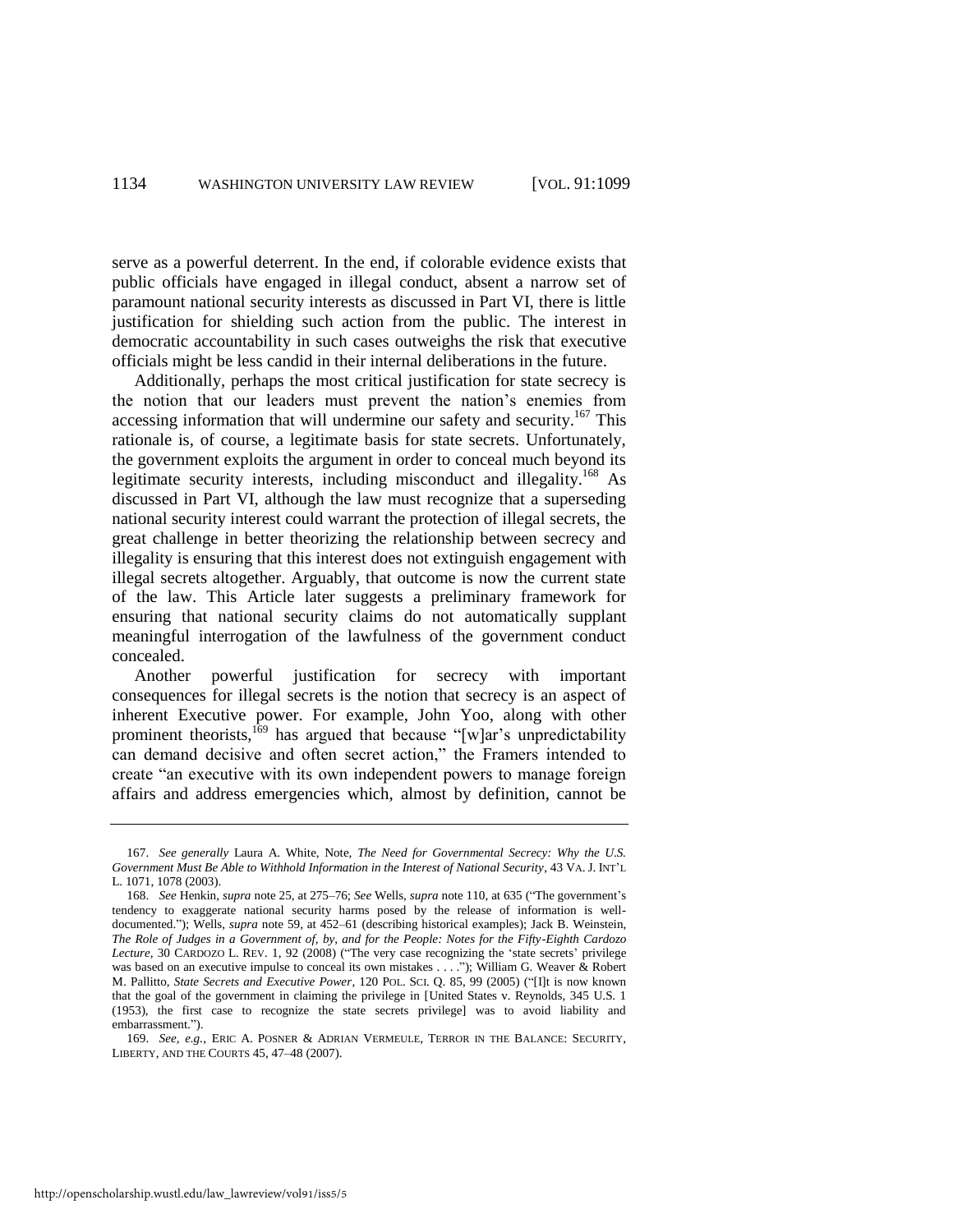2014] ILLEGAL SECRETS 1135

addressed by existing laws."<sup>170</sup> Under this conception of robust executive power, the Executive's decision to circumvent law in order to protect the nation from threats to national security is necessary, desirable, and above all, legal.<sup>171</sup> This school of thought argues that the Executive has exclusive authority to balance national security with civil liberties in times of crisis and that the judiciary must defer to the Executive's judgments in this area.<sup>172</sup> With respect to secrecy, such conceptions of executive power would suggest either that the Executive is constitutionally justified in holding illegal secrets from the public or that a secret is not an illegal secret because the concealed conduct is lawful when carried out pursuant to the Executive's exclusive authority as commander in chief.<sup>173</sup>

A persuasive body of literature has critiqued such theories about exclusivist executive power on their own terms, $174$  and I will not revisit those debates here, except to highlight the fallibility of such arguments in the context of the secrecy surrounding the NSA's massive domestic surveillance system, which cannot plausibly be justified by the exigencies of war. If such theories were to govern, notwithstanding the Fourth Amendment, the Executive alone could lawfully permit the NSA's surveillance far from any battlefield of millions of Americans electronic communications and keep its conduct secret. Such arguments would render the Judiciary obsolete in checking government misconduct and undermine the very concept of democratic and accountable government.

#### IV. THE LAW OF SECRECY AND TRANSPARENCY

Analyzing whether the law adequately interrogates and exposes illegal secrets requires an initial review of the constitutional and statutory law addressed to government secrecy and the public's right to know. As

<sup>170.</sup> YOO, *supra* not[e 101,](#page-22-0) at, 112, 119–20.

<sup>171.</sup> *See* Barron & Lederman, *supra* note [101,](#page-22-0) at 704–11 (describing the theoretical and practical effect of the Bush Administration's conception of preclusive Commander in Chief powers).

<sup>172.</sup> *See* POSNER & VERMEULE, *supra* not[e 169.](#page-36-0) 

<sup>173.</sup> In a series of important articles, Heidi Kitrosser has challenged the notion that exclusivist visions of Executive power would justify deep secrecy, noting that the threat to democratic accountability and structural checks in the constitutional order require that executive secrets be shallow and politically checkable. *See supra* note [20](#page-7-0) and accompanying text. Kitrosser's work does not examine in depth the problem I seek to highlight here—shallow secrets that insulate government wrongdoing from public accountability.

<sup>174.</sup> *See, e.g.*, Barron & Lederman, *supra* note [101;](#page-22-0) Fionnuala Ni Aoláin, *Terror Conflated?*, 25 CONST. COMMENT. 131 (2008) (reviewing ERIC A. POSNER & ADRIAN VERMEULE, TERROR IN THE BALANCE: SECURITY, LIBERTY AND THE COURTS (2007)); *see also* Kitrosser, *Supremely Opaque*, *supra* not[e 20,](#page-7-0) at 84.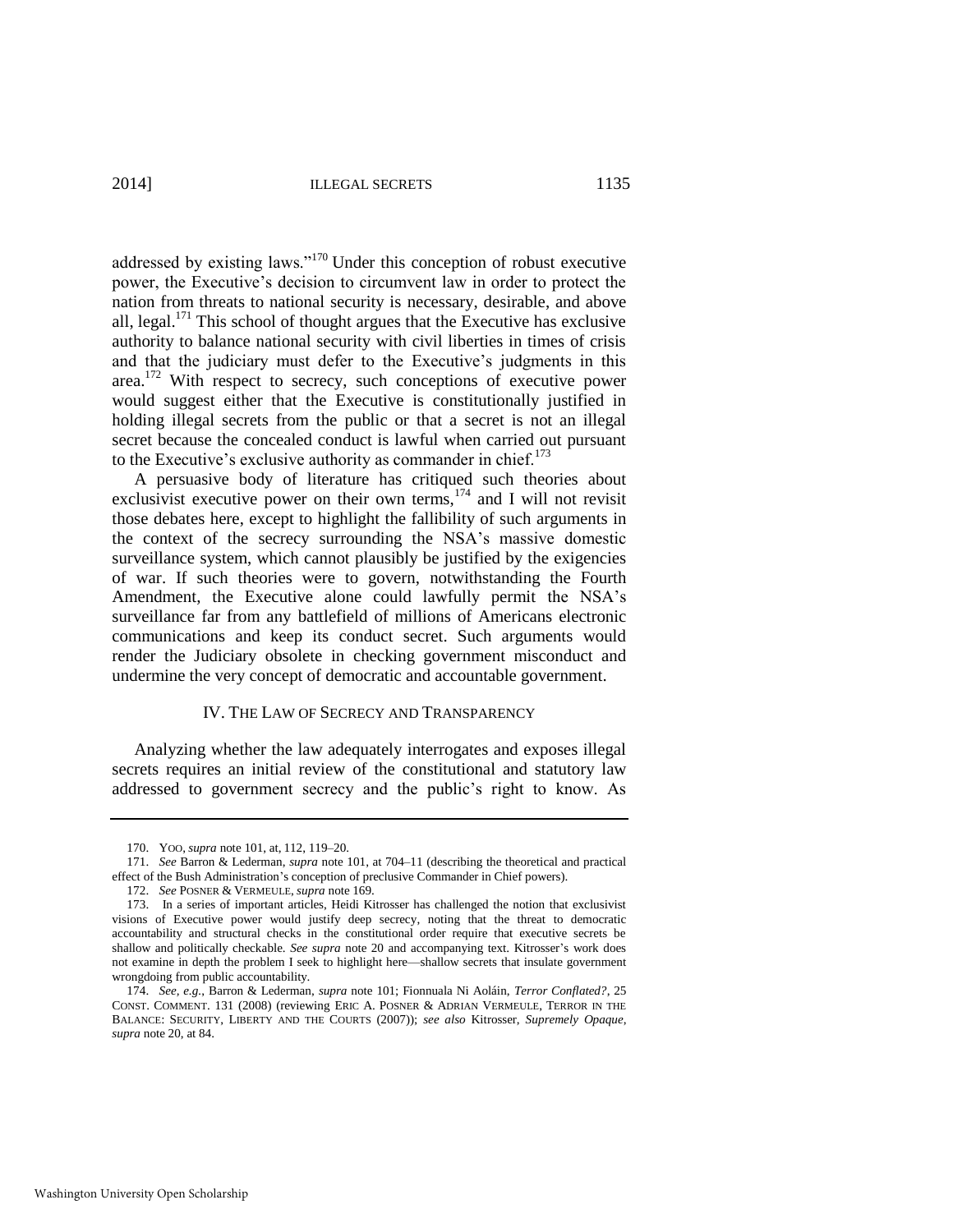described next, the relevant law recognizes the central role in democracy of citizen-driven checks on government misconduct.

#### *A. Information Access and the Constitution*

The extent to which the Constitution requires government transparency and public access to government information remains a relatively unsettled area of constitutional law. The Constitution does not expressly protect a public right to access government information or to know what the government is doing.<sup>175</sup> Theorists, beginning most famously with Alexander Meiklejohn, have long suggested, however, that the First Amendment's primary purpose is to ensure that the public can make informed judgments and meaningfully self-govern.<sup>176</sup> Under this view, the express guarantees of the First Amendment might imply a right to government information in order to promote informed deliberation and public participation in democracy.<sup>177</sup>

<span id="page-38-0"></span>Other theorists, chief among them Vincent Blasi, have argued that the primary function of the First Amendment is to provide a check on government abuse and misconduct.<sup>178</sup> Under Blasi's "checking theory" of the First Amendment, speech relating to "official misconduct," "abuse of power," and "breaches of trust by public officials" should receive the greatest constitutional protection.<sup>179</sup> According to Blasi, fostering this citizenry-driven check was likely the concern "uppermost in the minds of the persons who drafted and ratified the First Amendment."<sup>180</sup>

Both theories provide support for the notion that the Constitution protects the public's right to access government information and therefore limits state secrecy. As a general matter, however, courts have not recognized this sort of First Amendment right to access secret government

<sup>175.</sup> Kielbowicz, *supra* not[e 126,](#page-27-0) at 430, 486 nn.400–03; Henkin, *supra* not[e 25,](#page-8-1) at 273.

<sup>176.</sup> Cass R. Sunstein, *Government Control of Information*, 74 CAL. L. REV. 889, 889–90 (1986) (critiquing Alexander Meiklejohn's self-governing theory) (citing A. MEIKLEJOHN, FREE SPEECH AND ITS RELATION TO SELF-GOVERNMENT 24–27 (1948)); Gregory P. Magarian, *Substantive Due Process as a Source of Constitutional Protection for Nonpolitical Speech*, 90 MINN. L. REV. 247, 253–54 (2005); Schauer, *supra* not[e 110,](#page-24-0) at 1349.

<sup>177.</sup> *See* Eugene Cerruti, *"Dancing in the Courthouse": The First Amendment Right of Access Opens a New Round*, 29 U. RICH. L. REV. 237, 289 (1995) ("Although Meiklejohn did not directly address rights of access to government information, his principles of self-governing democracy have proven seminal to the development of such putative rights").

<sup>178.</sup> Vincent Blasi, *The Checking Value in First Amendment Theory*, 1977 AM. B. FOUND. RES. J. 521, 526.

<sup>179.</sup> *Id.* at 527, 542, 601. For a critique of Blasi's checking theory, see Martin H. Redish, *The Value of Free Speech*, 130 U. PA. L. REV. 591 (1982).

<sup>180.</sup> Blasi, *supra* not[e 178,](#page-38-0) at 527.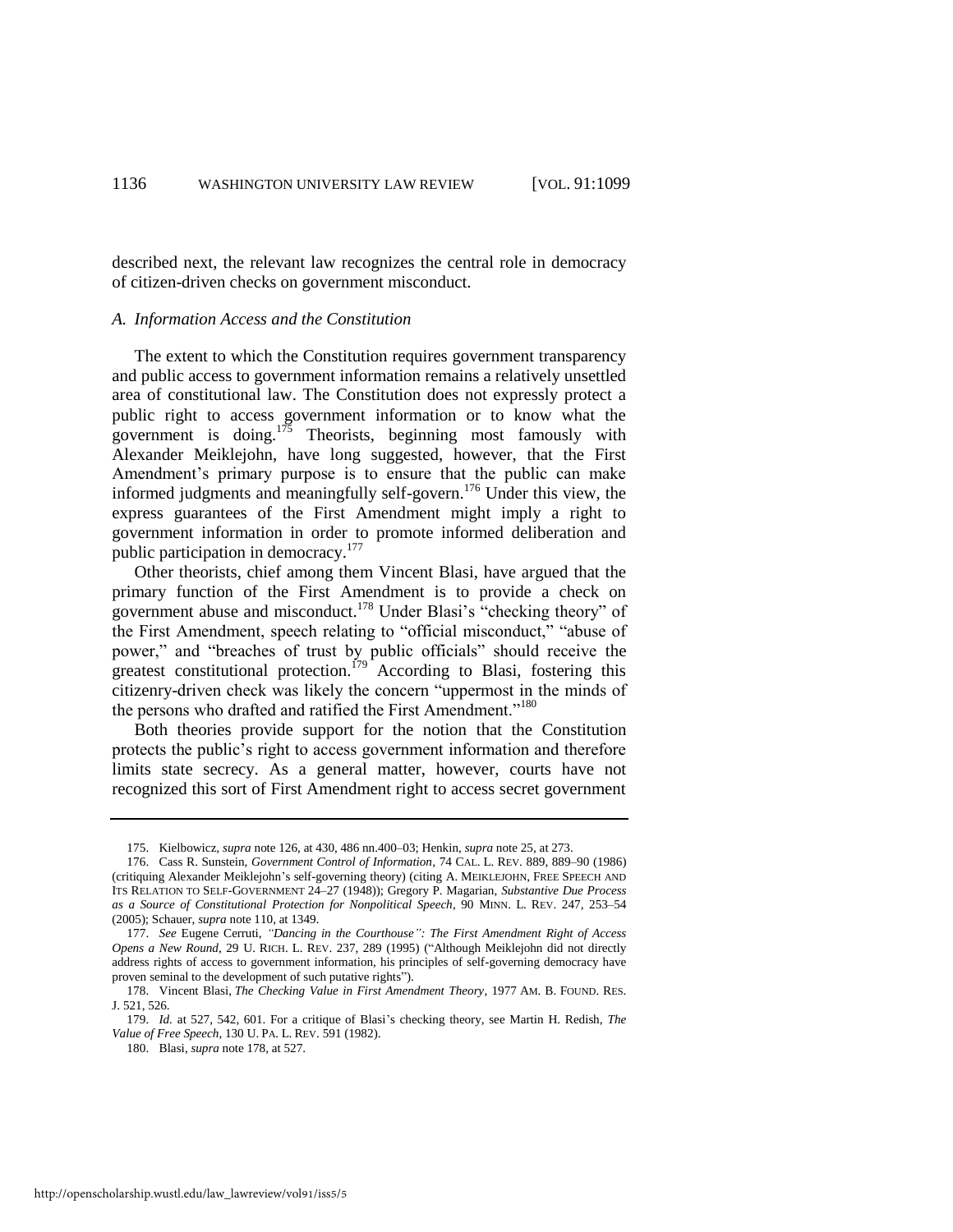2014] ILLEGAL SECRETS 1137

<span id="page-39-0"></span>information.<sup>181</sup> There are two areas of qualified exception. The Supreme Court has been solicitous of the public's ability to acquire government information when members of the public seek access to judicial proceedings<sup>182</sup> and when restrictions on the press work to hinder the public's ability to obtain and exchange information.<sup>183</sup> Concerns about the dangers of illegal secrets resonate with the Court's rationale in both categories of First Amendment cases. But when addressing the government's statutory obligations regarding the release of government information, courts have typically not invoked First Amendment concerns, nor, as discussed in Part V, have they been particularly suspicious, or demanding in their assessments, of illegal secrets.

#### *1. Public Access to Judicial Proceedings*

The high-water mark in Supreme Court jurisprudence regarding access to government information was a case that did not directly involve government wrongdoing, but the Court's reasoning nevertheless recognized the role of the citizenry in checking government abuse and overreaching. In *Richmond Newspapers v. Virginia*, <sup>184</sup> the Supreme Court held that the First Amendment protects the right of members of the public to attend criminal trials in order to "give meaning to" the explicit guarantees of freedom of speech and of the press. The plurality decision rested heavily upon "the long history of trials being presumptively open" and the role of public access as an "important aspect" of the trial process itself.<sup>185</sup> But, importantly, the decision also emphasized the broader selfgoverning principles and checking functions served by government openness and public access to government information.

Specifically, the Court reasoned that like public access to any public space, court room access allows the public "to listen, observe, and learn" and thereby meaningfully exercise First Amendment rights.<sup>186</sup> The Court further noted that the public's presence serves as a check on the judicial system, "enhanceling] the integrity and quality of what takes place" during trial. $187$ 

<sup>181.</sup> *See generally* Heidi Kitrosser, *Secrecy in the Immigration Courts and Beyond: Considering the Right to Know in the Administrative State*, 39 HARV. C.R.-C.L. L. REV. 95 (2004).

<sup>182.</sup> *Id.* at 105–06.

<sup>183.</sup> *See, e.g.*, Grosjean v. Am. Press Co., 297 U.S. 233, 250 (1936).

<sup>184. 448</sup> U.S. 555, 556, 575–76 (1980).

<sup>185.</sup> *Id.* at 575.

<sup>186.</sup> *Id.* at 578.

<sup>187.</sup> *Id.*; *see also* Kitrosser, *supra* note [181,](#page-39-0) at 107 (arguing that the Supreme Court cited the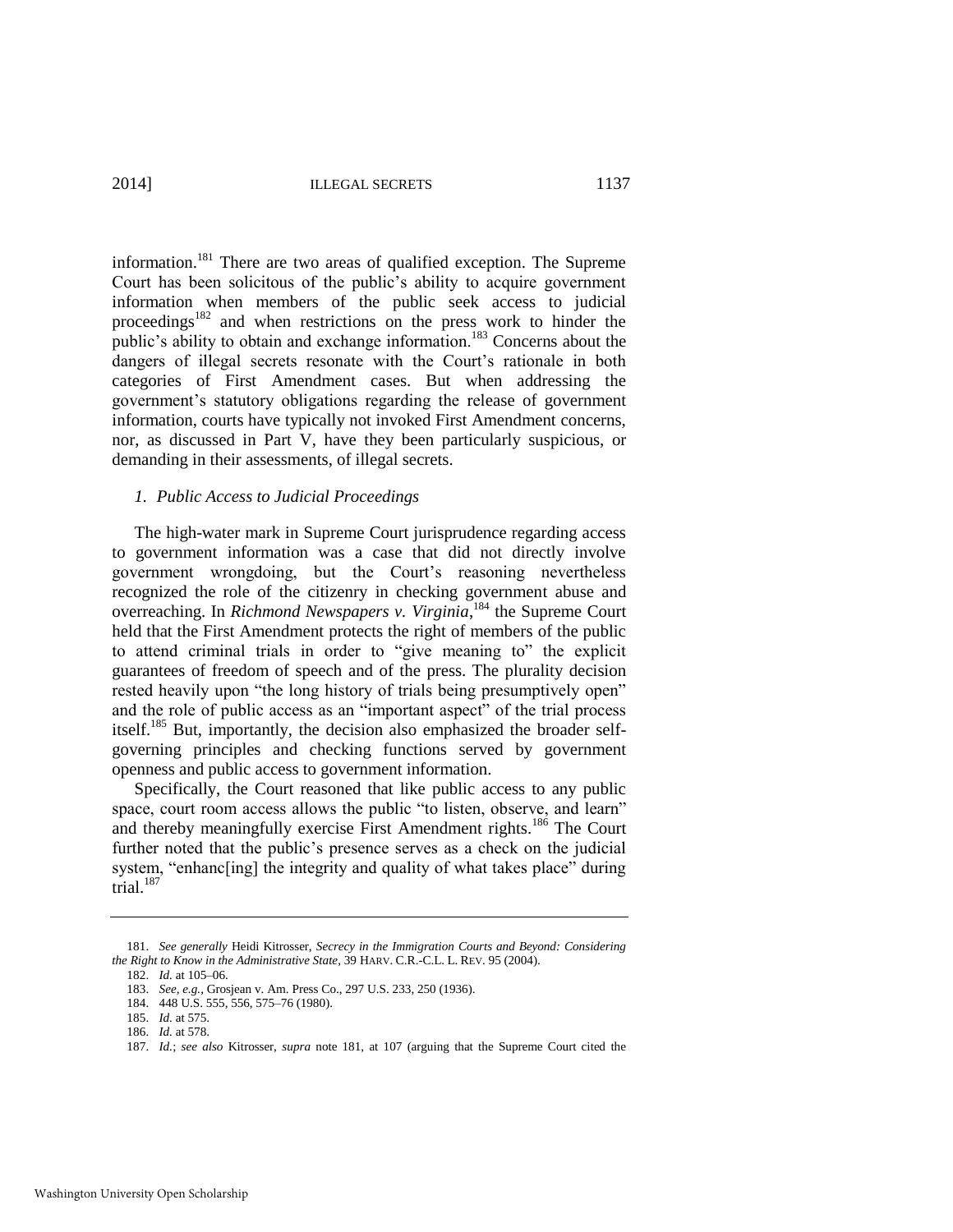Some members of the Court seemed particularly receptive to recognizing a broader First Amendment right of access. Justice Brennan's concurring opinion, for example, referred to the right at issue as a right to access "information," not merely the right to attend "proceedings."<sup>188</sup> Expressly embracing a Meiklejohn view of the First Amendment as an essential instrument of democracy and self-government, Justice Brennan reasoned that the First Amendment "has a structural role to play in securing and fostering our republican system of self-government."<sup>189</sup> In Justice Brennan's view, that structural role not only promotes the robust public debate essential to democratic government, it presupposes an informed citizenry as a necessary instrument of that debate.<sup>190</sup>

<span id="page-40-0"></span>While both the plurality opinion and Justice Brennan's concurrence thus provided a foundation for recognizing a broader constitutional right of public  $access$ ,<sup>191</sup>, the Court has not embraced this view outside of matters involving access to judicial proceedings.<sup>192</sup> Indeed, the only time the Court has addressed the question outside of that context, it found that the First Amendment did not compel a public right of access.

Specifically, in *Houchins v. KQED*,<sup>193</sup> decided three years prior to *Richmond Newspapers*, the Court rejected the notion that the First Amendment granted the press a right to access a local jail. The Court concluded, "[n]either the First Amendment nor the Fourteenth Amendment mandates a right of access to government information or sources of information within the government's control."<sup>194</sup>

193. 438 U.S. 1 (1978).

194. *Id.* at 15. *Houchins*, however, may be limited to its facts. *See* Samaha, *supra* note [191,](#page-40-0) at 942–43 (noting that the Court's decision might be dismissed on grounds that it focused on "whether

normative reasons for openness in government as a justification for finding a right to attend criminal trials).

<sup>188.</sup> *Richmond Newspapers*, 448 U.S. at 585–86 (Brennan, J., concurring).

<sup>189.</sup> *Id.* at 587–88 (citing in part ALEXANDER MEIKLEJOHN, FREE SPEECH AND ITS RELATION TO SELF-GOVERNMENT (1948)).

<sup>190.</sup> *Id.* at 587 (stating that "[v]aluable public debate—as well as other civic behavior—must be informed.").

<sup>191.</sup> *See* Adam M. Samaha, *Government Secrets, Constitutional Law, and Platforms for Judicial Intervention*, 53 UCLA L. REV. 909, 944 (2006) ("There is reason to think that the broader access claim was on the table after *Richmond Newspapers*.").

<sup>192.</sup> *See, e.g.*, Globe Newspaper Co. v. Superior Court, 457 U.S. 596, 605–06 (1982) (concluding that criminal trials involving certain sexual offences against minors must be presumptively open); Press-Enterprise Co. v. Superior Court, 464 U.S. 501 (1984) (same as to jury voir dire); Press-Enterprise Co. v. Superior Court, 478 U.S. 1 (1986) ("Press Enterprise II") (same as to pre-trial criminal proceedings). The lower courts split on the issue of whether the First Amendment compels public access to civil immigration proceedings. *See* North Jersey Media Group, Inc. v. Ashcroft, 308 F.3d 198 (3d Cir. 2002), *cert. denied*, 538 U.S. 1056 (2003); Detroit Free Press v. Ashcroft, 303 F.3d 681 (6th Cir. 2002). For thorough discussions of the divergent opinions from the Third and Sixth Circuits on this issue, see Kitrosser, *supra* not[e 181,](#page-39-0) and Samaha, *supra* not[e 191,](#page-40-0) at 945.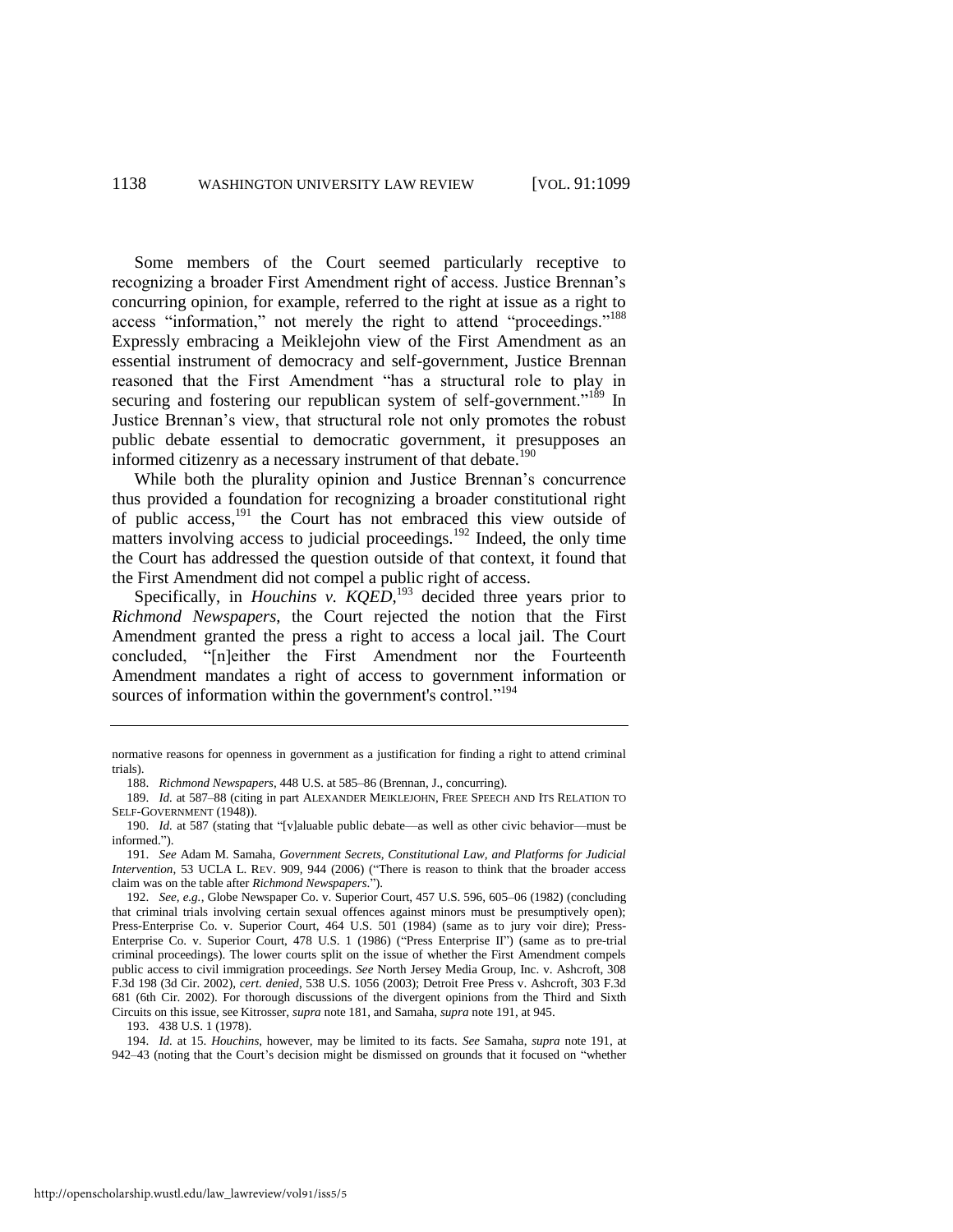2014] ILLEGAL SECRETS 1139

In the lower courts, the First Amendment rarely makes an appearance in disputes involving access to government information. But when it does, courts are quick to reject claims that the First Amendment compels public access to government information, reasoning that *Richmond Newspapers*  and its progeny were limited to judicial proceedings.<sup>195</sup> And even when the information sought to be exposed pertains to alleged government misconduct, courts generally give short shrift to the First Amendment policies animating the *Richmond Newspapers* line of decisions.<sup>196</sup>

The same is true of Supreme Court doctrine addressing the First Amendment rights of government whistleblowers. Although the Court has protected the right of government employees to speak as citizens, in Garcetti v. Ceballos,<sup>197</sup> it held that "the Constitution does not insulate" public employees from discipline by their employers due to speech made "pursuant to their official duties." The Court thereby closed the door on First Amendment protections for a great deal of government whistleblowing, irrespective of whether the statements, as in *Garcetti*, related to misconduct or potential misconduct by government officials.<sup>198</sup>

#### *2. Press Limitations as Public Information Restrictions*

Though the Supreme Court has stated that the "Constitution itself is neither a Freedom of Information Act nor an Official Secrets Act,"<sup>199</sup> the Court has recognized the public's interest in accessing information about government, albeit in an indirect and limited way. When the Court has struck down restrictions on the press under the First Amendment, it has cited the creation of an informed electorate as a primary purpose of the

<sup>&#</sup>x27;the press' was entitled to greater access than others, or because the Court was placing special limits on judicial interference with the physical management of government facilities, particularly prisons, or even because the claimant relied on the First Amendment rather than a structural argument about democracy") (footnotes omitted).

<sup>195.</sup> *See, e.g.*, United States v. Gonzales, 150 F.3d 1246, 1255 (10th Cir. 1998), *cert. denied*, 525 U.S. 1129 (1999) (rejecting First Amendment claim to access executive branch administrative documents). *But see* Samaha, *supra* not[e 191,](#page-40-0) at 944–45 n.164 (citing cases in which lower courts have been "willing to consider access arguments on the merits of individual cases").

<sup>196.</sup> *See, e.g.*, Ctr. for Nat'l Sec. Studies v. DOJ, 331 F.3d 918, 933–36 (D.C. Cir. 2003) (rejecting plaintiff public interest groups' claim that they had a First Amendment right, pursuant to *Richmond Newspapers*, to access "the names of INS and material witness detainees, and the dates and location of arrest, detention, and release").

<sup>197. 547</sup> U.S. 410, 421 (2006).

<sup>198.</sup> *Id.* at 414–15.

<sup>199.</sup> *See Houchins*, 438 U.S. at 14.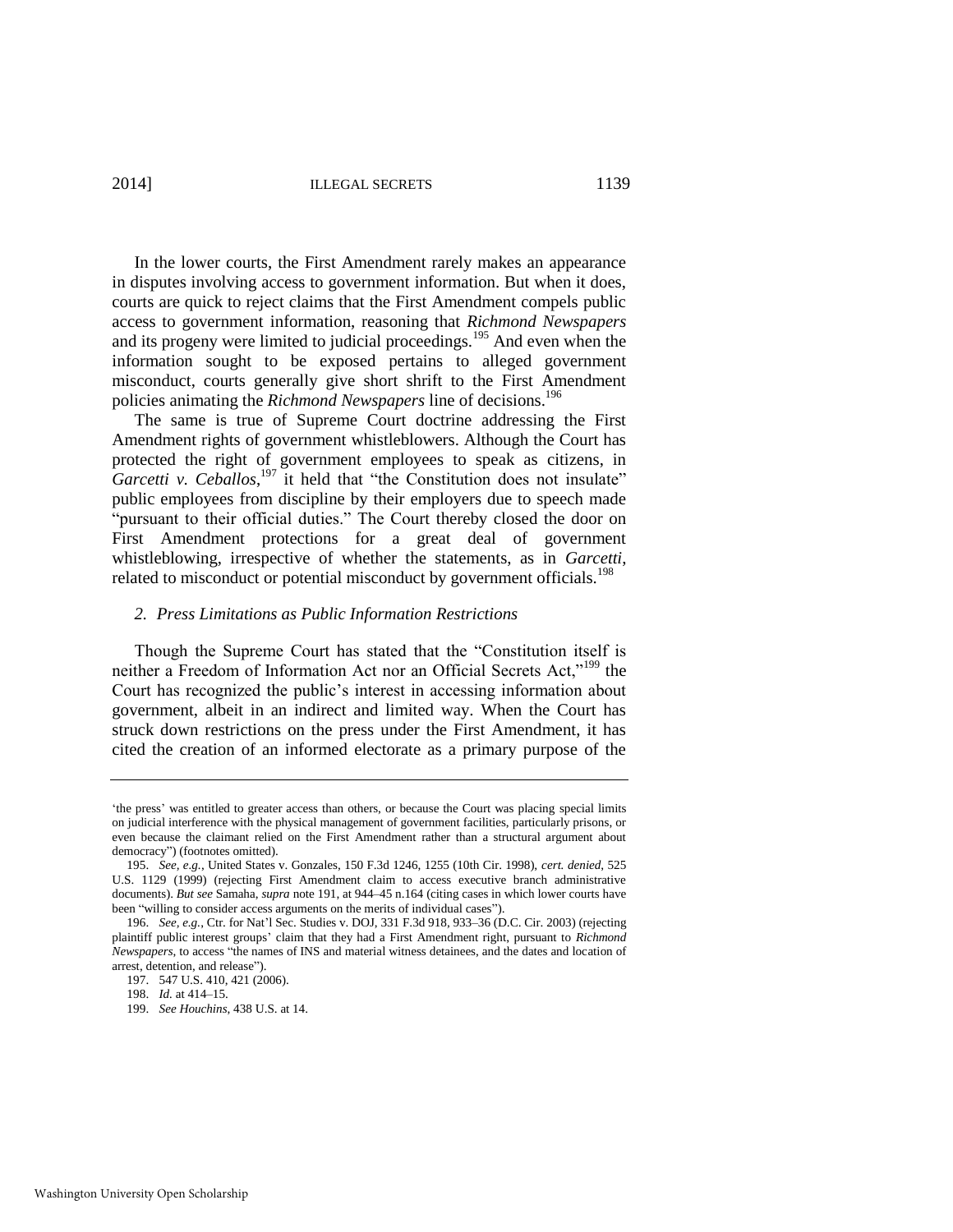Amendment and recognized the public's role in checking abuse and government mistakes. $200$ 

For example, in *Near v. Minnesota*,<sup>201</sup> the Court noted "the primary need of a vigilant and courageous press" to respond to the growing "opportunities for malfeasance and corruption" in public life occasioned in part by "unfaithful officials" and "official neglect." Similarly, in *Grosjean v. American Press Co.*, the Court reasoned that "since informed public opinion is the most potent of all restraints upon misgovernment, the suppression or abridgement of the publicity afforded by a free press cannot be regarded otherwise than with grave concern."<sup>202</sup> The Court echoed its conception of the First Amendment as "a powerful antidote" to government abuse of power in *Mills v. Alabama*. 203

Although these decisions endorse a "checking theory" of the First Amendment that is arguably supportive of a broader constitutional right to access government information, this line of cases has not influenced the jurisprudence addressing public access to government information based upon First Amendment claims any more so than the *Richmond Newspaper*  line of cases. Yet, given the public's recognized role in curbing government wrongdoing, a constitutional argument for exposing illegal secrets might find greatest support in this corner of First Amendment doctrine.

#### *3. Secrecy as Constitutional Power*

Just as the Constitution does not expressly address public access to government information, it also does not expressly provide for government secrecy.<sup>204</sup> As a purely textual matter, the Constitution addresses secrecy only in two limited means. First, the Constitution provides that both chambers of Congress shall publish a journal of their proceedings "excepting such Parts as may in their Judgment require

<sup>200.</sup> *See, e.g.*, Grosjean v. Am. Press Co., 297 U.S. 233, 250 (1931); N.Y. Times Co. v. United States, 403 U.S. 713, 723–24 (Douglas, J., concurring) ("The dominant purpose of the First Amendment was to prohibit the widespread practice of governmental suppression of embarrassing information.").

<sup>201. 283</sup> U.S. 697, 719–20 (1931).

<sup>202.</sup> *Grosjean*, 297 U.S. at 250.

<sup>203. 384</sup> U.S. 214, 219 (1966) ("[T]he press serves and was designed to serve as a powerful antidote to any abuses of power by governmental officials and as a constitutionally chosen means for keeping officials elected by the people responsible to all the people whom they were selected to serve."

<sup>204.</sup> Samaha, *supra* not[e 191,](#page-40-0) at 916.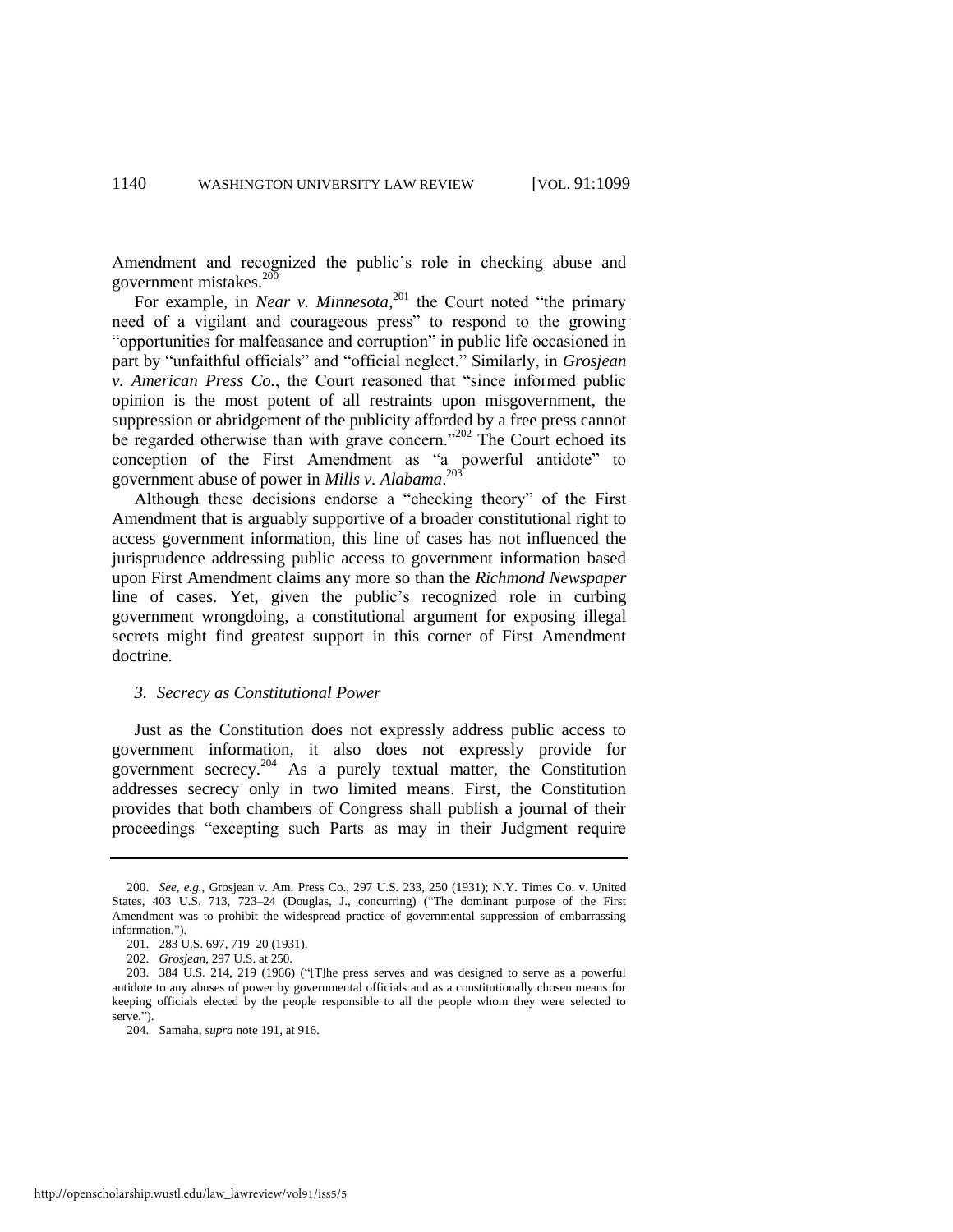<span id="page-43-0"></span>Secrecy."<sup>205</sup> Second, the Constitution requires "a regular Statement and Account of the Receipts and Expenditures of all public Money" to be "published from time to time."<sup>206</sup> The Court of Appeals for the D.C. Circuit has interpreted the qualified nature of the latter provision as authorizing "secret expenditures for sensitive military or foreign policy endeavors."<sup>207</sup> Given the limited discussion of secrecy in the Constitution, those who argue that the Executive has the prerogative to operate with robust secrecy often ground such arguments in the President's constitutional authority in the area of foreign affairs and national security.<sup>208</sup>

Courts often accept these arguments, viewing the Executive's responsibility over foreign affairs and national security as providing a concomitant constitutional authority with respect to secrecy.<sup>209</sup> Justice Stewart, for example, in his concurring opinion in *New York Times Co. v. United States*, while agreeing with the unanimous Court that the government's attempt to restrain publication of the Pentagon Papers violated the First Amendment, nevertheless reasoned that the Executive possesses a "constitutional duty . . . to protect the confidentiality necessary to carry out its responsibilities in the fields of international relations and national defense."<sup>210</sup>

This rationale for Executive secrecy powers continues to have force in a variety of contexts. It is front and center in cases involving claims of executive privilege.<sup>211</sup> It informs the state secrets doctrine.<sup>212</sup> And, when the government resists disclosure of government information through

<sup>205.</sup> U.S. Const. art. I, § 5, cl. 3; *see also* Bruce E. Fein, *Access to Classified Information: Constitutional and Statutory Dimensions*, 26 WM. & MARY L. REV. 805 (1985).

<sup>206.</sup> U.S. Const. art I, § 9, cl. 7; *see* Fein, *supra* not[e 205.](#page-43-0) 

<sup>207.</sup> Halperin v. CIA, 629 F.2d 144, 154–60 (D.C. Cir. 1980).

<sup>208.</sup> Wells, *supra* note [59,](#page-15-1) at 460 ("President Ford vetoed the 1974 amendments to FOIA (which Congress overrode) on the basis that judicial review of classification procedures violated the President's inherent, constitutional powers.") (citing Morton H. Halperin, *The President and National Security Information*, *in* THE PRESIDENCY AND INFORMATION POLICY 1, 9–12 (Harold Relyea et al., eds. 1981)).

<sup>209.</sup> *See, e.g.*, Dep't of the Navy v. Egan, 484 U.S. 518, 527 (1988) ("The authority to protect [national security] information falls on the President as head of the Executive Branch and as Commander in Chief."); El-Masri v. United States, 479 F.3d 296, 304 (4th Cir. 2007) (recognizing "that the Executive's constitutional mandate encompasses the authority to protect national security information"); United States v. Marchetti, 466 F.2d 1309, 1315 (4th Cir. 1972) (reasoning that the "President's constitutional responsibility for the security of the Nation as the Chief Executive and as Commander in Chief" includes "the right and the duty to strive for internal secrecy" consistent with the nation's interest).

<sup>210.</sup> N.Y. Times Co. v. United States, 403 U.S. 713, 729–30 (1971) (Stewart, J., concurring).

<sup>211.</sup> Lane et al., *supra* note [75 \(](#page-17-0)discussing executive privilege doctrine).

<sup>212.</sup> Totten v. United States, 92 U.S. 105, 106 (1875); *El-Masri*, 479 F.3d at 304.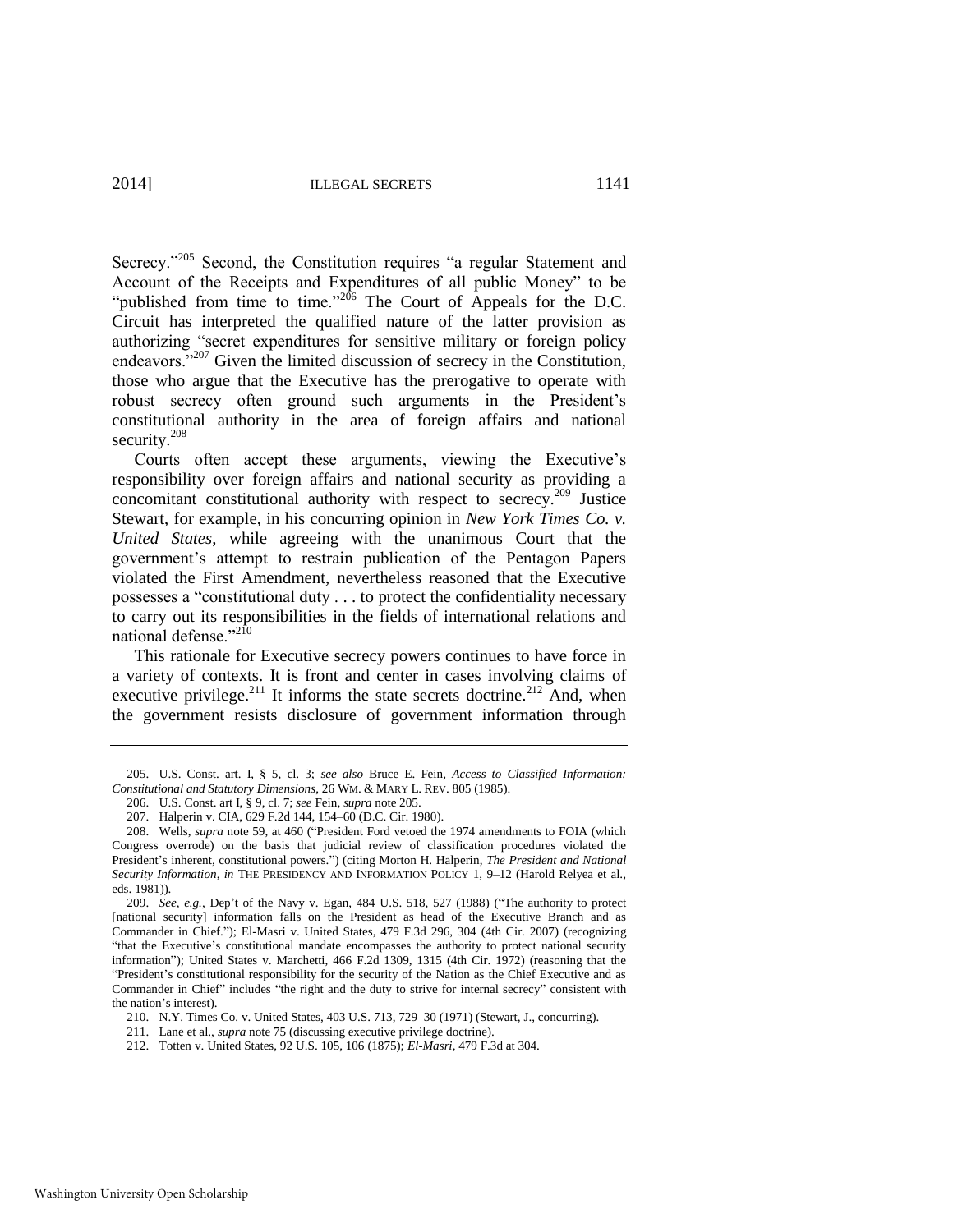FOIA, even though FOIA raises questions of statutory disclosure obligations and exemptions, the Executive's purported constitutional secrecy powers often have force, as well. $^{213}$ 

In sum, although the Constitution neither speaks directly of a public right to government information nor of an executive right to state secrecy, the Constitution, nevertheless, informs both the public's right to know and the government's right to conceal. Thus, constitutional principles and doctrine inevitably play a role in any discussion of the illegal secrecy dilemma even within the subconstitutional legal systems that largely regulate government secrecy in the United States.<sup>214</sup>

#### *B. Secrecy by Statute*

In enacting FOIA in 1966, Congress responded to what it viewed as the Executive's long history of improperly denying the public access to information about the government by mandating public disclosure of most government records.<sup>215</sup> In doing so, Congress recognized that the statute would give meaning to the First Amendment rights of free speech and a free press.<sup>216</sup> Scholars have accordingly recognized FOIA as a statute with "constitutional resonance."<sup>217</sup>

<span id="page-44-0"></span>Although Congress's primary goal in enacting FOIA was to ensure an informed citizenry capable of holding "the governors accountable to the governed,"<sup>218</sup> it also recognized the government's legitimate interest in keeping certain information secret. The statute thus provides nine statutory exemptions—protecting a range of content from classified information to certain law enforcement records—from the requirements of public disclosure.<sup>219</sup> Nevertheless, FOIA purports to embrace an overriding

<sup>213.</sup> *See, e.g.*, Ctr. for Nat'l Sec. Studies v. DOJ, 331 F.3d 918, 932 (D.C. Cir. 2003) (rejecting FOIA request seeking information about post 9-11 detention of immigration detainees and citing in part the Executive's constitutional role in "protecting national security").

<sup>214.</sup> *See* Kreimer, *supra* not[e 120,](#page-26-0) at 1047; Samaha, *supra* not[e 191,](#page-40-0) at 960.

<sup>215.</sup> *See* EPA v. Mink, 410 U.S. 73 (1973), *superseded by* 5 U.S.C. § 552(b)(1) (1966) & 5 U.S.C. § 552(a)(4)(B) (1966).

<sup>216.</sup> FOIA's legislative history cites favorably the view of the American Society of Newspaper Editors that "[t]he right to speak and the right to print without the right to know are pretty empty." H.R. REP. NO. 89-1497, at 2 (1966).

<sup>217.</sup> *See, e.g.*, Eric M. Freedman, Commentary, *Freedom of Information and the First Amendment in a Bureaucratic Age*, 49 BROOK. L. REV. 835, 837 (1983) ("Arrangements for the exercise of popular control are necessary, and such arrangements, because they bear so directly on the public's power to control its governors, have a constitutional resonance, though they may be but statutes in form.").

<sup>218.</sup> *Ctr. for Nat'l Sec. Studies*, 331 F.3d at 938; NLRB v. Robbins Tire & Rubber Co., 437 U.S. 214, 242 (1978).

<sup>219.</sup> *See* 5 U.S.C.A. § 552(b)(1) to (b)(9) (2014).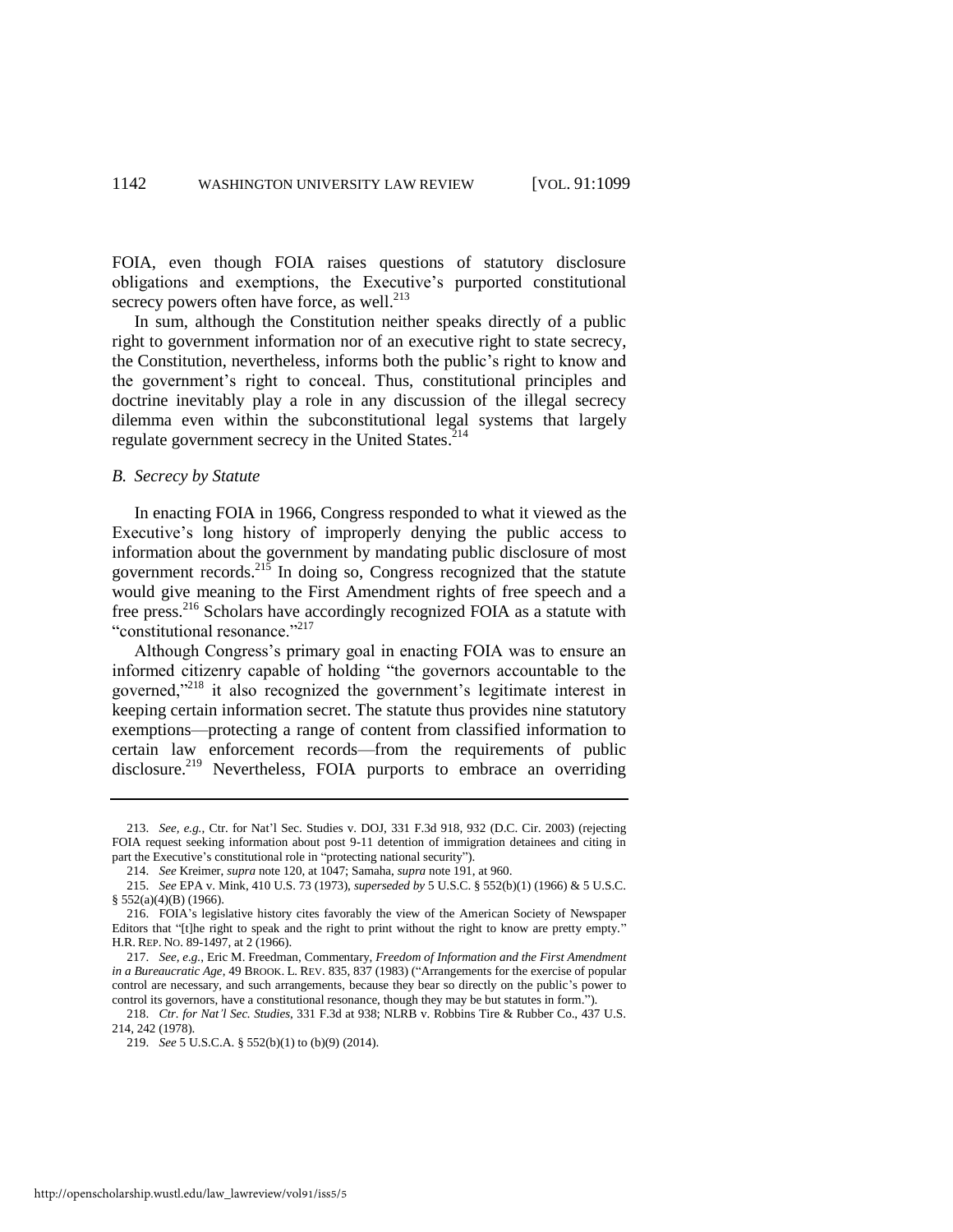policy of transparency with a presumption in favor of public access.<sup>220</sup> The withholding of government information is meant to be the exception to the general rule of disclosure and the government therefore bears the burden of demonstrating that documents fall within specific statutory exemptions and therefore may be withheld. $^{221}$ 

Although FOIA's legislative history reflects Congress's concerns about secrecy concealing government misconduct, $^{222}$  the statute itself does not speak to the question of whether the government may conceal its unlawful acts. Similarly, in 1974, when Congress amended FOIA after Watergate to require greater judicial oversight over government secrecy claims, $^{223}$  it did not expressly address the government's ability to withhold illegal secrets. Nevertheless, the FOIA and its amendments intended to shift control over public access to government information from the Executive to the other branches of government. Congress tasked the courts with enforcing the public's statutory right to know.

Although Congress assigned courts the obligation of regulating FOIA's disclosure framework, when national security is invoked, the government still effectively controls disclosure of information about its activities. In the national security context, courts defer nearly wholesale to the Government's claimed need for secrecy, even where the secret conceals illegal activities in which the government has no authority to engage.<sup> $224$ </sup>

This deference to the government's national security claims is part of a larger pattern in national security litigation of judges deferring based upon separation-of-powers principles to the factual judgments of the executive branch—what Robert Chesney has critiqued and characterized as "national security fact deference."<sup>225</sup> It may also be the inevitable result, however, of Congress directing courts in FOIA litigation to grant "substantial weight"

<sup>220.</sup> *See* S. REP. NO. 89-813, at 3 (1965); *see also* Dep't of Air Force v. Rose, 425 U.S. 352, 360– 61 (1976) (stating that FOIA reflected "a general philosophy of full agency disclosure unless information is exempted under clearly delineated statutory language") (quoting S. REP. NO. 89-813, at 3 (1965)); U.S. Dep't of State v. Ray, 502 U.S. 164, 173 (1991) (noting FOIA mandates a "strong presumption in favor of disclosure").

<sup>221. 5</sup> U.S.C. § 552(a)(4)(B) (2006).

<sup>222.</sup> H.R. REP. NO. 89-1497, at 6 (1966) ("Historically, Government agencies whose mistakes cannot bear public scrutiny have found 'good cause' for secrecy."); *id.* at 9 (explaining that national security exemption would not be governed by a "public interest" standard because "[n]o Government employee at any level believes that the 'public interest' would be served by disclosure of his failure and wrongdoings").

<sup>223.</sup> Halstuk, *supra* not[e 71,](#page-16-0) at 92.

<sup>224.</sup> *See infra* Part IV.

<sup>225.</sup> Robert M. Chesney, *National Security Fact Deference*, 95 VA. L. REV. 1361, 1362 (2009).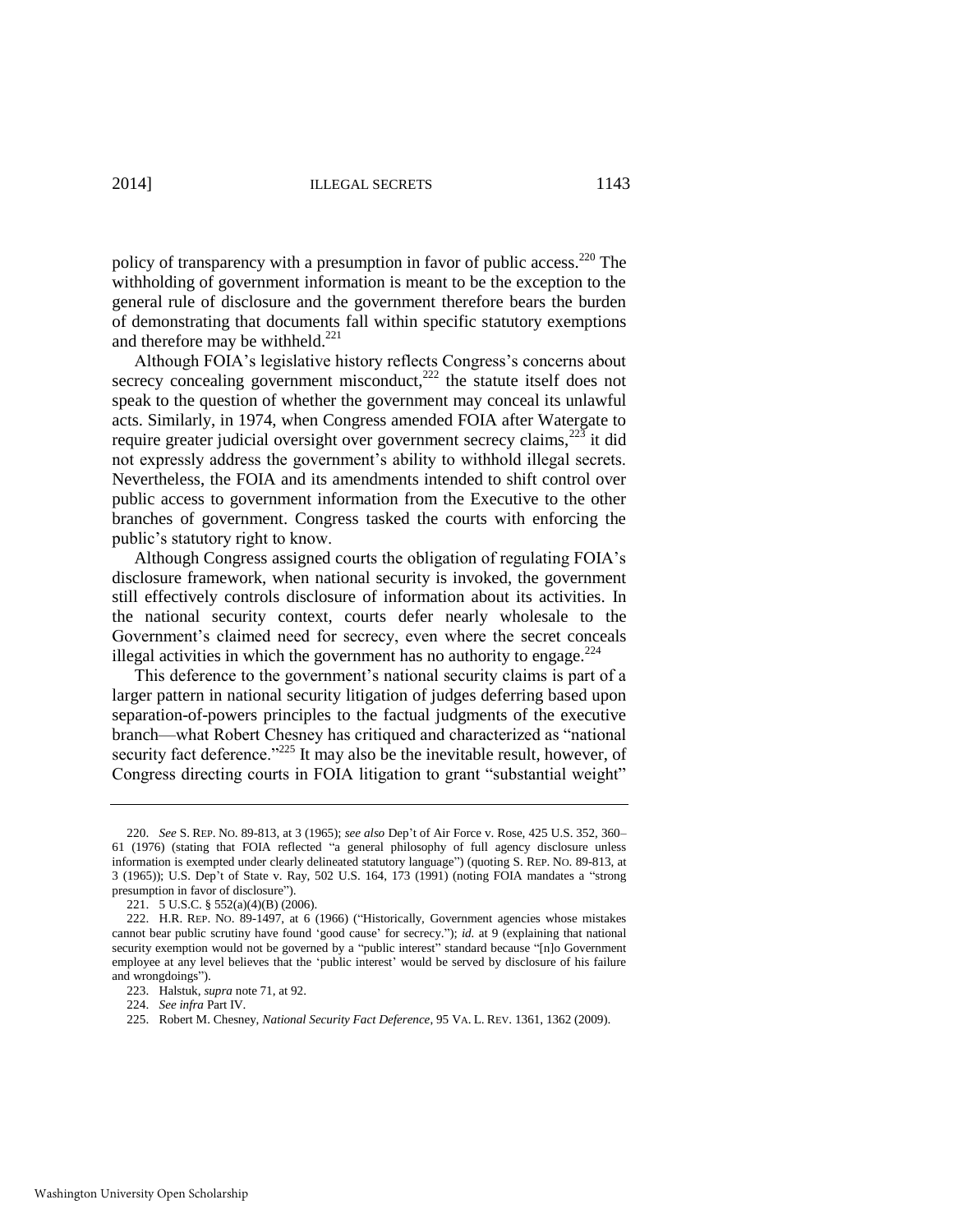to affidavits from government officials explaining why documents fall within a specific statutory exemption from disclosure.<sup>226</sup>

In enacting that provision, Congress surely sought to protect the Executive's need to keep legitimate information posing a threat to national security and other exempt information secret. But Congress did not intend for courts to defer wholesale to the Executive in assessing state secrecy. In fact, Congress overruled the U.S. Supreme Court's decision, *EPA v. Mink*, <sup>227</sup> which held that FOIA courts were not authorized to review *in camera* information the government withheld on the basis of national security classifications. Responding to that decision a year later in the 1974 FOIA amendments, Congress "increase[d] the authority of the courts to engage in a full review of agency action" with respect to classified information, signaling its intent that courts "examine the contents of the records themselves."<sup>228</sup> In fact, Congress was so intent on an active judicial role in regulating public access to government information that when President Ford vetoed the 1974 FOIA amendments largely because of this provision,<sup>229</sup> it overrode the veto.<sup>230</sup>

<span id="page-46-0"></span>Following this history, a substantial literature has criticized the excessive judicial deference to the Executive that occurs under FOIA, particularly in matters involving national security.<sup>231</sup> Scholars have persuasively noted that courts are quick to defer to the government's withholding of information based upon asserted threats to national security because of an internalized, unproven assumption that the judiciary is illequipped to assess the impact of information disclosures.<sup>232</sup> That assumption is worthy of some skepticism, particularly in the realm of

<sup>226. 5</sup> U.S.C.A. § 552 (2014); Carney v. DOJ, 19 F.3d 807, 812 (2d Cir. 1994).

<sup>227. 410</sup> U.S. 73 (1973).

<sup>228.</sup> H.R. REP. NO. 93-876, at 7 (1974), *available at* http://www2.gwu.edu/~nsarchiv/nsa/ foialeghistory/H.R.%20Rep.%20No.%2093-876%20(Mar.%205,%201974).pdf.

<sup>229.</sup> Message from the President of the United States vetoing HR 12471, H.R. Doc. No. 93-383, at 36243 (Nov. 18, 1974).

<sup>230. 120</sup> CONG. REC. H10864–H10875 (daily ed. Nov. 24, 1974); 120 CONG. REC. S19806– S19823 (daily ed. Nov. 21, 1974).

<sup>231.</sup> *See generally* Christina E. Wells*,* CIA v. Sims: *Mosaic Theory and Government Attitude*, 58 ADMIN. L. REV. 845, 847, 854 (2006) (criticizing "extreme judicial deference" to government secrecy claims in national security matters); Pozen, *supra* note [19,](#page-7-1) at 305, 323–38 (noting that courts "virtually rubber-stamp" FOIA denials based upon national security exemptions); Fuchs, *supra* note [108,](#page-24-2) at 132 ("[T]he judiciary has largely failed to accept its critical role of monitoring and limiting secrecy."); David E. Pozen, Note, *The Mosaic Theory, National Security, and the Freedom of Information Act*, 115 YALE L.J. 628, 631–32 (2005) (describing judicial deference under FOIA as "deeply susceptible to abuse and overbreadth").

<sup>232.</sup> *See, e.g.*, Christina E. Wells, *Questioning Deference*, 69 MO. L. REV. 903, 906 (2004) (relying upon social science research regarding the psychology of risk assessment and the psychology of accountability to argue that judges' ability to assess national security threats is often undervalued).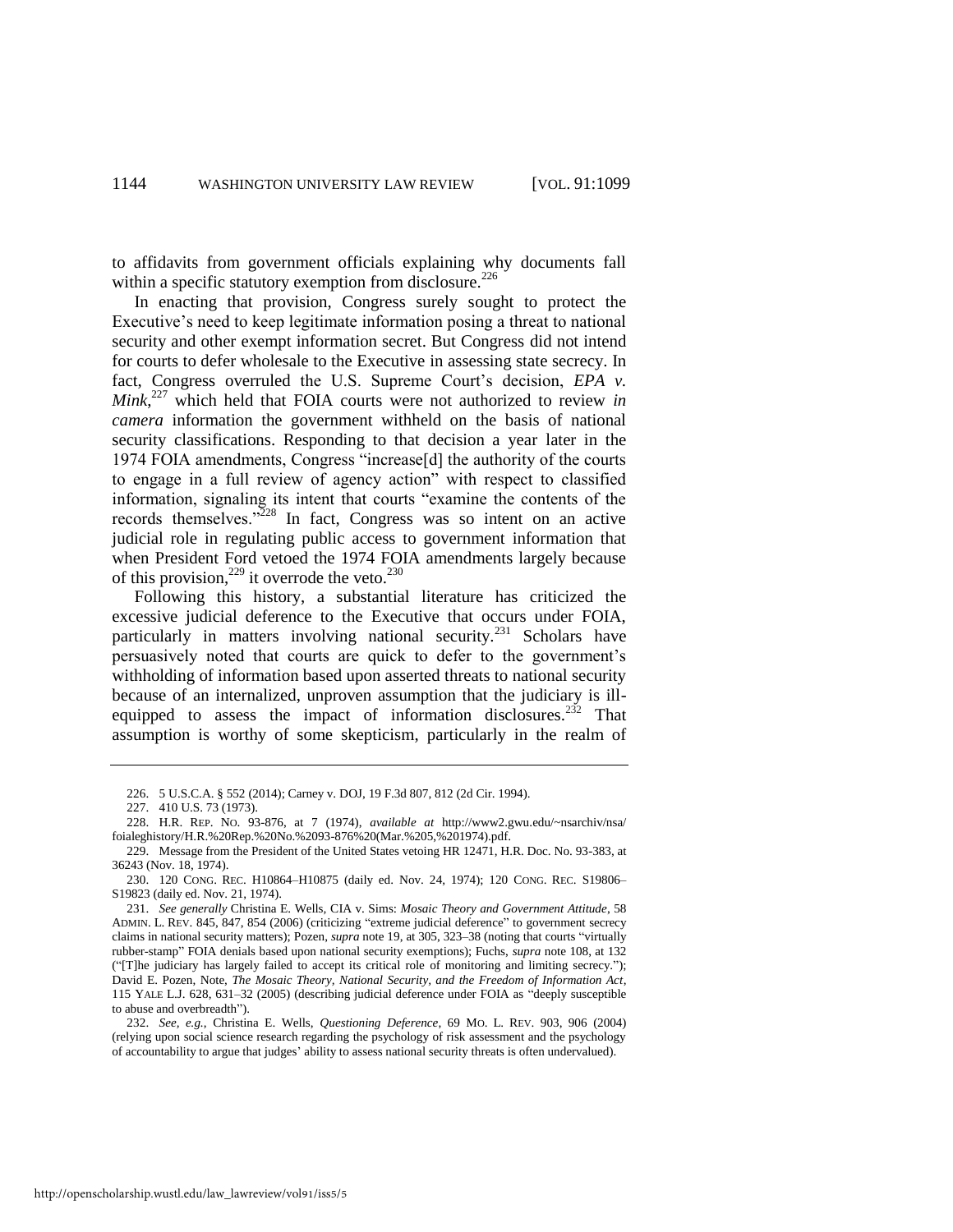illegal secrets, given the numerous, high-profile government secrets later exposed as illegitimate.<sup>233</sup>

#### <span id="page-47-0"></span>V. SECRECY AND THE JUDICIAL CHECKING FUNCTION

As a general matter, courts have not viewed secrecy concealing illegal conduct as troubling. Within FOIA, Congress did not directly address in whether the government may conceal unlawful acts.<sup>234</sup> But it has made clear within statutes granting the Executive statutory secrecy privileges that the intelligence agencies must comply with the Constitution and laws of the United Sates.<sup>235</sup> Even so, courts have treated illegal secrets permissively, refusing to probe meaningfully whether the secrecy exemptions granted by Congress presuppose the Executive's compliance with other law.<sup>236</sup>

In declining to second-guess illegal secrets, courts frequently rely upon *CIA v. Sims*,<sup>237</sup> a 1985 decision of the Supreme Court involving the CIA's extensive medical and psychological experimentation on human subjects during the 1950s and 1960s. *Sims* did not address whether the legality of the CIA's experiments had any bearing upon the merits of publicly disclosing details about the program.<sup>238</sup> The decision, nevertheless, has had enormous influence in lower court jurisprudence disclaiming judicial responsibility for checking illegal secrets.<sup>239</sup>

<sup>233</sup>*. See, e.g.*, Wells, *supra* not[e 110,](#page-24-0) at 635 ("The government's tendency to exaggerate national security harms posed by the release of information is well-documented."); Weinstein, *supra* not[e 168,](#page-36-1)  at 92 ("The very case recognizing the 'state secrets' privilege was based on an executive impulse to conceal its own mistakes . . . ."); William G. Weaver & Robert M. Pallitto, *State Secrets and Executive Power*, 120 POL. SCI. Q. 85, 99 (2005) (same); Heidi Kitrosser, *Classified Information Leaks and Free Speech,* 2008 U. ILL. L. REV. 881, 895 (noting that former solicitor general of the United States Erwin N. Griswold, who litigated the Nixon Administration's claims to prevent publication of the Pentagon Papers, observed later "I have never seen any trace of a threat to the national security from the [Papers'] publication. Indeed, I have never seen it even suggested that there was such an actual threat").

<sup>234.</sup> The Executive Order that regulates classified information, which is frequently implicated in FOIA disputes, does, however, speak to illegal conduct, but only insofar as it prohibits classifications made in bad faith for the purpose of concealing "violations of law, inefficiency, or administrative error." *See* Exec. Order No. 13,292, 68 Fed. Reg. 15315, 15318 (Mar. 28, 2003). Even when the legality of underlying executive action concealed by secrecy is at issue, showing that the information was classified for the purpose of hiding wrongdoing is a very difficult burden.

<sup>235.</sup> *See, e.g.*, 50 U.S.C. § 403–1(f)(4) (Supp. V 2012) (mandating that the Director of National Intelligence "ensure [the CIA's] compliance with the Constitution and laws of the United States").

<sup>236.</sup> *See, e.g.*, Wilner v. NSA, 592 F.3d 60, 77 (2d Cir. 2009); People for the Am. Way Found. v. NSA, 462 F. Supp. 2d 21, 30–31 (D.D.C. 2006).

<sup>237. 471</sup> U.S. 159 (1985).

<sup>238.</sup> *Sims*, 471 U.S. at 159.

<sup>239.</sup> *See infra* Part V.B.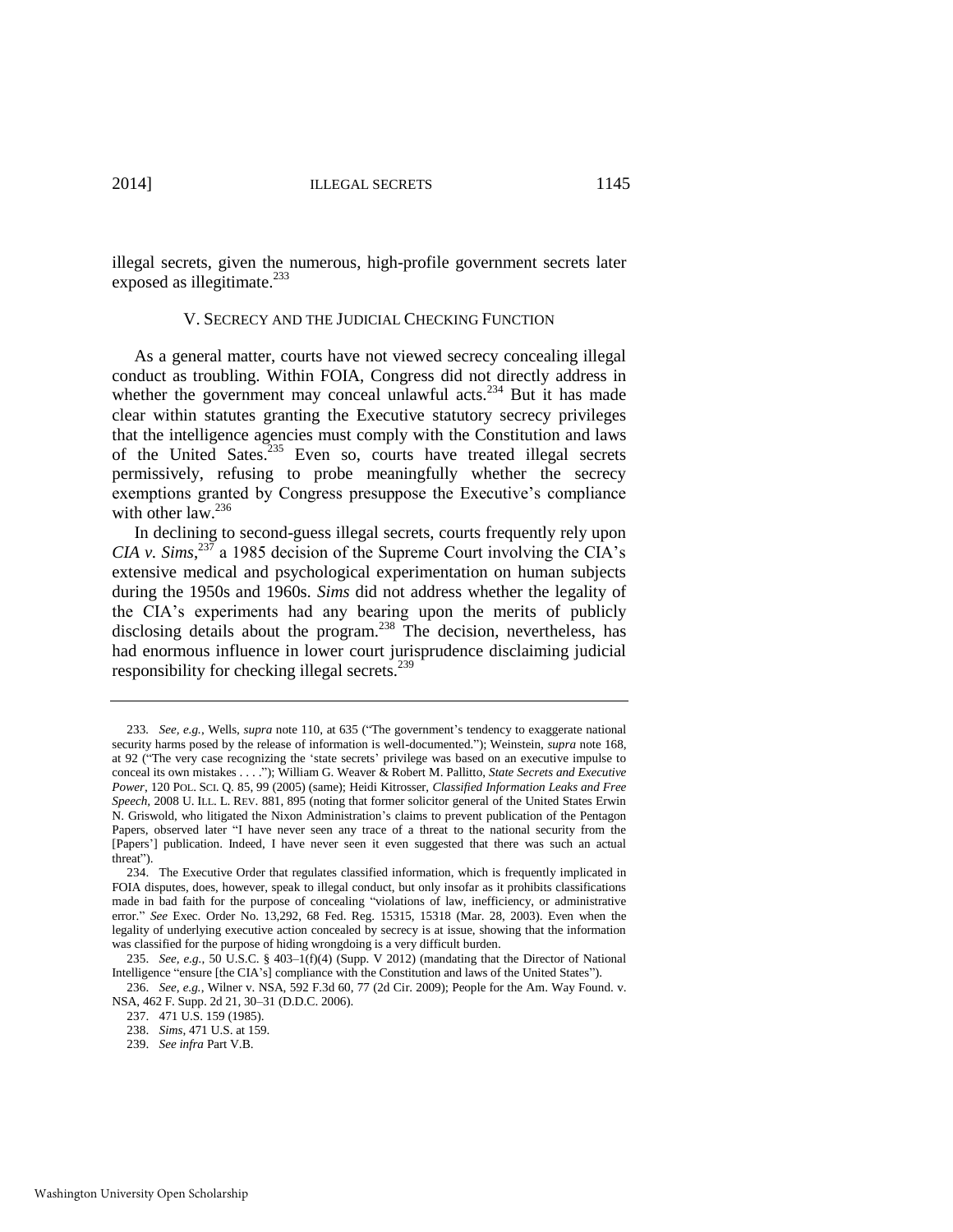#### *A.* CIA v. Sims

In *Sims*, the Court held that the CIA could keep secret under FOIA the names of dozens of private researchers and institutions that helped the CIA investigate the use of "chemical, biological, and radiological materials . . . to control human behavior."<sup>240</sup> Details of the program, code-named MKULTRA, first surfaced in 1974, when the *New York Times* reported that the CIA had used LSD and other drugs on unconsenting and unwitting human subjects, at least two of whom died as a result of the experiments.<sup>241</sup> The CIA reportedly initiated MKULTRA to keep pace with perceived Soviet and Chinese advancements in "brainwashing and interrogation techniques."<sup>242</sup>

When an attorney and an employee from the Ralph Nader group Public Citizen filed a FOIA request seeking specific information about the experiments, the CIA refused to disclose the identity of the researchers and institutions involved. The CIA invoked FOIA Exemption  $3.^{243}$  That provision exempts from FOIA information that is specifically protected from disclosure by statute.<sup>244</sup> The agency claimed that the identity of the researchers and institutions that engaged in the mind-control and interrogation research were CIA "intelligence sources" expressly exempted from disclosure by the National Security Act of 1947.<sup>245</sup>

After the CIA appealed a district court decision ordering the agency to disclose the names of the researchers, the United States Court of Appeals for the D.C. Circuit vacated and remanded that decision, concluding that the term "intelligence sources" included only persons to whom the CIA was reasonably required to guarantee confidentiality in order to obtain the relevant information.<sup>246</sup> The primary issue before the Supreme Court was therefore a narrow one: whether "intelligence sources" included the "need

<sup>240.</sup> *Sims*, 471 U.S. at 161 (quoting CHURCH COMMITTEE REPORT, *supra* not[e 5,](#page-4-2) at Book I, 389).

<sup>241.</sup> Seymour Hersh, *Proxmire to Seek Inquiry on C.I.A. Over Role in U.S.*, N.Y.TIMES, Dec. 23, 1974, at 1; *Sims*, 471 U.S. at 161–62.

<sup>242.</sup> *Sims*, 471 U.S. at 162.

<sup>243.</sup> *Id.* at 162–64.

<sup>244. 5</sup> U.S.C. § 552(b)(3) (2012). Exemption 3 privileges from disclosure information "specifically exempted from disclosure by statute" if that statute either "requires that the matters be withheld from the public in such a manner as to leave no discretion on the issue; or . . . establishes particular criteria for withholding or refers to particular types of matters to be withheld . . . ." *Id.* If the statue was "enacted after the date of enactment of the Open FOIA Act of 2009" it must also cite specifically to 5 U.S.C. § 552(b)(3).

<sup>245.</sup> *Sims*, 471 U.S. at 161. The withholding provision at issue, 50 U.S.C. § 403-1(i)(1), required the Director of Central Intelligence to "protect intelligence sources and methods from unauthorized disclosure.'

<sup>246</sup>*.* Sims v. CIA, 642 F.2d 562, 571 (D.C. Cir. 1980).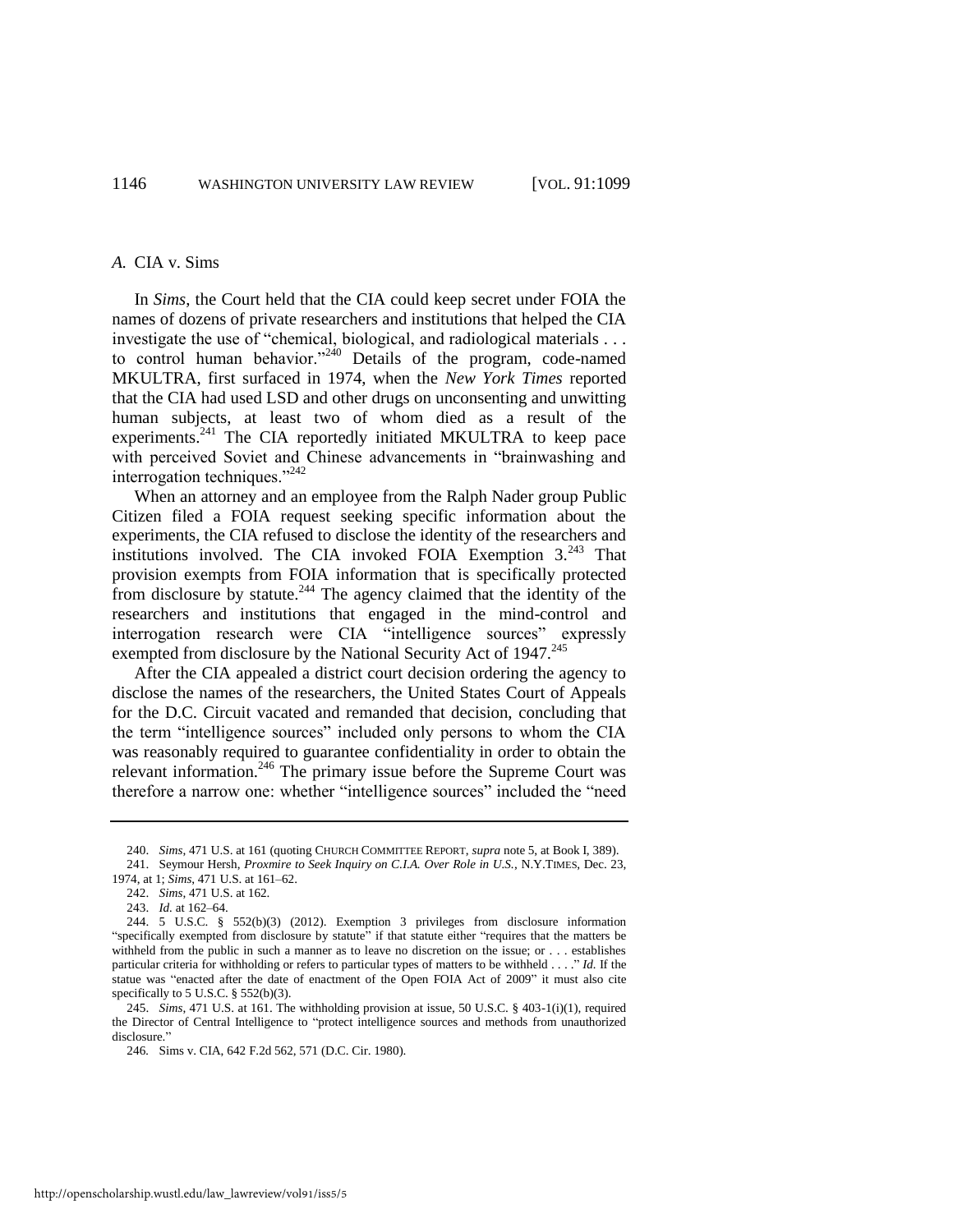2014] ILLEGAL SECRETS 1147

for confidentiality" limitation imposed by the Court of Appeals. $247$  The Supreme Court's decision in *Sims*, however, reached far beyond that narrow question, declaring that Congress granted the CIA "sweeping power" to protect "all sources of intelligence that provide, or are engaged to provide, information that the Agency needs to perform its statutory duties."<sup>248</sup> According to the Court, the term "intelligence sources and methods" in the CIA's withholding statute "may not be squared with any limiting definition that goes beyond the requirement that the information fall within the Agency's mandate to conduct foreign intelligence."<sup>249</sup>

In adopting such a broad definition of "sources," the Court was partly concerned about narrowing the pool of individuals from which the CIA might obtain intelligence,  $250$  an arguably reasonable instinct, particularly viewed with today's post-9-11 consciousness regarding the dangers of viewing potential intelligence with unnecessary formalism.<sup>251</sup> But, as Justice Marshall suggested in his concurring opinion, that rationale did not compel the Court's "expansive reading,"<sup>252</sup> which degraded the judicial role in checking illegal secrets in several important ways.

First, by circularly defining "intelligence sources" as sources that provide or are engaged to provide "information the Agency needs to perform its statutory duties," $253$  the Court rendered itself no longer qualified to discern whether an individual or object should be concealed. Under the Court's test, the judicial branch, constrained by separation of powers considerations and its limited institutional capacity to know the value of particular intelligence, is compelled to accede to agency claims regarding what it needs to know. This result is particularly dangerous given the government's tendency to call "almost everything sources and methods."<sup>254</sup>

In discerning what Congress intended by the disclosure exemption for "sources and methods," the Court did not consider that only five years earlier, Congress had publicly rebuked the intelligence agencies for illegal

<sup>247.</sup> *Sims*, 471 U.S. at 161.

<sup>248.</sup> *Id.* at 169–70.

<sup>249.</sup> *Id.* at 169.

<sup>250.</sup> *Id.* at 176–77.

<sup>251.</sup> *See* 9-11 COMMISSION REPORT, *supra* not[e 108.](#page-24-2)  252. *Sims*, 471 U.S. at 191 (Marshall, J., concurring)*.*

<sup>253.</sup> *Id.* at 170*.*

<sup>254.</sup> THE CTR. FOR LAW & SEC. AT THE NYU SCH. OF LAW, SECRECY & GOV'T, AMERICA FACES THE FUTURE: PRIVACY IN THE AGE OF NATIONAL SECURITY 28 (2009), http://www.lawand security.org/Portals/0/Documents/SecrecyPrivacy.pdf (reporting comments of Washington Post Report Dana Priest).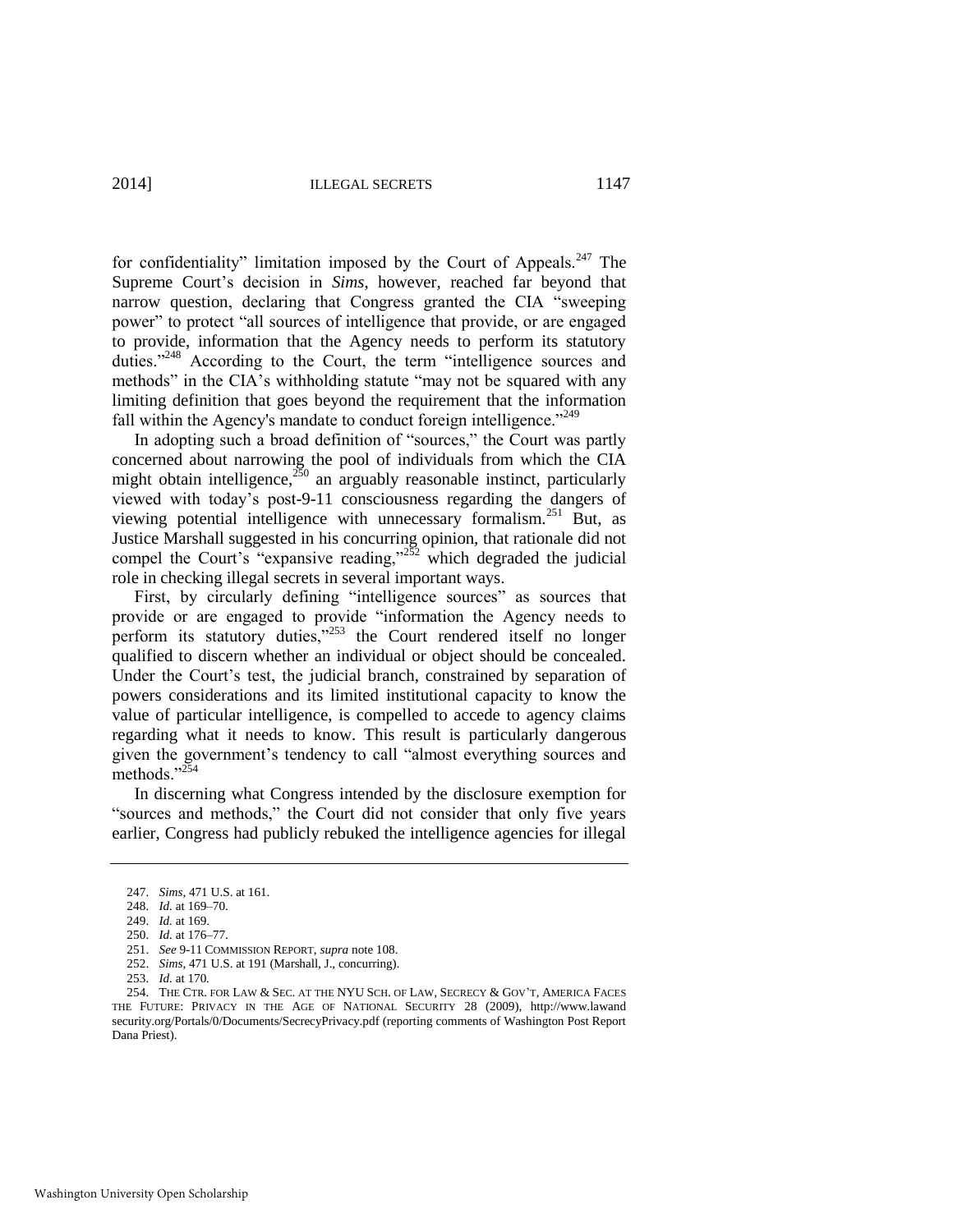conduct during the Church Committee hearings, $255$  and thereafter attempted in the very same withholding statutes to ensure the executive branch's compliance with the law.<sup>256</sup>

Second, the Court reached beyond the narrow question of the researchers' status (and who or what may qualify as a source of intelligence more broadly) to also suggest that the CIA has sweeping authority to determine the *methods* the agency uses to gather information from those sources. The Court reasoned that Congress entrusted the CIA "with sweeping power to protect its 'intelligence sources and *methods*"<sup>257</sup> and that the CIA Director must be able to "shield those Agency *activities* and sources from any disclosures that would unnecessarily compromise the Agency's efforts."<sup>258</sup> The Court's inclusion of "methods" within its discussion of intelligence "sources" poses significant consequences for the judicial checking of illegal secrets given that *how* the government gathers intelligence—whether it is in violation of the laws of war, without a warrant, or through unjustified uses of force—implicates the Constitution and laws of the United States in a way that the sources from which the government obtains information may not.

While one might dismiss the Court's inclusion of "intelligence methods" as imprecise drafting or merely dicta, the Court recognized and appeared to accept—the prospect of entirely unauthorized and illegal "intelligence methods," going out of its way to establish deference not only to the agency's sources, but to its methods as well. Specifically, even while acknowledging that brainwashing is a "type of experimentation . . . expressly forbidden by Executive Order," $259$  the Court nevertheless suggested that the Executive possessed a legitimate interest in keeping such illegal conduct secret. Noting its concern that disclosure of the research subject would enable foreign government or adversaries to infer the general scope and nature of the project,<sup>260</sup> the Court reasoned that such disclosures could compromise the agency's intelligence-gathering just as much as disclosing the intelligence sources' identities.<sup>261</sup>

In the decades that followed, numerous FOIA courts have read *Sims* as a directive to defer to government claims that their activities constitute "intelligence methods" deserving of secrecy irrespective of whether those

<sup>255.</sup> *See* CHURCH COMMITTEE REPORT, *supra* not[e 5.](#page-4-2)

<sup>256. 50</sup> U.S.C. § 403–1(f)(4) (Supp. V 2012).

<sup>257.</sup> *Sims*, 471 U.S. at 169 (emphasis added).

<sup>258.</sup> *Id.* (emphasis added).

<sup>259.</sup> *Sims*, 471 U.S. at 162 n.2 (citing Exec. Order No. 12333, § 2.10, 3 CFR 213 (1982)).

<sup>260.</sup> *Sims*, 471 U.S. at 177.

<sup>261.</sup> *Id.* at 176.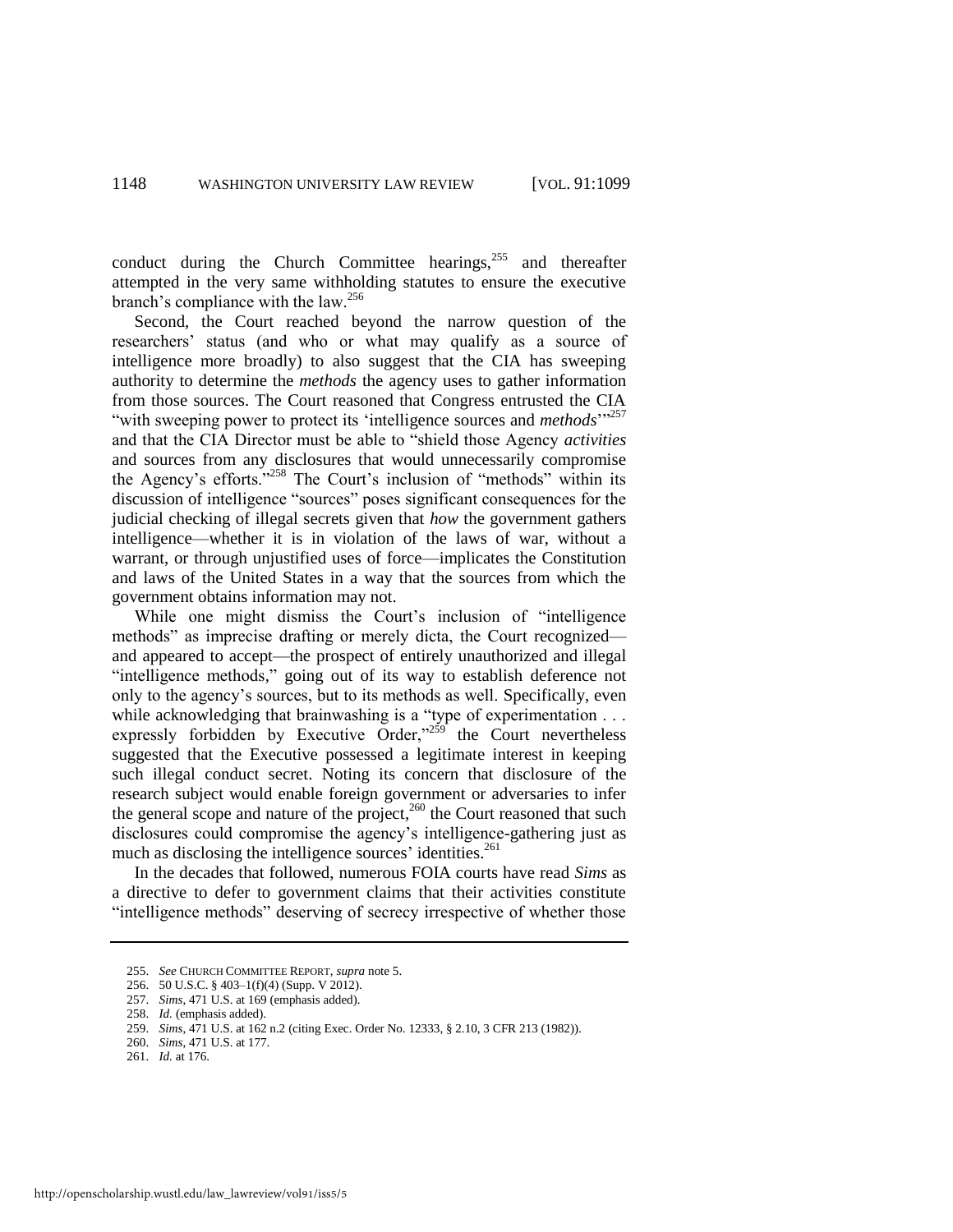methods violate the law.<sup>262</sup> To put it simply, *Sims* has produced a jurisprudence that countenances illegal secrets.

#### *B. Countenancing Illegal Secrets After* Sims

After *Sims*, courts have expressly held that the legality of government conduct is irrelevant to the government's statutory disclosure obligations under FOIA. This doctrine has developed in a series of cases involving public access to information about patently illegal or legally questionable antiterrorism activities, including torture, warrantless electronic surveillance, and the targeted killing of terrorism suspects abroad.<sup>263</sup> This Article argues that these decisions wrongly sidestep the serious threat to democratic accountability posed by illegal secrets and, at the very least, the secrecy exemptions granted by Congress must be interpreted in accordance with other legal constraints upon the Executive.

#### *1. CIA Torture*

In *ACLU v. DOD*, <sup>264</sup> ("the *Waterboarding Case*") the United States Court of Appeals for the Second Circuit deferred to the CIA's claim that it needed to keep secret information related to the use of waterboarding during the interrogation of suspected terrorists abroad, addressing the same FOIA exemption at issue in *Sims*, which exempts "intelligence sources and methods" from disclosure.<sup>265</sup> Although the ACLU argued that the CIA could not avoid disclosure by characterizing illegal conduct such as waterboarding as a legitimate "source or method" subject to FOIA protection, the court disagreed, suggesting that the exemption at issue was

<sup>262.</sup> This may partly be due to another legacy of the decision: the Court's embrace of the mosaic theory as a reason to grant deference to government secrecy claims. According to Christina Wells, the mosaic theory allows the government to withhold information beyond the categories of information delimited by Congress, based upon the claim that when such information is aggregated with other information it could "prove to be dangerous and must be withheld." *See* Wells, *supra* not[e 231,](#page-46-0) at 854. *Sim's* acceptance of the mosaic theory is the aspect of the decision that has received the most critical attention from scholars. *See id.*; Pozen, *supra* not[e 231.](#page-46-0) 

<sup>263.</sup> *See, e.g.*, ACLU v. DOJ, 681 F.3d 61, 73–74 (2012); Wilner v. NSA, 592 F.3d 60, 77 (2d Cir. 2009); People for the Am. Way Foundation v. NSA, 462 F. Supp. 2d 21, 30–31 (D.D.C. 2006); N.Y. Times v. DOJ, 915 F. Supp. 2d 508 (S.D.N.Y. 2013); ACLU v. DOJ, 808 F. Supp. 2d 280 (D.D.C. 2011).

<sup>264.</sup> *ACLU*, 681 F.3d at 73–74. The author litigated this matter with co-counsel before the Southern District of New York, as an ACLU cooperating attorney while employed as a Gibbons Fellow in Public Interest and Constitutional Law at Gibbons P.C.

<sup>265.</sup> *Id.* at 72–73; 5 U.S.C. § 552(b)(3) (2012) (incorporating section 102A(i)(1) of the National Security Act of 1947 and section 6 of the Central Intelligence Act of 1949, 50 U.S.C. § 403–4a(d)).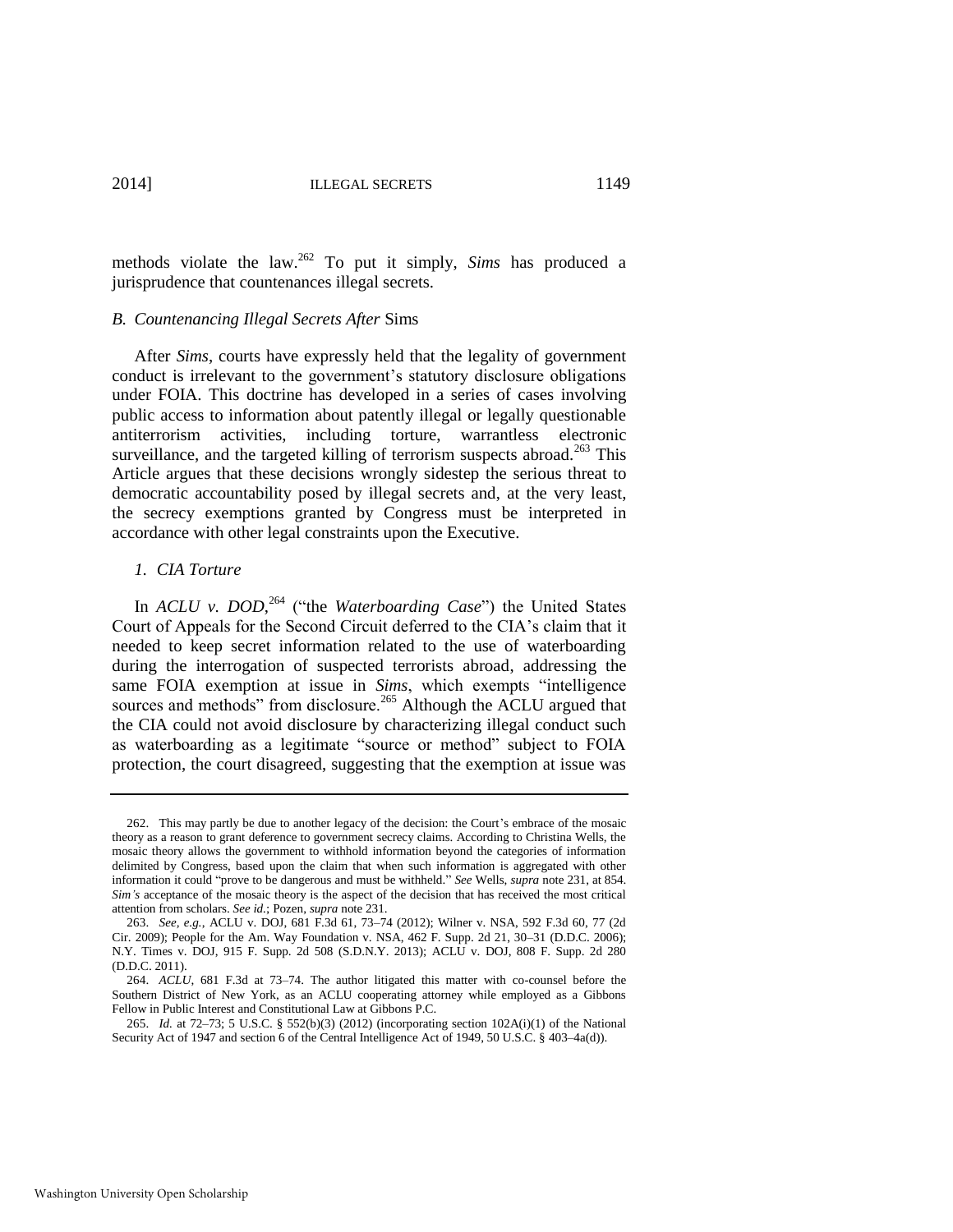not limited to lawful acts.<sup>266</sup> Affirming the district court's reasoning that "[c]ourts are not invested with the competence to second-guess the CIA Director regarding the appropriateness of any particular intelligence source or method,"<sup>267</sup> presumably even patently illegal techniques, the Second Circuit concluded that "such an 'illegality' inquiry is clearly beyond the scope and purpose of FOIA."<sup>268</sup> The court read the Supreme</sup> Court's reasoning in *Sims* regarding the agency's need for flexibility in acquiring information from a variety of sources to also apply to flexibility in the methods of intelligence gathering.<sup>269</sup>

Additionally, the court rejected the plaintiffs' argument that a separate provision of the same withholding statute limited the "methods" within the CIA's mandate because it required the Director of National Intelligence to "'ensure [the Agency's] compliance with the Constitution and laws of the United States. $12.270$  In spite of the canon of statutory construction that provisions of the same statute should be interpreted in harmony with one another,<sup>271</sup> the Court cited *Sims* as a "clear directive against constricting the CIA's broad authority in this domain."<sup>272</sup> The Court concluded that "'beyond the requirement that the information fall within the Agency's mandate to conduct foreign intelligence,'" under *Sims*, there are virtually no restrictions on the interrogation methods that the CIA may keep secret.<sup>273</sup>

The Second Circuit's refusal to examine whether Congress granted the CIA unreviewable authority to engage in conduct nearly universally considered illegal as torture,  $274$  and to thus keep that conduct secret, is remarkable. If taken to its logical conclusion, the Court's rationale would

<sup>266.</sup> *ACLU*, 681 F.3d at 73–74.

<sup>267.</sup> ACLU v. DOD, 723 F. Supp. 2d 621, 629 (S.D.N.Y. 2010).

<sup>268.</sup> *ACLU*, 681 F.3d at 74.

<sup>269.</sup> *See id.*

<sup>270.</sup> *Id.* (citing 50 U.S.C. § 403–1(f)(4)).

<sup>271.</sup> *See, e.g.*, Erlenbaugh v. United States, 409 U.S. 239, 242–44 (1972) (describing canon of statutory construction *in pari materia* as "a logical extension of the principle that individual sections of a single statute should be construed together, for it necessarily assumes that whenever Congress passes a new statute, it acts aware of all previous statutes on the same subject") (footnote and citation omitted).

<sup>272.</sup> *ACLU*, 681 F.3d at 74.

<sup>273.</sup> *Id.* (quoting CIA v. Sims, 471 U.S. 159, 169 (1985)).

<sup>274.</sup> *See* Janet Cooper Alexander, *John Yoo's War Powers: The Law Review and the World*, 100 CAL. L. REV. 331, 363 (2012) (noting that "[w]aterboarding . . . has been prosecuted by the United States as a war crime when engaged in by our adversaries or even by domestic law enforcement") (citing OFFICE OF PROF'L RESPONSIBILITY, DEP'T OF JUSTICE, INVESTIGATION INTO THE OFFICE OF LEGAL COUNSEL'S MEMORANDA CONCERNING ISSUES RELATED TO THE CENTRAL INTELLIGENCE AGENCY'S USE OF "ENHANCED INTERROGATION TECHNIQUES" ON SUSPECTED TERRORISTS 234–35 (2009)).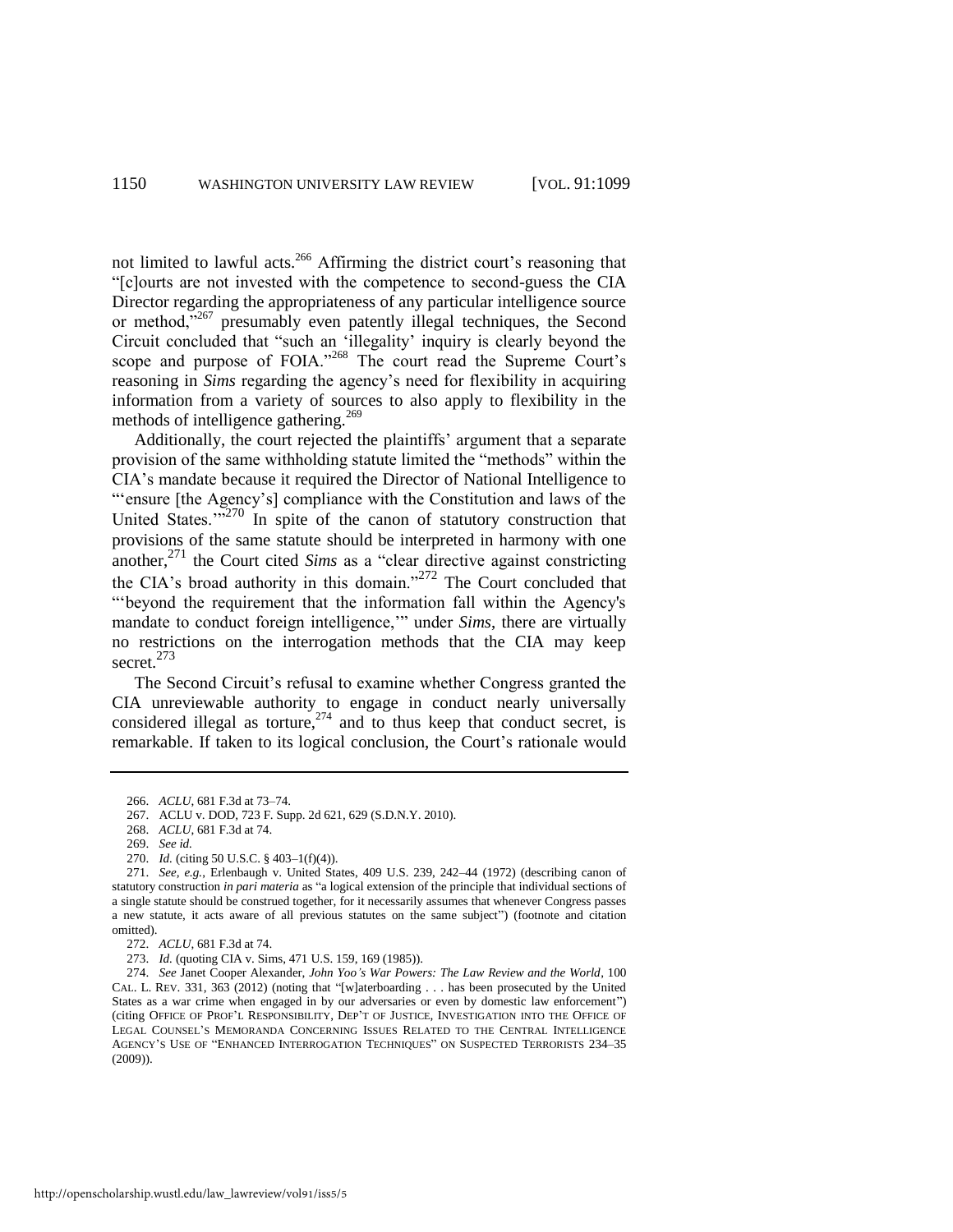2014] ILLEGAL SECRETS 1151

allow the agency to keep secret as intelligence "methods," rape, genocide or any number of other blatantly illegal acts simply because the agency declared it a "source" or "method." In the case of waterboarding, had the court even minimally probed whether Congress intended to sanction CIA torture as an "intelligence method," it would have had to confront U.S. ratification of the Convention Against Torture and Congress's codification of the absolute prohibition on torture.<sup>275</sup> It also would have encountered considerable evidence that when Congress created the CIA in 1947, it never intended for the CIA to engage in patently illegal "intelligence methods" or to operate under a policy of self-directed lawlessness.<sup>276</sup> Several decades later, the Church Committee confirmed that Congress did not intend to create an agency above the law.<sup>277</sup> Indeed, Congress has reconfirmed this intent when it has amended the CIA's withholding statutes.<sup>278</sup>

The Second Circuit's limited analysis of Congressional intent with respect to CIA lawlessness is not aberrational. Other courts have exhibited a similar aversion to assessing the CIA's illegal secrets. For example, the United States Court of Appeals for the District of Columbia Circuit addressed the secrecy of certain interrogation techniques and conditions of confinement related to the treatment of so-called "'high value' detainees" held and interrogated by the CIA at secret prisons abroad.<sup>279</sup> In that case, also captioned *ACLU v. DOD* ("the *CIA Interrogations Case*"), the plaintiffs argued that after President Obama had "banned" such techniques in an Executive Order, the interrogation methods and conditions of confinement were no longer protectable "intelligence methods" because they were now illegal and outside the Agency's mandate.<sup>280</sup> The court rejected that argument, reasoning "there is no legal support for the conclusion that illegal activities cannot produce classified documents.<sup>"281</sup>

281. *Id.*

<sup>275.</sup> *See* 18 U.S.C. § 2340A(a), (c) (2000).

<sup>276.</sup> OLMSTED, *supra* not[e 44,](#page-12-0) at 13.

<sup>277.</sup> *See* CHURCH COMMITTEE REPORT, *supra* not[e 52.](#page-13-2)

<sup>278.</sup> *See* 50 U.S.C. § 431(c)(3) (2006) (clarifying that the FOIA exemption applicable to CIA operational files did not apply to records containing information subject to congressional investigation "for any impropriety, or violation of law"); *see* Hannah H. Bergman, Comment, *The CIA's Public Operational Files: Accessing Files Exempt from the CIA Information Act of 1984 Because of Investigations into Illegal or Improper Activity*, 3 FLA. A & M U. L. REV. 99, 111 (2008) ("This language was meant to assure Congress that evidence of illegal activities . . . would still come to light, and was added over objections by the CIA . . . .").

<sup>279</sup>*.* ACLU v. DOD, 628 F.3d 612, 622 (D.C. Cir. 2011).

<sup>280.</sup> *Id.*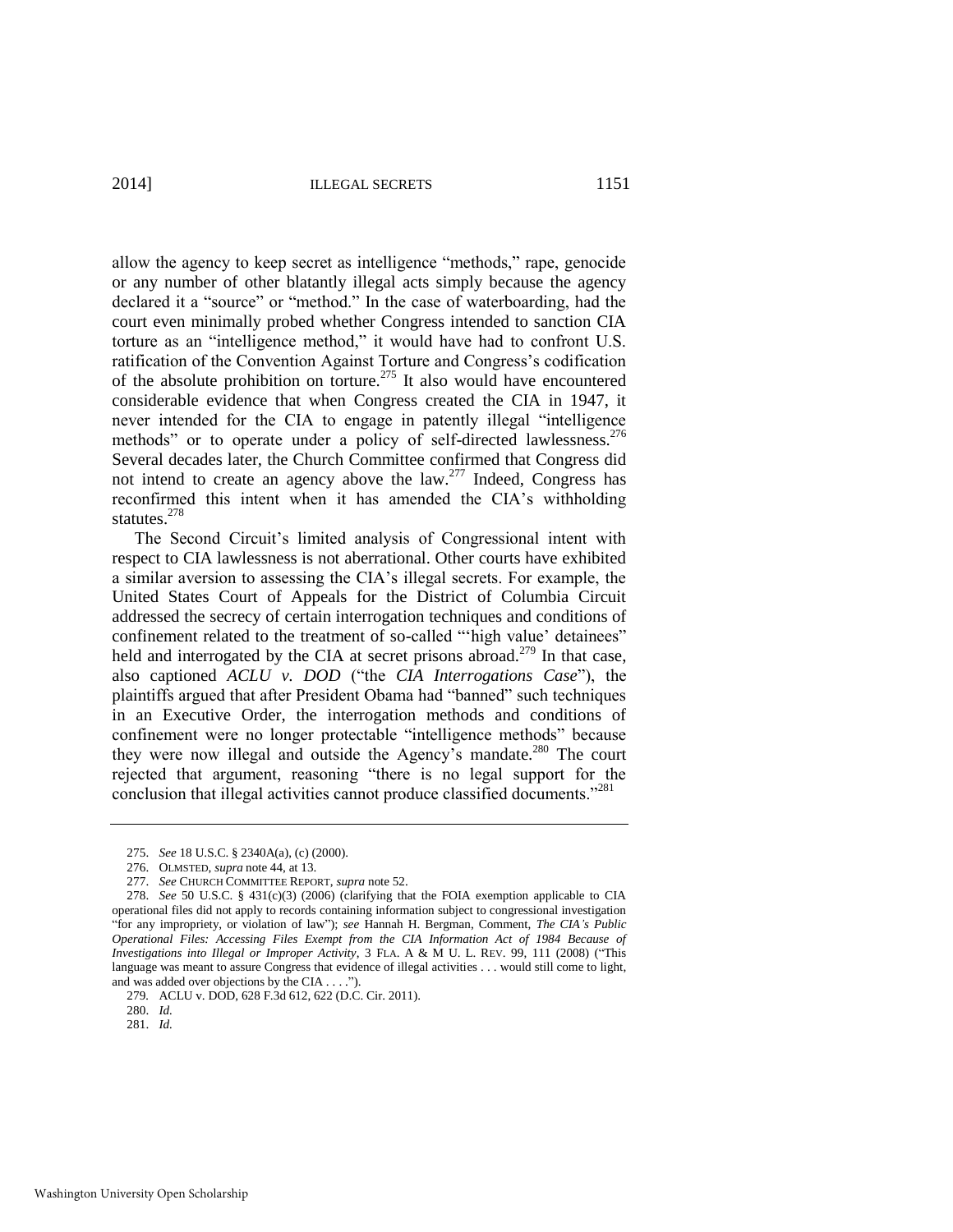The government's unilateral and self-serving decision to characterize illegal conduct like torture as an "intelligence method," should not immunize such conduct from public scrutiny. But as the D.C. Circuit suggested, the government might have other, legitimate grounds for withholding documents concealing illegality. Conceivably a document containing information about illegal intelligence methods might also contain classified information deserving of protection, such as the names of covert operatives or actual intelligence. But the possibility that legitimate classified information could be revealed through disclosure of a government record should not transform an illegitimate and illegal interrogation technique discussed in the same document into a valid "source or method" deserving of protection. In accordance with FOIA's express language, courts routinely segregate information deserving of protection from that which should be disclosed.<sup>282</sup> In the CIA *Interrogations Case*, the circuit court failed to explain how disclosure of the interrogation techniques would improperly expose other legitimate intelligence information that could not be segregated from disclosure.

#### *2. Warrantless Electronic Surveillance*

Long before Edward Snowden exposed the NSA's massive warrantless collection of Americans' phone records, courts had already deemed the legality of the agency's controversial warrantless electronic surveillance program<sup>283</sup>—a portion of which President Bush acknowledged and referred to as the Terrorist Surveillance Program (TSP)—irrelevant to whether information about the program should be disclosed. For example in *Wilner v. NSA*, <sup>284</sup> a group of attorneys and law professors representing Guantanamo detainees sought records from the NSA and DOJ regarding whether the government had intercepted communications relating to the representation of their clients. In response, the agencies invoked what is commonly known as a *Glomar* response, refusing to either confirm or deny the existence of the records on grounds that such information would itself reveal classified information.<sup>285</sup>

<sup>282. 5</sup> U.S.C. § 552(b) (2012) ("Any reasonably segregable portion of a record shall be provided to any person requesting such record after deletion of the portions which are exempt under this subsection.").

<sup>283. 50</sup> U.S.C. § 1801–12 (Supp. V 2012).

<sup>284. 592</sup> F.3d 60, 77 (2d Cir. 2009).

<sup>285.</sup> *Id.* at 67. The *Glomar* doctrine is named for the D.C. Circuit Court's 1976 decision in *Phillippi v. CIA*, a case involving records relating to the CIA's efforts to uncover a sunken oceanic research vessel, the Hughes Glomar Explorer. *See* Phillippi v. CIA, 546 F.2d 1009 (D.C. Cir. 1976).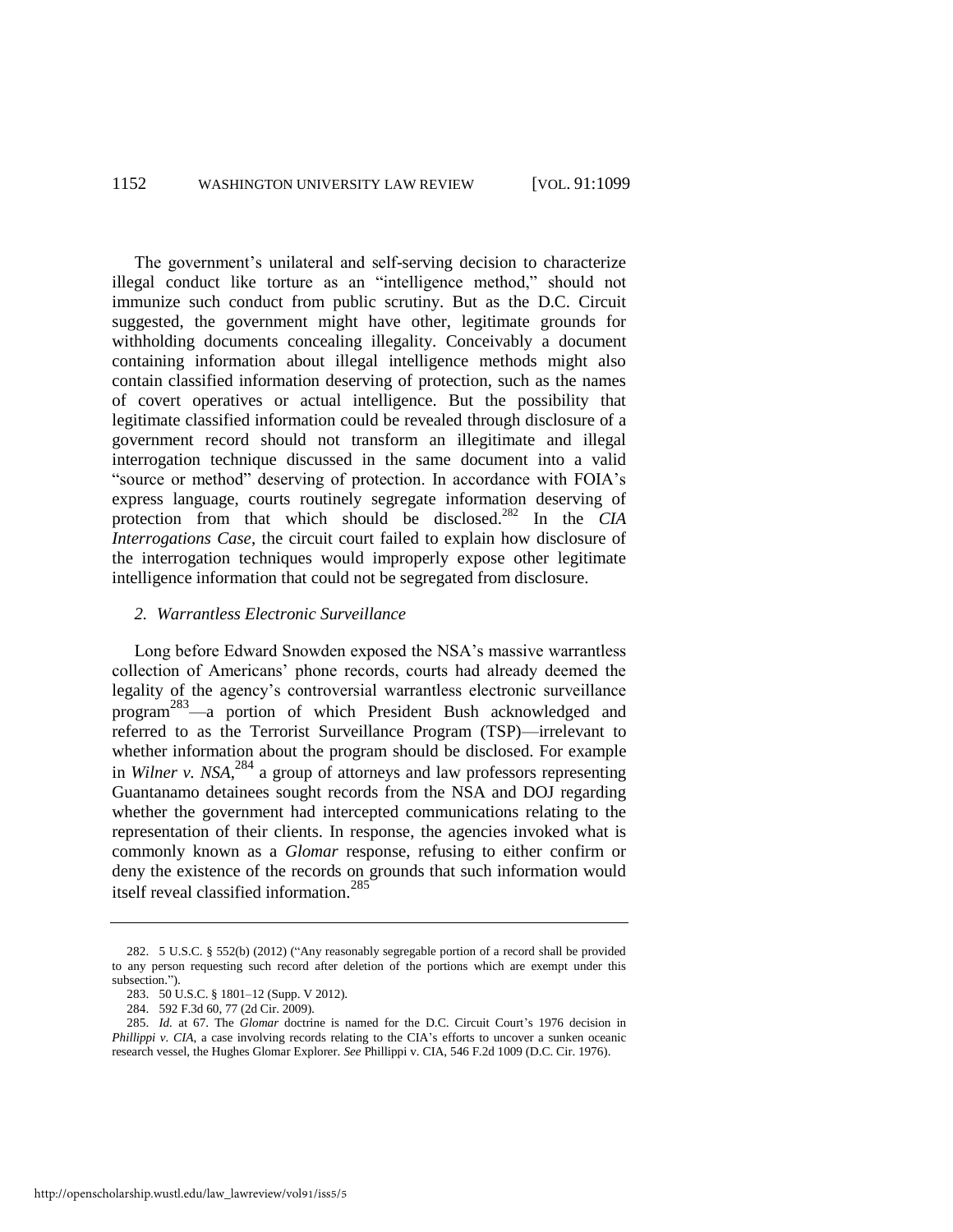2014] ILLEGAL SECRETS 1153

The plaintiffs challenged that response, arguing that if any such records existed they "would have been obtained in violation of the U.S. Constitution" and thus could not be concealed.<sup>286</sup> Specifically, the plaintiffs contended that the *Glomar* rationale cannot be used to "conceal illegal or unconstitutional activities."<sup>287</sup> But the United States District Court for the Southern District of New York refused to consider the legality of the NSA's surveillance "in the context of suits seeking disclosure of secret records."288 The court also expressed skepticism that the NSA's *Glomar* response was designed to conceal "activities that violate the Constitution or are otherwise illegal."<sup>289</sup>

A similar issue arose in another FOIA suit seeking records about the NSA's warrantless surveillance of Americans, *People for the American Way Foundation v. NSA.*<sup>290</sup> There, a non-profit organization sought records from the NSA regarding the general authority and scope of the program and claimed, similar to the *Wilner* plaintiffs, that such information could not be concealed because the program was illegal. $^{291}$ The District Court for the District of Columbia declined to "grapple with" the legality of the program and deferred to the government's claim that revealing information about NSA surveillance would reveal information about its signals intelligence, a legitimate method of intelligence-gathering capable of use in lawful contexts.<sup>292</sup> While noting that the NSA's authority to keep its activities secret was "not without limits," the court did not consider whether information about a potentially illegal program could be disclosed while protecting information about otherwise legitimate intelligence techniques.<sup>293</sup>

This distinction again drawn by a court—that the exposure of illegal conduct can at times reveal legitimate information worthy of protection is, of course, a proper consideration when courts grapple with illegal secrets. Unfortunately, courts often fail to provide a convincing

<sup>286.</sup> *Wilner*, 592 F.3d at 76–77.

<sup>287.</sup> *Id.* at 76.

<sup>288.</sup> *Id.*

<sup>289.</sup> *Id.* at 78.

<sup>290. 462</sup> F. Supp. 2d 21, 30–31 (D.D.C. 2006).

<sup>291.</sup> *Id.* at 30.

<sup>292.</sup> *Id.* at 31.

<sup>293.</sup> *Id.* In two earlier FOIA cases, the D.C. Circuit similarly reasoned that government agencies "may properly withhold records gathered illegally if divulgence would reveal currently viable information channels, albeit ones that were abused in the past." Founding Church of Scientology v. NSA, 610 F.2d 824, 829 n.49 (D.C. Cir. 1979); *see also* Lesar v. DOJ, 636 F.2d 472, 483 (D.C. Cir. 1980).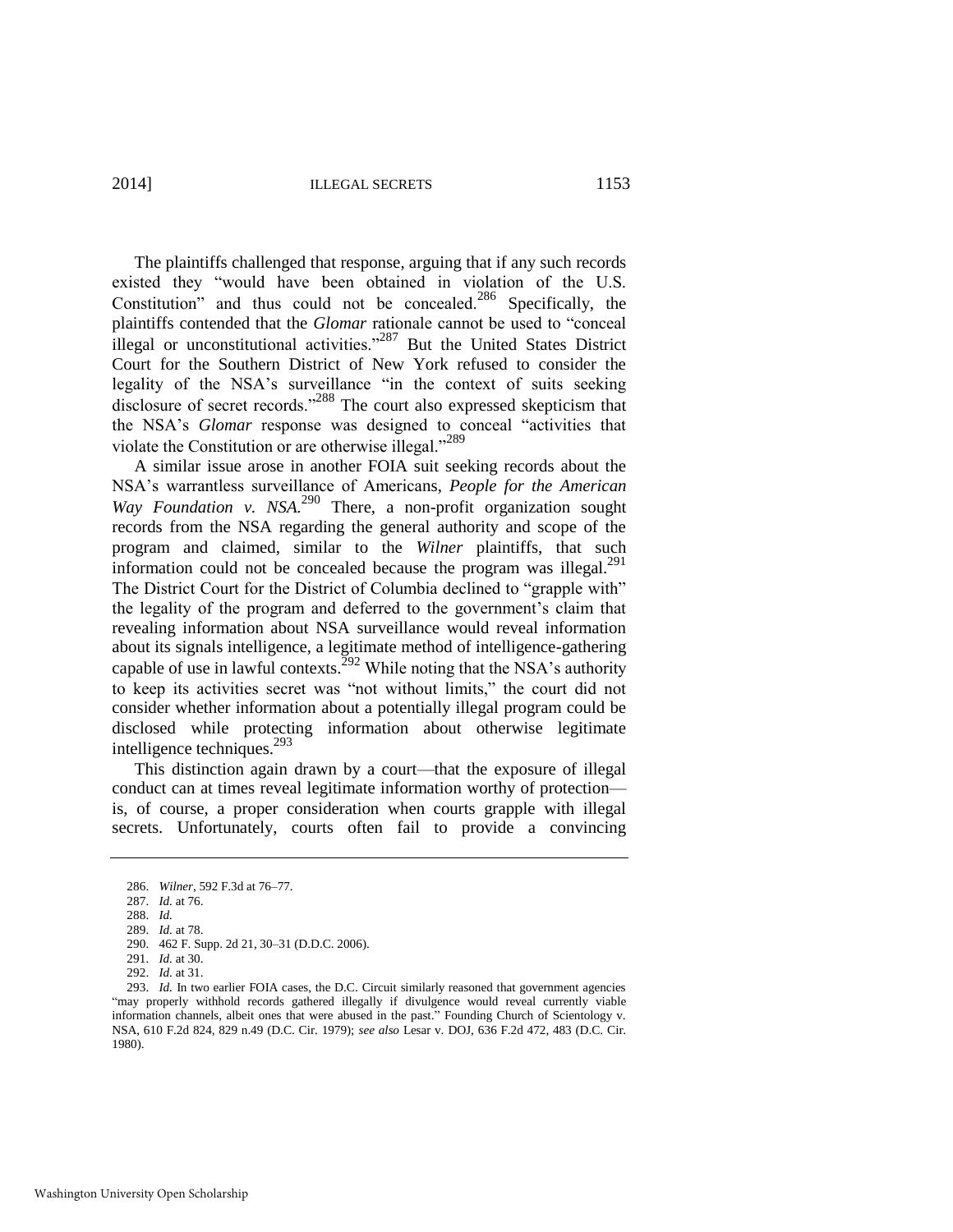justification for why particular disclosures jeopardize legitimate secrets. For example, in *People for the American Way*, it is unclear why all of the information sought, including "the total number of individuals who have been the subject of warrantless electronic surveillance by the NSA in the United States," would jeopardize the agency's future use of signals intelligence. The Court also failed to address why legitimate secrets could not be segregated and responsive information released.<sup>294</sup>

Of all the cases raising arguments about the legality of the NSA's surveillance activities, a non-FOIA case, *Terkel v. AT&T Corp.*<sup>295</sup> reflects the greatest judicial skepticism of illegal secrets. *Terkel* involved a suit by telephone customers against AT&T for illegally disclosing their phone records to the NSA.296 The NSA intervened in order to argue that the state secrets privilege barred discovery as to whether AT&T provided records to the NSA.<sup>297</sup> But the NSA also claimed that Section 6 of the National Security Agency Act ("NSAA") protected the information from disclosure.<sup>298</sup> That withholding statute contains even more expansive language than the statutes protecting the CIA's "sources and methods." It authorizes the agency to withhold information regarding "the organization or any function of the National Security Agency [and] of any information with respect to the activities thereof." $2^{299}$  Although the court decided the case on the basis of the state secrets privilege and not the NSAA, unlike most of the district courts addressing illegal secrets under FOIA, the *Terkel* Court was skeptical that Congress granted the agency authority to keep secret even patently illegal activities. Noting its concern that the government's argument if "taken to its logical conclusion . . . would allow the federal government to conceal information regarding blatantly illegal or unconstitutional activities simply by assigning these activities to the NSA or claiming they implicated information about the NSA's functions,"<sup>300</sup> the court stated it was "hard-pressed to read section 6 as essentially trumping every other Congressional enactment and Constitutional provision."<sup>301</sup>

<sup>294.</sup> *See Church of Scientology*, 610 F.2d at 829 n.49 (noting the government's obligation to segregate "aspects of the records" not implicating legitimate intelligence operations).

<sup>295. 441</sup> F. Supp. 2d 899, 905 (N.D. Ill. 2006).

<sup>296.</sup> *Id.* at 900.

<sup>297.</sup> *Id.*

<sup>298.</sup> *Id.* at 905.

<sup>299.</sup> *Id.* (citing 50 U.S.C. § 402 (2006)).

<sup>300.</sup> *Id.*

<sup>301.</sup> *Id.* One other court in a earlier FOIA case interpreting the same NSA withholding statute expressed skepticism about the withholding of illegal secrets. *See* Hayden v. NSA, 608 F.2d 1381,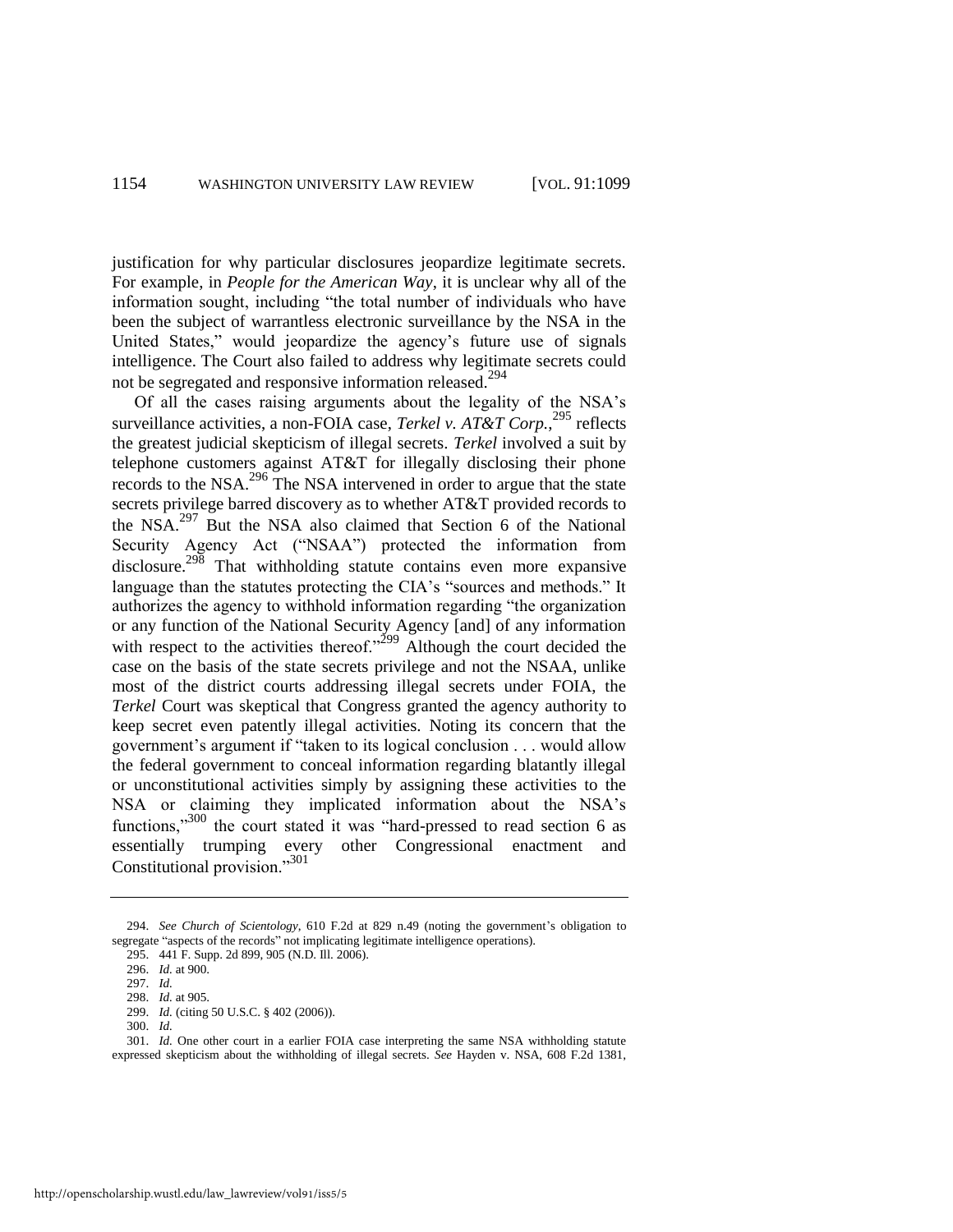2014] ILLEGAL SECRETS 1155

These varied decisions addressed to the secrecy of the NSA's surveillance activities illustrate that even when government action has transcended the obscurity of deep secrecy, the government still denies the public access to information critical for understanding and holding the government accountable—all with the sanction of deferential courts.<sup>302</sup> Even *Terkel*, which recognized the danger of reading statutory secrecy privileges as trumping constitutional and other statutory restraints on the Executive, allowed details regarding domestic NSA surveillance to remain shrouded in secrecy under the state secrets privilege. This NSA program and others thus continued virtually unchecked until a government contractor exposed the scope of the NSA domestic spying seven years later.

#### *3. Targeted Killing Through Drone Strikes Abroad*

The government has also resisted disclosure of information sought by members of the public regarding the government's use of foreign drone strikes to lethally target suspected terrorists including U.S. citizens abroad. For example, in *New York Times v. DOJ*,<sup>303</sup> ("the *Citizen Drone Case"*), the Obama Administration refused to disclose information sought by the *New York Times* and the ACLU regarding the legal justification for the government's conclusion that it may lawfully target and kill persons whom it suspects of ties to Al–Qaeda, including United States citizens. Unlike other FOIA decisions addressing illegal secrets, in the *Citizen Drone Case*, the district court made considerable efforts to analyze the significant legal questions raised by the underlying government activities concealed by secrecy.<sup>304</sup>

After an extended discussion of the due process and statutory constraints on the extrajudicial execution of citizens, for example, the court noted "legitimate reasons, historical and legal, to question the legality of killings unilaterally authorized by the Executive that take place otherwise than on a 'hot' field of battle."<sup>305</sup> But in spite of its doubts about

<sup>1389 (</sup>D.C. Cir. 1979) (suggesting that section 6 of the NSAA would not apply to functions or activities that were not authorized by statute or otherwise lawful).

<sup>302.</sup> President Bush officially ended the deep secrecy surrounding the NSA's warrantless electronic surveillance in 2005, confirming a New York Times report in a weekly radio address. *See*  President's Radio Address, WHITE HOUSE RADIO (Dec. 17, 2005), *available* at http://georgewbushwhitehouse.archives.gov/news/releases/2005/12/20051217.html. Yet, the government continued to successfully resist disclosure of information about the program.

<sup>303. 915</sup> F. Supp. 2d 508 (S.D.N.Y. 2013).

<sup>304.</sup> *Id.* at 521–24.

<sup>305.</sup> *Id.* at 524.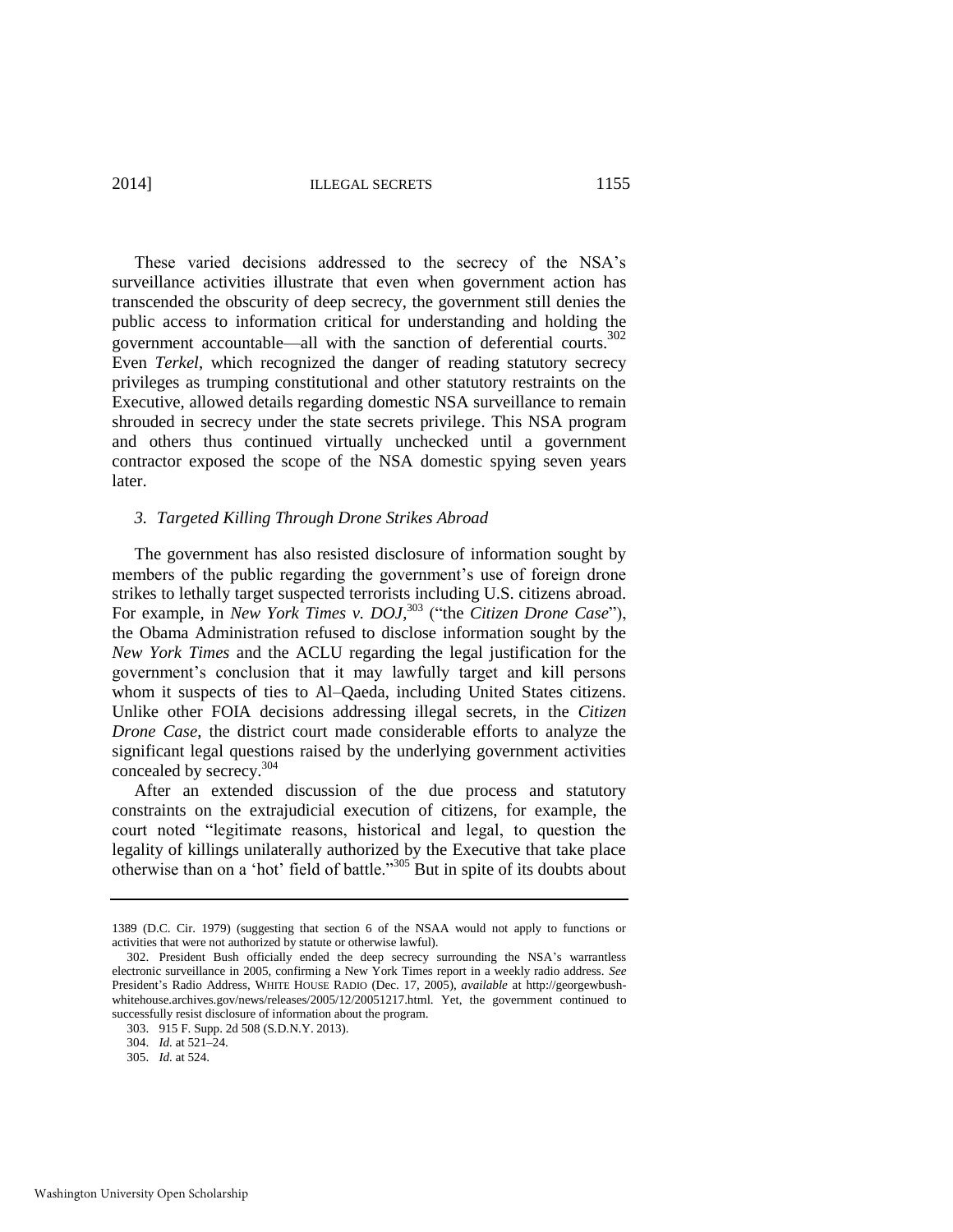the legality of the program, which the court acknowledged were not "straightforward," the court nevertheless concluded that the government could keep secret, under a variety of statutory exemptions, all documents related to the Administration's legal justification for its purported killing power.<sup>306</sup> The court concluded that decisional law compelled that conclusion.<sup>307</sup> District Judge McMahon noted her frustration, however, at what she described as the "Alice-in-Wonderland nature" of her decision.<sup>308</sup> She explained it as "a veritable Catch-22," stating: "I can find no way around the thicket of laws and precedents that effectively allow the Executive Branch of our Government to proclaim as perfectly lawful certain actions that seem on their face incompatible with our Constitution and laws, while keeping the reasons for its conclusion a secret."<sup>309</sup>

This decision followed a similar 2011 decision by the United States District Court for the District of Columbia. In *ACLU v. DOJ*, <sup>310</sup> ("the *Targeted Killing Case*"), the district court affirmed the CIA's *Glomar* Response to an ACLU request seeking information not only about the purported legal justification for the United States' targeting killing program, but also about the scope of the drone program, the standards governing targeting decisions, the agencies involved, and the impact on civilians.<sup>311</sup> As in the *Citizen Drone Case*, the court, citing *Sims*, rejected the ACLU's claim that extrajudicial killing was outside the CIA's mandate to gather intelligence. $312$ 

Taken together, all of these decisions suggest that when faced with controversial and legally questionable government policies, courts often quickly defer (or in the case of the *Citizen Drone Strike Case*, reluctantly defer) to Executive branch arguments about the need to cloak in secrecy both the purported legal authority for their actions, as well as information related to the efficacy and human costs of government action. The unbroken cover of secrecy that results undermines democratic accountability—the very purpose of FOIA—and illustrates the need for a new approach to illegal secrets.

- 312. *Id.* at 291–92.
- 

<sup>306.</sup> *Id.* at 524, 538.

<sup>307.</sup> *Id.* at 515

<sup>308.</sup> *Id.*

<sup>309.</sup> *Id.* at 515–16.

<sup>310. 808</sup> F. Supp. 2d 280 (D.D.C. 2011). 311. *Id.* at 285.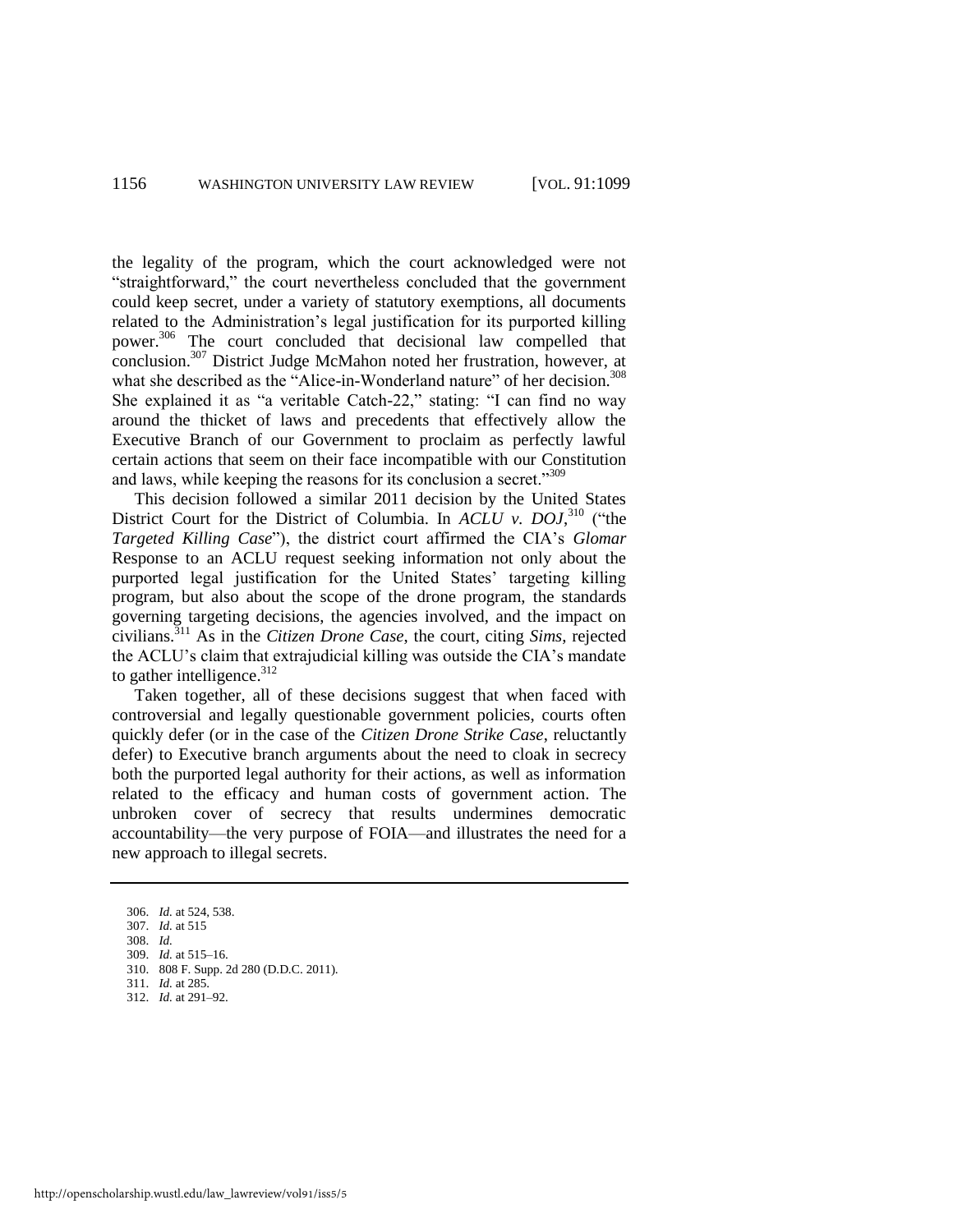#### VI. CONFRONTING ILLEGAL SECRETS

#### *A. Illegality Matters*

To prescribe how the law might better grapple with illegal secrets requires a threshold consideration of why illegality matters to the secrecy discussion.<sup>313</sup> The themes developed earlier in this Article, and summarized here, help answer that question. First, the relationship between secrecy and illegality in American history warrants considerable skepticism of secrecy that conceals legally questionable government conduct. The track record strongly suggests a symbiotic relationship between government secrecy and illegality—secrecy can encourage bad acts while simultaneously illegal behavior seeks out secrecy to avoid responsibility and public censure.

Additionally, illegal secrets undermine democratic accountability in particular ways. By inviting manipulative state information disclosures, illegal secrets distort the public's view of the State. And such secrets, even when made shallow, are fraught with the risk that secrecy will legitimize the underlying unlawful conduct in the eyes of the public before there is an opportunity to debate the relevant policies or hold government actors accountable for unlawful acts.

Moreover, the primary normative justifications for transparency in government as a general matter are particularly sensitive to the threats posed by illegal secrets, even if commentators do not typically discuss the rationales in such terms. The same is true of the self-governing and checking theories of the First Amendment's role in democracy.

All of these principles provide historical and theoretical footing for this Article's primary claim: that our transparency norms and the judges enforcing them should be more skeptical and demanding of government secrecy when it conceals illegal and potentially illegal conduct by the Executive. Without access to illegal secrets, the public cannot hold the government accountable for blatant wrongdoing and ensure compliance

<sup>313</sup>*.* It is true that many of these same rationales would similarly support exposure of a wide range of disfavored conduct and bad acts concealed by secrecy beyond those that qualify as illegal. Indeed, normative justifications surely exist for exposing bad policy, misconduct, or unethical behavior that does not rise to the level of being illegal. This Article, however, is addressed to the particular and profound threat to democracy presented when the government shields unlawful conduct from the public: a government that operates with illegal secrets undermines the rule of law and society's faith in government.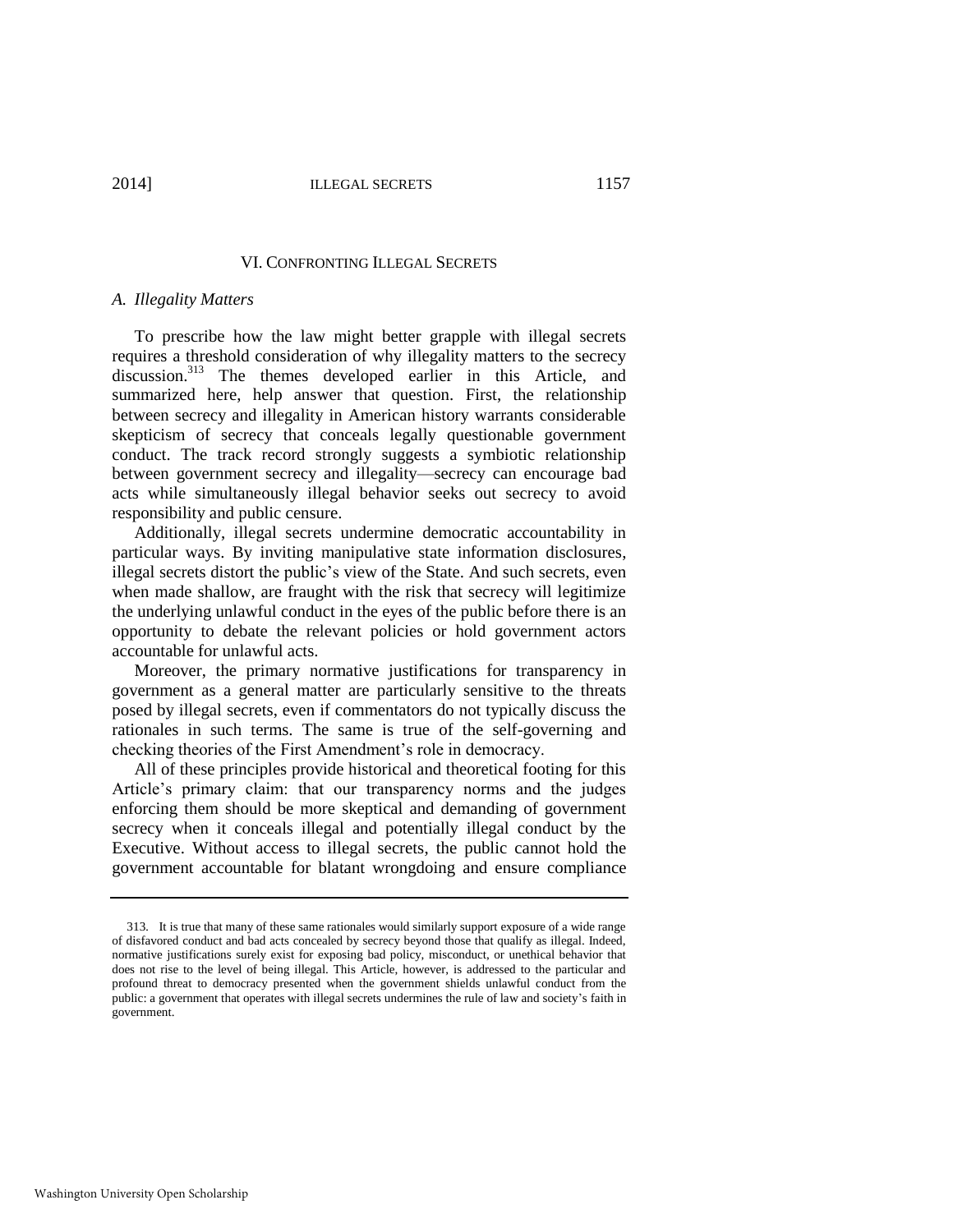with clearly established law.<sup>314</sup> And, as some courts have acknowledged, but have failed to resolve, without access to illegal secrets, the public cannot assess, challenge, or meaningfully debate the lawfulness of controversial government action—the legality of which is an open question.<sup>315</sup>

Though identifying and grappling with illegal secrets necessarily complicates information-access disputes before the courts, greater complexity is superior to the status quo of allowing the government to keep its illegal action secret by default without regard to any normative justifications for doing so.

#### *B. The Proposed Framework*

Throughout this Article, the term illegal secret refers to a wide range of state secrets implicating concerns about government illegality. Those include secrets concealing patently illegal conduct, like torture, as well as secrets that conceal conduct that appears to, but does not definitively, violate established law, either because the facts related to the potential violation have not been established or because the lawfulness of the conduct at issue is an open and undecided issue—such as secrets concealing the government's targeted killing and warrantless electronic surveillance programs. Given the ways in which each kind of secret undermines democratic accountability, I argue that both warrant close scrutiny and, in most cases, public exposure.

Thus, under the framework proposed here, the established illegality of government conduct underlying a secret—such as the president's criminal conduct,<sup>316</sup> an intelligence agency's use of torture,<sup>317</sup> or military war crimes<sup>318</sup>—should compel disclosure of such secrets given the irrefutable

<sup>314</sup>*. See* Seth F. Kreimer, *The Freedom of Information Act and the Ecology of Transparency*, 10 U. PA. J. CONST. L. 1011, 1064 (2008).

<sup>315.</sup> *See id.*

<sup>316.</sup> Indeed, the constitutional process for presidential impeachment and verdict requires Congress's consideration of whether the President has committed a high crime or misdemeanor. *See generally* Jonathan Turley, *Congress As Grand Jury: The Role of the House of Representatives in the Impeachment of an American President*, 67 GEO. WASH. L. REV. 735 (1999). Resort to that process could not be considered or triggered if the underlying presidential crime, whatever its character, is not exposed.

<sup>317.</sup> Torture is illegal under numerous lines of domestic and international law that bind the United States, including federal criminal law. *See* Waldron, *supra* not[e 137](#page-30-0) (examining absolute prohibition on torture); Jordan J. Paust, *The Absolute Prohibition of Torture and Necessary and Appropriate Sanctions*, 43 VAL. U. L. REV. 1535 (2009).

<sup>318.</sup> *See* 18 U.S.C.A. § 2441 (2006) (defining conduct committed domestically or abroad that is prosecutable as a war crime).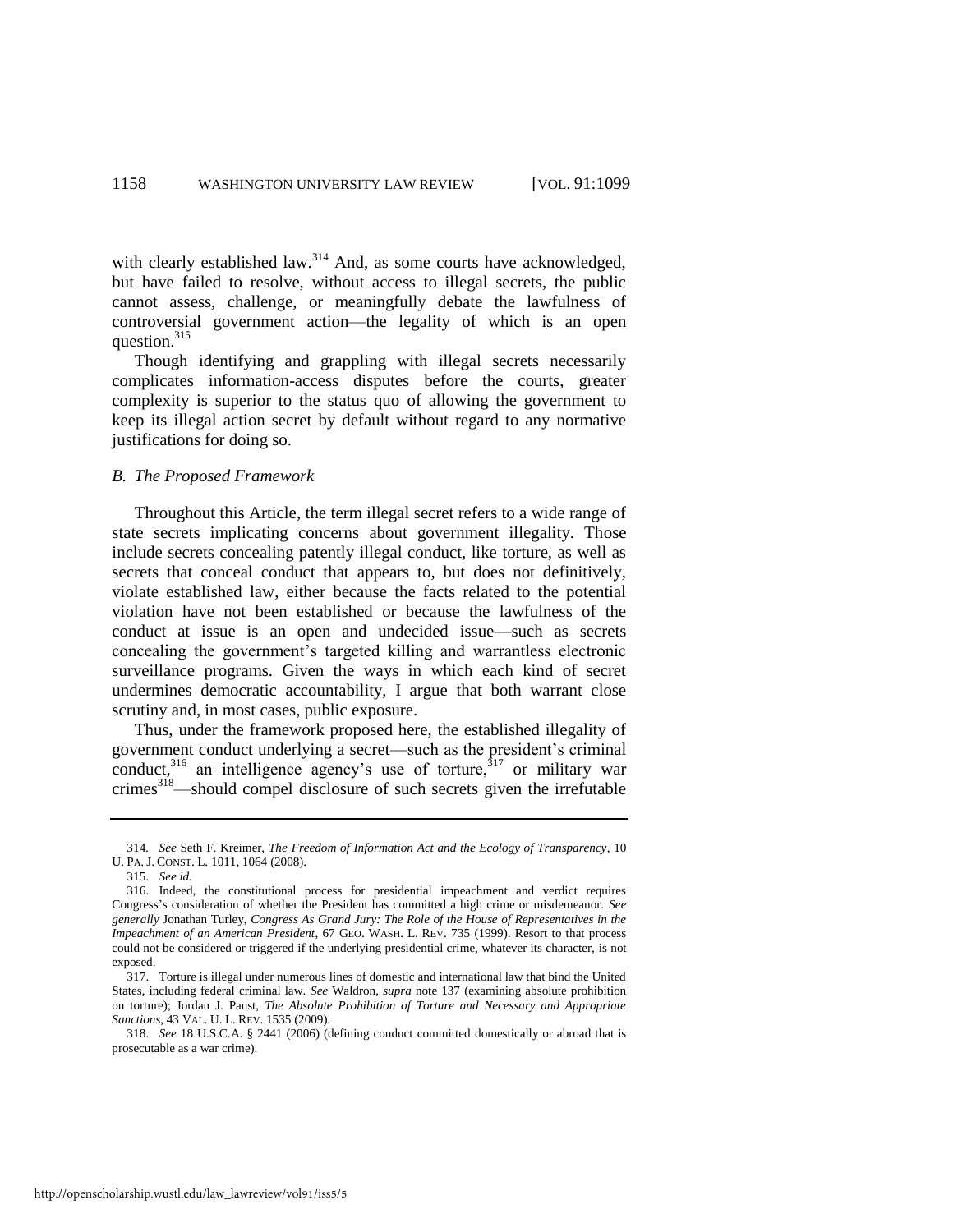2014] ILLEGAL SECRETS 1159

ways in which masking such presumptive unlawfulness undermines democratic accountability.<sup>319</sup> Only in the most pressing and exceptional cases, as explained more fully below, should executive claims of a national security priority present a paramount justification for withholding such information from the public.<sup>320</sup> Moreover, where there is a plausible allegation of illegality, courts should consider whether sanctioning government secrecy will thwart public debate regarding the lawfulness and appropriateness of the conduct concealed, such that the more plausible the allegation of illegality, the stronger the basis for disclosure.

In many cases, this proposed framework can be applied within FOIA's existing statutory disclosure and withholding scheme, given that an agency's statutory secrecy powers do not occur in a vacuum and other law necessarily comes to bear in delimiting the executive conduct that Congress deemed worthy of secrecy. For example, in the case of secret CIA torture, although the agency may be empowered by Congress to keep "intelligence sources and methods" secret through FOIA Exemption 3 and related withholding statutes, $321$  other acts of Congress—not to mention the Constitution and international law—simultaneously constrain the agency's authority to engage in unlawful acts.

Given that many withholding statutes do not precisely define the "methods" or other activities that an agency may keep secret, it would be logical for courts construing such terms to consider other law, in particular other acts of Congress, relevant to the question of an agency's powers. Put another way, as the *Terkel* court suggested, it would be anomalous for courts to read secrecy statutes as "trumping every other Congressional enactment and Constitutional provision."<sup>322</sup>

<sup>319.</sup> *See* S. REP. NO. 89-813, at 3 (1965); *see also* Dep't of Air Force v. Rose, 425 U.S. 352, 360– 61 (1976) (stating that FOIA reflected "a general philosophy of full agency disclosure unless information is exempted under clearly delineated statutory language") (quoting S. REP. NO. 89-813, at 3 (1965)); U.S. Dep't of State v. Ray, 502 U.S. 164, 173 (1991) (noting FOIA mandates a "strong presumption in favor of disclosure"); 5 U.S.C. § 552(a)(4)(B) (2006); Carney v. DOJ, 19 F.3d 807, 812 (2d Cir. 1994).

<sup>320.</sup> This proposition would not undermine the principle that information deserving of protection should be segregated from the portion of illegal secrets that should be disclosed. 5 U.S.C. § 552(b) (2012) ("Any reasonably segregable portion of a record shall be provided to any person requesting such record after deletion of the portions which are exempt under this subsection.").

<sup>321. 5</sup> U.S.C. § 552(b)(3) (2006) (protecting information "specifically exempted from disclosure by statute" if that statute either "requires that the matters be withheld from the public in such a manner as to leave no discretion on the issue; or . . . establishes particular criteria for withholding or refers to particular types of matters to be withheld"); 50 U.S.C. § 403(d)(3) (2006) (requiring the Director of Central Intelligence to "protect[] intelligence sources and methods from unauthorized disclosure").

<sup>322.</sup> Terkel v. AT&T Corp., 441 F. Supp. 2d 899, 905 (N.D. Ill. 2006). One other court in a earlier FOIA case interpreting the same NSA withholding statute expressed skepticism about the withholding of illegal secrets. Hayden v. Nat'l Sec. Agency, 608 F.2d 1381, 1389 (D.C. Cir. 1979) (suggesting that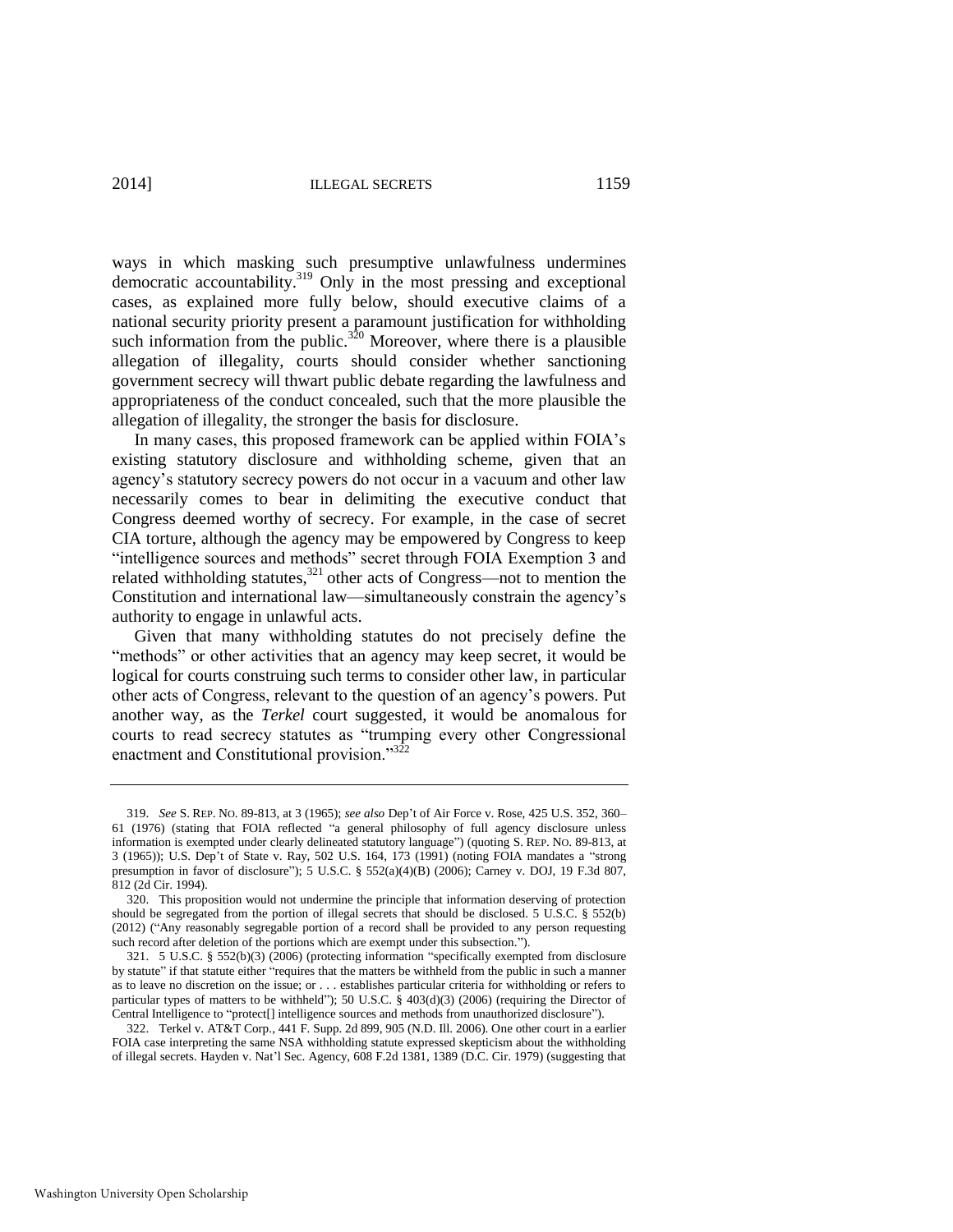For example, in the case of torture, when Congress criminalized torture and made clear that the prohibition on torture is absolute, it could not have meant to simultaneously authorize government agencies to engage in torture as an acceptable "intelligence method" and privilege that conduct through secrecy.<sup>323</sup> The Second Circuit in the *Waterboarding Case* suggested, however, that resolving the legality of waterboarding once the CIA claimed it was a protected "intelligence method" was unduly complex.<sup>324</sup> According to the court, that analysis would require not only a determination of whether "torture" constitutes a protected method, but also a second-order analysis of whether the particular technique at issue itself qualifies as torture.

But courts are competent to determine whether particular conduct concealed by state secrecy is proscribed by law, and have on occasion done so in FOIA suits, albeit without discussing such limitations on agency conduct in terms of legality. For example, federal courts have held that the CIA could not keep its book publishing propaganda<sup>325</sup> and domestic law enforcement activities<sup>326</sup> secret as protected "intelligence" methods" because Congress prohibited the agency from engaging in such activities.<sup>327</sup> Where Congress has delegated to the judiciary the authority to adjudicate substantive violations of a statute, such as the federal torture statute.<sup>328</sup> it is arguably even clearer that courts are well-equipped to

section 6 of the NSAA would not apply to functions or activities that were not authorized by statute or otherwise lawful).

<sup>323.</sup> *See* 18 U.S.C. § 2340A(a), (c) (2000).

<sup>324.</sup> *See* ACLU v. DOJ, 681 F.3d 61, 74 (2d Cir. 2012) (stating that such a complex illegality inquiry "is clearly beyond the scope and purpose of FOIA").

<sup>325.</sup> *See* Navasky v. CIA, 499 F. Supp. 269, 274 (S.D.N.Y. 1980) (holding that book publishing and propaganda could not be withheld as secret "intelligence methods" because Congress intended to preclude CIA participation in those activities).

<sup>326.</sup> *See* Weissman v. CIA, 565 F.2d 692, 696 (D.C. Cir. 1977) (holding that domestic law enforcement activities could not be withheld as secret "intelligence methods" because Congress intended to preclude CIA participation in those activities).

<sup>327.</sup> The ACLU relied upon these decisions unsuccessfully in the *Waterboarding Case*. *See* Brief for the Plaintiffs—Appellees—Cross-Appellants, *ACLU*, 681 F.3d 61, 2011 WL 2441227 (June 3, 2011).

<sup>328. 18</sup> U.S.C. § 2340A (2000). Moreover, the federal courts already assess whether particular methods amount to torture when they adjudicate cases by immigrants seeking relief from removal under the Convention Against Torture, and in fact, have a rich jurisprudence at their disposal. *See*  Convention Against Torture and Other Cruel, Inhuman or Degrading Treatment or Punishment in 1984, G.A. Res. 39/46, U.N. GAOR, 39th Sess., Supp. No. 51, U.N. Doc. A/39/51, at 197 (Dec. 10, 1984). Article 3 of the Torture Convention prohibits states from returning a person to a country in which she faces a substantial likelihood of torture. *Id.* In 1990, the U.S. Senate ratified the Torture Convention. *See* 136 Cong. Rec. S17,486–92 (daily ed. Oct. 27, 1990). In 1998, Congress implemented the nonrefoulement mandate of Article 3 of the Convention into U.S. law. *See* Foreign Affairs Reform and Restructuring Act of 1998, Pub. L. No. 105-277, § 2242, 112 Stat. 2681, 2822 (1998).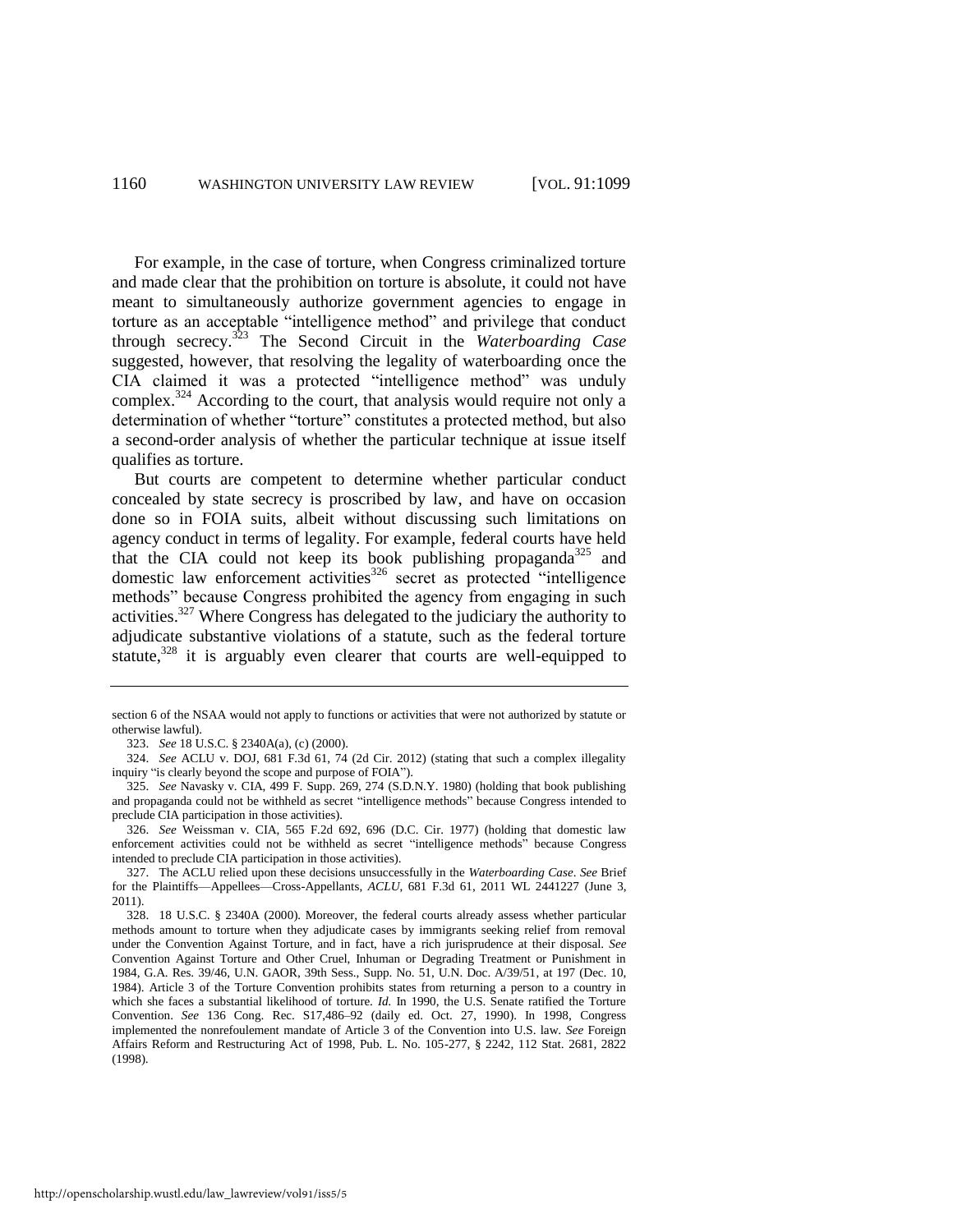consider whether conduct falling within such statutes was otherwise intended by Congress to be concealed.

More broadly, given FOIA's overriding purpose of government accountability<sup>329</sup> and its relationship to the exercise of First Amendment rights,<sup>330</sup> one could arguably interpret the secrecy exemptions granted by Congress in FOIA as presupposing the Executive's compliance with statutory and constitutional law. Or illegal action by the Executive might fairly be viewed as akin to "unclean hands" that disentitle the State from invoking FOIA's disclosure exemptions.

Although courts could effectively check illegal secrets under the existing statute in these ways, courts have resisted doing so. Moreover, many of FOIA's existing exemptions (including Exemption 1 pertaining to classified material) do not direct courts to construe other statutory and constitutional limits upon agency conduct. For these reasons, Congress should consider amending FOIA to address illegal secrets directly. Indeed, Congress could further the goal of democratic accountability at the heart of FOIA by providing that the unlawfulness of secret government conduct creates a rebuttable presumption that a secret should be disclosed legislatively codifying a carve-out to government secrecy withholdings similar to the common law crime-fraud exception to attorney-client privilege that courts routinely enforce.<sup>331</sup> Doing so could go a long way toward achieving FOIA's purpose of "holding the governors accountable to the governed."<sup>332</sup>

A final consideration under this framework—whether assessing illegal secrets under FOIA's existing exemptions or through a specific Congressional enactment as proposed herein—must acknowledge that a superseding national security interest could warrant the concealment of illegal secrets. Indeed, in *Near v. Minnesota*,<sup>333</sup> the Supreme Court suggested that, in a very narrow set of circumstances, national security and wartime exigencies might even justify a prior restraint on the press, which would otherwise clearly violate the First Amendment.<sup>334</sup> If national

<sup>329.</sup> *See, e.g.*, Ctr. for Nat'l Sec. Studies v. DOJ, 331 F.3d 918, 925 (D.C. Cir. 2003); NLRB v. Robbins Tire & Rubber Co., 437 U.S. 214, 242 (1977).

<sup>330.</sup> *See* H.R. REP. NO. 89-1497, at 23 (1966) (citing favorably the view of the American Society of Newspaper Editors that "[t]he right to speak and the right to print without the right to know are pretty empty[.]"); Freedman, *supra* not[e 217,](#page-44-0) at 836–37.

<sup>331</sup>*. See supra* note[s 159–](#page-34-0)61 and accompanying discussion*.*

<sup>332.</sup> *Ctr. for Nat'l Sec. Studies*, 331 F.3d, at 925; *NLRB*, 437 U.S. at 242.

<sup>333. 283</sup> U.S. 697, 716 (1931).

<sup>334.</sup> Although the Court has never upheld such a restraint, in *United States v. Progressive, Inc.*, a district court issued a preliminary injunction to enjoin a magazine from publishing an article outlining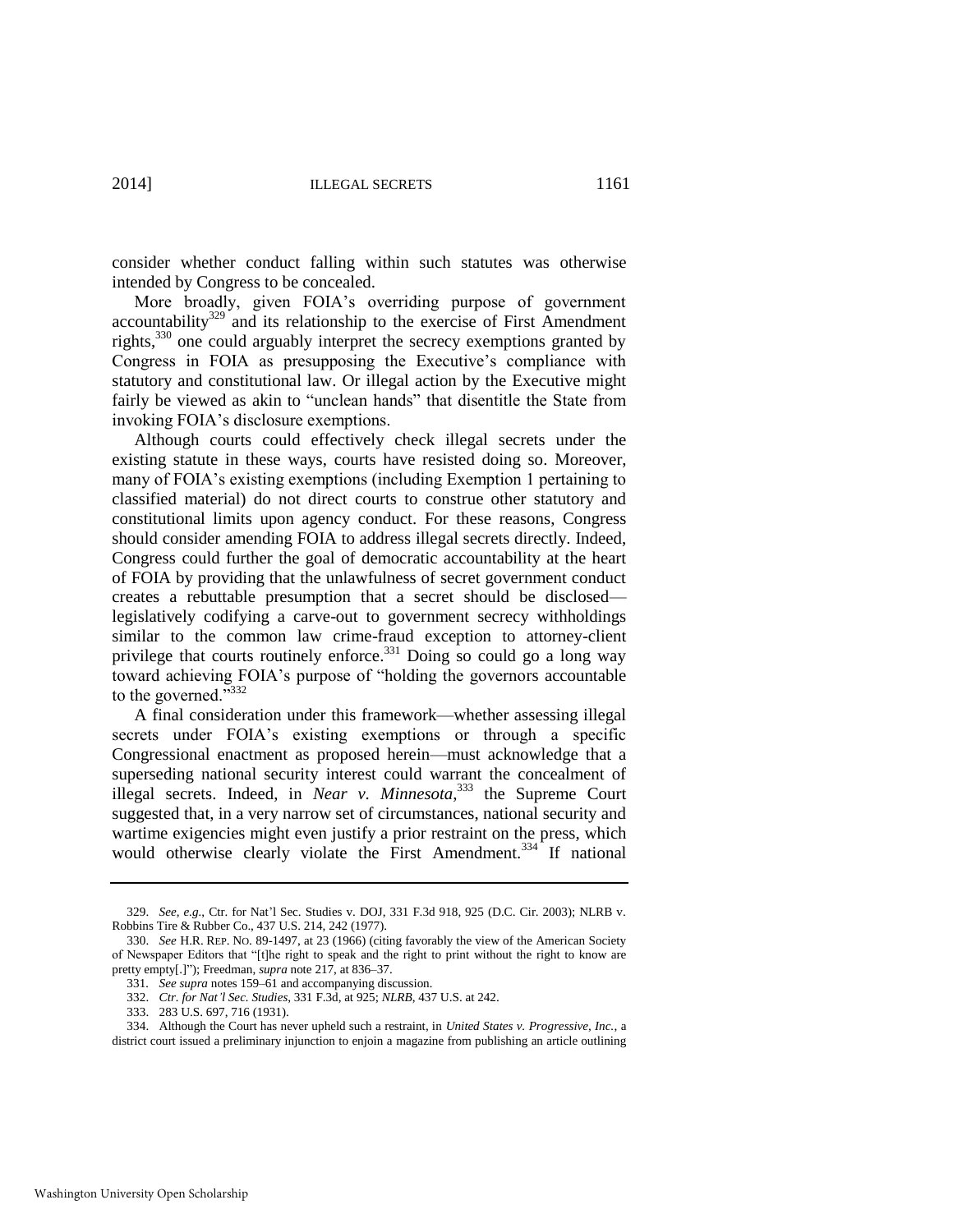security interests can theoretically supersede core First Amendment rights in exceptional cases, such interests necessarily might limit the public's statutory right to know about illegal secrets as well. But given the threats to democracy presented by illegal secrets and the First Amendment policies served by their exposure, courts should treat such exceptions to disclosure as similarly exceptional.

To that end, when a secret conceals illegal government action or there is evidence that a secret conceals plausible illegality, FOIA's presumption in favor of disclosure should govern and courts should order the disclosure of illegal secrets unless the government shows that a serious threats to national security will occur should the secret be disclosed. Courts should require as much explanation regarding the illegal secret on the public record as possible. And even where the government demonstrates a legitimate need to conceal illegal secrets in the interests of national security, courts can still require the government to scrupulously segregate information that would threaten national security from information revealing the illegal secret to the public.<sup>335</sup>

#### *C. Overcoming Perceived Limitations of the Proposed Framework*

In arguing that the legality of secret government conduct is a vital consideration that must be prominent in an information-disclosure regime premised on the goal of democratic accountability, this Article addresses not only secrets suppressing patently illegal conduct, but also secrets concealing conduct that appears to, but does not definitively, violate the law. Though this latter category of secrets may appear too intractable to regulate, there are important reasons for including them within the framework proposed here.

Specifically, when the legality of government conduct concealed by secrecy is a close question, the interests in disclosure can be equally strong as cases of clear illegality. That is, exposure of such secrets allows the public to assess the legitimacy and lawfulness of government action and force the Executive to defend its conduct and disclose the claimed authority for its actions.<sup>336</sup> Disclosure thus allows for the debate and

the design of the hydrogen bomb. *See* United States v. Progressive, Inc., 467 F. Supp. 990 (W.D. Wisc. 1979).

<sup>335.</sup> *See* 5 U.S.C. § 552(b) (2012) ("Any reasonably segregable portion of a record shall be provided to any person requesting such record after deletion of the portions which are exempt under this subsection.").

<sup>336.</sup> In this sense, in the *Citizen Drone Strike* Case, the district court's exploration and discussion of its concerns about the legality of the targeted killing program in the course of its decision upholding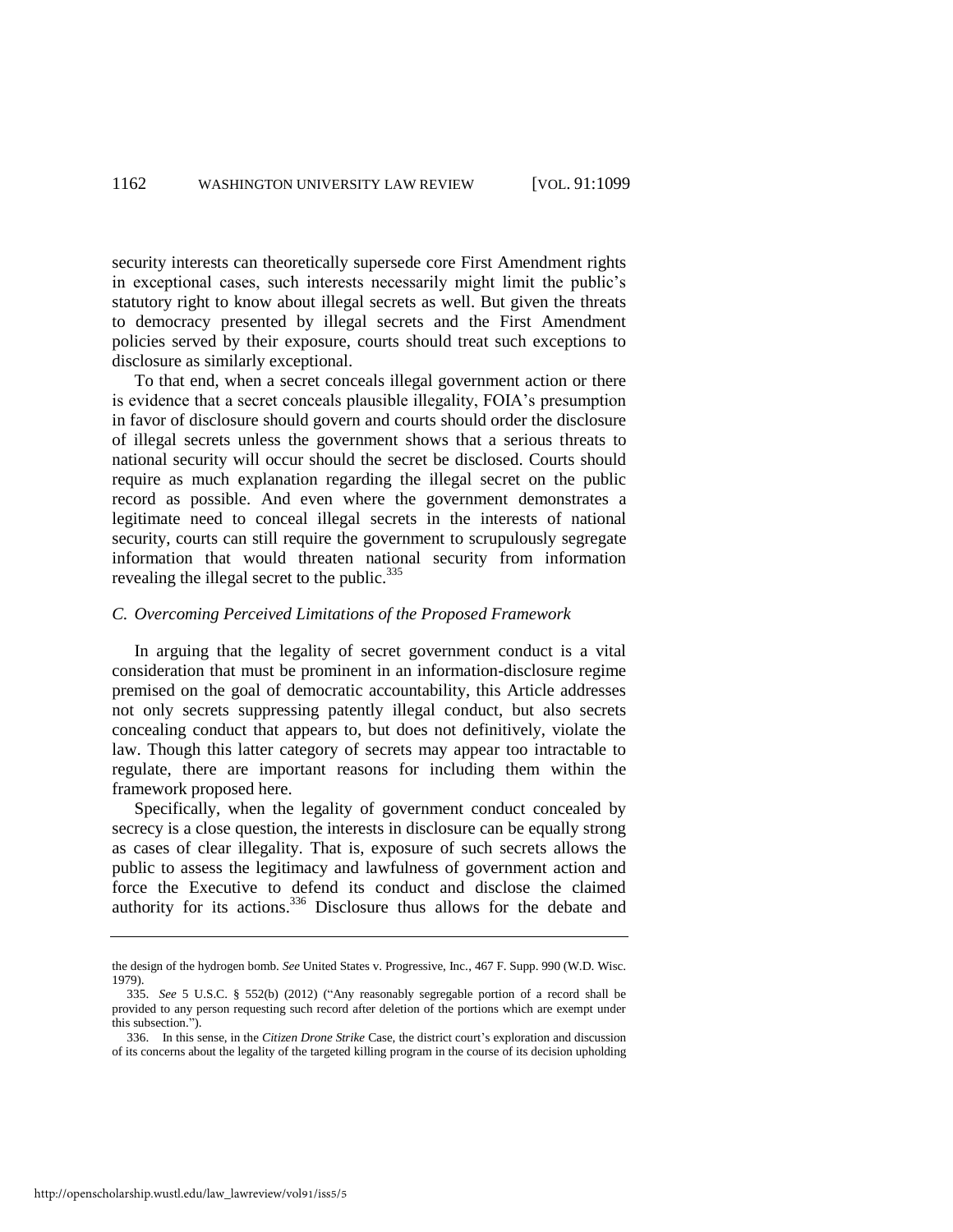exchange of ideas that is central to democracy, irrespective of whether the particular policy at issue is ultimately deemed lawful.

For example, while Edward Snowden's disclosures about the NSA's massive domestic surveillance programs did not resolve the legality of such government action, and as of the time of this writing that issue remains unresolved,<sup>337</sup> concerns about its legality and impact on Americans' privacy have prompted what President Obama has acknowledged as an important debate.<sup>338</sup> That debate has sparked reform efforts within Congress and encouraged the Executive to study the issues more closely and contemplate changes to the programs.<sup>339</sup> But democracy cannot depend upon leakers alone for such important debates and checks on government to take place. Indeed, the NSA surveillance leaks and the debate that has followed vividly illustrate why courts must be suspicious of illegal secrets that present colorable evidence that the Executive has violated the law.

Questioning whether a secret passes this threshold does not lend itself to a bright line rule. But even without Congress legislating a rebuttable presumption in FOIA that illegal secrets should be disclosed, courts can nevertheless better regulate this form of illegal secrets through FOIA's existing provisions by, at the very least, allowing judicial doubts about the legality of secret executive conduct to modulate courts' deference to the Executive with respect to the applicability of FOIA's statutory exemptions,<sup>340</sup> prompting more detailed explanations from the government. Doing the latter can force the Executive, without necessarily exposing all of the details that it wishes to conceal, to at least defend the lawfulness of its actions on the public record. The current approach of

the government's FOIA exemptions is a step in the right direction. N.Y. Times Co. v. DOJ, 915 F. Supp. 2d 508, 521–24 (S.D.N.Y. 2012). The court, however, could have gone further in pushing the Administration to defend what the court essentially identified as a potential illegal secret.

<sup>337.</sup> *See supra* text accompanying not[e 6.](#page-4-0)

<sup>338.</sup> Adam Gabbatt, *Obama Acknowledges Edward Snowden Disclosures in NSA Reform Speech*, THE GUARDIAN (Jan. 17, 2014, 1:54 PM) http://www.theguardian.com/world/2014/jan/17/Obamaacknowledges-edward-snowden-nsa-reform (reporting President Obama's acknowledgement of Edward Snowden's leaks and the importance of the debate over NSA surveillance that it sparked).

<sup>339.</sup> Francine Kiefer, *NSA Reform? Obama Faces Headwinds in a Congress Divided on Surveillance Policy*, CHRISTIAN SCIENCE MONITOR (Jan. 17, 2014), http://www.csmonitor.com/USA/ DC-Decoder/2014/0117/NSA-reform-Obama-faces-headwinds-in-a-Congress-divided-on-surveillance -policy; Nakashima, *supra* not[e 88;](#page-19-3) Ellen Nakashima & Ashkan Soltani, *NSA Shouldn't Keep Phone Database, Review Board Recommends*, WASH. POST (Dec. 18, 2013), http://www.washingtonpost. com/world/national-security/nsa-shouldn't-keep-phone-database-review-board-recommends/2013/12/ 18/f44fe7c0-67fd-11e3-a0b9-249bbb34602c\_story.html (describing recommendations of panel appointed by President Obama to review NSA surveillance activities).

<sup>340. 8</sup> U.S.C. § 552A(1)(B) (2012).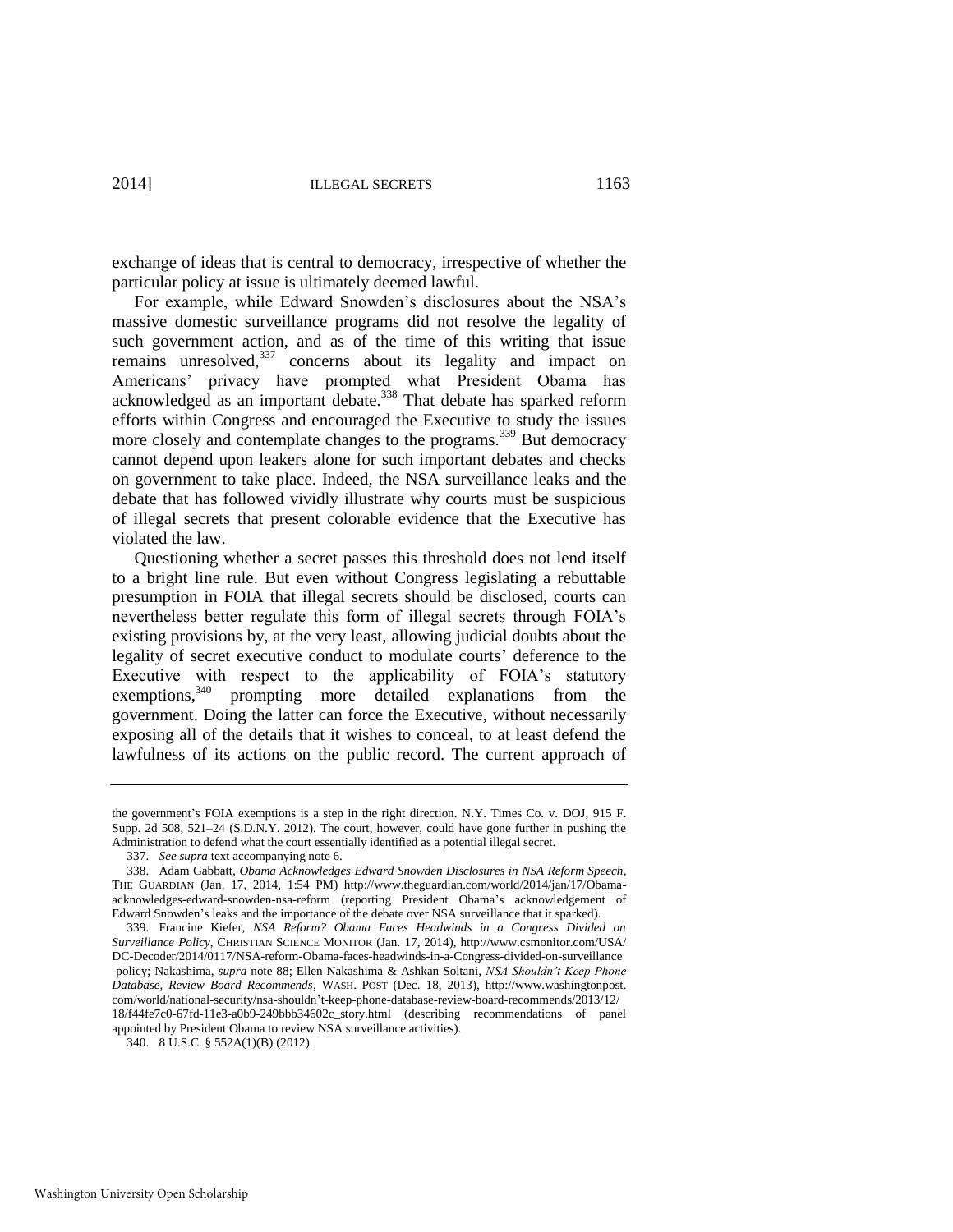treating the lawfulness of government action as irrelevant to the government's secrecy privileges undermines the potential for FOIA contests to test and push the government to account for controversial and legally questionable policies—a critical part of transparency even without disclosure of government secrets in full.

<span id="page-66-0"></span>Moreover, assessing potential illegal secrets under the framework proposed here need not resolve the lawfulness of disputed government actions. Rather, the court's analysis of illegal secrets could operate similarly to the crime-fraud exception to the attorney-client privilege.<sup>341</sup> In that setting, courts consider whether a party has established prima facie evidence of attorney-client communications that would assist the client in a crime or fraud. $342$  Such a prima facie finding does not automatically expose the presumptive wrongdoer to criminal punishment, damages, or, when the client is the U.S. government, result in nullification of the presumptively illegal policy—although those results might occur through other actions after exposure. A finding that the crime-fraud exception to confidentiality applies simply means that the party to the communication is disentitled from keeping its conduct or communication secret.

Evaluating illegality in the context of government secrecy should work in the same way. A FOIA court should similarly assess whether there is *prima facie* evidence of unlawful government conduct, such that, in the interests of democratic accountability, the privilege and benefits of secrecy should yield.

Although the crime-fraud exception to the attorney-client privilege is not a perfect analogy for grappling with illegal government secrets,  $343$  the example helps demonstrate the ways in which courts can and do make preliminary assessments of legality not for the purpose of nullifying

<sup>341.</sup> *See* United States v. Zolin, 491 U.S. 554 (1989).

<sup>342.</sup> Clark v. United States, 289 U.S. 1, 15 (1933). *But see* Auburn K. Daily & S. Britta Thornquist, *Has the Exception Outgrown the Privilege?: Exploring the Application of the Crime-Fraud Exception to the Attorney-Client Privilege*, 16 GEO. J. LEGAL ETHICS 583 (2003) (noting that the quantum of proof required to establish the application of the privilege has varied by court and remains uncertain); Timothy P. Glynn, *Federalizing Privilege*, 52 AM. U. L. REV. 59, 113–15 (2002) (describing the uncertain nature of the crime-fraud exception's scope).

<sup>343.</sup> For example, the privilege and its underlying rationales are concerned with communications directed at the future commission of a crime or fraud, not records concealing illegality more generally. *See Zolin*, 491 U.S. at 562–63. Moreover, the crime-fraud exception is a development of the common law, and application of it to statutory secrecy privileges created by Congress through FOIA and related withholding statutes could present separation of powers concerns. *See* W. Union Tel. Co. v. Lenroot, 323 U.S. 490, 514 (1945) (Murphy, J., dissenting) ("[T]he judicial function does not allow us to disregard that which Congress has plainly and constitutionally decreed and to formulate exceptions which we think, for practical reasons, Congress might have made had it thought more about the problem.").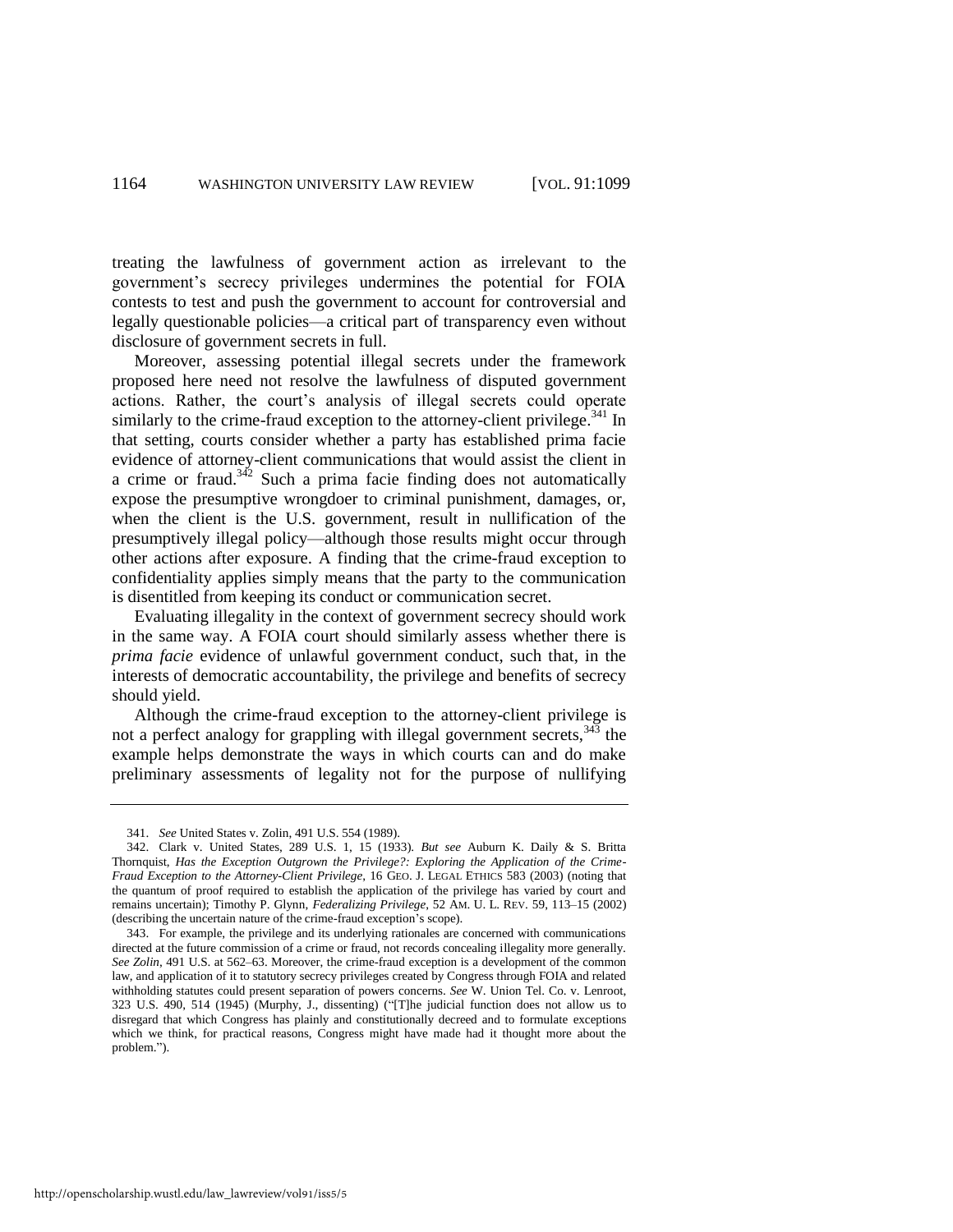wrongful action or holding individual actors liable, but to determine that a secrecy privilege should be forfeited because strong normative justifications warrant exposure of the underlying information.<sup>344</sup> It also provides a starting point for conceptualizing the quantum of proof courts might require when identifying illegal secrets.

For example, in *Clark v. United States*, the Supreme Court case recognizing the crime-fraud exception, $345$  the Court noted that mere allegations of wrongdoing alone would not justify an exception to the privilege. The Court stated that to break the "seal of secrecy" requires "*prima facie* evidence" demonstrating that the alleged crime or fraud "has some foundation in fact."346

In this way, the crime-fraud exception provides a helpful antidote to the argument that FOIA litigation is an inappropriate vehicle for testing the legality of government information and would open the door to disclosure of a wide range of legitimate secrets based upon mere allegations of unlawful conduct. Similar to courts' evaluations of privilege disputes, whether government withholdings constitute illegal secrets would not compel a trial within a trial on the question of illegality, nor would such inquiries supplant *Bivens*<sup>347</sup> actions and other vehicles for adjudicating the legality of Executive conduct. Rather, under the framework proposed here, when determining whether a FOIA exemption applies, courts would not declare executive conduct illegal but simply consider whether colorable evidence of illegality warrants exposure of the secret to the public based upon evidence provided by the government about the secret and that in the public record.<sup>348</sup>

In the end, resistance to considering the lawfulness of government action in FOIA disputes is likely less about the workability of such

<sup>344.</sup> *See Clark*, 289 U.S. at 14.

<sup>345.</sup> Glynn, *supra* not[e 342,](#page-66-0) at 113.

<sup>346.</sup> *Clark*, 289 U.S. at 15 (internal quotation marks and citations omitted).

<sup>347.</sup> *See* Bivens v. Six Unknown Named Agents of the Fed. Bureau of Narcotics, 403 U.S. 388 (1971) (recognizing a federal cause of action for federal officers' violation of constitutional rights).

<sup>348.</sup> Since the United States Court of Appeals for the District of Columbia Circuit's decision in *Vaughn v. Rosen*, when the government seeks to withhold information under FOIA, it must disclose to the FOIA requester the basis for the withholding and a description of the information withheld. *See*  Vaughn v. Rosen, 484 F.2d 820, 826–28 (D.C. Cir. 1973). FOIA applicants could therefore make their case for disclosure of illegal secrets based upon the contents of the government's *Vaughn* declaration and other publicly available information relevant to illegality. *See* Jaffer, *supra* note [24,](#page-8-0) at 460–61. Jaffer contends that "some of the government's most vigorously defended secrets are not really secrets at all" but are instead "open secret[s]" or "known unknown[s]." *Id.* He notes that the government frequently tries to conceal information that is already public, whether leaked by whistleblowers, uncovered by investigative reporters, or released by government officials speaking to the press both on and off the record. *Id.* at 461.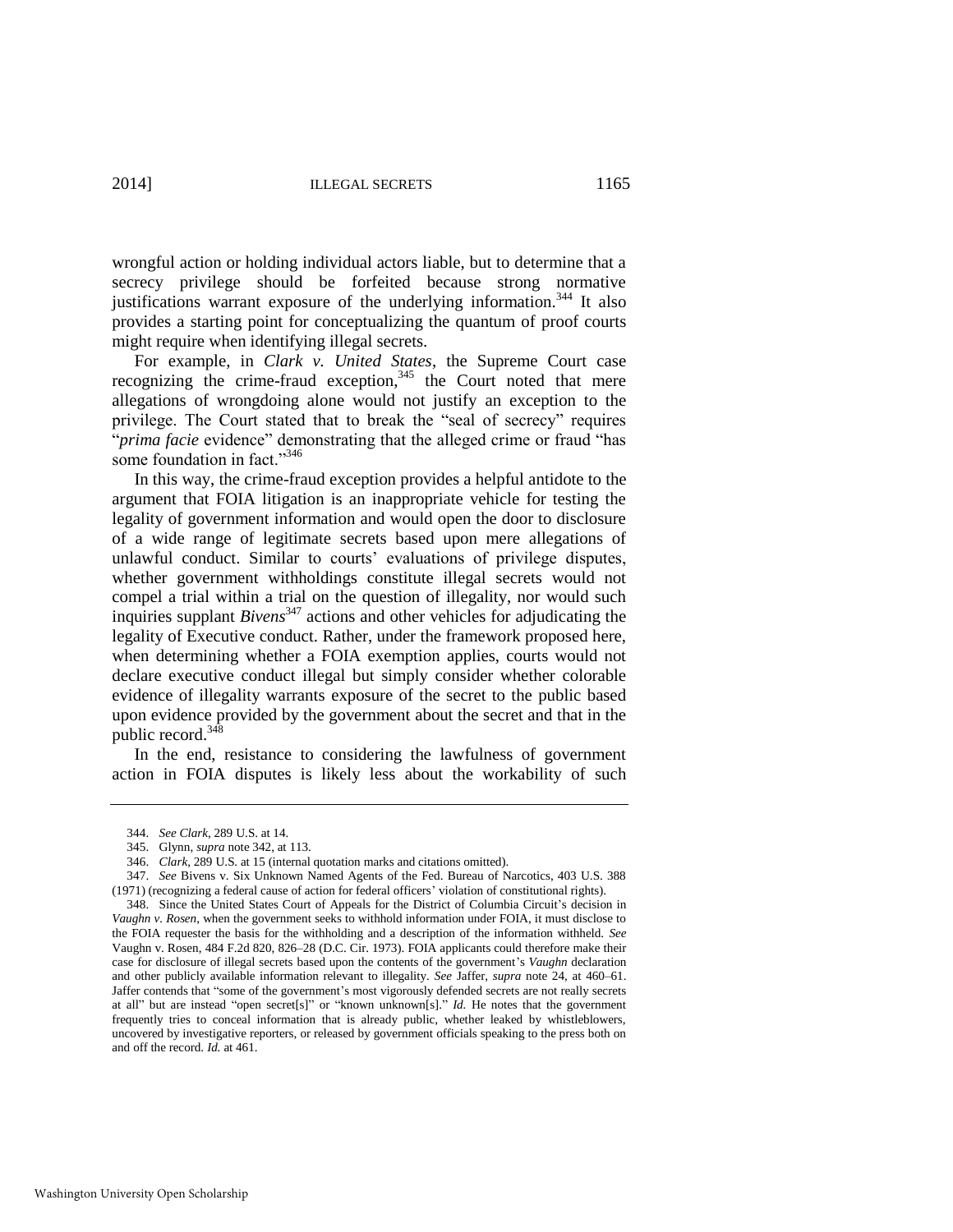inquiries and instead part of a larger pattern of judicial abdication over government "legality" questions more broadly. Indeed, outside of the information-disclosure context, in direct challenges to government action, courts have exhibited a similar hesitancy to consider the lawfulness of controversial and legally suspect national security policies, such as extraordinary rendition and the targeted killing of U.S. citizens through unmanned drone strikes abroad. Courts have instead relied upon a variety of rationales, many purportedly grounded in separation of powers principles, to avoid assessing the lawfulness of Executive actions.<sup>349</sup>

Scholars have persuasively criticized the courts' failure to resolve national security controversies implicating important substantive rights.<sup>350</sup> But even assuming the appropriateness of judicial deference or avoidance of legality determinations in those direct challenges to government action, such deference has little place under FOIA where Congress has mandated judicial review as a deliberate check on the Executive and contemplated the two branches working together to expose executive wrongdoing.<sup>351</sup>

Moreover, Congress has made clear through amendments to FOIA that it intends for the judicial role in evaluating government secrecy to be active and meaningful.<sup>352</sup> Indeed, as Meredith Fuchs has noted, *de novo* review under FOIA is different from the *Chevron* deference typically afforded to agencies or the "arbitrary and capricious" standard applicable

<sup>349.</sup> *See, e.g.*, Al–Aulaqi v. Obama, 727 F. Supp. 2d 1 (D.D.C. 2010) (finding challenge to the targeted killing of U.S. citizen abroad was not justiciable in part under the political question doctrine); Arar v. Ashcroft, 585 F.3d 559 (2d Cir. 2009) (holding that special factors counseled against recognizing constitutional claim under *Bivens* for Canadian man who alleged the United States rendered him to Syria for purpose of torture and interrogation); El-Masri v. United States, 479 F.3d 296, 303–04 (4th Cir. 2007) (dismissing case on the basis of the state secrets privilege after recognizing doctrine's constitutional dimension in light of Executive's exclusive role over military and foreign affairs).

<sup>350.</sup> *See, e.g.*, Jenny S. Martinez, *Process and Substance in the "War on Terror*,*"* 108 COLUM. L. REV. 1013 (2008) (arguing that in addressing "war on terror" controversies, the judiciary has avoided important substantive questions bearing upon individual rights and instead focused upon process); *see also* Eileen Kaufman, *Deference or Abdication: A Comparison of the Supreme Courts of Israel and the United States in Cases Involving Real or Perceived Threats to National Security*, 12 WASH. U. GLOBAL STUD. L. REV. 95 (2013). *But see* Ashley S. Deeks, *The Observer Effect: National Security Litigation, Executive Policy Changes, and Judicial Deference*, 82 FORDHAM L. REV. 827 (2013) (arguing that courts play an important role in shaping national security policy, even though they rarely intervene to substantively resolve a dispute).

<sup>351.</sup> *See* Samaha, *supra* note [191,](#page-40-0) at 938–39 (describing FOIA amendments following the Supreme Court's decision in *EPA v. Mink*, and noting "Congress was enlisting the judiciary's help in checking executive control over classified information").

<sup>352.</sup> H.R. REP. NO. 93-876, at 127 (1974) ("increasing the authority of the courts to engage in a full review of agency action" with respect to classified information, signaling its intent that courts "examine the contents of the records themselves"); 120 CONG. REC. H10864–75 (daily ed. Nov. 20, 1974); 120 CONG. REC. S19806–23 (daily ed. Nov. 21, 1974) (overriding Presidential veto of the 1974 FOIA amendments).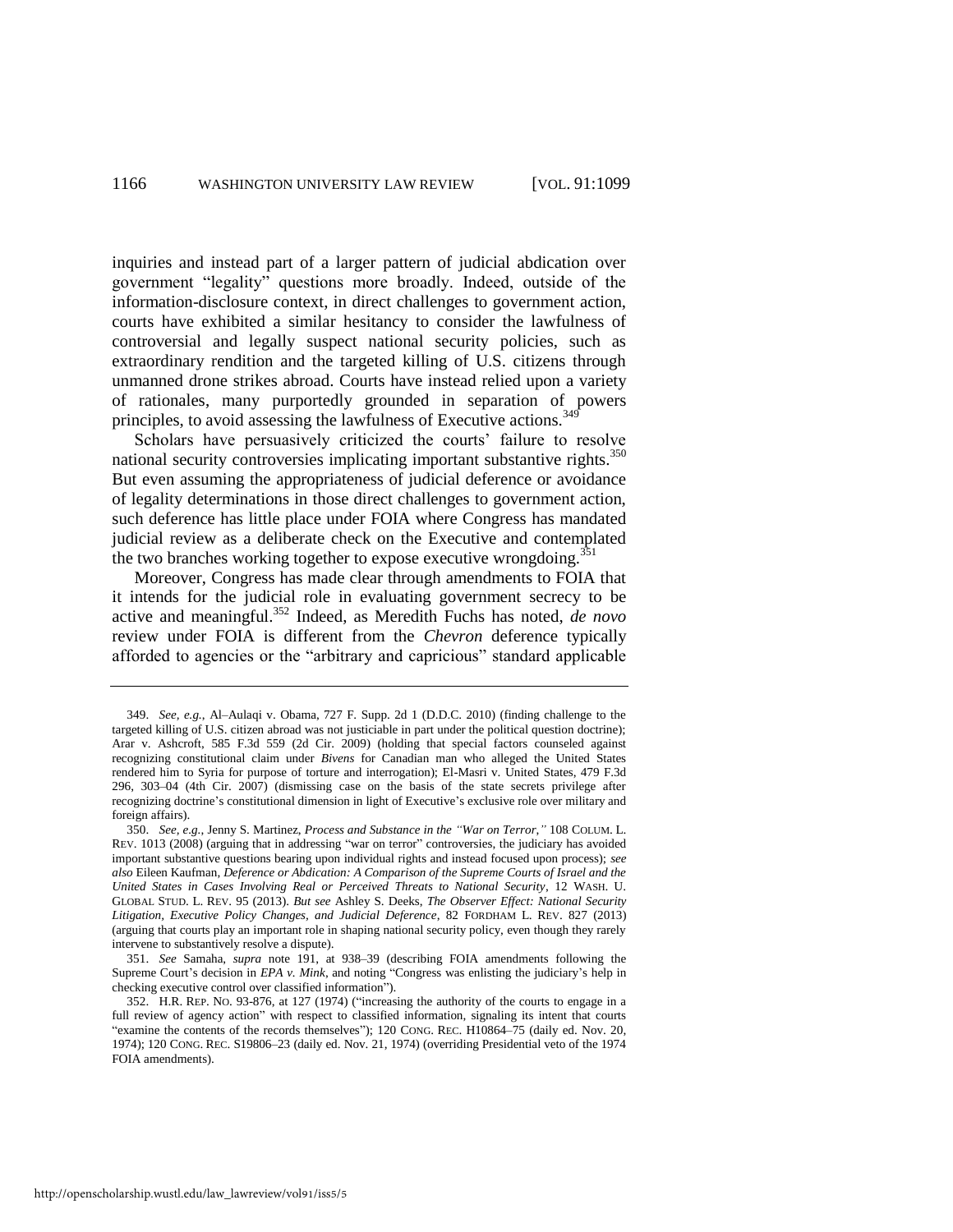under the Administrative Procedures Act.<sup>353</sup> This starkly contrasts with vehicles for challenging executive legality like *Bivens* actions, which, because they are not congressionally authorized, seek to cabin the judicial role in checking the Executive.<sup>354</sup>

Finally, one might argue that acknowledgment of potentially superseding national security interests within the illegal secrets framework outlined here exposes the approach to the very same dilemma of current law—whereby courts defer nearly wholesale to executive secrecy claims. Indeed, much has been written about the government's tendency to exploit national security claims in order to conceal information beyond its legitimate security interests, including misconduct and illegality.<sup>355</sup> Government claims about the dangers of exposing national security secrets are often exaggerated or even groundless, as demonstrated by several high profile secrecy disputes, including the Pentagon Papers case and the very case first recognizing the state secrets privilege.<sup>356</sup> At the same time, there is, of course, a critical need to protect the nation's legitimate security interests.

To better respond to this persistent dilemma, courts must first recognize their responsibility for oversight over illegal secrets in light of FOIA's First Amendment underpinnings and the judiciary's designated role in a process by which two coordinate branches of government cooperate to check wrongful conduct by the Executive. Heightened engagement with illegal secrets will not alone solve the challenges of balancing national security interests with the need for democratic transparency. But viewing government illegality as irrelevant to government secrecy privileges (as courts currently do) guarantees that the balance will be struck in favor of greater secrecy than is required, given the demonstrated tendency of government officials to shield their wrongful conduct under spurious secrecy pretenses. Once courts accept responsibility for checking illegal secrets in lieu of reflexive deference to the Executive, they might better negotiate government arguments about national security priorities with a healthy amount of skepticism.

356. *See supra* note[s 168](#page-36-1) [& 233.](#page-47-0) 

<sup>353.</sup> Fuchs, *supra* not[e 108,](#page-24-2) at 162.

<sup>354</sup>*. See Arar*, 585 F.3d at 573 ("When the *Bivens* cause of action was created in 1971, the Supreme Court explained that such a remedy could be afforded because that 'case involve[d] no special factors counselling hesitation in the absence of affirmative action by Congress.'") (quoting *Bivens*, 403 U.S. at 396).

<sup>355.</sup> *See supra* not[e 168.](#page-36-1)